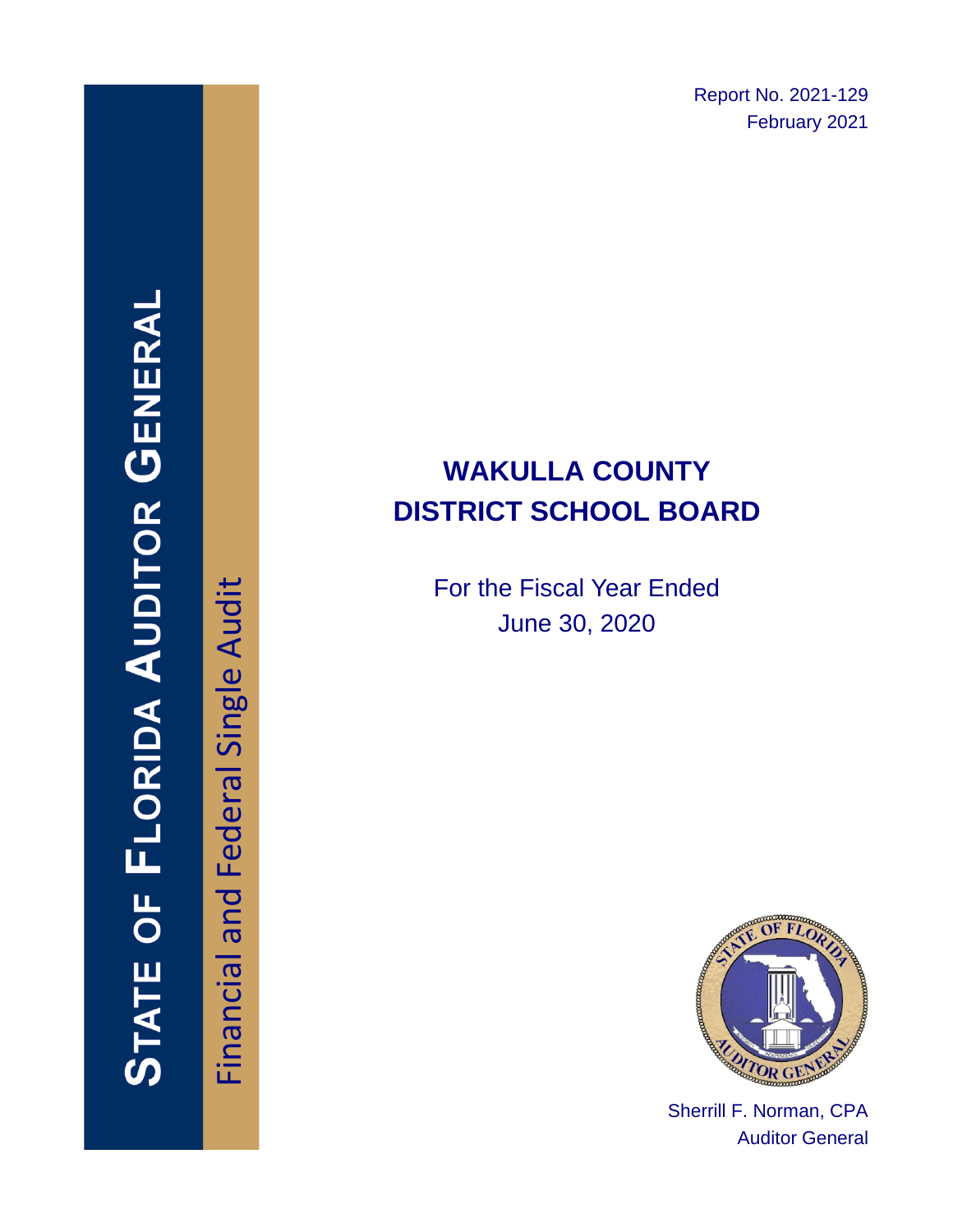#### **Board Members and Superintendent**

During the 2019-20 fiscal year, Robert Pearce served as Superintendent of the Wakulla County Schools and the following individuals served as School Board Members:

|                           | District No. |
|---------------------------|--------------|
| Verna Brock               |              |
| Melisa Taylor, Vice Chair |              |
| Cale Langston             | З            |
| Gregory Thomas, Chair     |              |
| <b>JoAnn Daniels</b>      | .5           |

The Auditor General conducts audits of governmental entities to provide the Legislature, Florida's citizens, public entity management, and other stakeholders unbiased, timely, and relevant information for use in promoting government accountability and stewardship and improving government operations.

The team leader was Michael Nichols, and the audit was supervised by Maria G. Loar, CPA.

Please address inquiries regarding this report to Edward A. Waller, CPA, Audit Manager, by e-mail at [tedwaller@aud.state.fl.us](mailto:tedwaller@aud.state.fl.us) or by telephone at (850) 412-2887.

This report and other reports prepared by the Auditor General are available at:

[FLAuditor.gov](https://flauditor.gov/)

Printed copies of our reports may be requested by contacting us at:

**State of Florida Auditor General**

**Claude Pepper Building, Suite G74 ∙ 111 West Madison Street ∙ Tallahassee, FL 32399-1450 ∙ (850) 412-2722**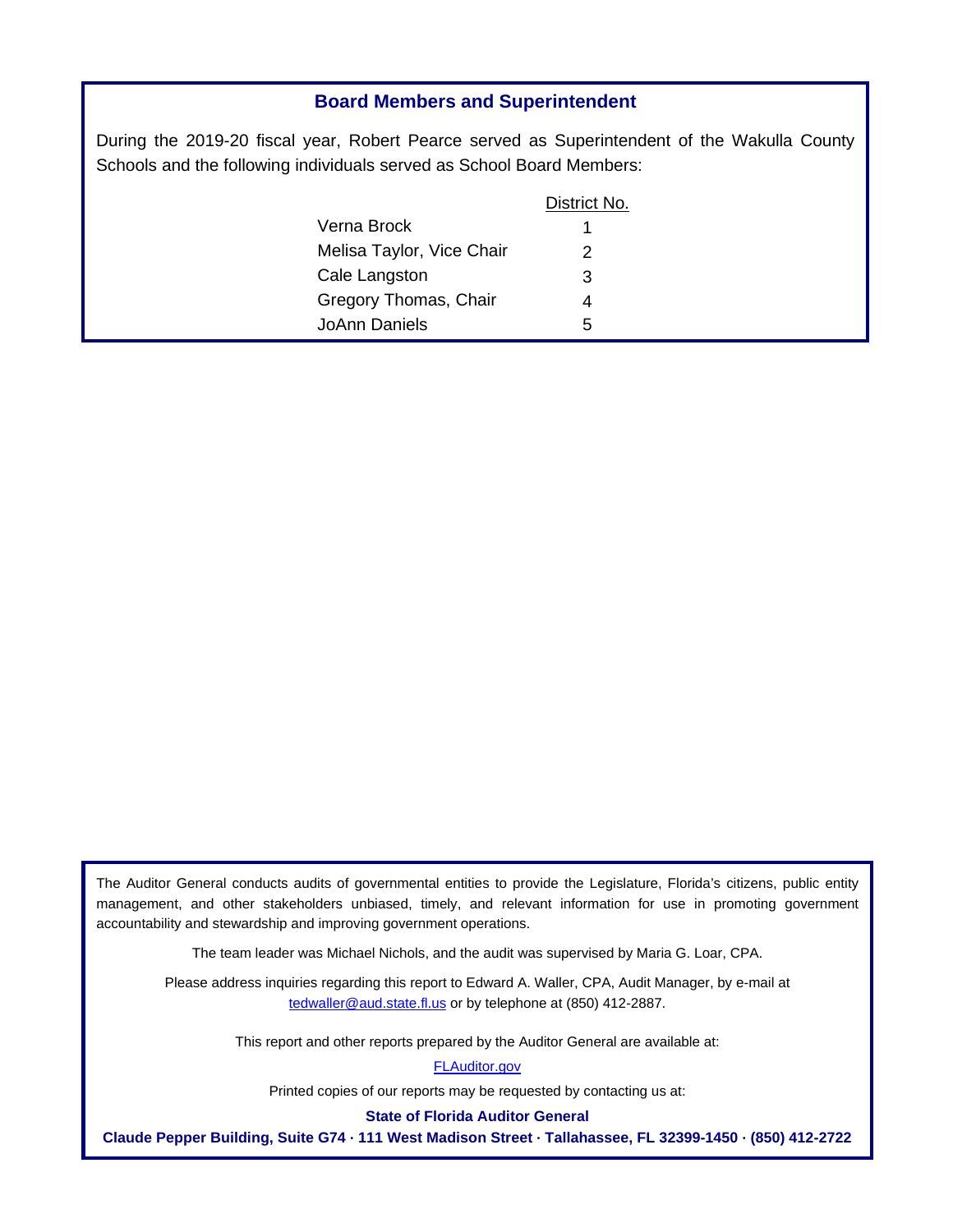# **WAKULLA COUNTY DISTRICT SCHOOL BOARD TABLE OF CONTENTS**

|                                                                                                               | Page<br>No.    |
|---------------------------------------------------------------------------------------------------------------|----------------|
|                                                                                                               | $\blacksquare$ |
| <b>INDEPENDENT AUDITOR'S REPORT</b>                                                                           |                |
|                                                                                                               | 1              |
|                                                                                                               | 3              |
|                                                                                                               | $\overline{4}$ |
| <b>BASIC FINANCIAL STATEMENTS</b>                                                                             |                |
|                                                                                                               | 11             |
|                                                                                                               | 12             |
|                                                                                                               | 14             |
| Reconciliation of the Governmental Funds Balance Sheet                                                        | 16             |
| Statement of Revenues, Expenditures, and Changes in                                                           | 18             |
| Reconciliation of the Governmental Funds Statement of<br>Revenues, Expenditures, and Changes in Fund Balances | 20             |
|                                                                                                               | 21             |
| Statement of Revenues, Expenses, and Changes in Fund                                                          | 22             |
|                                                                                                               | 23             |
|                                                                                                               | 24             |
|                                                                                                               | 25             |
| OTHER REQUIRED SUPPLEMENTARY INFORMATION                                                                      |                |
| Budgetary Comparison Schedule - General and Major Special Revenue Funds                                       | 52             |
| Schedule of Changes in the District's Total OPEB Liability and Related Ratios                                 | 54             |
| Schedule of the District's Proportionate Share of the Net Pension Liability - Florida                         | 54             |
| Schedule of District Contributions - Florida Retirement System Pension Plan                                   | 54             |
| Schedule of the District's Proportionate Share of the Net Pension Liability - Health                          | 55             |
| Schedule of District Contributions - Health Insurance Subsidy Pension Plan                                    | 55             |
|                                                                                                               | 55             |
|                                                                                                               | 58             |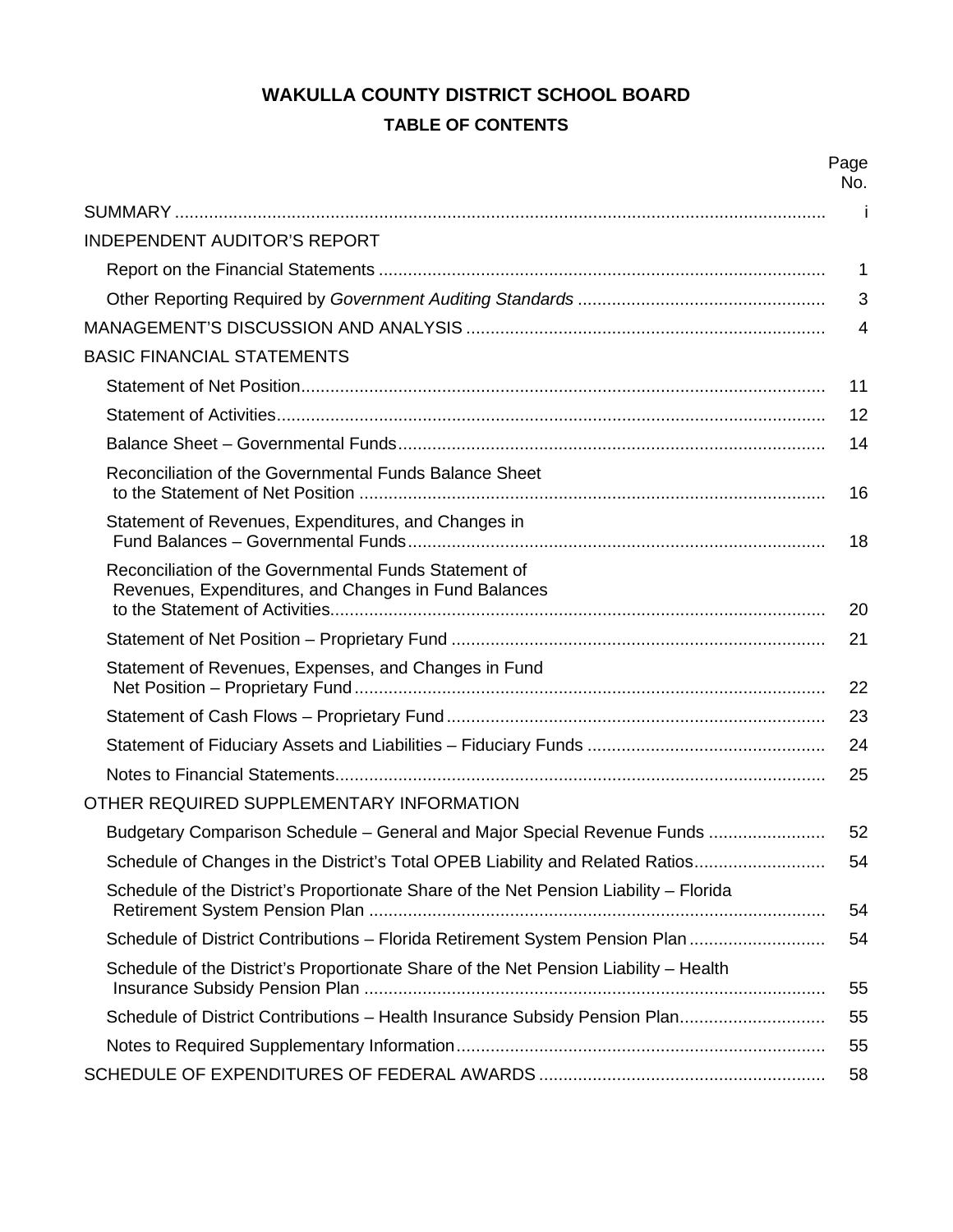# **WAKULLA COUNTY DISTRICT SCHOOL BOARD**

# **TABLE OF CONTENTS (CONTINUED)**

Page No.

| INDEPENDENT AUDITOR'S REPORT ON INTERNAL CONTROL OVER<br>FINANCIAL REPORTING AND ON COMPLIANCE AND OTHER MATTERS<br>BASED ON AN AUDIT OF FINANCIAL STATEMENTS PERFORMED | -60 |
|-------------------------------------------------------------------------------------------------------------------------------------------------------------------------|-----|
| INDEPENDENT AUDITOR'S REPORT ON COMPLIANCE FOR THE MAJOR<br>FEDERAL PROGRAM AND REPORT ON INTERNAL CONTROL OVER                                                         | -62 |
|                                                                                                                                                                         | 65  |
|                                                                                                                                                                         | 66  |
|                                                                                                                                                                         |     |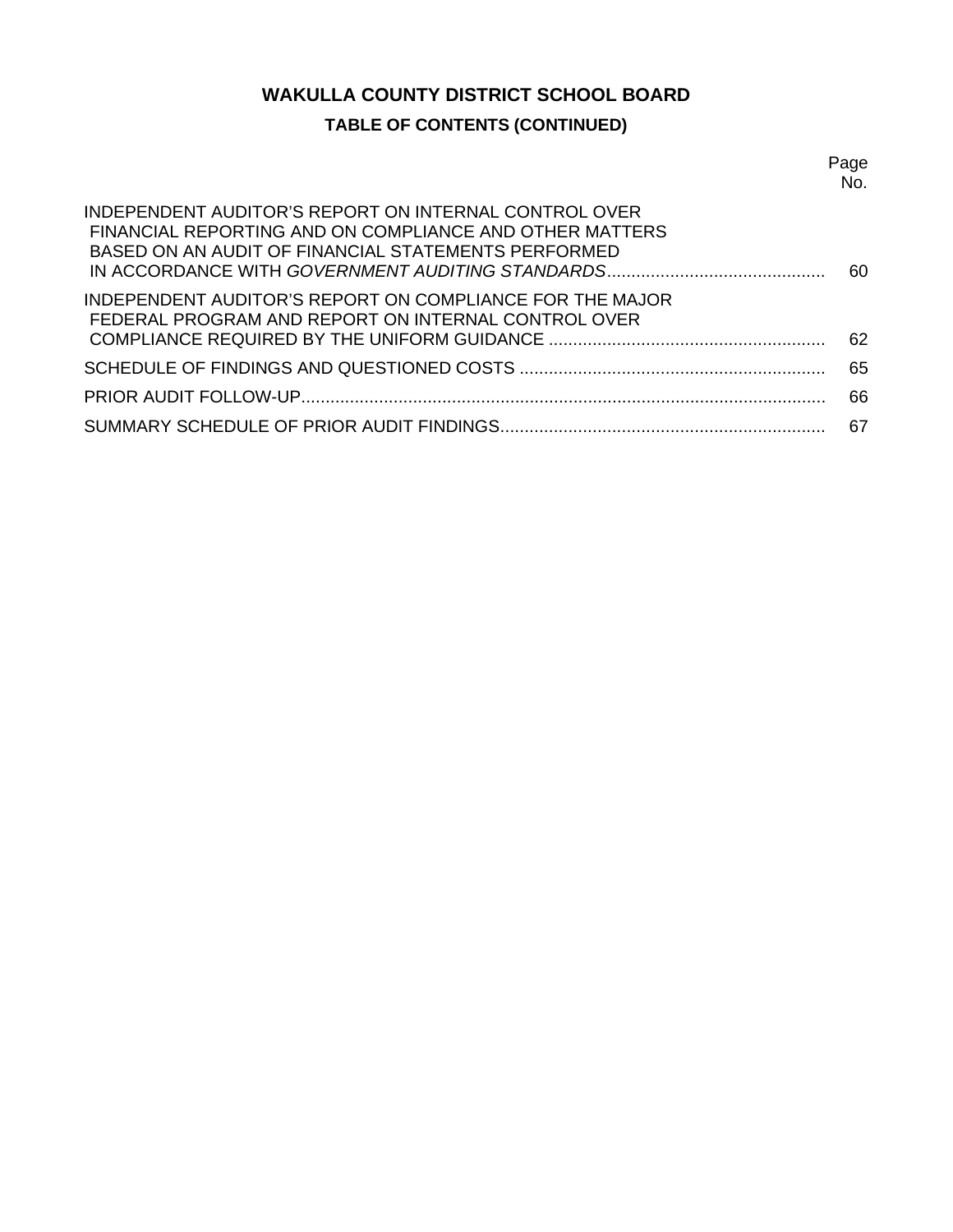#### SUMMARY OF REPORT ON FINANCIAL STATEMENTS

<span id="page-4-0"></span>Our audit disclosed that the basic financial statements of the Wakulla County District School Board (District) were presented fairly, in all material respects, in accordance with prescribed financial reporting standards.

SUMMARY OF REPORT ON INTERNAL CONTROL AND COMPLIANCE

Our audit did not identify any deficiencies in internal control over financial reporting that we consider to be material weaknesses.

The results of our tests disclosed no instances of noncompliance or other matters that are required to be reported under *Government Auditing Standards* issued by the Comptroller General of the United States*.* 

SUMMARY OF REPORT ON FEDERAL AWARDS

We audited the District's compliance with applicable Federal awards requirements. The Child Nutrition Cluster was audited as a major Federal program. The results of our audit indicated that the District materially complied with the requirements that could have a direct and material effect on the Child Nutrition Cluster.

#### AUDIT OBJECTIVES AND SCOPE

Our audit objectives were to determine whether the School Board and its officers with administrative and stewardship responsibilities for District operations had:

- Presented the District's basic financial statements in accordance with generally accepted accounting principles;
- Established and implemented internal control over financial reporting and compliance with requirements that could have a direct and material effect on the financial statements or on the District's major Federal program;
- Complied with the various provisions of laws, rules, regulations, contracts, and grant agreements that are material to the financial statements, and those applicable to the District's major Federal program; and
- Taken corrective actions for the finding included in our report No. 2020-098.

The scope of this audit included an examination of the District's basic financial statements and the accompanying Schedule of Expenditures of Federal Awards, as of and for the fiscal year ended June 30, 2020. We obtained an understanding of the District's environment, including its internal control, and assessed the risk of material misstatement necessary to plan the audit of the basic financial statements and Federal awards. We also examined various transactions to determine whether they were executed, in both manner and substance, in accordance with governing provisions of laws, rules, regulations, contracts, and grant agreements.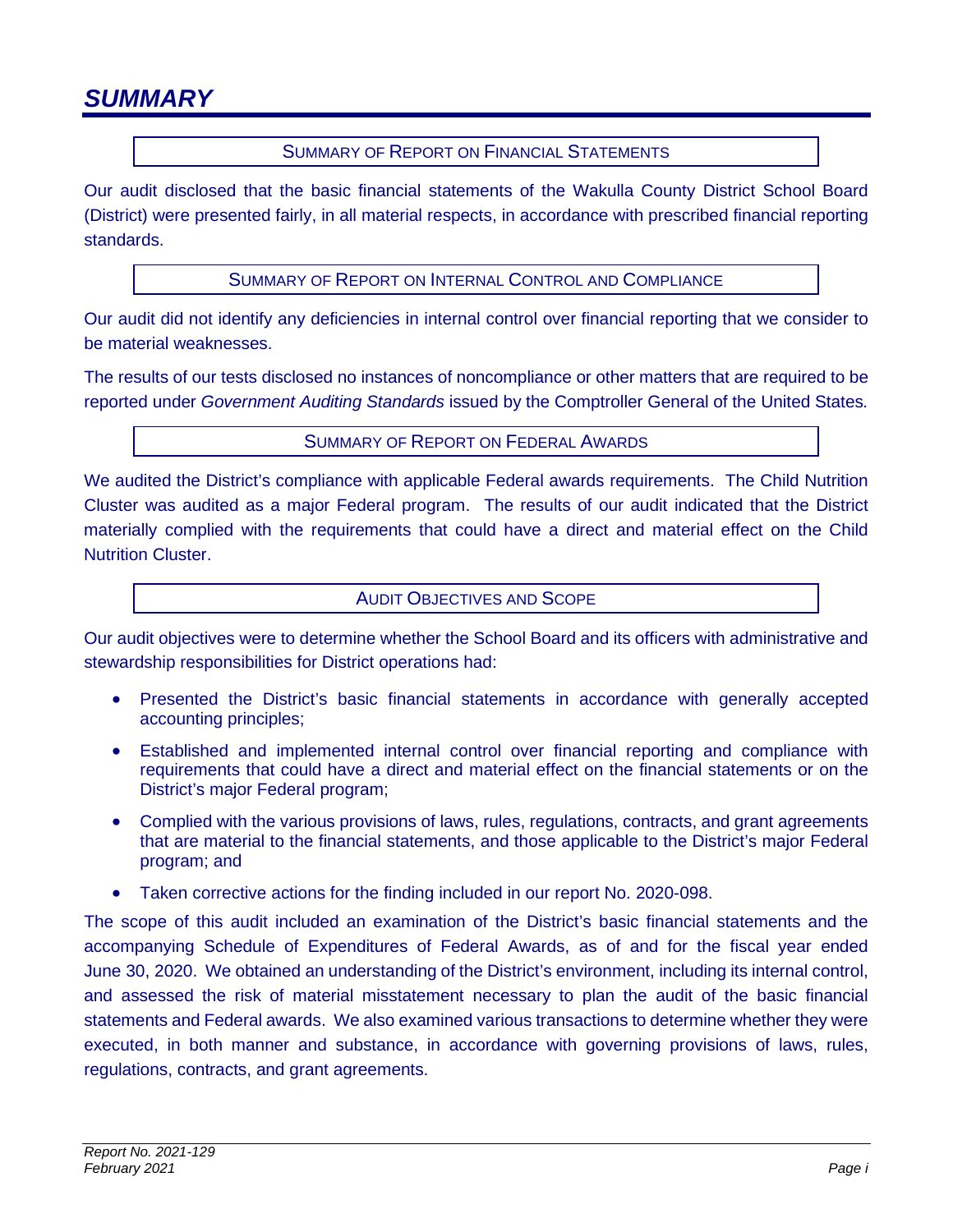### AUDIT METHODOLOGY

We conducted our audit in accordance with auditing standards generally accepted in the United States of America; applicable standards contained in*Government Auditing Standards*, issued by the Comptroller General of the United States; and Title 2 U.S. *Code of Federal Regulations* Part 200, *Uniform Administrative Requirements, Cost Principles, and Audit Requirements for Federal Awards*.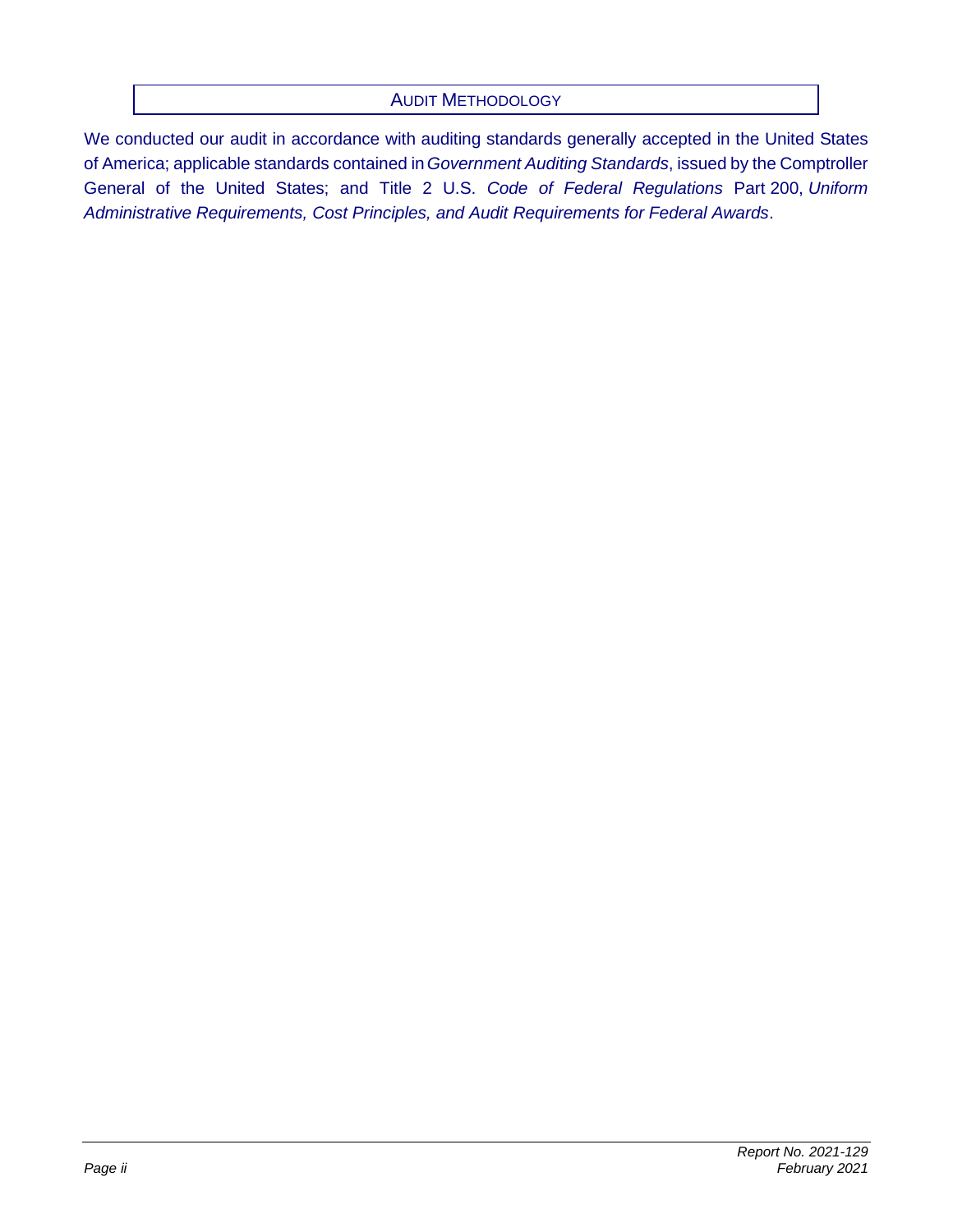<span id="page-6-1"></span>

Sherrill F. Norman, CPA Auditor General

# **AUDITOR GENERAL STATE OF FLORIDA**

Claude Denson Pepper Building, Suite G74 111 West Madison Street Tallahassee, Florida 32399-1450



Phone: (850) 412-2722 Fax: (850) 488-6975

The President of the Senate, the Speaker of the House of Representatives, and the Legislative Auditing Committee

### **INDEPENDENT AUDITOR'S REPORT**

#### <span id="page-6-0"></span>**Report on the Financial Statements**

We have audited the accompanying financial statements of the governmental activities, the business-type activities, the discretely presented component unit, each major fund, and the aggregate remaining fund information of the Wakulla County District School Board, as of and for the fiscal year ended June 30, 2020, and the related notes to the financial statements, which collectively comprise the District's basic financial statements as listed in the table of contents.

#### *Management's Responsibility for the Financial Statements*

Management is responsible for the preparation and fair presentation of these financial statements in accordance with accounting principles generally accepted in the United States of America; this includes the design, implementation, and maintenance of internal control relevant to the preparation and fair presentation of financial statements that are free from material misstatement, whether due to fraud or error.

#### *Auditor's Responsibility*

Our responsibility is to express opinions on these financial statements based on our audit. We did not audit the financial statement of the school internal funds, which represents 77 percent and 98 percent, respectively, of the assets and liabilities of the aggregate remaining fund information. In addition, we did not audit the financial statements of the discretely presented component unit, which represent 100 of the transactions and account balances of the discretely presented component unit columns. The financial statements of the school internal funds and the discretely presented component unit were audited by other auditors whose reports have been furnished to us, and our opinions, insofar as they relate to the amounts included for those financial statements, are based solely on the reports of the other auditors. We conducted our audit in accordance with auditing standards generally accepted in the United States of America and the standards applicable to financial audits contained in *Government Auditing Standards*, issued by the Comptroller General of the United States. Those standards require that we plan and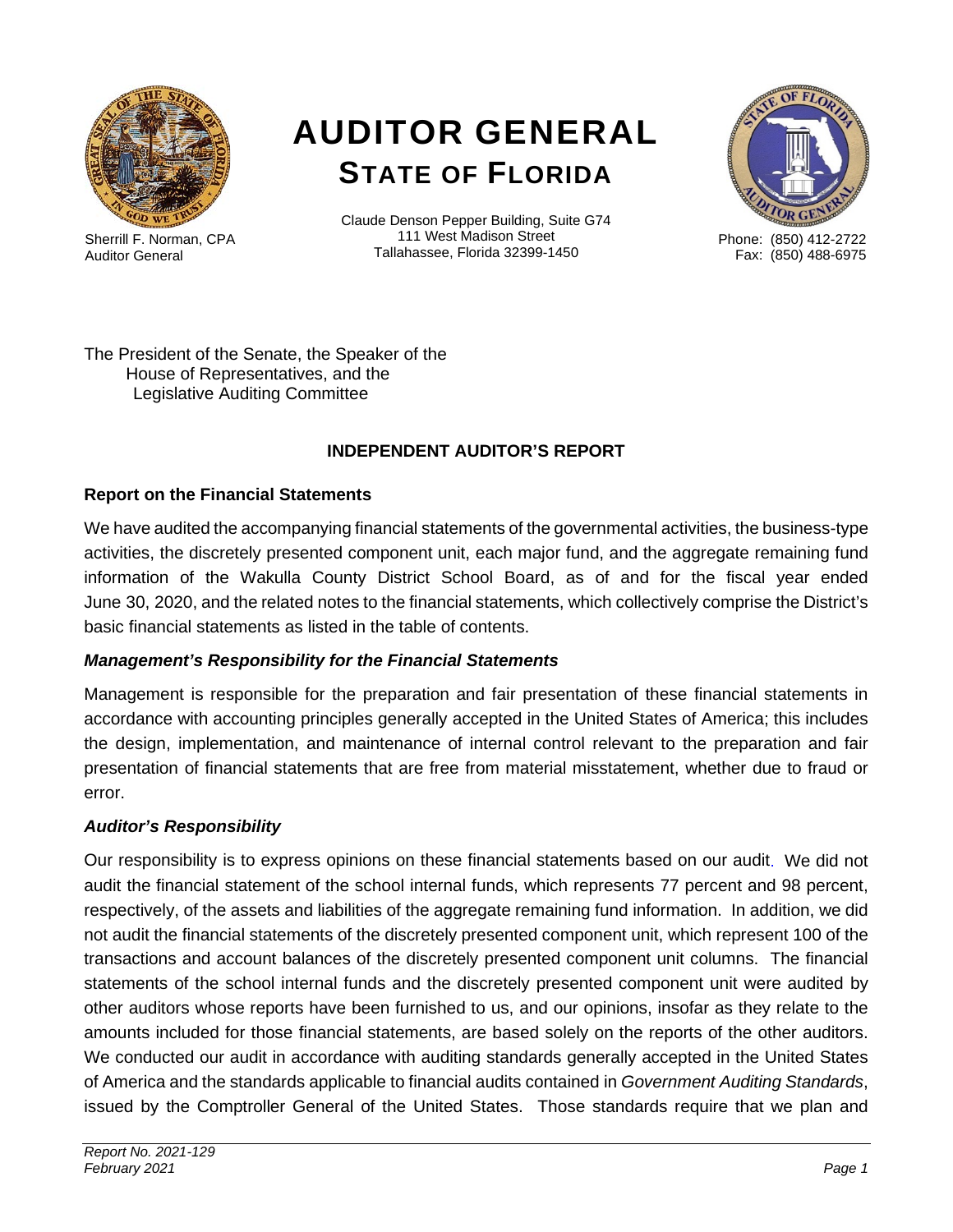perform the audit to obtain reasonable assurance about whether the financial statements are free from material misstatement.

An audit involves performing procedures to obtain audit evidence about the amounts and disclosures in the financial statements. The procedures selected depend on the auditor's judgment, including the assessment of the risks of material misstatement of the financial statements, whether due to fraud or error. In making those risk assessments, the auditor considers internal control relevant to the entity's preparation and fair presentation of the financial statements in order to design audit procedures that are appropriate in the circumstances, but not for the purpose of expressing an opinion on the effectiveness of the entity's internal control. Accordingly, we express no such opinion. An audit also includes evaluating the appropriateness of accounting policies used and the reasonableness of significant accounting estimates made by management, as well as evaluating the overall presentation of the financial statements.

We believe that the audit evidence we have obtained is sufficient and appropriate to provide a basis for our audit opinions.

## *Opinions*

In our opinion, based on our audit and the reports of other auditors, the financial statements referred to above present fairly, in all material respects, the respective financial position of the governmental activities, the business-type activities, the discretely presented component unit, each major fund, and the aggregate remaining fund information of the Wakulla County District School Board, as of June 30, 2020, and the respective changes in financial position and, where applicable, cash flows thereof for the fiscal year then ended in accordance with accounting principles generally accepted in the United States of America.

#### *Other Matters*

#### *Required Supplementary Information*

Accounting principles generally accepted in the United States of America require that **MANAGEMENT'S DISCUSSION AND ANALYSIS**, the **Budgetary Comparison Schedule – General and Major Special Revenue Funds**, **Schedule of Changes in the District's Total OPEB Liability and Related Ratios**, **Schedule of the District's Proportionate Share of the Net Pension Liability – Florida Retirement System Pension Plan**, **Schedule of District Contributions – Florida Retirement System Pension Plan**, **Schedule of the District's Proportionate Share of the Net Pension Liability – Health Insurance Subsidy Pension Plan**, **Schedule of District Contributions – Health Insurance Subsidy Pension Plan**, and **Notes to Required Supplementary Information**, as listed in the table of contents, be presented to supplement the basic financial statements. Such information, although not a part of the basic financial statements, is required by the Governmental Accounting Standards Board who considers it to be an essential part of financial reporting for placing the basic financial statements in an appropriate operational, economic, or historical context. We have applied certain limited procedures to the required supplementary information in accordance with auditing standards generally accepted in the United States of America, which consisted of inquiries of management about the methods of preparing the information and comparing the information for consistency with management's responses to our inquiries, the basic financial statements, and other knowledge we obtained during our audit of the basic financial statements.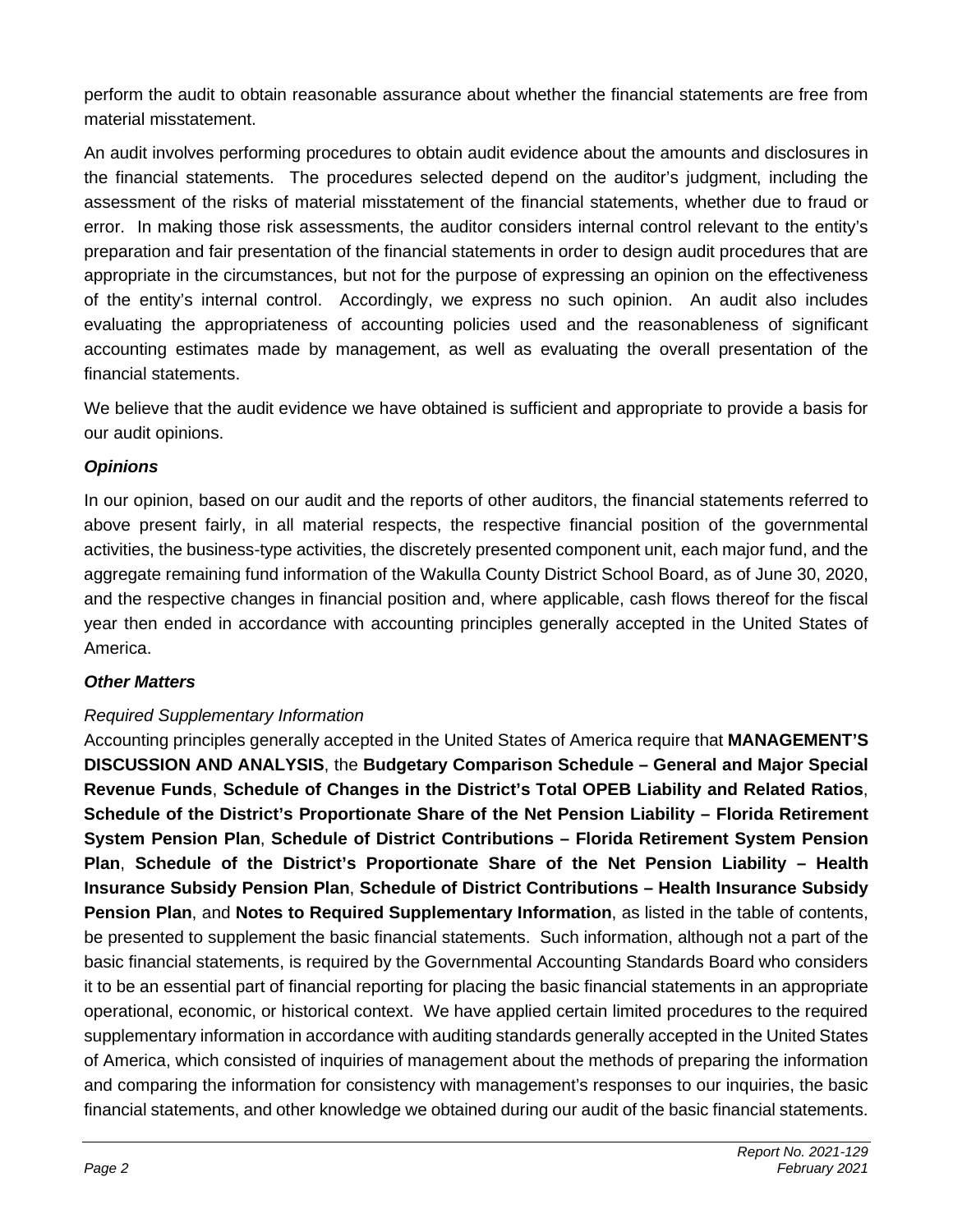<span id="page-8-1"></span>We do not express an opinion or provide any assurance on the information because the limited procedures do not provide us with sufficient evidence to express an opinion or provide any assurance.

### *Supplementary Information*

Our audit was conducted for the purpose of forming opinions on the financial statements that collectively comprise the District's basic financial statements. The accompanying **SCHEDULE OF EXPENDITURES OF FEDERAL AWARDS**, as required by Title 2 U.S. *Code of Federal Regulations* Part 200, *Uniform Administrative Requirements, Cost Principles, and Audit Requirements for Federal Awards*, is presented for purposes of additional analysis and is not a required part of the basic financial statements.

The accompanying **SCHEDULE OF EXPENDITURES OF FEDERAL AWARDS** is the responsibility of management and was derived from and relates directly to the underlying accounting and other records used to prepare the basic financial statements. Such information has been subjected to the auditing procedures applied in the audit of the basic financial statements and certain additional procedures, including comparing and reconciling such information directly to the underlying accounting and other records used to prepare the basic financial statements or to the basic financial statements themselves, and other additional procedures in accordance with auditing standards generally accepted in the United States of America. In our opinion, the accompanying **SCHEDULE OF EXPENDITURES OF FEDERAL AWARDS** is fairly stated, in all material respects, in relation to the basic financial statements as a whole.

## <span id="page-8-0"></span>**Other Reporting Required by** *Government Auditing Standards*

In accordance with *Government Auditing Standards*, we have also issued our report dated February 12, 2021, on our consideration of the District's internal control over financial reporting and on our tests of its compliance with certain provisions of laws, rules, regulations, contracts, and grant agreements and other matters included under the heading **INDEPENDENT AUDITOR'S REPORT ON INTERNAL CONTROL OVER FINANCIAL REPORTING AND ON COMPLIANCE AND OTHER MATTERS BASED ON AN AUDIT OF FINANCIAL STATEMENTS PERFORMED IN ACCORDANCE WITH** *GOVERNMENT AUDITING STANDARDS*. The purpose of that report is solely to describe the scope of our testing of internal control over financial reporting and compliance and the results of that testing, and not to provide an opinion on the effectiveness of the District's internal control over financial reporting or on compliance. That report is an integral part of an audit performed in accordance with *Government Auditing Standards* in considering the District's internal control over financial reporting and compliance.

Respectfully submitted,

Sherrill F. Norman, CPA Tallahassee, Florida February 12, 2021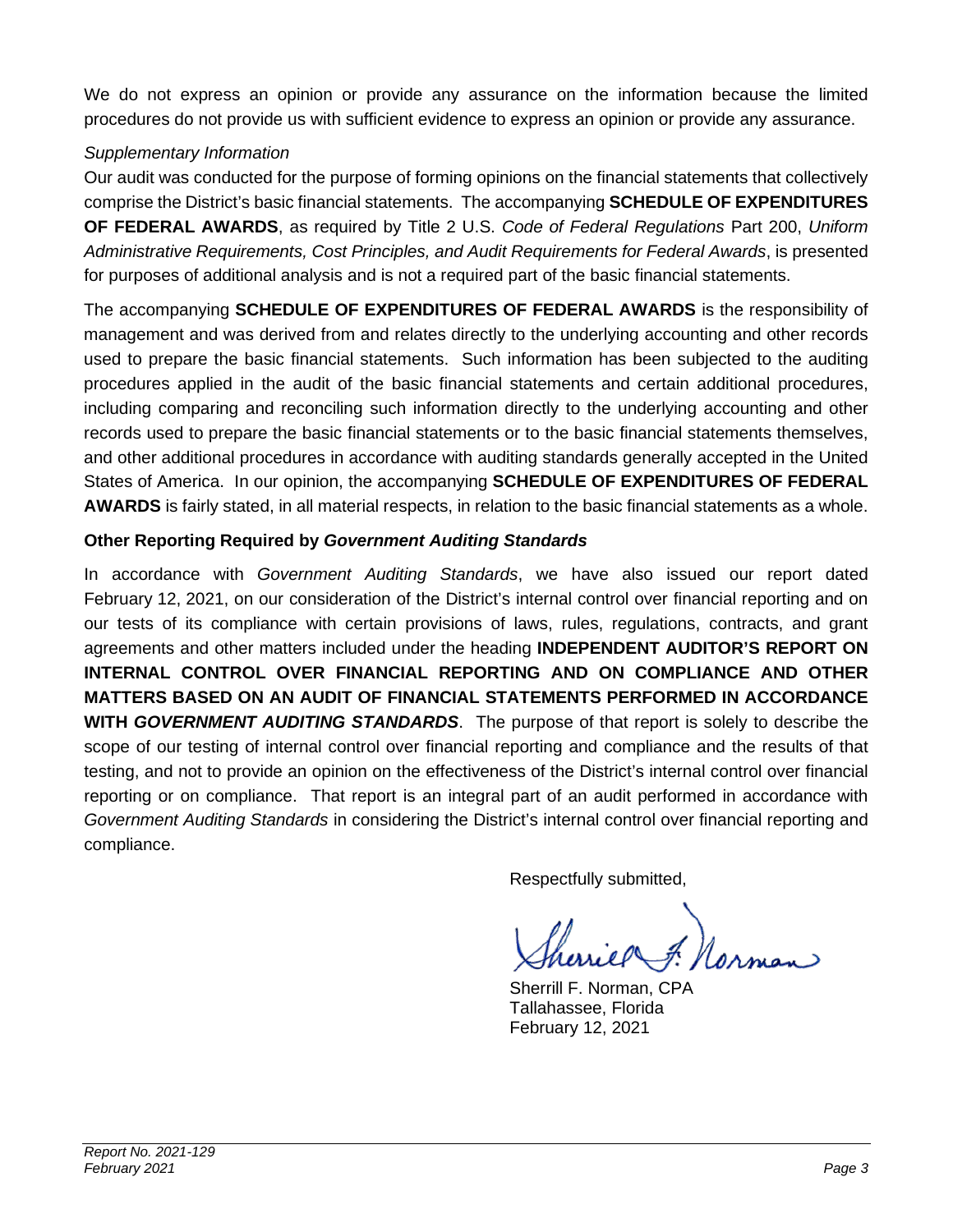# <span id="page-9-1"></span><span id="page-9-0"></span>*MANAGEMENT'S DISCUSSION AND ANALYSIS*

The management of the Wakulla County District School Board has prepared the following discussion and analysis to provide an overview of the District's financial activities for the fiscal year ended June 30, 2020. The information contained in the Management's Discussion and Analysis (MD&A) is intended to highlight significant transactions, events, and conditions and should be considered in conjunction with the District's financial statements and notes to financial statements found immediately following the MD&A.

#### FINANCIAL HIGHLIGHTS

Key financial highlights for the 2019-20 fiscal year are as follows:

- The District's total net position decreased by \$1,977,570.01, which represents a 3.2 percent decrease from the 2018-19 fiscal year.
- General Fund expenditures exceeded revenues by \$342,044.29. This may be compared to the previous year's results in which General Fund expenditures exceeded revenues by \$698,312.66.
- The unassigned and assigned fund balances for the General Fund, representing the net current financial resources available for general appropriation by the Board, totaled \$4,940,229.41, or 12.4 percent of General Fund expenditures, totaling \$39,802,702.51. This represents a 24.7 percent increase from the previous year's unassigned and assigned fund balance of \$3,963,069.08.

#### OVERVIEW OF FINANCIAL STATEMENTS

The basic financial statements consist of three components: (1) government-wide financial statements; (2) fund financial statements; and (3) notes to financial statements. This report also includes supplementary information intended to furnish additional details to support the basic financial statements.

#### **Government-Wide Financial Statements**

The government-wide financial statements provide both short-term and long-term information about the District's overall financial condition in a manner similar to those of a private-sector business. The statements include a statement of net position and a statement of activities that are designed to provide consolidated financial information about the governmental and business-type activities of the District presented on the accrual basis of accounting. The statement of net position provides information about the District's financial position, its assets, liabilities, and deferred inflows/outflows of resources, using an economic resources measurement focus. Assets plus deferred outflows of resources, less liabilities and deferred inflows of resources, equals net position, which is a measure of the District's financial health. The statement of activities presents information about the change in the District's net position, the results of operations, during the fiscal year. An increase or decrease in net position is an indication of whether the District's financial health is improving or deteriorating.

The government-wide statements present the District's activities in the following categories:

 Governmental activities – This represents most of the District's services, including its educational programs such as basic, vocational, adult, and exceptional education. Support functions such as transportation and administration are also included. Local property taxes and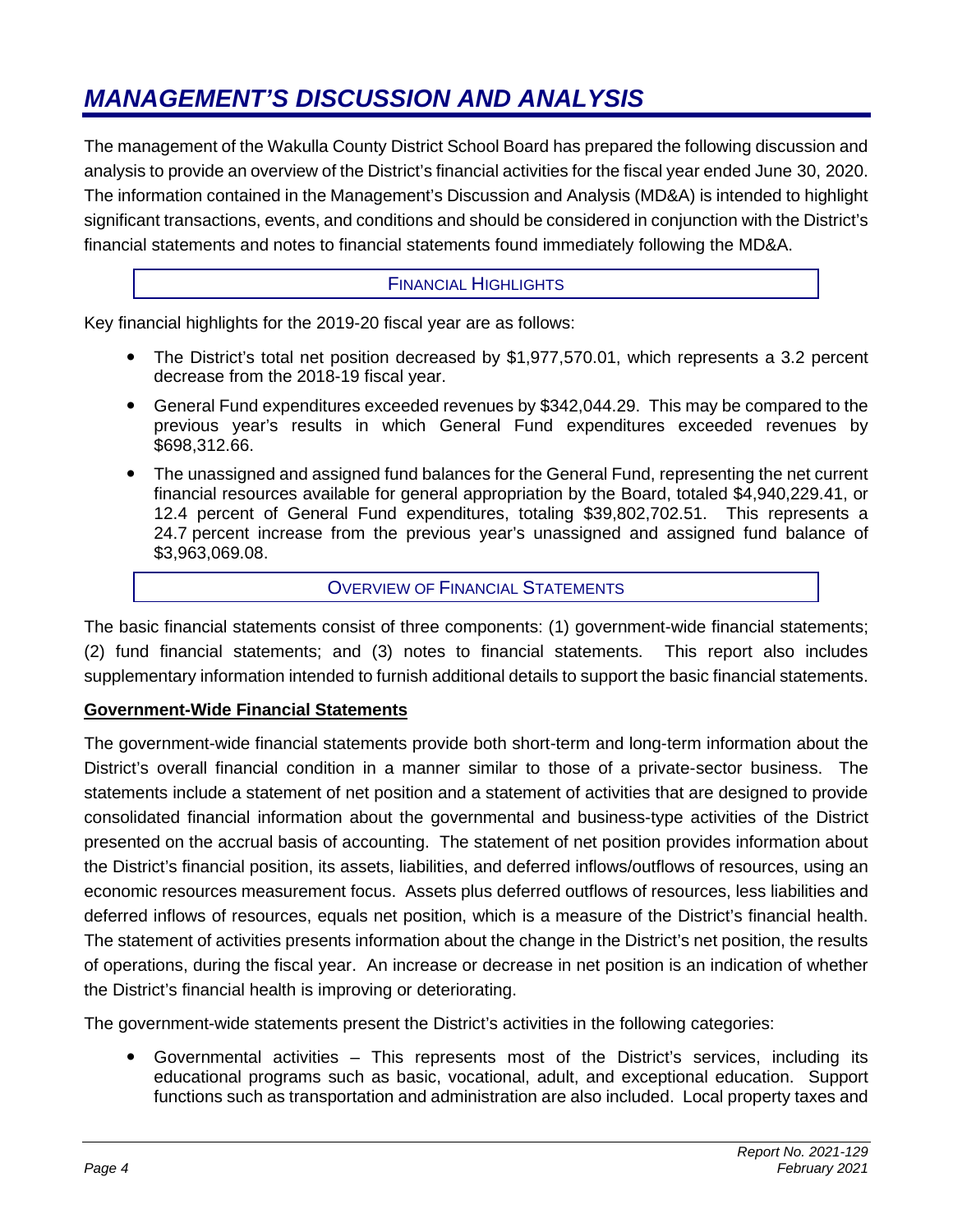the State's education finance program provide most of the resources that support these activities.

- Business-type activities As the fiscal agent of the Small School District Council Consortium, the District charges fees to cover the cost of certain services it provides.
- Component unit The District presents Wakulla's Charter School of Arts, Science and Technology, Inc. as a separate legal entity in this report. Although the school is a legally separate organization, it is considered a component unit for financial reporting purposes and is included in this report because the school meets the criteria for inclusion provided by generally accepted accounting principles. Financial information for this component unit is reported separately from the financial information presented for the primary government.

## **Fund Financial Statements**

Fund financial statements are one of the components of the basic financial statements. A fund is a grouping of related accounts that is used to maintain control over resources that have been segregated for specific activities or objectives. The District uses fund accounting to ensure and demonstrate compliance with finance-related legal requirements and prudent fiscal management. Certain funds are established by law while others are created by legal agreements, such as bond covenants. Fund financial statements provide more detailed information about the District's financial activities, focusing on its most significant or "major" funds rather than fund types. This is in contrast to the entity-wide perspective contained in the government-wide statements. All of the District's funds may be classified within one of the broad categories discussed below.

**Governmental Funds**: Governmental funds are used to account for essentially the same functions reported as governmental activities in the government-wide financial statements. However, unlike the government-wide financial statements, governmental fund financial statements focus on near-term inflows and outflows of spendable resources, as well as on balances of spendable resources available at the end of the fiscal year. Such information may be useful in assessing a government's near-term financing requirements.

Because the focus of governmental funds is narrower than that of the government-wide financial statements, it is useful to compare the information presented for governmental funds with similar information presented for governmental activities in the government-wide financial statements. By doing so, readers may better understand the long-term impact of the government's near-term financing decisions. Both the governmental funds balance sheet and the governmental funds statement of revenues, expenditures, and changes in fund balances provide a reconciliation to facilitate this comparison between governmental funds and governmental activities.

The governmental funds balance sheet and statement of revenues, expenditures, and changes in fund balances provide detailed information about the District's most significant funds. The District's major funds are the General Fund, Special Revenue – Food Service Fund, Special Revenue – Other Fund, Capital Projects – Local Capital Improvement Fund, and Capital Projects – Other Fund. Data from the other governmental funds are combined into a single, aggregated presentation.

The District adopts an annual appropriated budget for its governmental funds. A budgetary comparison schedule has been provided for the General and major Special Revenue Funds to demonstrate compliance with the budget.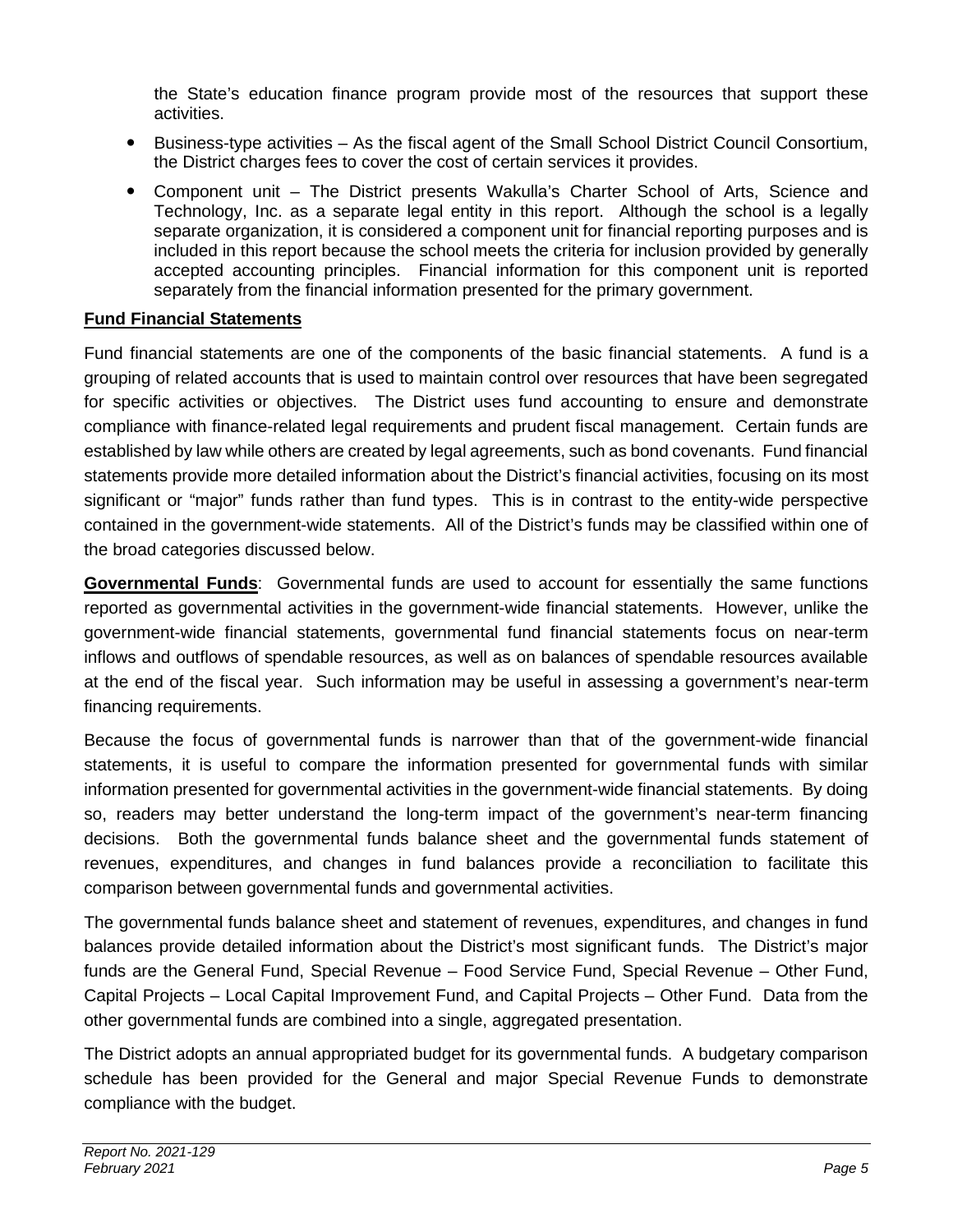**Proprietary Funds**: Proprietary funds may be established to account for activities in which a fee is charged for services. Enterprise funds are used to report the same functions as business-type activities in the government-wide financial statements. The District uses the enterprise fund to account for the activities of the Small School District Council Consortium, for which the District is the fiscal agent.

**Fiduciary Funds**: Fiduciary funds are used to report assets held in a trustee or fiduciary capacity for the benefit of external parties, such as student activity funds. Fiduciary funds are not reflected in the government-wide statements because the resources are not available to support the District's own programs. In its fiduciary capacity, the District is responsible for ensuring that the assets reported in these funds are used only for their intended purposes. The District uses agency funds to account for resources held for student activities and groups.

#### **Notes to Financial Statements**

The notes provide additional information that is essential for a full understanding of the data provided in the government-wide and fund financial statements.

#### **Other Information**

In addition to the basic financial statements and accompanying notes, this report also presents required supplementary information concerning the District's net pension liabilities and total other postemployment benefits.

#### GOVERNMENT-WIDE FINANCIAL ANALYSIS

As noted earlier, net position over time may serve as a useful indicator of a government's financial health. The following is a summary of the District's net position as of June 30, 2020, compared to net position as of June 30, 2019:

|                                                   | Governmental<br><b>Activities</b> |                                 |               | <b>Business-Type</b><br><b>Activities</b> | Total                            |                                 |  |
|---------------------------------------------------|-----------------------------------|---------------------------------|---------------|-------------------------------------------|----------------------------------|---------------------------------|--|
|                                                   | $6 - 30 - 20$                     | $6 - 30 - 19$                   | $6 - 30 - 20$ | $6 - 30 - 19$                             | 6-30-20                          | $6 - 30 - 19$                   |  |
| <b>Current and Other Assets</b><br>Capital Assets | \$ 8,777,176.06<br>78,983,267.56  | \$9,512,380.44<br>77,219,402.18 | \$33,230.68   | \$25,607.80                               | \$ 8,810,406.74<br>78,983,267.56 | \$9,537,988.24<br>77,219,402.18 |  |
| <b>Total Assets</b>                               | 87,760,443.62                     | 86,731,782.62                   | 33,230.68     | 25,607.80                                 | 87,793,674.30                    | 86,757,390.42                   |  |
| <b>Deferred Outflows of Resources</b>             | 9,403,335.00                      | 10,526,317.00                   |               | ۰.                                        | 9,403,335.00                     | 10,526,317.00                   |  |
| Long-Term Liabilities<br><b>Other Liabilities</b> | 33,508,650.64<br>1,170,829.29     | 32,245,891.70<br>538,034.34     | 13,107.00     | 9,337.00                                  | 33,508,650.64<br>1,183,936.29    | 32,245,891.70<br>547,371.34     |  |
| <b>Total Liabilities</b>                          | 34,679,479.93                     | 32,783,926.04                   | 13,107.00     | 9,337.00                                  | 34,692,586.93                    | 32,793,263.04                   |  |
| <b>Deferred Inflows of Resources</b>              | 3,441,222.00                      | 3,449,674.00                    |               |                                           | 3,441,222.00                     | 3,449,674.00                    |  |
| Net Position:                                     |                                   |                                 |               |                                           |                                  |                                 |  |
| Net Investment in Capital Assets                  | 77,804,007.15                     | 76,307,402.18                   |               |                                           | 77,804,007.15                    | 76,307,402.18                   |  |
| Restricted                                        | 3,031,062.51                      | 3,466,785.97                    |               |                                           | 3,031,062.51                     | 3,466,785.97                    |  |
| Unrestricted (Deficit)                            | (21, 791, 992.97)                 | (18,749,688.57)                 | 20,123.68     | 16,270.80                                 | (21, 771, 869.29)                | (18,733,417.77)                 |  |
| <b>Total Net Position</b>                         | \$59,043,076.69                   | \$61,024,499.58                 | \$20,123.68   | \$16,270.80                               | \$59,063,200.37                  | \$61,040,770.38                 |  |

#### **Net Position, End of Year**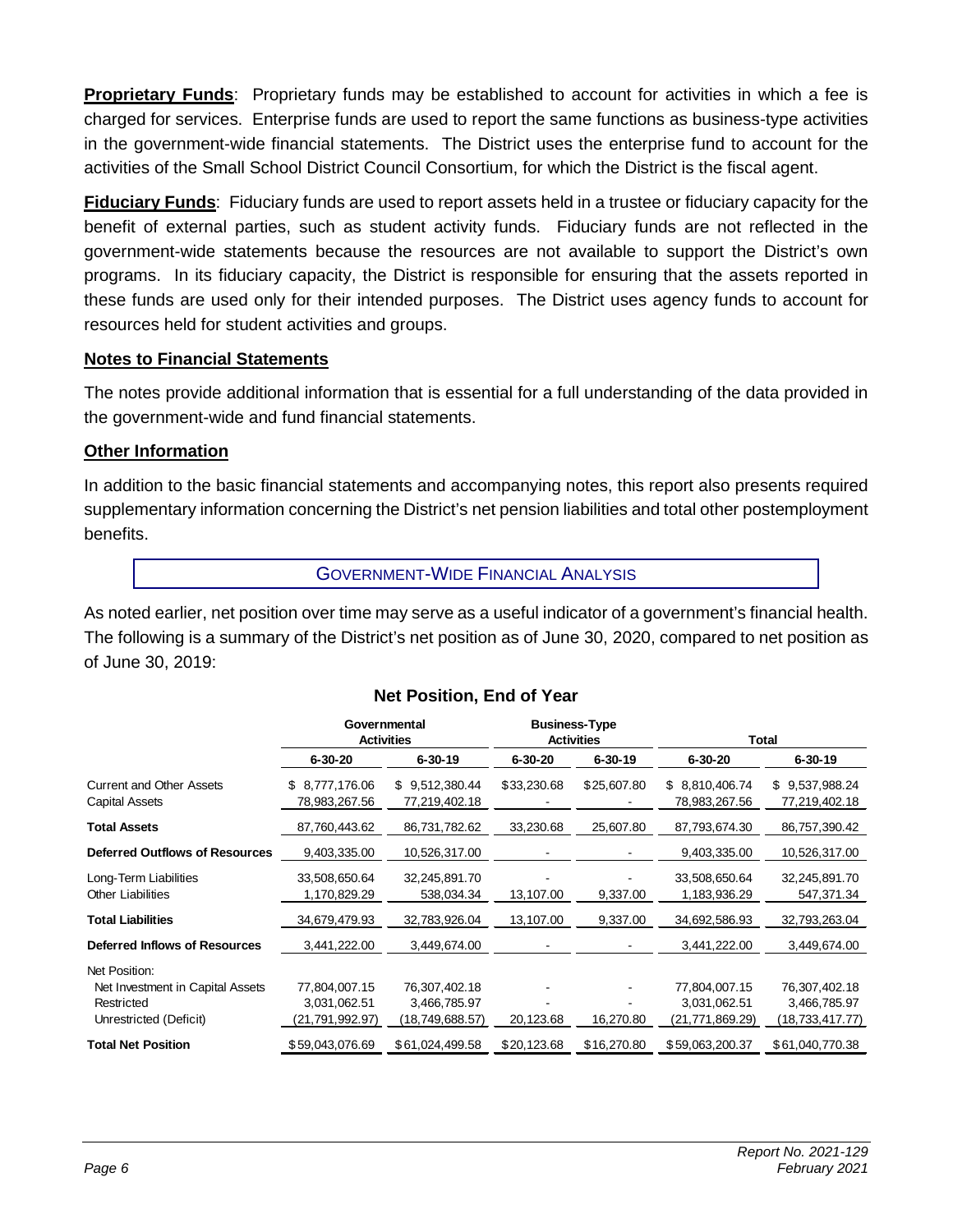The largest portion of the District's net position is investment in capital assets (e.g., land; buildings; furniture, fixtures, and equipment), less any related debt still outstanding. The District uses these capital assets to provide services to students; consequently, these assets are not available for future spending.

The restricted portion of the District's net position represents resources that are subject to external restrictions on how they may be used.

As of June 30, 2020, the unrestricted portion of the District's net position remains negative due to the recognized pension liability.

The key elements of the changes in the District's net position for the fiscal years ended June 30, 2020, and June 30, 2019, are as follows:

|                                                 | Governmental     |                   |                 | <b>Business-Type</b> |                  |                  |  |
|-------------------------------------------------|------------------|-------------------|-----------------|----------------------|------------------|------------------|--|
|                                                 |                  | <b>Activities</b> |                 | <b>Activities</b>    | Total            |                  |  |
|                                                 | 6-30-20          | $6 - 30 - 19$     | $6 - 30 - 20$   | 6-30-19              | 6-30-20          | $6 - 30 - 19$    |  |
| Program Revenues:                               |                  |                   |                 |                      |                  |                  |  |
| <b>Charges for Services</b>                     | 275,420.90<br>\$ | 388,281.52<br>\$  | \$123,500.00    | \$105,450.00         | 398,920.90<br>\$ | \$<br>493,731.52 |  |
| Operating Grants and Contributions              | 4,466,127.24     | 3,779,573.12      |                 |                      | 4,466,127.24     | 3,779,573.12     |  |
| Capital Grants and Contributions                | 203,264.98       | 199,203.08        |                 |                      | 203,264.98       | 199,203.08       |  |
| <b>General Revenues:</b>                        |                  |                   |                 |                      |                  |                  |  |
| Property Taxes, Levied for Operational Purposes | 6,770,848.99     | 6,427,404.89      |                 |                      | 6,770,848.99     | 6,427,404.89     |  |
| Property Taxes, Levied for Capital Projects     | 2,135,604.28     | 1,976,414.37      |                 |                      | 2,135,604.28     | 1,976,414.37     |  |
| Grants and Contributions Not Restricted         |                  |                   |                 |                      |                  |                  |  |
| to Specific Programs                            | 33,444,606.82    | 33,481,622.40     |                 |                      | 33,444,606.82    | 33,481,622.40    |  |
| Unrestricted Investment Earnings                | 159,808.88       | 217,581.69        |                 |                      | 159,808.88       | 217,581.69       |  |
| Miscellaneous                                   | 458,438.03       | 442,281.03        |                 |                      | 458,438.03       | 442,281.03       |  |
|                                                 |                  |                   |                 |                      |                  |                  |  |
| <b>Total Revenues</b>                           | 47,914,120.12    | 46,912,362.10     | 123,500.00      | 105,450.00           | 48,037,620.12    | 47,017,812.10    |  |
| Functions/Program Expenses:                     |                  |                   |                 |                      |                  |                  |  |
| Instruction                                     | 24,866,733.13    | 24,744,482.71     |                 |                      | 24,866,733.13    | 24,744,482.71    |  |
| <b>Student Support Services</b>                 | 2,799,644.90     | 3,209,876.28      |                 |                      | 2,799,644.90     | 3,209,876.28     |  |
| <b>Instructional Media Services</b>             | 626,112.80       | 536,948.86        |                 |                      | 626,112.80       | 536,948.86       |  |
| Instruction and Curriculum Development Services | 633,835.24       | 540,269.09        |                 |                      | 633,835.24       | 540,269.09       |  |
| <b>Instructional Staff Training Services</b>    | 533, 357. 32     | 646,903.23        |                 |                      | 533,357.32       | 646,903.23       |  |
| Instruction-Related Technology                  | 247,306.26       | 269,052.55        |                 |                      | 247,306.26       | 269,052.55       |  |
| Board                                           | 708,407.13       | 740,243.85        |                 |                      | 708,407.13       | 740,243.85       |  |
| <b>General Administration</b>                   | 426,096.36       | 393, 158.35       |                 |                      | 426,096.36       | 393, 158.35      |  |
| School Administration                           | 2,986,985.15     | 2,834,233.52      |                 |                      | 2,986,985.15     | 2,834,233.52     |  |
| Facilities Acquisition and Construction         | 422,189.09       | 513,443.66        |                 |                      | 422,189.09       | 513,443.66       |  |
| <b>Fiscal Services</b>                          | 621,878.85       | 554,091.55        |                 |                      | 621,878.85       | 554,091.55       |  |
| <b>Food Services</b>                            | 2,934,073.80     | 2,309,457.99      |                 |                      | 2,934,073.80     | 2,309,457.99     |  |
| <b>Central Services</b>                         | 644,867.88       | 778,545.58        |                 |                      | 644,867.88       | 778,545.58       |  |
| <b>Student Transportation Services</b>          | 3,064,899.71     | 3,042,484.75      |                 |                      | 3,064,899.71     | 3,042,484.75     |  |
| Operation of Plant                              | 4,875,559.87     | 3,755,295.41      |                 |                      | 4,875,559.87     | 3,755,295.41     |  |
| Maintenance of Plant                            | 1,073,189.43     | 1,152,234.57      |                 |                      | 1,073,189.43     | 1,152,234.57     |  |
| Administrative Technology Services              | 422,178.71       | 222,928.80        |                 |                      | 422,178.71       | 222,928.80       |  |
| <b>Community Services</b>                       | 13,747.41        | 10,556.89         |                 |                      | 13,747.41        | 10,556.89        |  |
| Unallocated Interest on Long-Term Debt          | 22,780.00        | 13,458.75         |                 |                      | 22,780.00        | 13,458.75        |  |
| <b>Unallocated Depreciation Expense</b>         | 1,971,699.97     | 1,981,134.65      |                 |                      | 1,971,699.97     | 1,981,134.65     |  |
| Small School District Council Consortium        |                  |                   | 119,647.12      | 106,793.72           | 119,647.12       | 106,793.72       |  |
| <b>Total Functions/Program Expenses</b>         | 49,895,543.01    | 48,248,801.04     | 119,647.12      | 106,793.72           | 50,015,190.13    | 48,355,594.76    |  |
| <b>Change in Net Position</b>                   | (1,981,422.89)   | (1,336,438.94)    | 3,852.88        | (1,343.72)           | (1,977,570.01)   | (1,337,782.66)   |  |
| Net Position - Beginning                        | 61,024,499.58    | 62,366,686.52     | 16,270.80       | 17,614.52            | 61,040,770.38    | 62,384,301.04    |  |
| Adjusment to beginning Net Position (1)         |                  | (5,748.00)        |                 |                      |                  | (5,748.00)       |  |
| Net Position - Beginning, as Restated           | 61,024,499.58    | 62,360,938.52     | 16,270.80       | 17,614.52            | 61,040,770.38    | 62,378,553.04    |  |
| <b>Net Position - Ending</b>                    | \$59,043,076.69  | \$61,024,499.58   | 20,123.68<br>\$ | \$16,270.80          | \$59,063,200.37  | \$61,040,770.38  |  |

#### **Operating Results for the Fiscal Year Ended**

(1) In the 2018-19 fiscal year, the adjustment to beginning net position was the result of the District recognizing its proportionate share of the FRS restatement of beginning net position of the FRS Pension Plan due to the implementation of GASB Statement No. 75.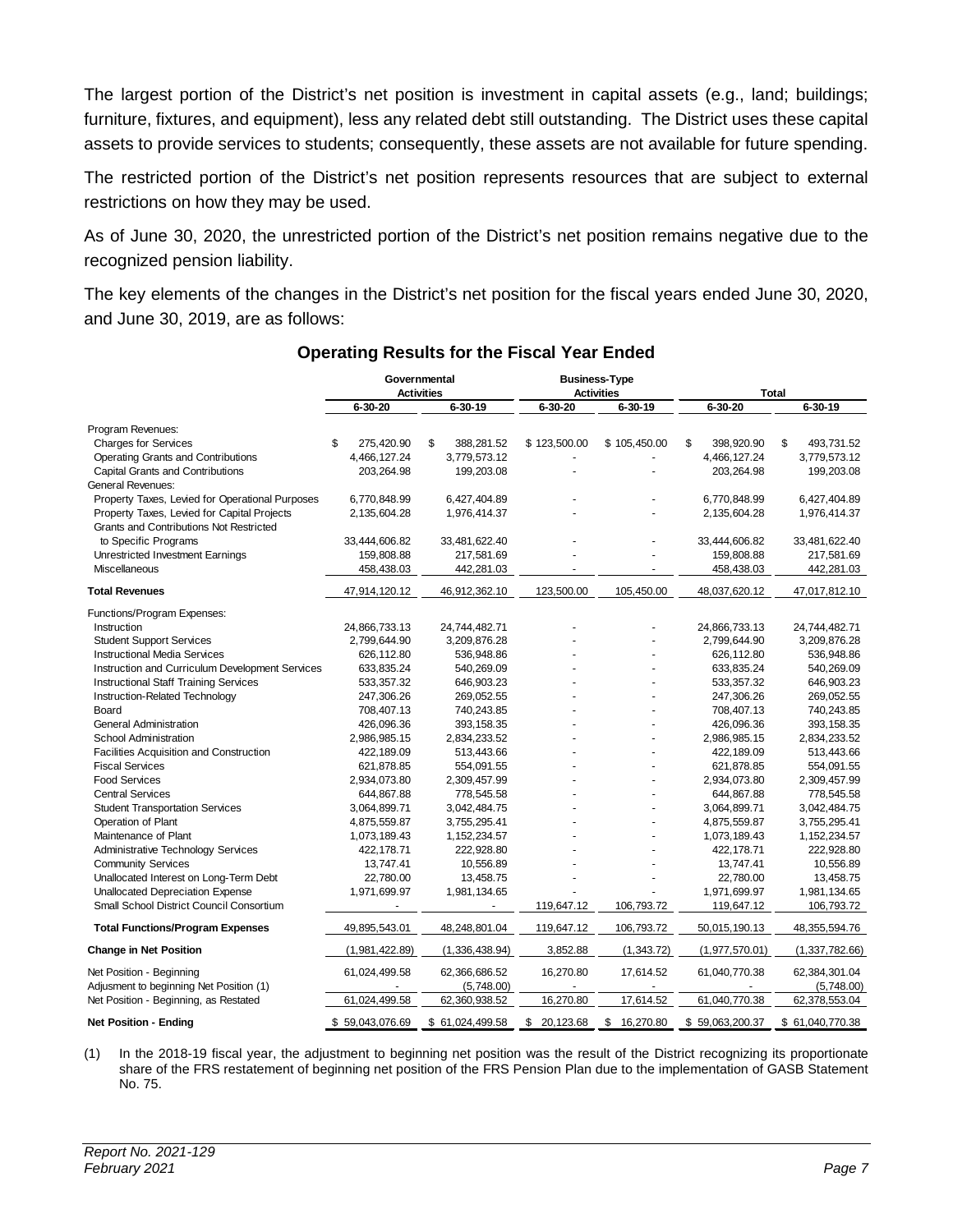The largest revenue source is the State of Florida (67.6 percent). Revenues from State sources for current operations are primarily received through the Florida Education Finance Program (FEFP) funding formula. The FEFP funding formula utilizes student enrollment data and is designed to maintain equity in funding across all Florida school districts, taking into consideration the District's funding ability based on the local property tax base. Compared to the prior year, the base student allocation multiplied by the District cost differential increased by 2.1 percent from \$4,000.51 per full-time equivalent student to \$4,083.92 per full-time equivalent student. Overall, State revenues totaled \$32,468,354.53, a decrease of \$272,407.03.

Property tax revenues increased by \$502,634.01, or 6 percent, as a result of increased taxable assessed values.

#### FINANCIAL ANALYSIS OF THE DISTRICT'S FUNDS

#### **Major Governmental Funds**

The General Fund is the District's chief operating fund. For the current fiscal year, 82.9 percent of revenues and 80.8 percent of expenditures of the governmental funds were accounted for in the General Fund. During the fiscal year, total fund balance increased by \$1,094,588.76 to \$6,174,499.98. The unassigned and assigned fund balances of the General Fund are an important indicator of the District's financial condition. Through fiscal prudence, the District attempts to maintain an unassigned plus assigned fund balance of at least 8 percent of General Fund revenues for any given fiscal year. At the end of the current fiscal year, the unassigned plus assigned fund balance is \$4,940,229.41, or 12.5 percent of General Fund revenues, totaling \$39,460,658.22. The unassigned plus assigned fund balance increased by \$977,160.33 from the unassigned plus assigned fund balance of \$3,963,069.08 in the prior fiscal year.

The Special Revenue – Food Service Fund has a total fund balance of \$155,920.39 which is restricted for the District's food service operations. During the fiscal year, total fund balance decreased \$21,399.64, from the prior year.

The Special Revenue – Other Fund is used to account for certain Federal grant program activities, including revenues and expenditures totaling \$2,477,458.59 each. Because grant revenues are not recognized until expenditures are incurred, this fund generally does not accumulate a fund balance.

The Capital Projects – Local Capital Improvement Fund has a total fund balance of \$550,154.23. These funds are restricted, in part, for the acquisition, construction, and maintenance of capital assets. The fund balance decreased due to new HVAC control system repairs, grease trap replacement, and ongoing construction of a new bus garage. All of the fund balance has been encumbered for various projects, including the replacement of HVAC control systems.

The Capital Projects – Other Fund has a total fund balance of \$527,826.31. These funds are restricted, in part, for the acquisition, construction, and maintenance of capital assets. The fund balance decreased due to a decrease in grant funds from Triumph Gulf Coast, Inc. All of the fund balance has been encumbered for various projects, including the construction of a new bus garage.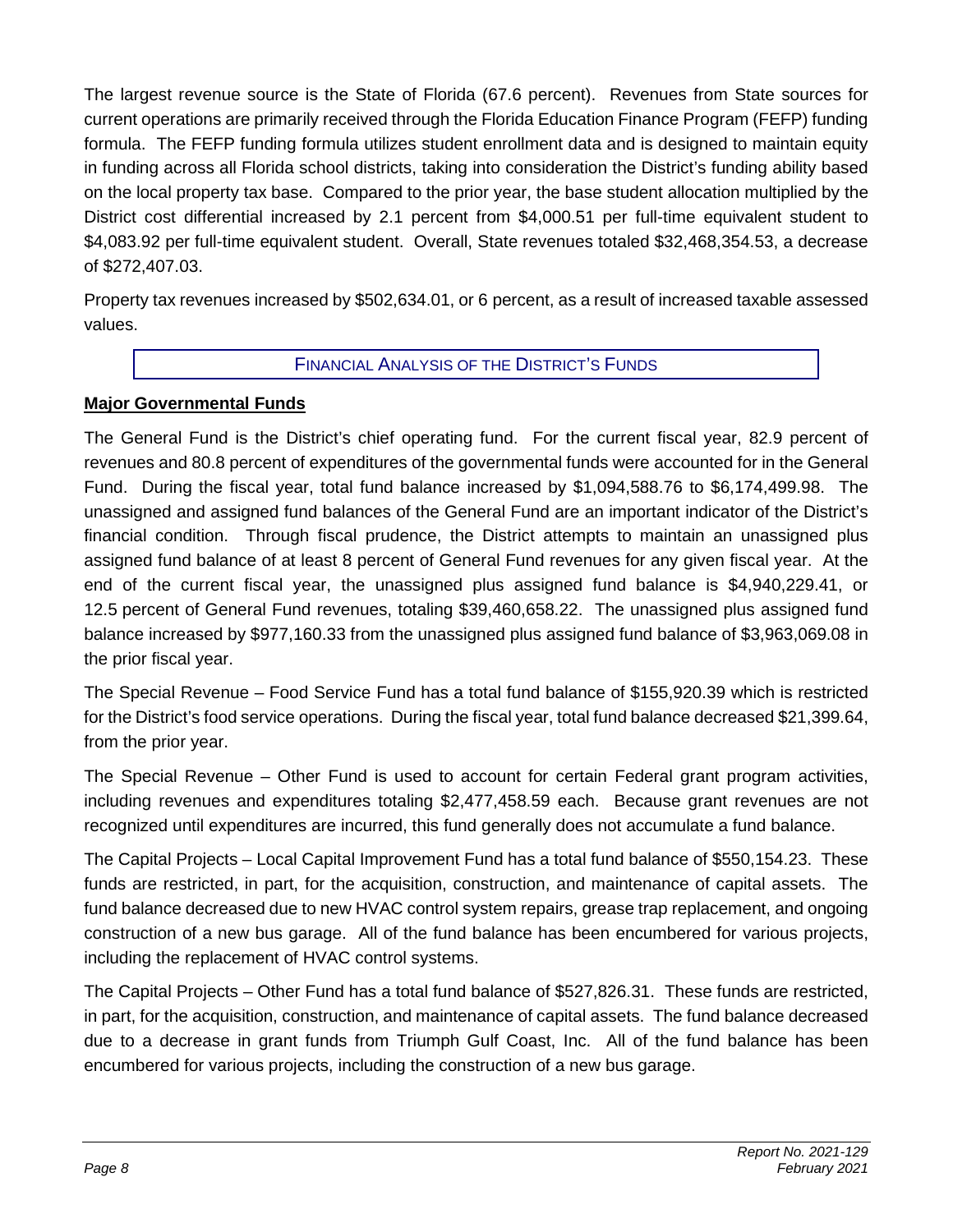## **Proprietary Funds**

The only proprietary fund for the District is the Small School District Council Consortium Enterprise Fund which reported unrestricted net position of \$20,123.68, an increase from the prior year of 23.7 percent due to increases in annual dues.

#### GENERAL FUND BUDGETARY HIGHLIGHTS

During the 2019-20 fiscal year, the District amended its General Fund budget several times, which resulted in an increase in total budgeted revenues of \$234,062.29, and an increase in final appropriations of \$20,636.61 from the original budgeted amounts.

Actual revenues are \$75,300.07, or 0.2 percent, less than the final budgeted amounts and actual expenditures are \$2,972,214.22, or 6.9 percent, less than final budgeted amounts. The decrease in expenditures was primarily because instruction and school administration expenditures were less than planned. The actual ending fund balance exceeded the estimated fund balance contained in the final amended budget by \$3,070,492.83.

CAPITAL ASSETS AND LONG-TERM DEBT

### **Capital Assets**

The District's investment in capital assets for its governmental activities as of June 30, 2020, is \$78,983,267.56 (net of accumulated depreciation). This investment in capital assets includes land; land improvements; construction in progress; improvements other than buildings; buildings and fixed equipment; furniture, fixtures, and equipment; motor vehicles; and audio visual materials and computer software.

Additional information on the District's capital assets can be found in Notes I.F.4., II.C., and II.F. to the financial statements.

#### **Long-Term Debt**

At June 30, 2020, the District had \$720,000 of long-term debt outstanding, which is the remaining balance of a \$900,000 note payable entered into during the previous fiscal year for the purchase of school buses. During the current fiscal year, retirement of debt was \$192,000.

Additional information on the District's long-term debt can be found in Notes I.F.6. and II.H. to the Financial Statements.

No changes were noted in the District's credit ratings.

#### OTHER MATTERS OF SIGNIFICANCE

The fiscal impact of the COVID-19 was minimal for the 2019-20 fiscal year, but fund budgets for the ensuing fiscal year will be closely monitored for any changes in student enrollment and the levels of Federal, State, and local funding.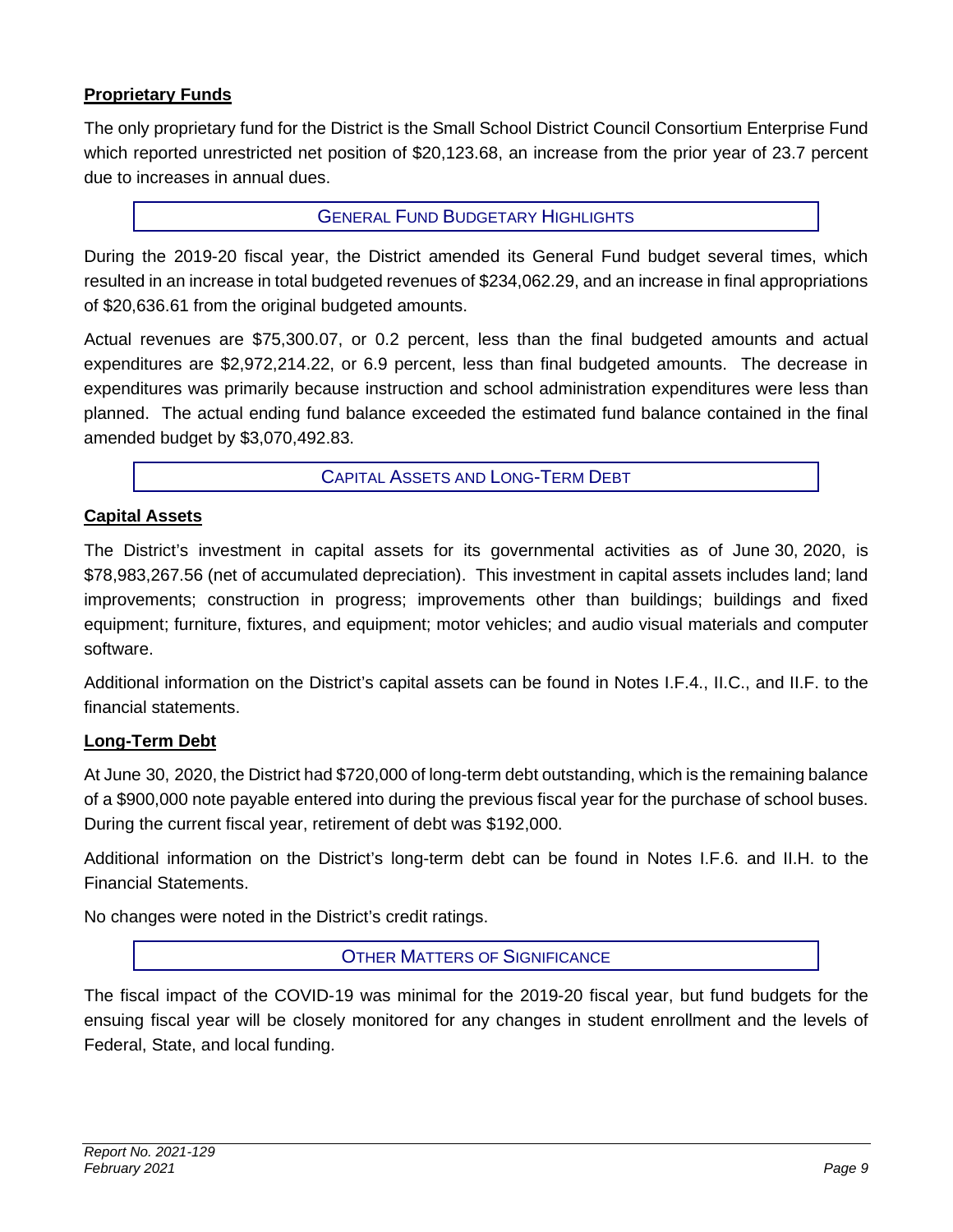#### REQUESTS FOR INFORMATION

This report is designed to provide a general overview of the District's finances for all those with an interest in the District's finances. Questions concerning information provided in the MD&A or other required supplementary information, and financial statements and notes thereto, or requests for additional financial information should be addressed to the Chief Financial Officer, Wakulla County District School Board, 69 Arran Road, Crawfordville, Florida 32327.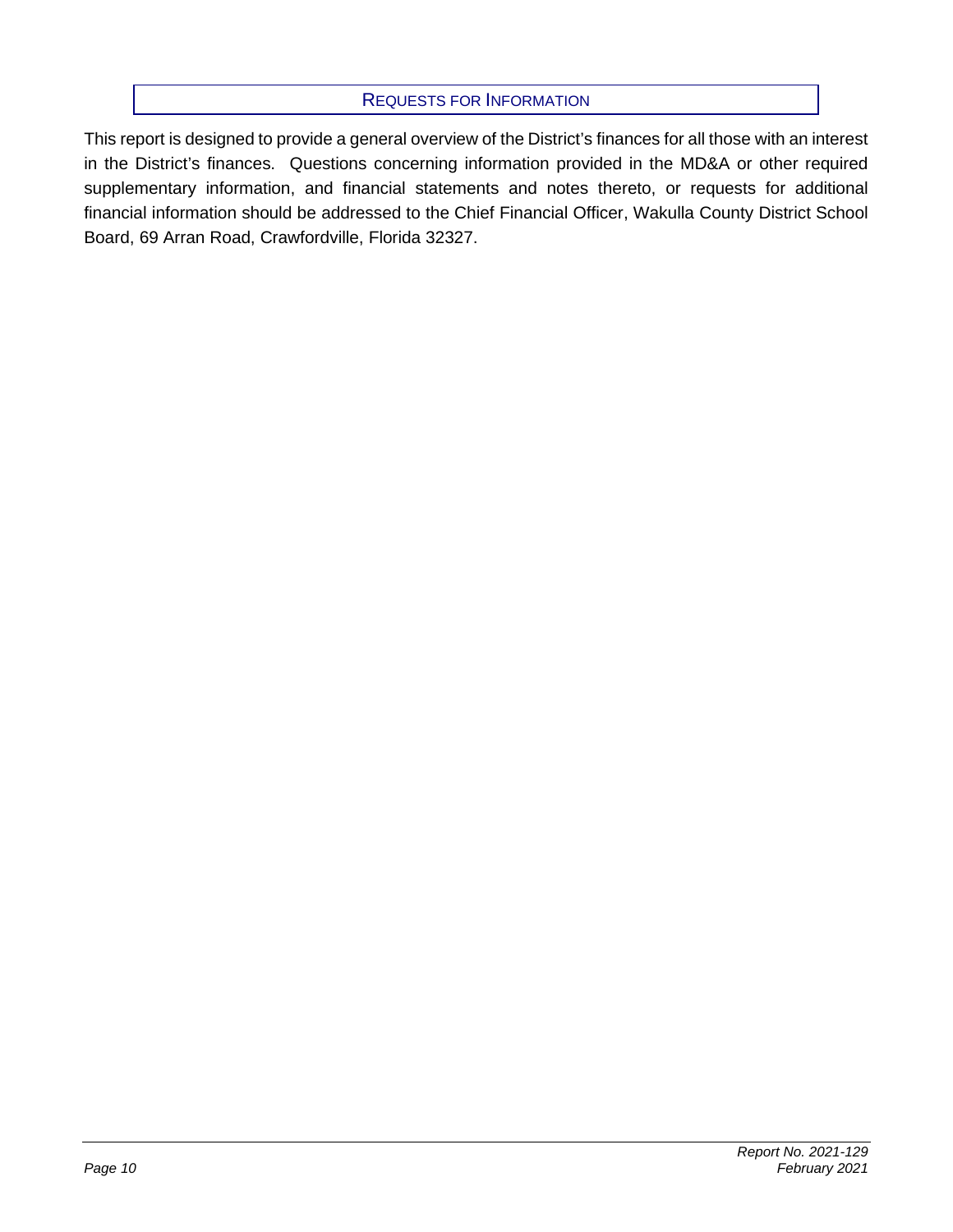# <span id="page-16-1"></span>*BASIC FINANCIAL STATEMENTS*

#### **Wakulla County District School Board Statement of Net Position June 30, 2020**

<span id="page-16-0"></span>

|                                                             | <b>Primary Government</b>         |                         |                                           |  |           |       |                         |                                |
|-------------------------------------------------------------|-----------------------------------|-------------------------|-------------------------------------------|--|-----------|-------|-------------------------|--------------------------------|
|                                                             | Governmental<br><b>Activities</b> |                         | <b>Business-Type</b><br><b>Activities</b> |  |           | Total |                         | Component<br>Unit              |
| <b>ASSETS</b>                                               |                                   |                         |                                           |  |           |       |                         |                                |
| Cash and Cash Equivalents<br>Investments                    | \$                                | 7,681,033.33            | \$                                        |  | 33,230.68 | \$    | 7,714,264.01            | \$<br>307,087.00<br>101,828.00 |
| <b>Accounts Receivable</b>                                  |                                   | 35,813.12               |                                           |  |           |       | 35,813.12               | 5,735.00                       |
| Due from Other Agencies<br>Prepaid Items                    |                                   | 827,955.88              |                                           |  |           |       | 827,955.88              | 41,476.00<br>12,576.00         |
| Inventories<br>Capital Assets:                              |                                   | 232, 373. 73            |                                           |  |           |       | 232,373.73              |                                |
| Nondepreciable Capital Assets                               |                                   | 5,285,493.94            |                                           |  |           |       | 5,285,493.94            |                                |
| Depreciable Capital Assets, Net                             |                                   | 73,697,773.62           |                                           |  |           |       | 73,697,773.62           | 675,778.00                     |
| <b>TOTAL ASSETS</b>                                         |                                   | 87,760,443.62           |                                           |  | 33,230.68 |       | 87,793,674.30           | 1,144,480.00                   |
| DEFERRED OUTFLOWS OF RESOURCES                              |                                   |                         |                                           |  |           |       |                         |                                |
| OPEB                                                        |                                   | 398,029.00              |                                           |  |           |       | 398,029.00              |                                |
| Pensions                                                    |                                   | 9,005,306.00            |                                           |  |           |       | 9,005,306.00            |                                |
| TOTAL DEFERRED OUTFLOWS OF RESOURCES                        |                                   | 9,403,335.00            |                                           |  |           |       | 9,403,335.00            |                                |
| <b>LIABILITIES</b>                                          |                                   |                         |                                           |  |           |       |                         |                                |
| <b>Accrued Salaries and Benefits</b>                        |                                   | 17,486.67               |                                           |  |           |       | 17,486.67               |                                |
| Payroll Deductions and Withholdings                         |                                   | 36,589.34               |                                           |  |           |       | 36,589.34               |                                |
| <b>Accounts Payable</b>                                     |                                   | 478,854.41              |                                           |  | 13,107.00 |       | 491,961.41              | 71,420.00                      |
| <b>Construction Contracts Payable</b>                       |                                   | 331,954.48              |                                           |  |           |       | 331,954.48              |                                |
| <b>Construction Contracts Payable - Retained Percentage</b> |                                   | 127,305.93              |                                           |  |           |       | 127,305.93              |                                |
| Due to Other Agencies<br><b>Accrued Interest Payable</b>    |                                   | 168,628.46<br>10,010.00 |                                           |  |           |       | 168,628.46<br>10,010.00 |                                |
| Long-Term Liabilities:                                      |                                   |                         |                                           |  |           |       |                         |                                |
| Portion Due Within 1 Year                                   |                                   | 713,536.14              |                                           |  |           |       | 713,536.14              | 127,332.00                     |
| Portion Due After 1 Year                                    |                                   | 32,795,114.50           |                                           |  |           |       | 32,795,114.50           | 2,336.00                       |
| <b>TOTAL LIABILITIES</b>                                    |                                   | 34,679,479.93           |                                           |  | 13,107.00 |       | 34,692,586.93           | 201,088.00                     |
| DEFERRED INFLOWS OF RESOURCES                               |                                   |                         |                                           |  |           |       |                         |                                |
| <b>OPEB</b>                                                 |                                   | 194,029.00              |                                           |  |           |       | 194,029.00              |                                |
| Pensions                                                    |                                   | 3,247,193.00            |                                           |  |           |       | 3,247,193.00            |                                |
| TOTAL DEFERRED INFLOWS OF RESOURCES                         |                                   | 3,441,222.00            |                                           |  |           |       | 3,441,222.00            |                                |
| <b>NET POSITION</b>                                         |                                   |                         |                                           |  |           |       |                         |                                |
| Net Investment in Capital Assets<br>Restricted for:         |                                   | 77,804,007.15           |                                           |  |           |       | 77,804,007.15           | 546,110.00                     |
| <b>State Required Carryover Programs</b>                    |                                   | 1,129,945.31            |                                           |  |           |       | 1,129,945.31            |                                |
| <b>Capital Projects</b>                                     |                                   | 1,745,196.81            |                                           |  |           |       | 1,745,196.81            | 4,600.00                       |
| <b>Food Service</b>                                         |                                   | 155,920.39              |                                           |  |           |       | 155,920.39              | 1,783.00                       |
| <b>Other Purposes</b>                                       |                                   |                         |                                           |  |           |       |                         | 31,580.00                      |
| Unrestricted                                                |                                   | (21, 791, 992.97)       |                                           |  | 20,123.68 |       | (21,771,869.29)         | 359,319.00                     |
| <b>TOTAL NET POSITION</b>                                   | \$                                | 59,043,076.69           | \$                                        |  | 20,123.68 | \$    | 59,063,200.37           | \$<br>943,392.00               |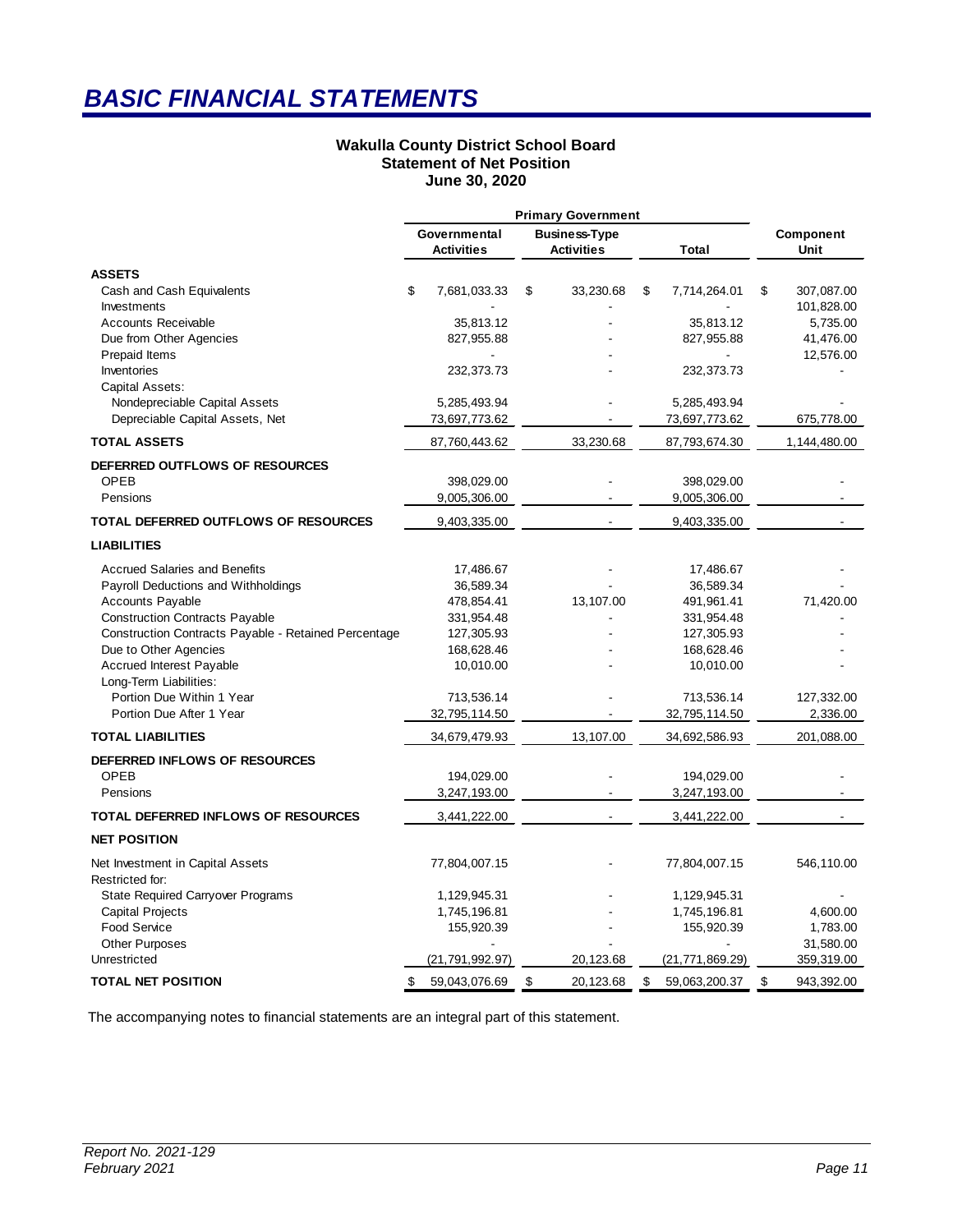#### **Wakulla County District School Board Statement of Activities For the Fiscal Year Ended June 30, 2020**

<span id="page-17-1"></span><span id="page-17-0"></span>

|                                                                              |                                                              | <b>Program Revenues</b> |                                                 |      |                                                        |      |                                                      |
|------------------------------------------------------------------------------|--------------------------------------------------------------|-------------------------|-------------------------------------------------|------|--------------------------------------------------------|------|------------------------------------------------------|
|                                                                              | <b>Expenses</b>                                              |                         | <b>Charges</b><br>for<br><b>Services</b>        |      | Operating<br><b>Grants and</b><br><b>Contributions</b> |      | Capital<br><b>Grants and</b><br><b>Contributions</b> |
| <b>Functions/Programs</b>                                                    |                                                              |                         |                                                 |      |                                                        |      |                                                      |
| <b>Primary Government</b>                                                    |                                                              |                         |                                                 |      |                                                        |      |                                                      |
| <b>Governmental Activities:</b>                                              |                                                              |                         |                                                 |      |                                                        |      |                                                      |
| Instruction                                                                  | 24,866,733.13<br>\$                                          | \$                      | 156,567.89                                      | \$   |                                                        | \$   |                                                      |
| <b>Student Support Services</b>                                              | 2,799,644.90                                                 |                         |                                                 |      |                                                        |      |                                                      |
| <b>Instructional Media Services</b>                                          | 626,112.80                                                   |                         |                                                 |      |                                                        |      |                                                      |
| Instruction and Curriculum Development Services                              | 633,835.24                                                   |                         |                                                 |      |                                                        |      |                                                      |
| <b>Instructional Staff Training Services</b>                                 | 533, 357. 32                                                 |                         |                                                 |      |                                                        |      |                                                      |
| Instruction-Related Technology                                               | 247,306.26                                                   |                         |                                                 |      |                                                        |      |                                                      |
| Board                                                                        | 708,407.13                                                   |                         |                                                 |      |                                                        |      |                                                      |
| <b>General Administration</b>                                                | 426,096.36                                                   |                         |                                                 |      |                                                        |      |                                                      |
| School Administration                                                        | 2,986,985.15                                                 |                         |                                                 |      |                                                        |      |                                                      |
| <b>Facilities Acquisition and Construction</b>                               | 422,189.09                                                   |                         |                                                 |      |                                                        |      | 191,192.22                                           |
| <b>Fiscal Services</b>                                                       | 621,878.85                                                   |                         |                                                 |      |                                                        |      |                                                      |
| <b>Food Services</b>                                                         | 2,934,073.80                                                 |                         | 118,853.01                                      |      | 2,740,572.24                                           |      |                                                      |
| <b>Central Services</b>                                                      | 644,867.88                                                   |                         |                                                 |      |                                                        |      |                                                      |
| <b>Student Transportation Services</b>                                       | 3,064,899.71                                                 |                         |                                                 |      | 1,656,807.00                                           |      |                                                      |
| Operation of Plant                                                           | 4,875,559.87                                                 |                         |                                                 |      |                                                        |      |                                                      |
| Maintenance of Plant                                                         | 1,073,189.43                                                 |                         |                                                 |      | 68,748.00                                              |      |                                                      |
| <b>Administrative Technology Services</b>                                    | 422,178.71                                                   |                         |                                                 |      |                                                        |      |                                                      |
| <b>Community Services</b>                                                    | 13,747.41                                                    |                         |                                                 |      |                                                        |      |                                                      |
| Unallocated Interest on Long-Term Debt                                       | 22,780.00                                                    |                         |                                                 |      |                                                        |      |                                                      |
| Unallocated Depreciation Expense*                                            | 1,971,699.97                                                 |                         |                                                 |      |                                                        |      | 12,072.76                                            |
| <b>Total Governmental Activities</b>                                         | 49,895,543.01                                                |                         | 275,420.90                                      |      | 4,466,127.24                                           |      | 203,264.98                                           |
| <b>Business-Type Activities:</b><br>Small School District Council Consortium | 119,647.12                                                   |                         | 123,500.00                                      |      |                                                        |      |                                                      |
| <b>Total Primary Government</b>                                              | \$<br>50,015,190.13                                          | \$                      | 398,920.90                                      | - \$ | 4,466,127.24 \$                                        |      | 203,264.98                                           |
|                                                                              |                                                              |                         |                                                 |      |                                                        |      |                                                      |
| <b>Component Unit</b>                                                        |                                                              |                         |                                                 |      |                                                        |      |                                                      |
| Wakulla's Charter School of Arts, Science and<br>Technology, Inc.            | 1,417,507.00<br>\$                                           | - \$                    | 2,078.00 \$                                     |      | 409,667.00                                             | - \$ | 68,748.00                                            |
|                                                                              |                                                              |                         |                                                 |      |                                                        |      |                                                      |
|                                                                              | <b>General Revenues:</b>                                     |                         |                                                 |      |                                                        |      |                                                      |
|                                                                              | Taxes:                                                       |                         |                                                 |      |                                                        |      |                                                      |
|                                                                              |                                                              |                         | Property Taxes, Levied for Operational Purposes |      |                                                        |      |                                                      |
|                                                                              |                                                              |                         | Property Taxes, Levied for Capital Projects     |      |                                                        |      |                                                      |
|                                                                              | Grants and Contributions Not Restricted to Specific Programs |                         |                                                 |      |                                                        |      |                                                      |
|                                                                              | Unrestricted Investment Earnings                             |                         |                                                 |      |                                                        |      |                                                      |
|                                                                              | Miscellaneous                                                |                         |                                                 |      |                                                        |      |                                                      |
|                                                                              | <b>Total General Revenues</b>                                |                         |                                                 |      |                                                        |      |                                                      |
|                                                                              | <b>Change in Net Position</b>                                |                         |                                                 |      |                                                        |      |                                                      |
|                                                                              | Net Position - Beginning                                     |                         |                                                 |      |                                                        |      |                                                      |
|                                                                              | <b>Net Position - Ending</b>                                 |                         |                                                 |      |                                                        |      |                                                      |

This amount excludes the depreciation that is included in the direct expenses of the various functions.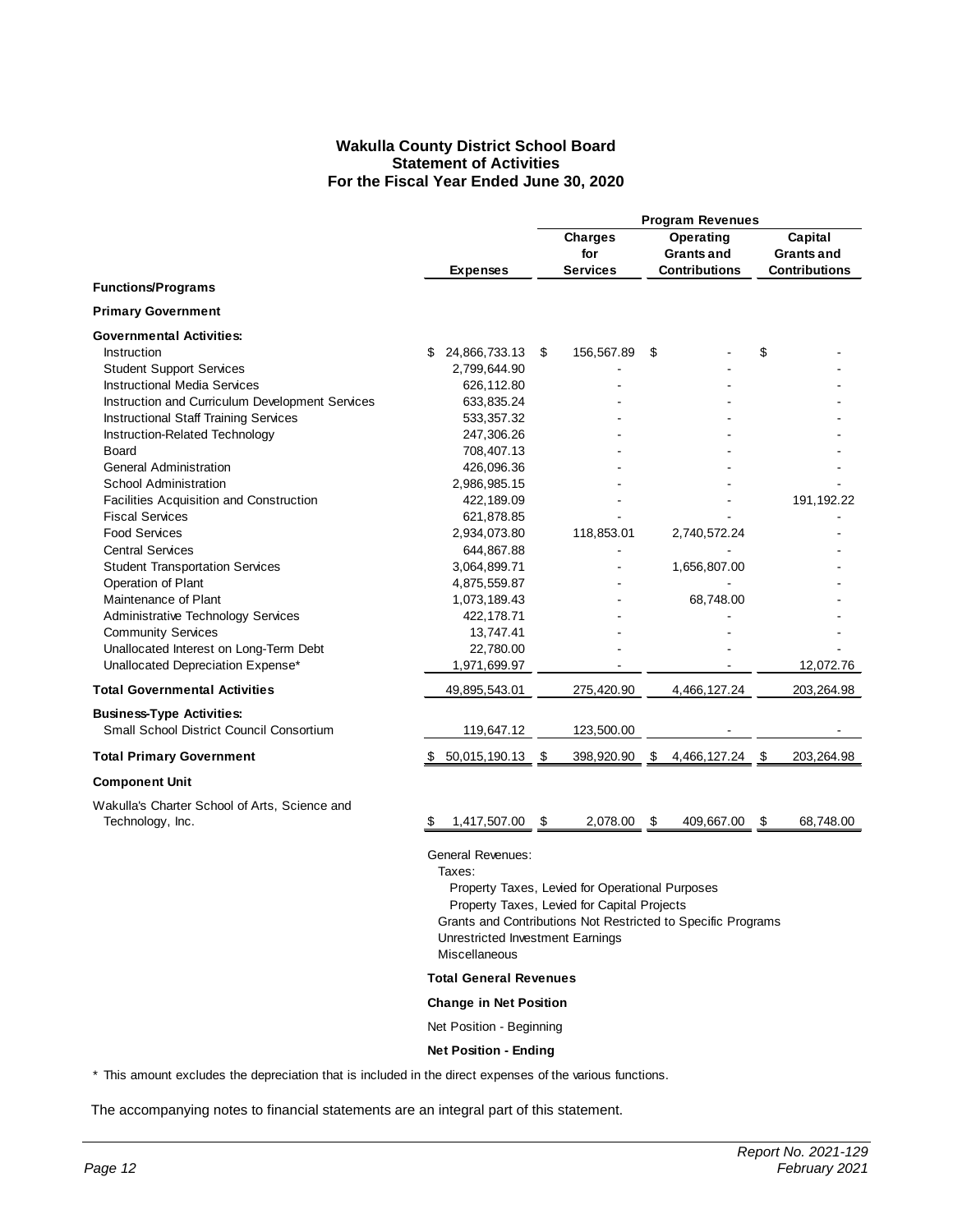| Net (Expense) Revenue and Changes in Net Position |                                                    |                           |    |                   |                  |
|---------------------------------------------------|----------------------------------------------------|---------------------------|----|-------------------|------------------|
|                                                   |                                                    | <b>Primary Government</b> |    |                   |                  |
| Governmental                                      | <b>Business-Type</b><br><b>Activities</b><br>Total |                           |    |                   | Component        |
| <b>Activities</b>                                 |                                                    |                           |    |                   | Unit             |
|                                                   |                                                    |                           |    |                   |                  |
|                                                   |                                                    |                           |    |                   |                  |
|                                                   |                                                    |                           |    |                   |                  |
| \$<br>(24, 710, 165.24)                           | \$                                                 |                           | \$ | (24, 710, 165.24) | \$               |
| (2,799,644.90)                                    |                                                    |                           |    | (2,799,644.90)    |                  |
| (626, 112.80)                                     |                                                    |                           |    | (626, 112.80)     |                  |
| (633, 835.24)                                     |                                                    |                           |    | (633, 835.24)     |                  |
| (533, 357.32)                                     |                                                    |                           |    | (533, 357.32)     |                  |
| (247, 306.26)                                     |                                                    |                           |    | (247, 306.26)     |                  |
| (708, 407.13)                                     |                                                    |                           |    | (708, 407.13)     |                  |
| (426,096.36)                                      |                                                    |                           |    | (426,096.36)      |                  |
| (2,986,985.15)                                    |                                                    |                           |    | (2,986,985.15)    |                  |
| (230, 996.87)                                     |                                                    |                           |    | (230, 996.87)     |                  |
| (621, 878.85)                                     |                                                    |                           |    | (621, 878.85)     |                  |
| (74, 648.55)                                      |                                                    |                           |    | (74, 648.55)      |                  |
| (644, 867.88)                                     |                                                    |                           |    | (644, 867.88)     |                  |
| (1,408,092.71)                                    |                                                    |                           |    | (1,408,092.71)    |                  |
| (4,875,559.87)                                    |                                                    |                           |    | (4,875,559.87)    |                  |
| (1,004,441.43)                                    |                                                    |                           |    | (1,004,441.43)    |                  |
| (422, 178.71)                                     |                                                    |                           |    | (422, 178.71)     |                  |
| (13, 747.41)                                      |                                                    |                           |    | (13, 747.41)      |                  |
| (22,780.00)                                       |                                                    |                           |    | (22,780.00)       |                  |
| (1,959,627.21)                                    |                                                    |                           |    | (1,959,627.21)    |                  |
|                                                   |                                                    |                           |    |                   |                  |
| (44, 950, 729.89)                                 |                                                    |                           |    | (44,950,729.89)   |                  |
|                                                   |                                                    |                           |    |                   |                  |
|                                                   |                                                    | 3,852.88                  |    | 3,852.88          |                  |
| (44, 950, 729.89)                                 |                                                    | 3,852.88                  |    | (44, 946, 877.01) |                  |
|                                                   |                                                    |                           |    |                   |                  |
|                                                   |                                                    |                           |    |                   |                  |
|                                                   |                                                    |                           |    |                   | (937, 014.00)    |
|                                                   |                                                    |                           |    |                   |                  |
|                                                   |                                                    |                           |    |                   |                  |
|                                                   |                                                    |                           |    |                   |                  |
| 6,770,848.99                                      |                                                    |                           |    | 6,770,848.99      |                  |
| 2,135,604.28                                      |                                                    |                           |    | 2,135,604.28      |                  |
| 33,444,606.82                                     |                                                    |                           |    | 33,444,606.82     | 986,018.00       |
| 159,808.88                                        |                                                    |                           |    | 159,808.88        | 1,674.00         |
| 458,438.03                                        |                                                    |                           |    | 458,438.03        |                  |
| 42,969,307.00                                     |                                                    |                           |    | 42,969,307.00     | 987,692.00       |
| (1,981,422.89)                                    |                                                    | 3,852.88                  |    | (1,977,570.01)    | 50,678.00        |
| 61,024,499.58                                     |                                                    | 16,270.80                 |    | 61,040,770.38     | 892,714.00       |
| \$<br>59,043,076.69                               | \$                                                 | 20,123.68                 | \$ | 59,063,200.37     | \$<br>943,392.00 |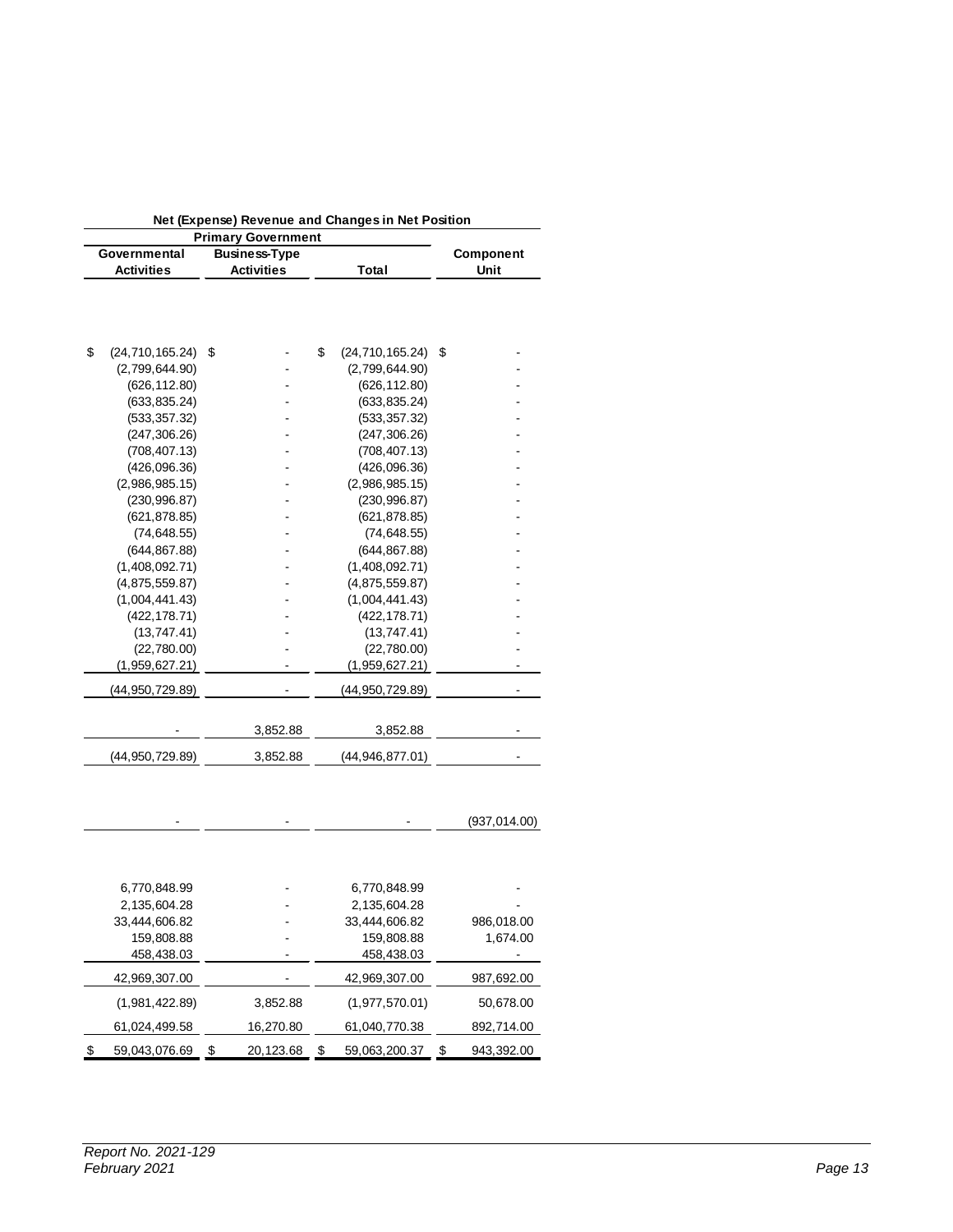#### **Wakulla County District School Board Balance Sheet – Governmental Funds June 30, 2020**

<span id="page-19-1"></span><span id="page-19-0"></span>

|                                                          | General<br><b>Fund</b>  |    | <b>Special Revenue -</b><br><b>Food Service</b><br><b>Fund</b> |      | <b>Special Revenue -</b><br>Other<br><b>Fund</b> |
|----------------------------------------------------------|-------------------------|----|----------------------------------------------------------------|------|--------------------------------------------------|
| <b>ASSETS</b>                                            |                         |    |                                                                |      |                                                  |
| Cash and Cash Equivalents                                | \$<br>5,890,545.61      | S  | 36,104.78                                                      | \$   | 1,365.03                                         |
| <b>Accounts Receivable</b>                               | 35,813.12               |    |                                                                |      |                                                  |
| Due from Other Funds                                     | 492,518.59              |    |                                                                |      |                                                  |
| Due from Other Agencies                                  | 83,522.67               |    | 238,414.08                                                     |      | 414,815.67                                       |
| Inventories                                              | 104,325.26              |    | 128,048.47                                                     |      |                                                  |
| <b>TOTAL ASSETS</b>                                      | \$<br>6,606,725.25      | \$ | 402,567.33                                                     | - \$ | 416,180.70                                       |
| <b>LIABILITIES AND FUND BALANCES</b>                     |                         |    |                                                                |      |                                                  |
| Liabilities:                                             |                         |    |                                                                |      |                                                  |
| <b>Accrued Salaries and Benefits</b>                     | \$                      | \$ |                                                                | \$   | 17,486.67                                        |
| Payroll Deductions and Withholdings                      | 35,889.34               |    |                                                                |      | 700.00                                           |
| Accounts Payable                                         | 227,707.47              |    | 246,646.94                                                     |      | 4,500.00                                         |
| <b>Construction Contracts Payable</b>                    |                         |    |                                                                |      |                                                  |
| Construction Contracts Payable - Retained Percentage     |                         |    |                                                                |      |                                                  |
| Due to Other Funds                                       |                         |    |                                                                |      | 393,494.03                                       |
| Due to Other Agencies                                    | 168,628.46              |    |                                                                |      |                                                  |
| <b>Total Liabilities</b>                                 | 432,225.27              |    | 246,646.94                                                     |      | 416,180.70                                       |
| Fund Balances:                                           |                         |    |                                                                |      |                                                  |
| Nonspendable:                                            |                         |    |                                                                |      |                                                  |
| Inventories                                              | 104,325.26              |    | 128,048.47                                                     |      |                                                  |
| Restricted for:                                          |                         |    |                                                                |      |                                                  |
| State Required Carryover Programs                        | 1,129,945.31            |    |                                                                |      |                                                  |
| <b>Capital Projects</b>                                  |                         |    |                                                                |      |                                                  |
| Food Service                                             |                         |    | 27,871.92                                                      |      |                                                  |
| <b>Total Restricted Fund Balance</b>                     | 1,129,945.31            |    | 27,871.92                                                      |      |                                                  |
| Assigned for:                                            |                         |    |                                                                |      |                                                  |
| <b>School Operations</b>                                 | 705,528.94              |    |                                                                |      |                                                  |
| Purchases on Order<br><b>Total Assigned Fund Balance</b> | 15,325.75<br>720,854.69 |    | ä,                                                             |      |                                                  |
| Unassigned Fund Balance                                  | 4,219,374.72            |    |                                                                |      |                                                  |
|                                                          |                         |    |                                                                |      |                                                  |
| <b>Total Fund Balances</b>                               | 6,174,499.98            |    | 155,920.39                                                     |      |                                                  |
| <b>TOTAL LIABILITIES AND FUND BALANCES</b>               | \$<br>6,606,725.25      | \$ | 402,567.33                                                     | \$   | 416,180.70                                       |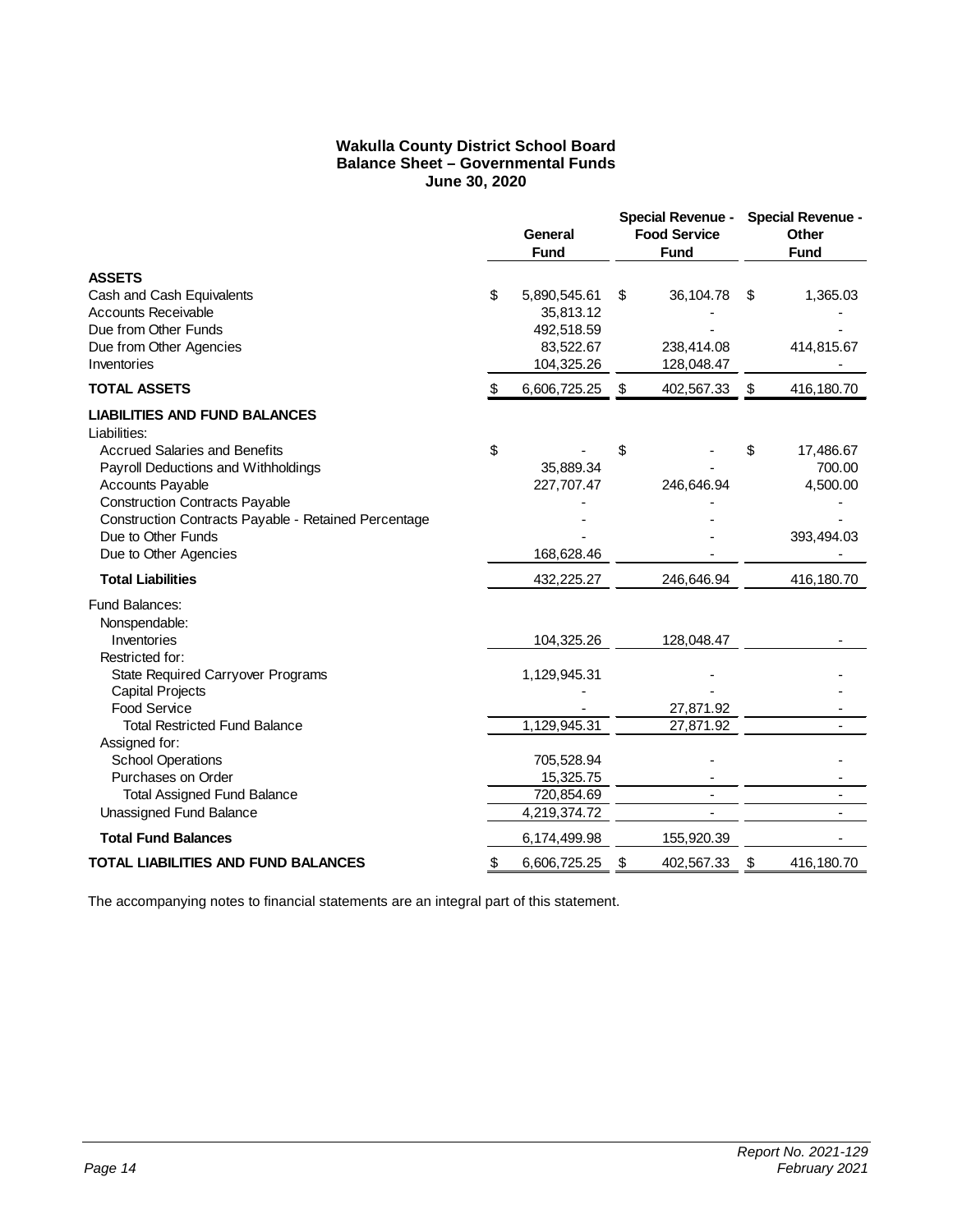|                         | <b>Capital Projects -</b><br><b>Local Capital</b><br><b>Improvement Fund</b> |                       | <b>Capital Projects -</b><br>Other<br><b>Fund</b> | Other<br>Governmental<br><b>Funds</b> |                         | <b>Total</b><br>Governmental<br><b>Funds</b> |
|-------------------------|------------------------------------------------------------------------------|-----------------------|---------------------------------------------------|---------------------------------------|-------------------------|----------------------------------------------|
|                         |                                                                              |                       |                                                   |                                       |                         |                                              |
| \$                      | 941,482.66                                                                   | \$                    | 603,959.85                                        | \$<br>207,575.40                      | \$                      | 7,681,033.33                                 |
|                         |                                                                              |                       |                                                   |                                       |                         | 35,813.12                                    |
|                         |                                                                              |                       |                                                   |                                       |                         | 492,518.59                                   |
|                         |                                                                              |                       | 90,823.00                                         | 380.46                                |                         | 827,955.88                                   |
|                         |                                                                              |                       |                                                   |                                       |                         | 232,373.73                                   |
| $\sqrt[6]{\frac{1}{2}}$ | 941,482.66                                                                   | $\boldsymbol{\theta}$ | 694,782.85                                        | \$<br>207,955.86                      | $\sqrt[6]{\frac{1}{2}}$ | 9,269,694.65                                 |
|                         |                                                                              |                       |                                                   |                                       |                         |                                              |
| \$                      |                                                                              | \$                    |                                                   | \$                                    | \$                      | 17,486.67                                    |
|                         |                                                                              |                       |                                                   |                                       |                         | 36,589.34                                    |
|                         |                                                                              |                       |                                                   |                                       |                         | 478,854.41                                   |
|                         | 300,639.40                                                                   |                       | 31,315.08                                         |                                       |                         | 331,954.48                                   |
|                         | 70,696.33                                                                    |                       | 56,609.60                                         |                                       |                         | 127,305.93                                   |
|                         | 19,992.70                                                                    |                       | 79,031.86                                         |                                       |                         | 492,518.59                                   |
|                         |                                                                              |                       |                                                   |                                       |                         | 168,628.46                                   |
|                         | 391,328.43                                                                   |                       | 166,956.54                                        |                                       |                         | 1,653,337.88                                 |
|                         |                                                                              |                       |                                                   |                                       |                         |                                              |
|                         |                                                                              |                       |                                                   |                                       |                         | 232,373.73                                   |
|                         |                                                                              |                       |                                                   |                                       |                         | 1,129,945.31                                 |
|                         | 550, 154.23                                                                  |                       | 527,826.31                                        | 207,955.86                            |                         | 1,285,936.40                                 |
|                         |                                                                              |                       |                                                   |                                       |                         | 27,871.92                                    |
|                         | 550, 154.23                                                                  |                       | 527,826.31                                        | 207,955.86                            |                         | 2,443,753.63                                 |
|                         |                                                                              |                       |                                                   |                                       |                         |                                              |
|                         |                                                                              |                       |                                                   |                                       |                         | 705,528.94                                   |
|                         |                                                                              |                       |                                                   |                                       |                         | 15,325.75                                    |
|                         |                                                                              |                       |                                                   |                                       |                         | 720,854.69                                   |
|                         |                                                                              |                       |                                                   | ÷,                                    |                         | 4,219,374.72                                 |
|                         | 550, 154.23                                                                  |                       | 527,826.31                                        | 207,955.86                            |                         | 7,616,356.77                                 |
| \$                      | 941,482.66                                                                   | \$                    | 694,782.85                                        | \$<br>207,955.86                      | \$                      | 9,269,694.65                                 |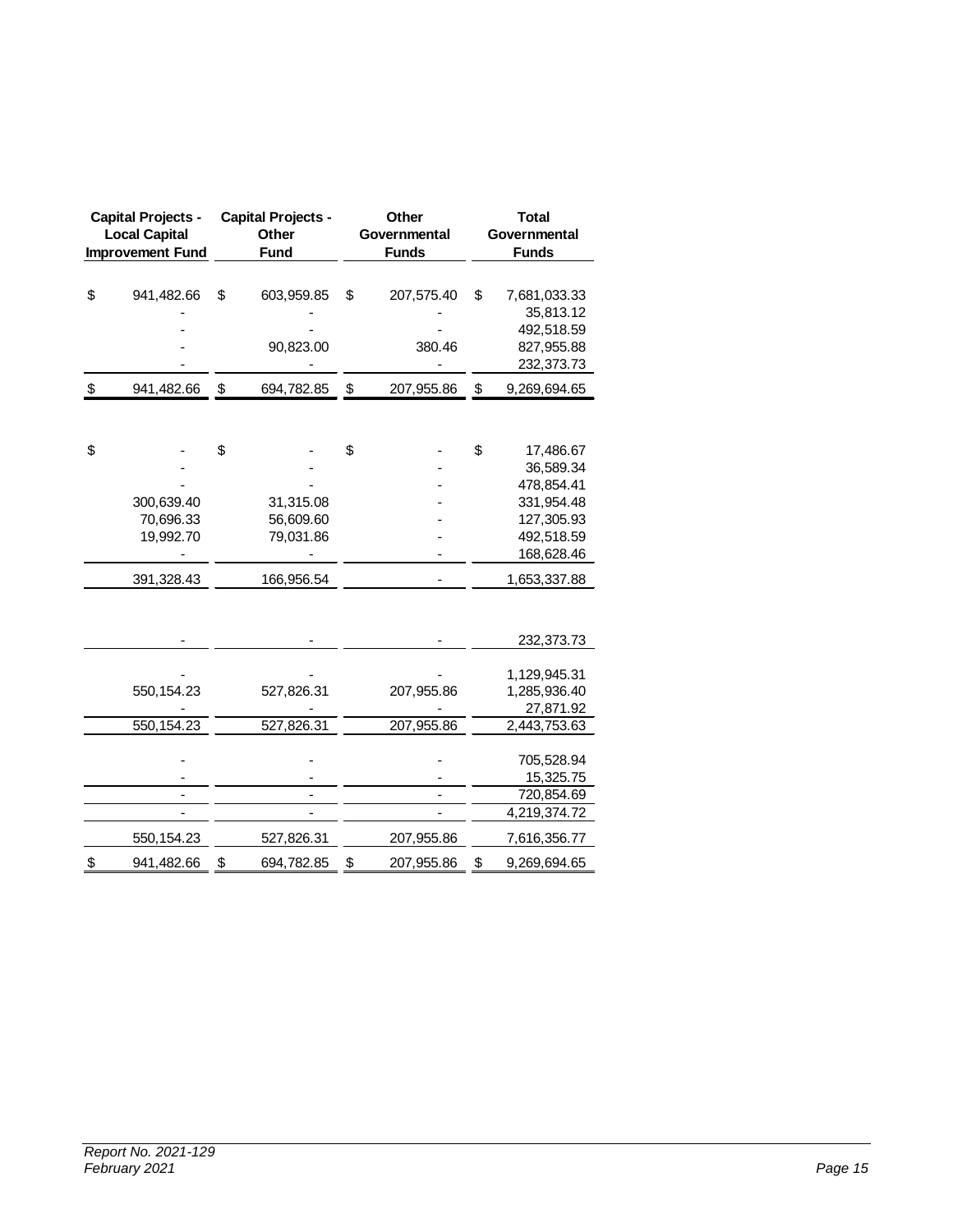#### **Wakulla County District School Board Reconciliation of the Governmental Funds Balance Sheet to the Statement of Net Position June 30, 2020**

<span id="page-21-1"></span><span id="page-21-0"></span>

| <b>Total Fund Balances - Governmental Funds</b>                                                                                                                                                                                      | \$<br>7,616,356.77 |
|--------------------------------------------------------------------------------------------------------------------------------------------------------------------------------------------------------------------------------------|--------------------|
| Amounts reported for governmental activities in the statement of net position are different because:                                                                                                                                 |                    |
| Capital assets, net of accumulated depreciation, used in governmental activities are not financial<br>resources and, therefore, are not reported as assets in the governmental funds.                                                | 78,983,267.56      |
| Interest on long-term debt is accrued as a liability in the government-wide statements, but is not<br>recognized in the governmental funds until due.                                                                                | (10,010.00)        |
| The deferred outflows of resources and deferred inflows of resources related to pensions and<br>other postemployment benefits (OPEB) are applicable to future periods and, therefore, are not<br>reported in the governmental funds. |                    |
| Deferred Outflows Related to OPEB<br>\$<br>398,029.00                                                                                                                                                                                |                    |
| 9,005,306.00<br>Deferred Outflows Related to Pensions                                                                                                                                                                                |                    |
| Deferred Inflows Related to OPEB<br>(194, 029.00)                                                                                                                                                                                    |                    |
| Deferred Inflows Related to Pensions<br>(3,247,193.00)                                                                                                                                                                               | 5,962,113.00       |
| Long-term liabilities are not due and payable in the fiscal year and, therefore, are not reported<br>as liabilities in the governmental funds. Long-term liabilities at year end consist of:                                         |                    |
| \$<br>Note Payable<br>(720,000.00)                                                                                                                                                                                                   |                    |
| (2,479,752.64)<br><b>Compensated Absences Payable</b>                                                                                                                                                                                |                    |
| Net Pension Liability<br>(26, 326, 004.00)                                                                                                                                                                                           |                    |
| <b>Total OPEB Liability</b><br>(3,982,894.00)                                                                                                                                                                                        | (33,508,650.64)    |
| <b>Net Position - Governmental Activities</b>                                                                                                                                                                                        | 59,043,076.69      |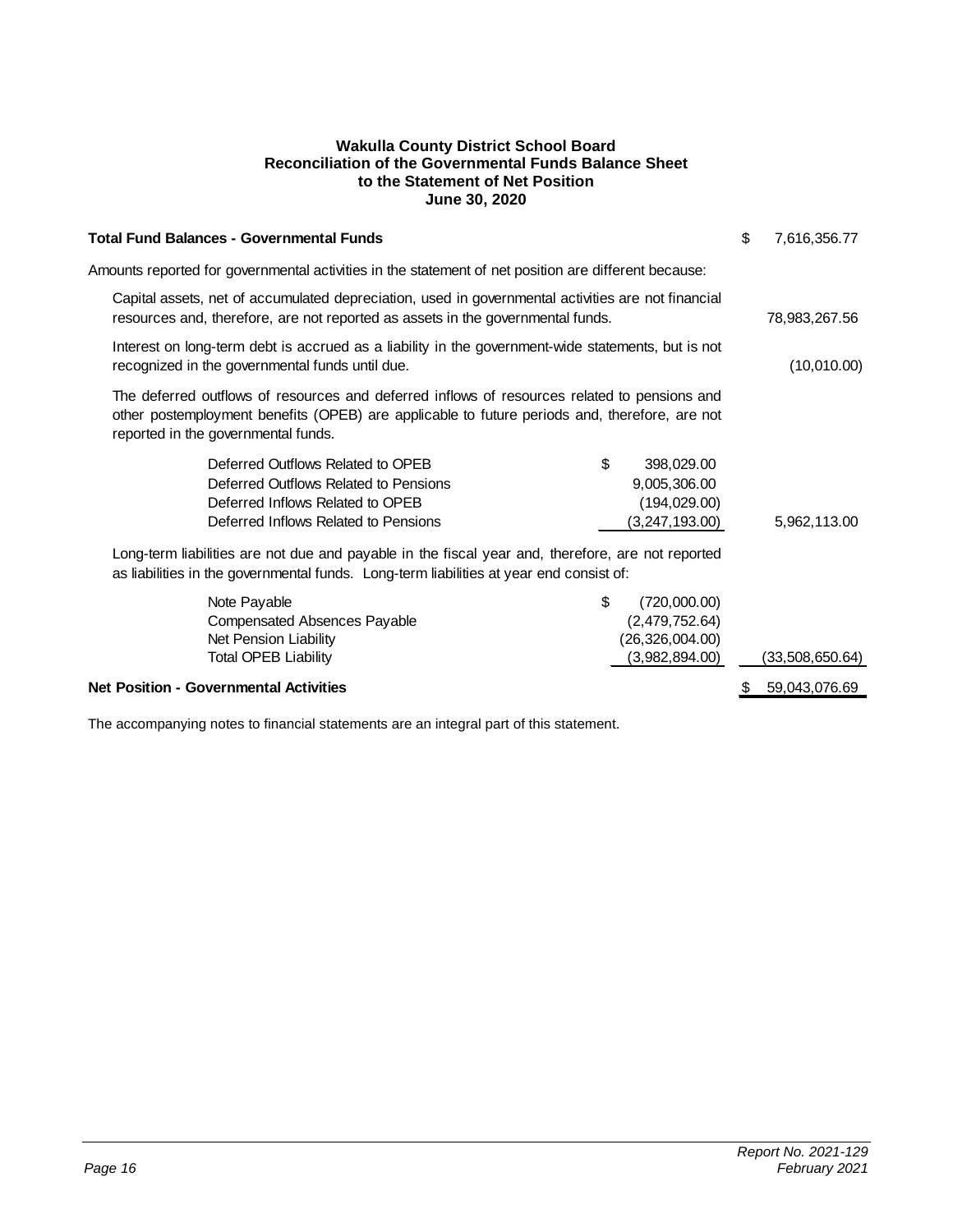THIS PAGE INTENTIONALLY LEFT BLANK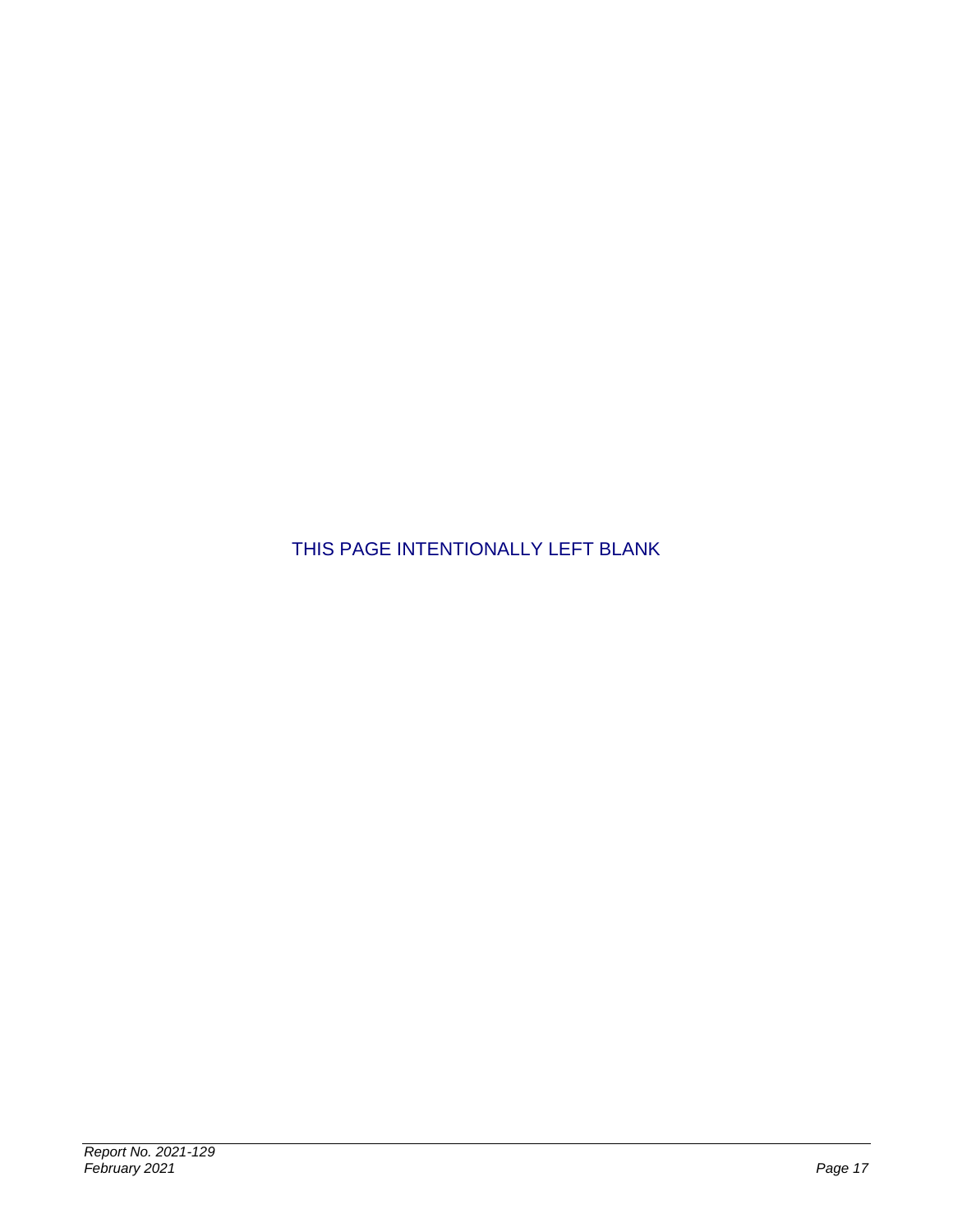#### **Wakulla County District School Board Statement of Revenues, Expenditures, and Changes in Fund Balances – Governmental Funds For the Fiscal Year Ended June 30, 2020**

<span id="page-23-1"></span><span id="page-23-0"></span>

|                                                                                                                                                                                                                                                                                                                                                                                                                                                                                                                                                                                                                                                                                                                                                         | General<br>Fund                                                                                                                                                                                                                                                                   | <b>Special Revenue -</b><br><b>Food Service</b><br>Fund | <b>Special Revenue -</b><br>Other<br><b>Fund</b>                                                          |
|---------------------------------------------------------------------------------------------------------------------------------------------------------------------------------------------------------------------------------------------------------------------------------------------------------------------------------------------------------------------------------------------------------------------------------------------------------------------------------------------------------------------------------------------------------------------------------------------------------------------------------------------------------------------------------------------------------------------------------------------------------|-----------------------------------------------------------------------------------------------------------------------------------------------------------------------------------------------------------------------------------------------------------------------------------|---------------------------------------------------------|-----------------------------------------------------------------------------------------------------------|
| <b>Revenues</b>                                                                                                                                                                                                                                                                                                                                                                                                                                                                                                                                                                                                                                                                                                                                         |                                                                                                                                                                                                                                                                                   |                                                         |                                                                                                           |
| Intergovernmental:<br><b>Federal Direct</b><br>Federal Through State and Local<br>State                                                                                                                                                                                                                                                                                                                                                                                                                                                                                                                                                                                                                                                                 | \$<br>76,927.22<br>376,668.46<br>31,817,483.05                                                                                                                                                                                                                                    | \$<br>2,714,590.24<br>25,982.00                         | \$<br>2,477,458.59                                                                                        |
| Local:<br><b>Property Taxes</b><br>Charges for Services - Food Service<br>Miscellaneous<br><b>Total Local Revenues</b>                                                                                                                                                                                                                                                                                                                                                                                                                                                                                                                                                                                                                                  | 6,770,848.99<br>418,730.50<br>7,189,579.49                                                                                                                                                                                                                                        | 118,853.01<br>4,235.86<br>123,088.87                    |                                                                                                           |
| <b>Total Revenues</b>                                                                                                                                                                                                                                                                                                                                                                                                                                                                                                                                                                                                                                                                                                                                   | 39,460,658.22                                                                                                                                                                                                                                                                     | 2,863,661.11                                            | 2,477,458.59                                                                                              |
| <b>Expenditures</b>                                                                                                                                                                                                                                                                                                                                                                                                                                                                                                                                                                                                                                                                                                                                     |                                                                                                                                                                                                                                                                                   |                                                         |                                                                                                           |
| Current - Education:<br>Instruction<br><b>Student Support Services</b><br><b>Instructional Media Services</b><br>Instruction and Curriculum Development Services<br><b>Instructional Staff Training Services</b><br>Instruction-Related Technology<br><b>Board</b><br><b>General Administration</b><br>School Administration<br>Facilities Acquisition and Construction<br><b>Fiscal Services</b><br><b>Food Services</b><br><b>Central Services</b><br><b>Student Transportation Services</b><br><b>Operation of Plant</b><br>Maintenance of Plant<br><b>Administrative Technology Services</b><br><b>Community Services</b><br>Fixed Capital Outlay:<br>Facilities Acquisition and Construction<br>Other Capital Outlay<br>Debt Service:<br>Principal | 21,663,624.72<br>2,335,580.64<br>589,777.69<br>533,640.76<br>156,797.32<br>230,037.43<br>694,712.91<br>301,335.37<br>2,772,182.89<br>311,634.84<br>583,281.92<br>19,131.98<br>607,137.80<br>2,588,825.45<br>4,721,163.79<br>1,026,414.83<br>404,043.62<br>12,680.67<br>250,697.88 | 2,870,703.44<br>14,357.31                               | 1,651,207.02<br>284,283.97<br>61,721.92<br>345,574.48<br>109,993.81<br>10,465.24<br>3,383.31<br>10,828.84 |
| Interest and Fiscal Charges                                                                                                                                                                                                                                                                                                                                                                                                                                                                                                                                                                                                                                                                                                                             |                                                                                                                                                                                                                                                                                   |                                                         |                                                                                                           |
| <b>Total Expenditures</b><br><b>Excess (Deficiency) of Revenues Over Expenditures</b>                                                                                                                                                                                                                                                                                                                                                                                                                                                                                                                                                                                                                                                                   | 39,802,702.51<br>(342.044.29)                                                                                                                                                                                                                                                     | 2,885,060.75<br>(21.399.64)                             | 2,477,458.59                                                                                              |
|                                                                                                                                                                                                                                                                                                                                                                                                                                                                                                                                                                                                                                                                                                                                                         |                                                                                                                                                                                                                                                                                   |                                                         |                                                                                                           |
| <b>Other Financing Sources (Uses)</b><br>Transfers In<br><b>Loss Recoveries</b><br><b>Transfers Out</b>                                                                                                                                                                                                                                                                                                                                                                                                                                                                                                                                                                                                                                                 | 1,182,048.48<br>292,831.42                                                                                                                                                                                                                                                        |                                                         |                                                                                                           |
| <b>Total Other Financing Sources (Uses)</b>                                                                                                                                                                                                                                                                                                                                                                                                                                                                                                                                                                                                                                                                                                             | 1,474,879.90                                                                                                                                                                                                                                                                      |                                                         |                                                                                                           |
| <b>Net Change in Fund Balances</b><br>Fund Balances, Beginning<br>Decrease in Nonspendable Inventory                                                                                                                                                                                                                                                                                                                                                                                                                                                                                                                                                                                                                                                    | 1,132,835.61<br>5,079,911.22<br>(38, 246.85)                                                                                                                                                                                                                                      | (21, 399.64)<br>177,320.03                              |                                                                                                           |
| <b>Fund Balances, Ending</b>                                                                                                                                                                                                                                                                                                                                                                                                                                                                                                                                                                                                                                                                                                                            | \$<br>6,174,499.98                                                                                                                                                                                                                                                                | \$<br>155,920.39                                        | \$<br>0.00                                                                                                |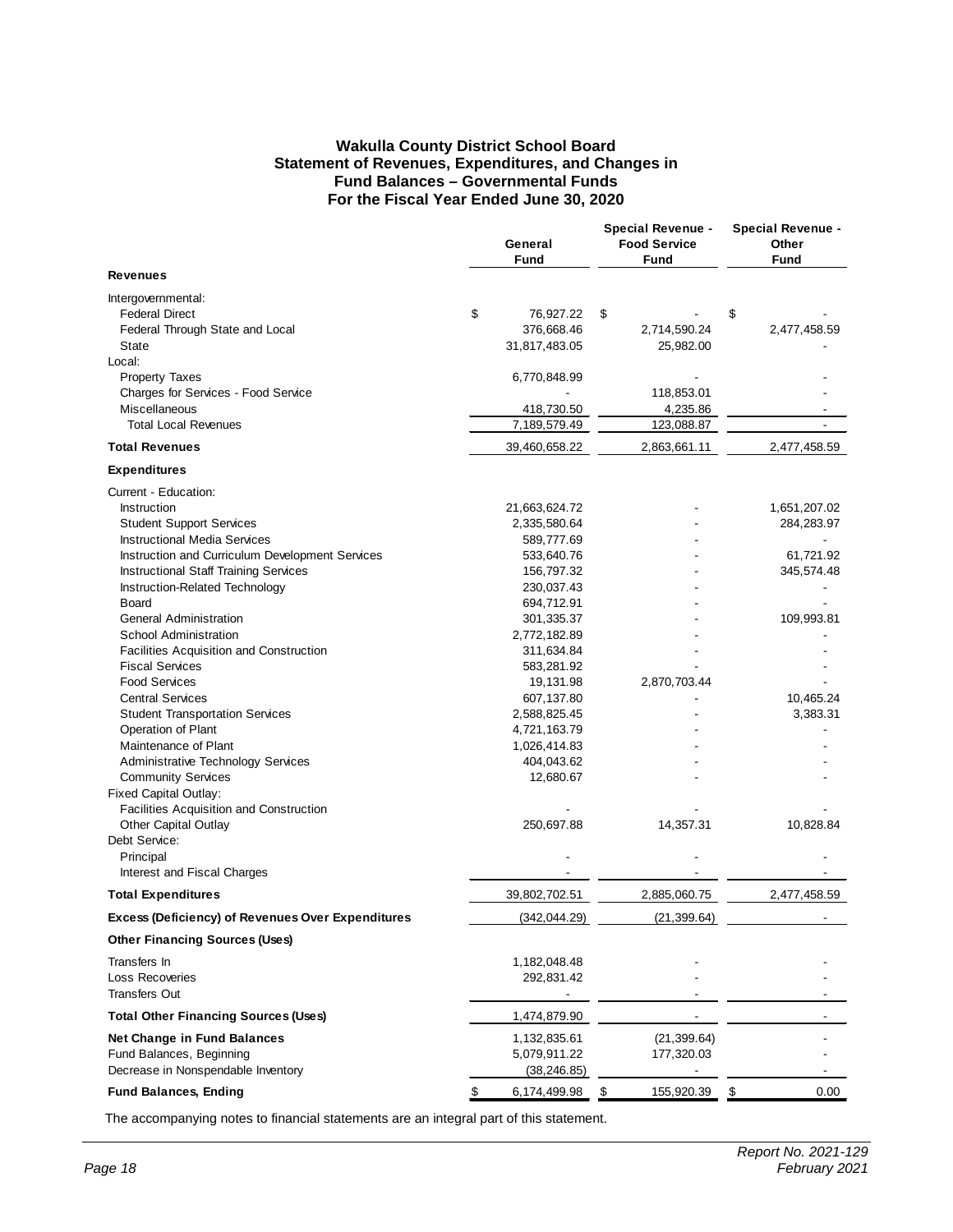| <b>Capital Projects -</b><br><b>Local Capital</b><br><b>Improvement Fund</b> |                | <b>Capital Projects -</b><br>Other<br><b>Fund</b> |    | Other<br>Governmental<br><b>Funds</b> | Total<br>Governmental<br><b>Funds</b> |  |
|------------------------------------------------------------------------------|----------------|---------------------------------------------------|----|---------------------------------------|---------------------------------------|--|
|                                                                              |                |                                                   |    |                                       |                                       |  |
|                                                                              |                |                                                   |    |                                       |                                       |  |
| \$                                                                           |                | \$                                                | \$ |                                       | \$<br>76,927.22                       |  |
|                                                                              |                |                                                   |    |                                       | 5,568,717.29                          |  |
|                                                                              |                | 424,586.34                                        |    | 200,303.14                            | 32,468,354.53                         |  |
|                                                                              | 2,135,604.28   |                                                   |    |                                       | 8,906,453.27                          |  |
|                                                                              |                |                                                   |    |                                       | 118,853.01                            |  |
|                                                                              | 25,224.12      | 15,928.14                                         |    | 12,354.76                             | 476, 473.38                           |  |
|                                                                              | 2,160,828.40   | 15,928.14                                         |    | 12,354.76                             | 9,501,779.66                          |  |
|                                                                              | 2,160,828.40   | 440,514.48                                        |    | 212,657.90                            | 47,615,778.70                         |  |
|                                                                              |                |                                                   |    |                                       |                                       |  |
|                                                                              |                |                                                   |    |                                       |                                       |  |
|                                                                              |                |                                                   |    |                                       | 23,314,831.74                         |  |
|                                                                              |                |                                                   |    |                                       | 2,619,864.61                          |  |
|                                                                              |                |                                                   |    |                                       | 589,777.69                            |  |
|                                                                              |                |                                                   |    |                                       | 595,362.68                            |  |
|                                                                              |                |                                                   |    |                                       | 502,371.80                            |  |
|                                                                              |                |                                                   |    |                                       | 230,037.43                            |  |
|                                                                              |                |                                                   |    |                                       | 694,712.91                            |  |
|                                                                              |                |                                                   |    |                                       | 411,329.18                            |  |
|                                                                              |                |                                                   |    |                                       | 2,772,182.89                          |  |
|                                                                              | 3,280.00       | 91,612.00                                         |    | 8,868.00                              | 415,394.84                            |  |
|                                                                              |                |                                                   |    |                                       | 583,281.92                            |  |
|                                                                              |                |                                                   |    |                                       | 2,889,835.42                          |  |
|                                                                              |                |                                                   |    |                                       | 617,603.04                            |  |
|                                                                              |                |                                                   |    |                                       | 2,592,208.76                          |  |
|                                                                              |                |                                                   |    |                                       | 4,721,163.79                          |  |
|                                                                              |                |                                                   |    |                                       | 1,026,414.83                          |  |
|                                                                              |                |                                                   |    |                                       | 404,043.62                            |  |
|                                                                              |                |                                                   |    |                                       | 12,680.67                             |  |
|                                                                              | 1,403,620.42   | 1,149,881.33                                      |    | 145,720.00                            | 2,699,221.75                          |  |
|                                                                              | 123,289.27     | 32,991.03                                         |    | 898,870.00                            | 1,331,034.33                          |  |
|                                                                              |                |                                                   |    |                                       |                                       |  |
|                                                                              | 180,000.00     |                                                   |    | 12,000.00                             | 192,000.00                            |  |
|                                                                              | 25,093.75      |                                                   |    | 468.70                                | 25,562.45                             |  |
|                                                                              | 1,735,283.44   | 1,274,484.36                                      |    | 1,065,926.70                          | 49,240,916.35                         |  |
|                                                                              | 425,544.96     | <u>(833,969.88)</u>                               |    | <u>(853,268.80)</u>                   | (1,625,137.65)                        |  |
|                                                                              |                |                                                   |    |                                       |                                       |  |
|                                                                              |                |                                                   |    |                                       | 1,182,048.48                          |  |
|                                                                              |                |                                                   |    |                                       | 292,831.42                            |  |
|                                                                              | (1,039,041.13) | (143,007.35)                                      |    |                                       | (1, 182, 048.48)                      |  |
|                                                                              | (1,039,041.13) | (143,007.35)                                      |    |                                       | 292,831.42                            |  |
|                                                                              | (613, 496.17)  | (976, 977.23)                                     |    | (853, 268.80)                         | (1,332,306.23)                        |  |
|                                                                              | 1,163,650.40   | 1,504,803.54                                      |    | 1,061,224.66                          | 8,986,909.85                          |  |
|                                                                              |                |                                                   |    |                                       | (38, 246.85)                          |  |
| \$                                                                           | 550, 154.23    | \$<br>527,826.31                                  | \$ | 207,955.86                            | \$<br>7,616,356.77                    |  |
|                                                                              |                |                                                   |    |                                       |                                       |  |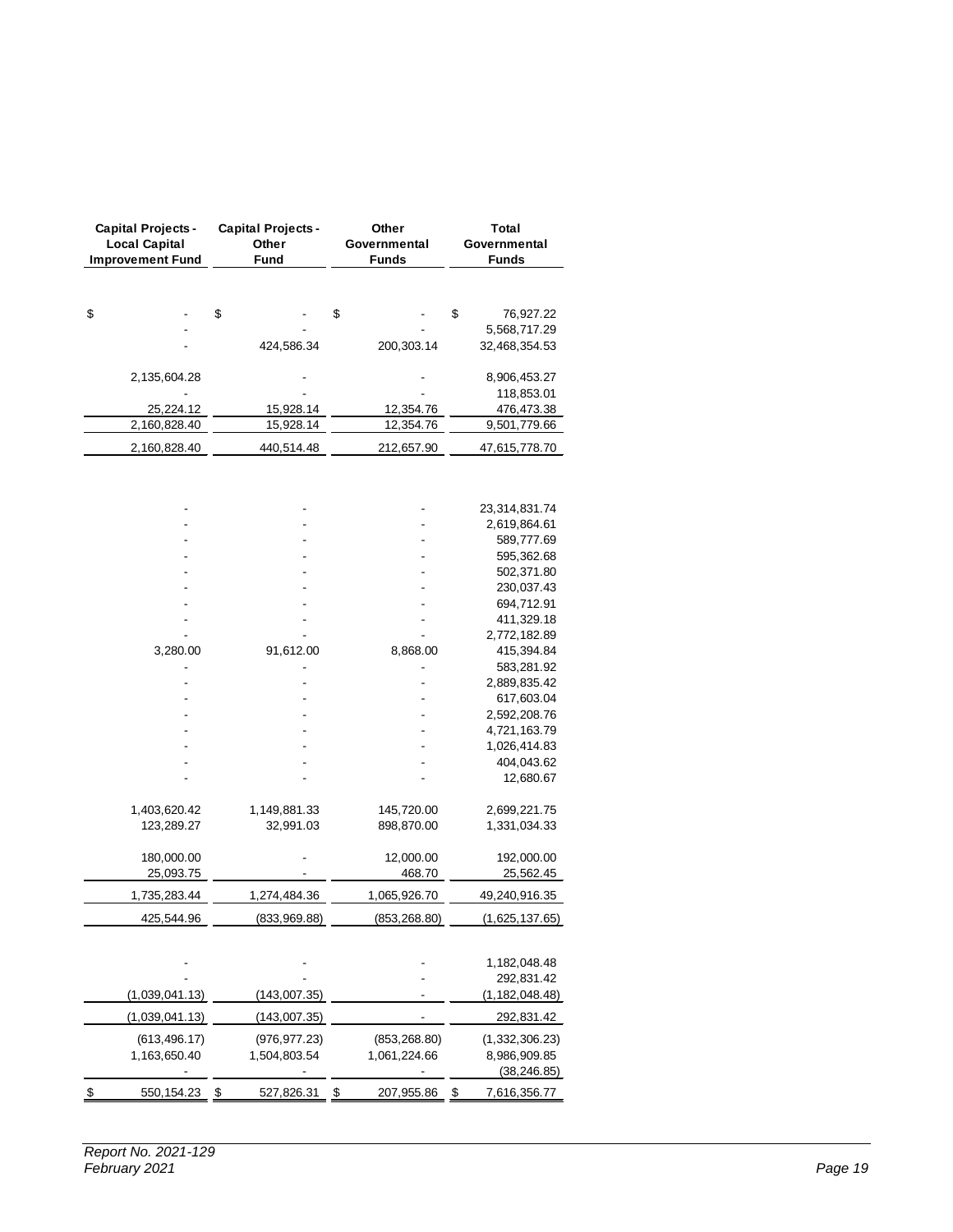#### <span id="page-25-1"></span>**Wakulla County District School Board Reconciliation of the Governmental Funds Statement of Revenues, Expenditures, and Changes in Fund Balances to the Statement of Activities For the Fiscal Year Ended June 30, 2020**

#### <span id="page-25-0"></span>**Net Change in Fund Balances - Governmental Funds 1.332,306.23 \$** (1,332,306.23) 1,763,865.38 192,000.00 2,553.75 198,885.06 Increase in Total OPEB Liability \$ (264,553.00) Increase in Deferred Outflows of Resources - OPEB 160,680.00 Decrease in Deferred Inflows of Resources - OPEB 35,931.00 (67,942.00) \$ 1,708,928.00 416,078.00 (4,239,034.00) (586,204.00) (2,700,232.00) (38,246.85) Amounts reported for governmental activities in the statement of activities are different because: Repayment of long-term debt is an expenditure in the governmental funds, but the repayment reduces long-term liabilities in the statement of net position. This is the amount of repayments in the current fiscal year. Accrued interest expense reported in the statement of activities does not require the use of current financial resources and, therefore, is not reported as an expenditure in the governmental funds. This is the decrease in accrued interest during the current fiscal year. The purchases method of inventory accounting is used in the governmental funds for transportation inventories, while the government-wide statement inventories are accounted for using the consumption method. Capital outlays are reported in the governmental funds as expenditures. However, in the statement of activities, the cost of those assets is allocated over their estimated useful lives as depreciation expense. This is the amount of capital outlays and donations in excess of depreciation expense in the current fiscal year. In the statement of activities, the cost of compensated absences is measured by the amounts earned during the year, while in the governmental funds, expenditures are recognized based on the amounts actually paid for compensated absences. This is the net amount of compensated absences paid in excess of the amount earned in the current fiscal year. Governmental funds report District pension contributions as expenditures. However, in the statement of activities, the cost of pension benefits earned net of employee contributions is reported as a pension expense. FRS Pension Contribution HIS Pension Contribution FRS Pension Expense HIS Pension Expense Governmental funds report District OPEB contributions as expenditures. However, in the statement of activities, the cost of OPEB benefits earned net of employee contributions, as determined through an actuarial valuation, is reported as an OPEB expense.

#### **Change in Net Position - Governmental Activities 6 and 1998 10 and 1998 10 and 1998 1,981,422.89)**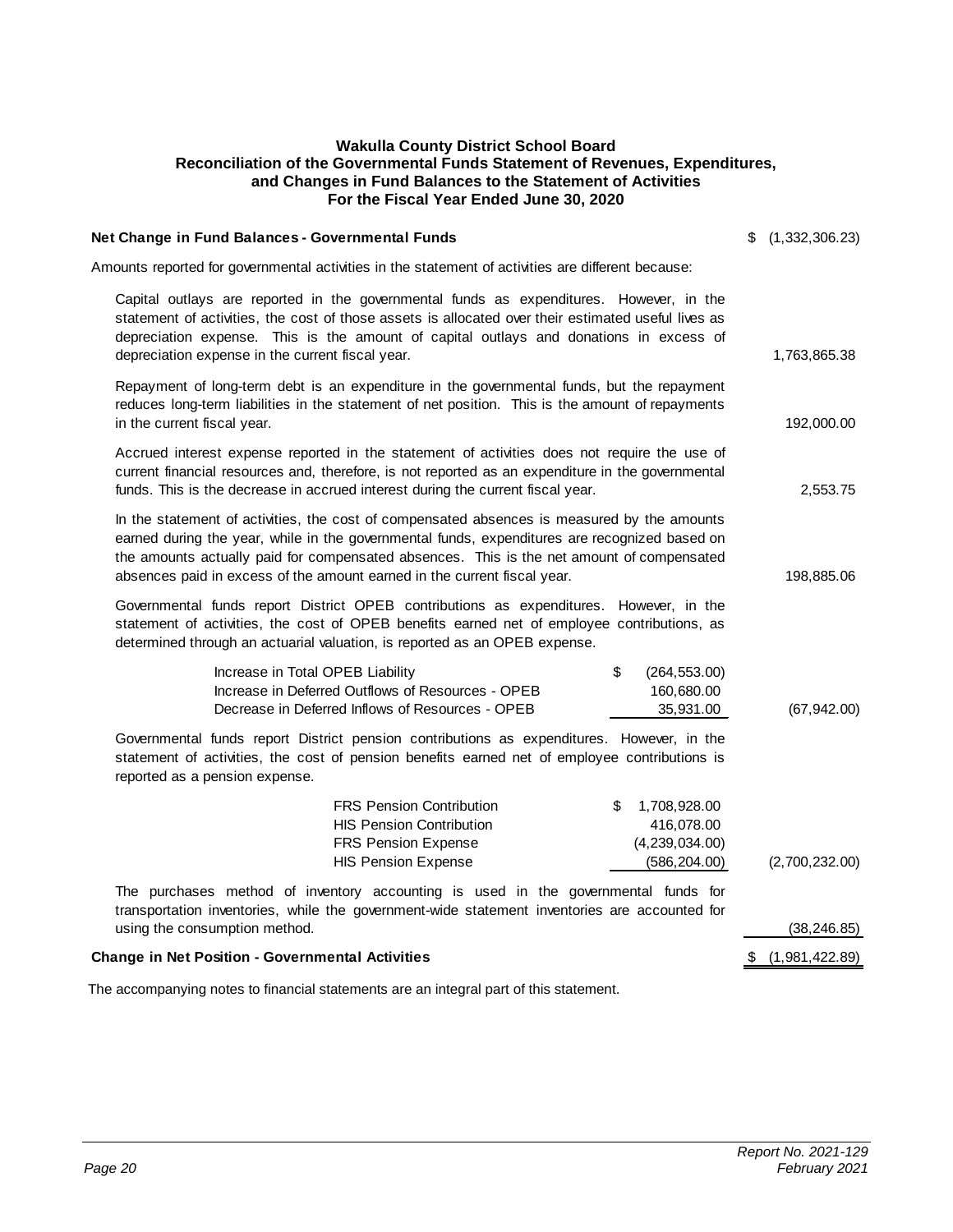#### **Wakulla County District School Board Statement of Net Position – Proprietary Fund June 30, 2020**

<span id="page-26-1"></span><span id="page-26-0"></span>

|                             |    | Nonmajor<br><b>Enterprise Fund</b><br><b>Small School</b><br><b>District Council</b><br><b>Consortium</b> |  |
|-----------------------------|----|-----------------------------------------------------------------------------------------------------------|--|
|                             |    |                                                                                                           |  |
|                             |    |                                                                                                           |  |
|                             |    |                                                                                                           |  |
| <b>ASSETS</b>               |    |                                                                                                           |  |
| <b>Current Assets:</b>      |    |                                                                                                           |  |
| Cash and Cash Equivalents   | \$ | 33,230.68                                                                                                 |  |
| <b>LIABILITIES</b>          |    |                                                                                                           |  |
| <b>Current Liabilities:</b> |    |                                                                                                           |  |
| <b>Accounts Payable</b>     |    | 13,107.00                                                                                                 |  |
| <b>NET POSITION</b>         |    |                                                                                                           |  |
| Unrestricted                |    | 20,123.68                                                                                                 |  |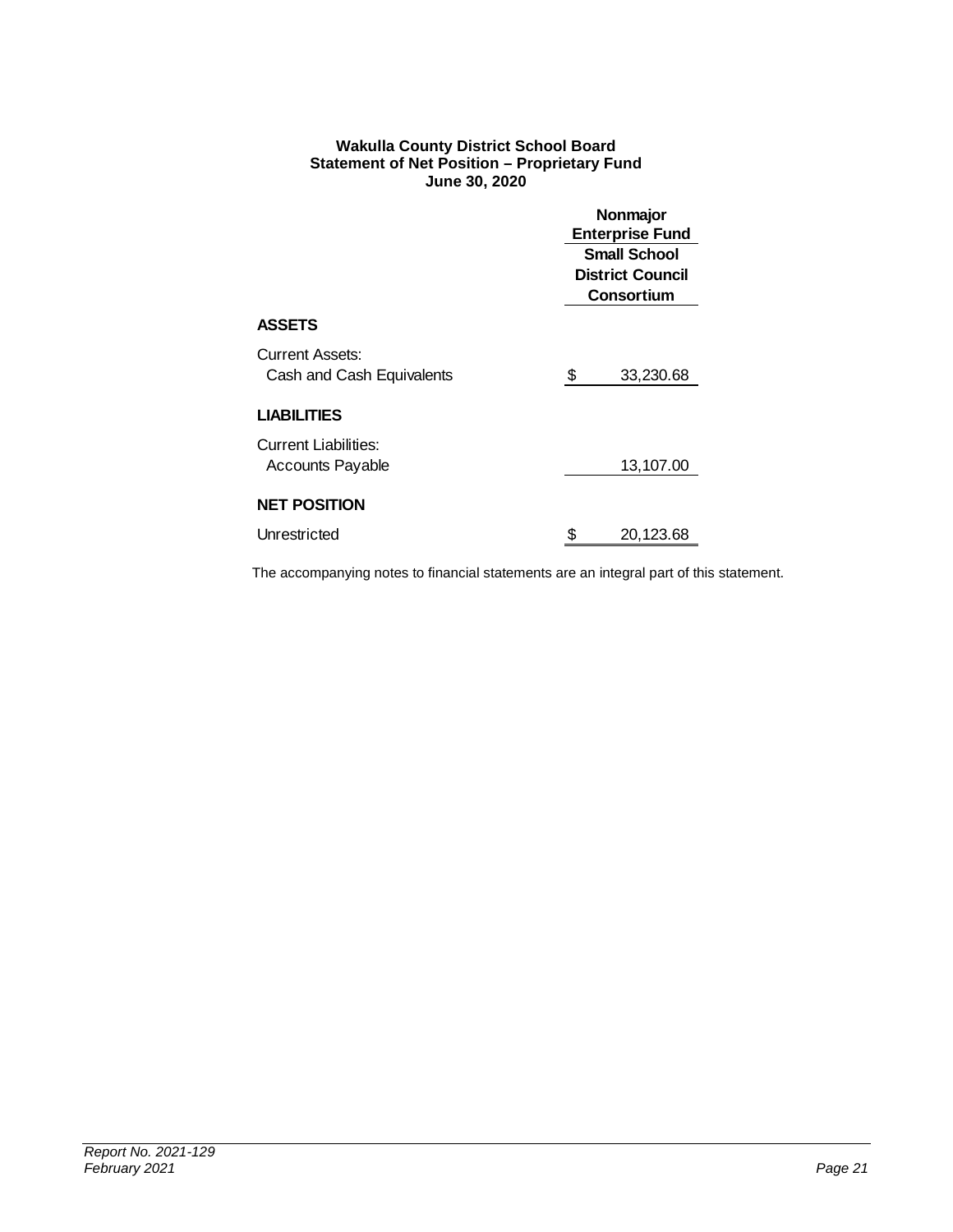#### <span id="page-27-1"></span><span id="page-27-0"></span>**Wakulla County District School Board Statement of Revenues, Expenses, and Changes in Fund Net Position – Proprietary Fund For the Fiscal Year Ended June 30, 2020**

|                                       |    | Nonmajor                                      |  |  |
|---------------------------------------|----|-----------------------------------------------|--|--|
|                                       |    | <b>Enterprise Fund</b><br><b>Small School</b> |  |  |
|                                       |    |                                               |  |  |
|                                       |    | <b>District Council</b><br>Consortium         |  |  |
|                                       |    |                                               |  |  |
| <b>OPERATING REVENUES</b>             |    |                                               |  |  |
| <b>Charges for Services</b>           | \$ | 123,500.00                                    |  |  |
| <b>OPERATING EXPENSES</b>             |    |                                               |  |  |
| <b>Purchased Services</b>             |    | 119,647.12                                    |  |  |
| <b>Operating Income</b>               |    | 3,852.88                                      |  |  |
| <b>Change in Net Position</b>         |    | 3,852.88                                      |  |  |
| <b>Total Net Position - Beginning</b> |    | 16,270.80                                     |  |  |
| <b>Total Net Position - Ending</b>    | \$ | 20,123.68                                     |  |  |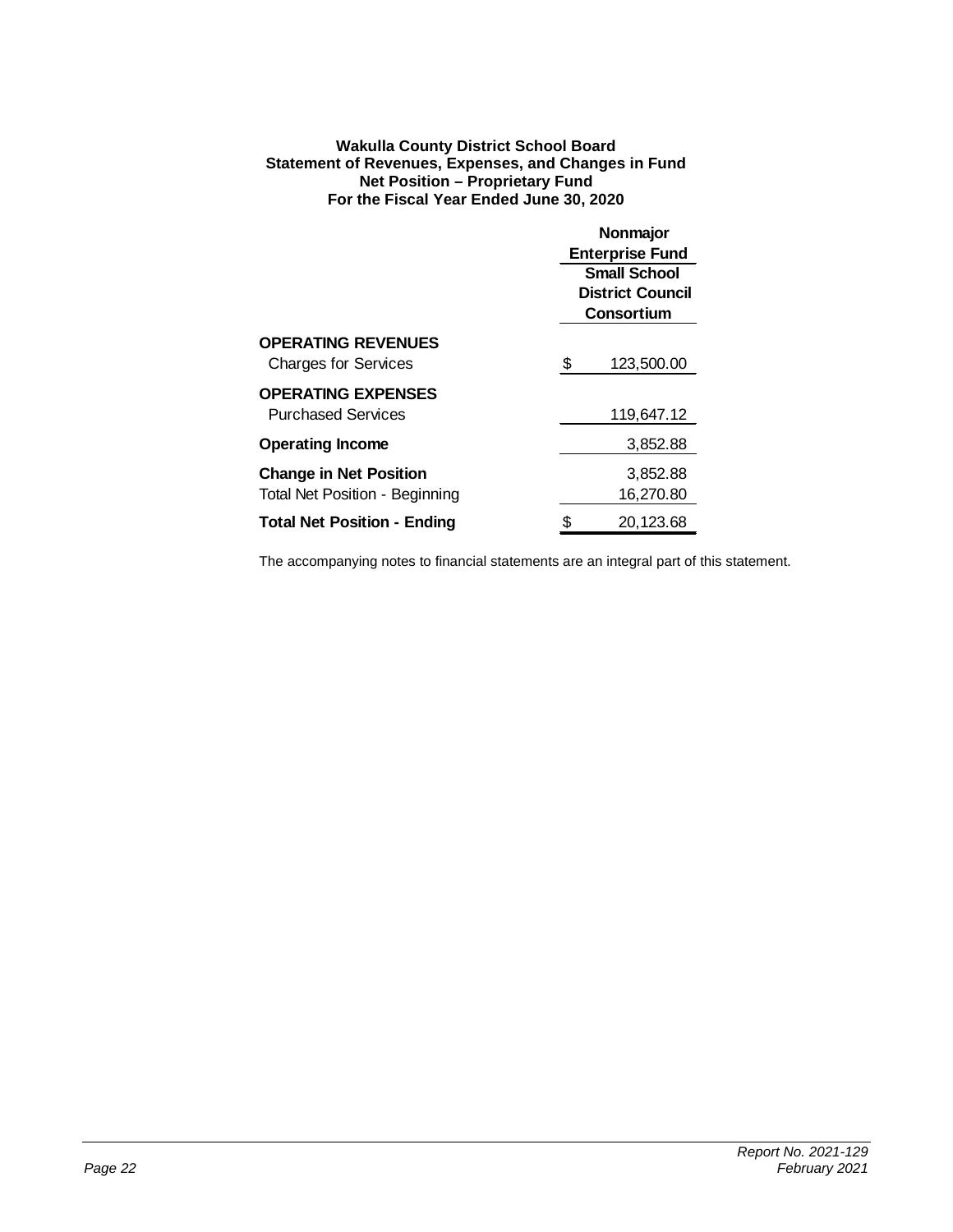#### **Wakulla County District School Board Statement of Cash Flows – Proprietary Fund For the Fiscal Year Ended June 30, 2020**

<span id="page-28-1"></span><span id="page-28-0"></span>

|                                                                                  | Nonmajor<br><b>Enterprise Fund</b><br><b>Small School</b><br><b>District Council</b><br><b>Consortium</b> |               |
|----------------------------------------------------------------------------------|-----------------------------------------------------------------------------------------------------------|---------------|
|                                                                                  |                                                                                                           |               |
| <b>CASH FLOWS FROM OPERATING ACTIVITIES</b>                                      |                                                                                                           |               |
| Cash Received from Services                                                      | \$                                                                                                        | 123,500.00    |
| Cash Payments to Suppliers for Goods and Services                                |                                                                                                           | (115, 877.12) |
| <b>Net Cash Provided by Operating Activities</b>                                 |                                                                                                           | 7,622.88      |
| Cash and Cash Equivalents, Beginning                                             |                                                                                                           | 25,607.80     |
| <b>Cash and Cash Equivalents, Ending</b>                                         |                                                                                                           | 33,230.68     |
| Reconciliation of Operating Income to Net Cash Provided by Operating Activities: |                                                                                                           |               |

| Operating Income                                               | 3,852.88 |
|----------------------------------------------------------------|----------|
| Adjustments to Reconcile Operating Income to Net Cash Provided |          |
| by Operating Activities:                                       |          |
| <b>Accounts Payable</b>                                        | 3,770.00 |
| <b>Net Cash Provided by Operating Activities</b>               | 7.622.88 |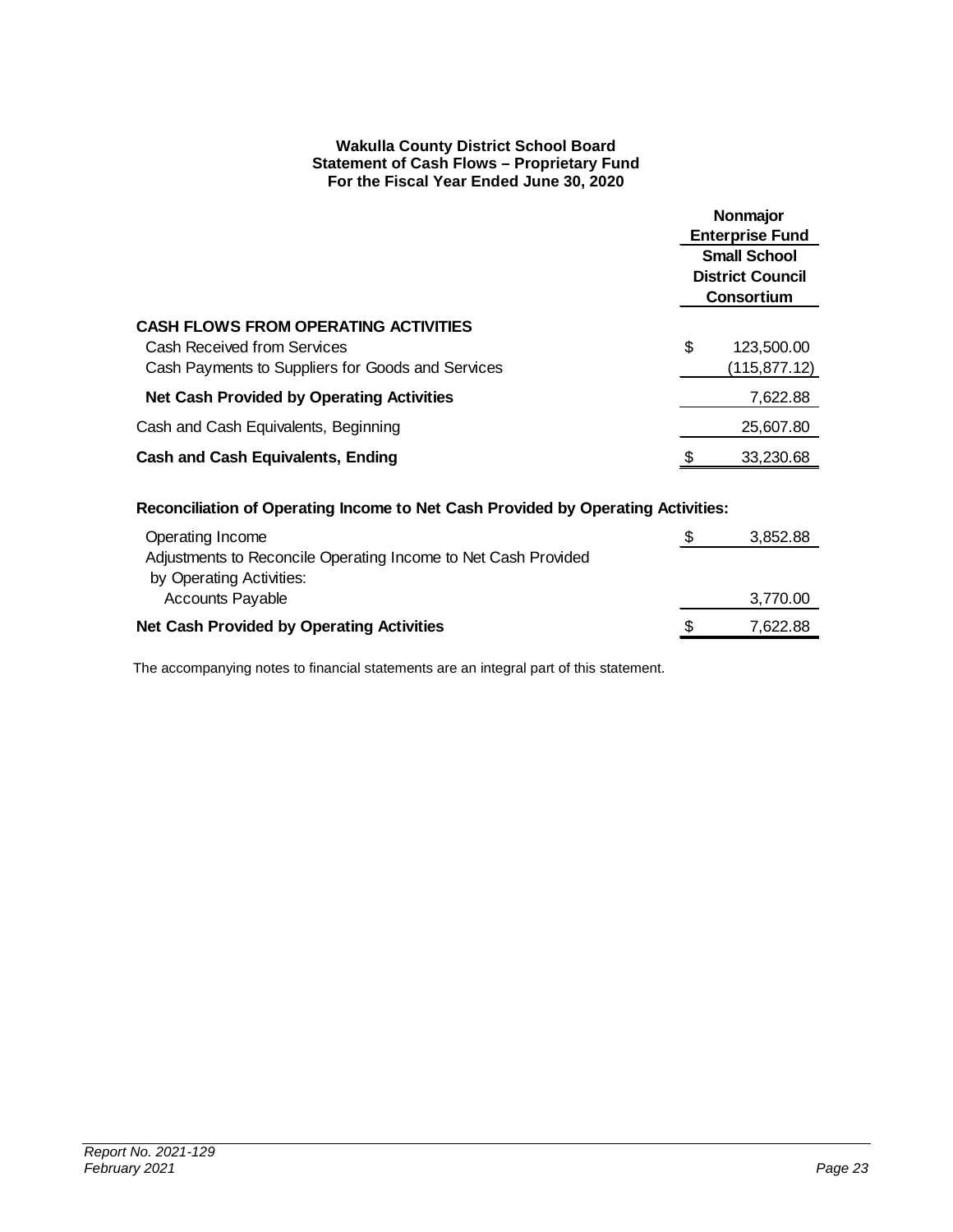#### <span id="page-29-1"></span><span id="page-29-0"></span>**Wakulla County District School Board Statement of Fiduciary Assets and Liabilities – Fiduciary Funds June 30, 2020**

|                           |   | <b>Agency</b><br><b>Funds</b> |
|---------------------------|---|-------------------------------|
| <b>ASSETS</b>             |   |                               |
| Cash and Cash Equivalents |   | 827,790.00                    |
| <b>LIABILITIES</b>        |   |                               |
| Internal Accounts Payable | S | 827,790.00                    |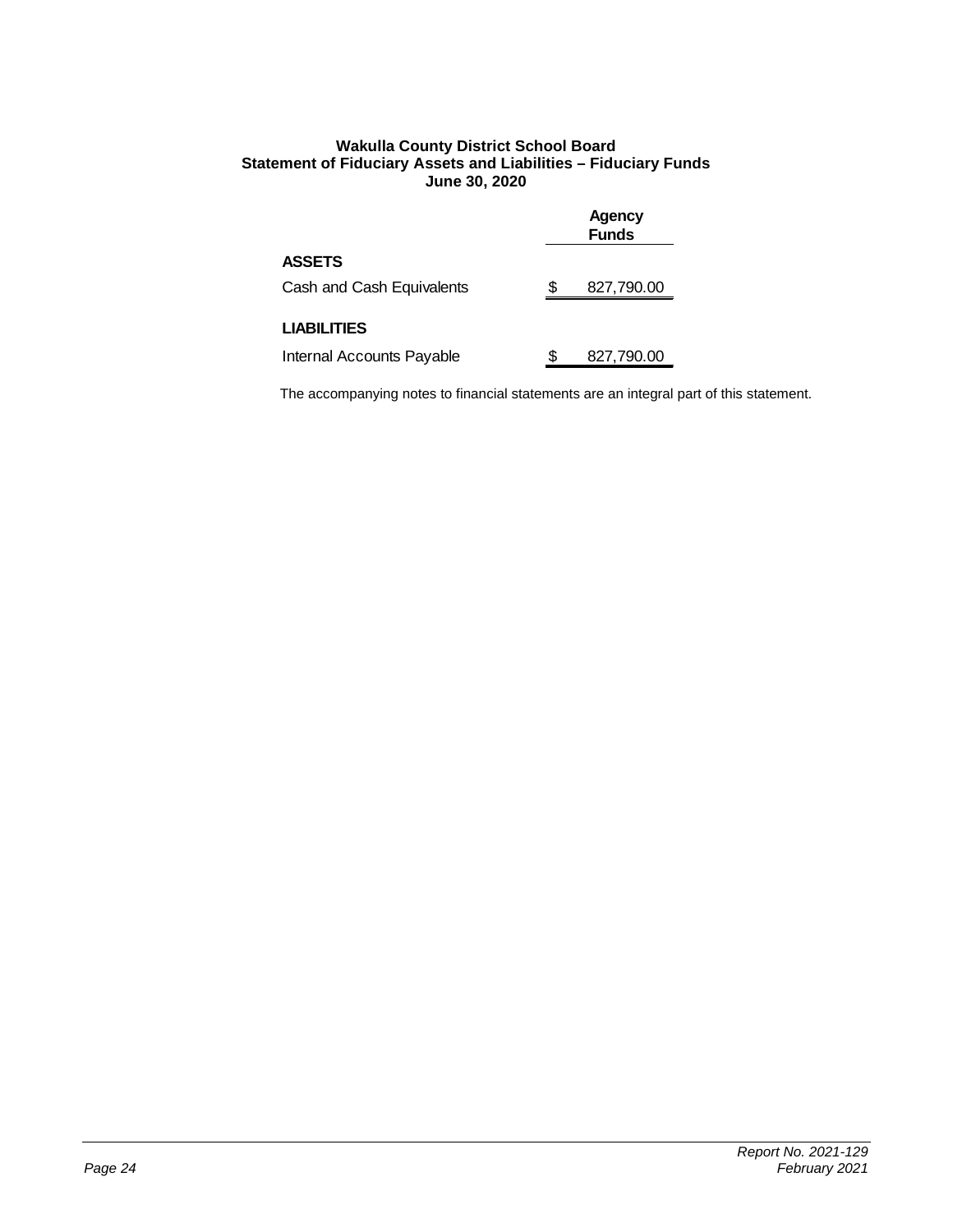## <span id="page-30-1"></span><span id="page-30-0"></span>**SUMMARY OF SIGNIFICANT ACCOUNTING POLICIES**

## **A. Description of Government-Wide Financial Statements**

The government-wide financial statements (i.e., the statement of net position and the statement of activities) report information on all of the nonfiduciary activities of the primary government and its component unit. All fiduciary activities are reported only in the fund financial statements. Governmental activities, which normally are supported by taxes, intergovernmental revenues, and other nonexchange transactions, are reported separately from business-type activities, which rely to a significant extent on fees charged to external customers for support. Likewise, the primary government is reported separately from the legally separate component unit for which the primary government is financially accountable.

The statement of activities presents a comparison between direct expenses and program revenues for each function or program of the Wakulla County School District's (District) governmental activities. and for each segment of the business-type activities. Direct expenses are those that are specifically associated with a service, program, or department and are thereby clearly identifiable to a particular function. Depreciation expense associated with the District's transportation department is allocated to the student transportation services function, while remaining depreciation expense is not readily associated with a particular function and is reported as unallocated.

## **B. Reporting Entity**

The Wakulla County District School Board (Board) has direct responsibility for operation, control, and supervision of District schools and is considered a primary government for financial reporting. The District is considered part of the Florida system of public education, operates under the general direction of the Florida Department of Education (FDOE), and is governed by State law and State Board of Education (SBE) rules. The governing body of the District is the Board, which is composed of five elected members. The elected Superintendent of Schools is the executive officer of the Board. Geographic boundaries of the District correspond with those of Wakulla County.

Criteria for determining if other entities are potential component units that should be reported within the District's basic financial statements are identified and described in the Governmental Accounting Standards Board's (GASB) *Codification of Governmental Accounting and Financial Reporting Standards*, Sections 2100 and 2600. The application of these criteria provides for identification of any legally separate entities for which the Board is financially accountable and other organizations for which the nature and significance of their relationship with the Board are such that exclusion would cause the District's basic financial statements to be misleading. Based on the application of these criteria, the following component unit is included within the District's reporting entity:

**Discretely Presented Component Unit**. The component unit columns in the government-wide financial statements include the financial data of the District's component unit. A separate column is used to emphasize that it is legally separate from the District.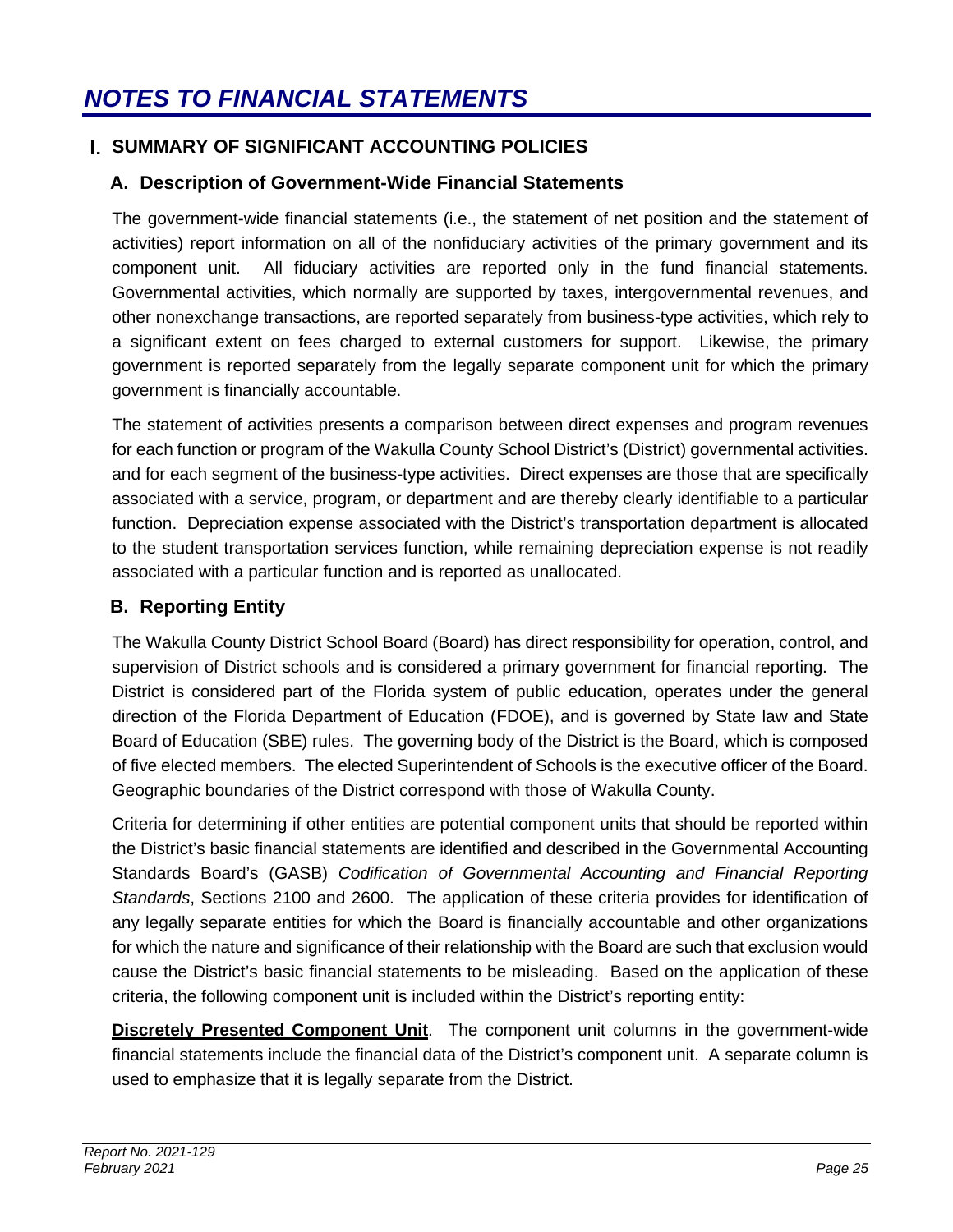Wakulla's Charter School of Arts, Science and Technology, Inc. is a not-for-profit corporation organized pursuant to Chapter 617, Florida Statutes, the Florida Not For Profit Corporation Act, and Section 1002.33, Florida Statutes. The charter school operates under a charter approved by its sponsor, the Wakulla County District School Board. The charter school is considered to be a component unit of the District because the District is financially accountable for the charter school as the District established the charter school by approval of the charter, which is tantamount to the initial appointment of the charter school, and there is the potential for the charter school to impose specific financial burdens on the District. In addition, pursuant to the Florida Constitution, the charter school is a public school and the District is responsible for the operation, control, and supervision of public schools within the District.

The financial data reported on the accompanying statements was derived from the charter school's audited financial statements for the fiscal year ended June 30, 2020. The audit report is filed in the District's administrative offices.

## **C. Basis of Presentation: Government-Wide Financial Statements**

While separate government-wide and fund financial statements are presented, they are interrelated. The governmental activities column incorporates data from governmental funds, while business-type activities incorporate data from the government's enterprise fund. Separate financial statements are provided for governmental funds, proprietary fund, and fiduciary funds, even though the latter are excluded from the government-wide financial statements.

The effects of interfund activity have been eliminated from the government-wide financial statements except for interfund services provided and used.

# **D. Basis of Presentation: Fund Financial Statements**

The fund financial statements provide information about the District's funds, including the fiduciary funds. Separate statements for each fund category – governmental, proprietary, and fiduciary – are presented. The emphasis of fund financial statements is on major governmental funds, each displayed in a separate column. All remaining governmental funds are aggregated and reported as nonmajor funds.

The District reports the following major governmental funds:

- General Fund to account for all financial resources not required to be accounted for in another fund and for certain revenues from the State that are legally restricted to be expended for specific current operating purposes.
- Special Revenue Food Service Fund to account for the District's food service program.
- Special Revenue Other Fund to account for certain Federal grant program resources.
- Capital Projects Local Capital Improvement Fund to account for the financial resources generated by the local capital improvement tax levy to be used for educational capital outlay needs, including new construction, renovation and remodeling projects, new and replacement equipment, motor vehicle purchases, and debt service payments on a bank loan for school buses.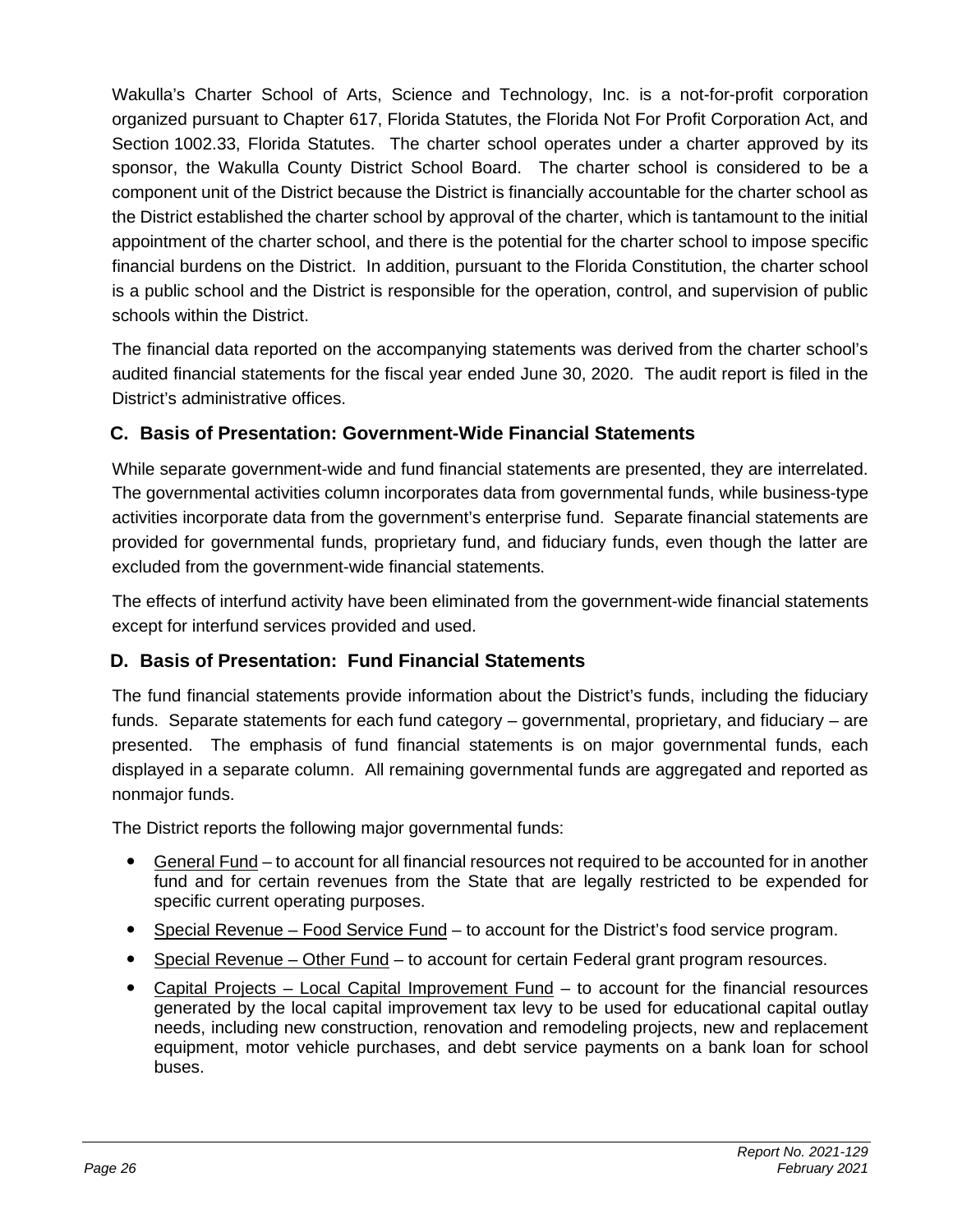Capital Projects – Other Fund – to account for various financial resources generated by State sources and local sources to be used for educational capital outlay needs, including new construction and renovation and remodeling projects.

Additionally, the District reports the following proprietary and fiduciary fund types:

- Enterprise Fund to account for the financing of the Small School District Council Consortium for which the District is fiscal agent.
- Agency Funds to account for resources of the school internal funds, which are used to administer moneys collected at several schools in connection with school, student athletic, class, and club activities.

During the course of operations, the District has activity between funds for various purposes. Any residual balances outstanding at fiscal year end are reported as due from/to other funds. While these balances are reported in fund financial statements, certain eliminations are made in the preparation of the government-wide financial statements. Balances between the funds included in business-type activities (i.e., the enterprise fund) are eliminated so that only the net amount is included as internal balances in the business-type activities column. Further, certain activity occurs during the year involving transfers of resources between funds. In fund financial statements, these amounts are reported at gross amounts as transfers in and out. While reported in fund financial statements, certain eliminations are made in the preparation of the government-wide financial statements. Transfers between the funds included in governmental activities are eliminated so that only the net amount is included as transfers in the governmental activities column. Similarly, balances between the funds included in business-type activities are eliminated so that only the net amount is included as transfers in the business-type activities column.

# **E. Measurement Focus and Basis of Accounting**

The accounting and financial reporting treatment is determined by the applicable measurement focus and basis of accounting. Measurement focus indicates the type of resources being measured such as current financial resources or economic resources. The basis of accounting indicates the timing of transactions or events for recognition in the financial statements.

The government-wide financial statements are reported using the economic resources measurement focus and the accrual basis of accounting. Revenues are recognized when earned and expenses are recognized when a liability is incurred, regardless of the timing of the related cash flows. Property taxes are recognized in the year for which they are levied. Revenues from grants, entitlements, and donations are recognized as soon as all eligibility requirements imposed by the provider have been met.

The governmental fund financial statements are reported using the current financial resources measurement focus and the modified accrual basis of accounting. Revenues, except for certain grant revenues, are recognized as soon as they are both measurable and available. Revenues are considered to be available when they are collectible within the current period or soon enough thereafter to pay liabilities of the current period. For this purpose, the District considers revenues to be available if they are collected within 60 days of the end of the current fiscal year. When grant terms provide that the expenditure of resources is the prime factor for determining eligibility for Federal, State, and other grant resources, revenue is recognized at the time the expenditure is made.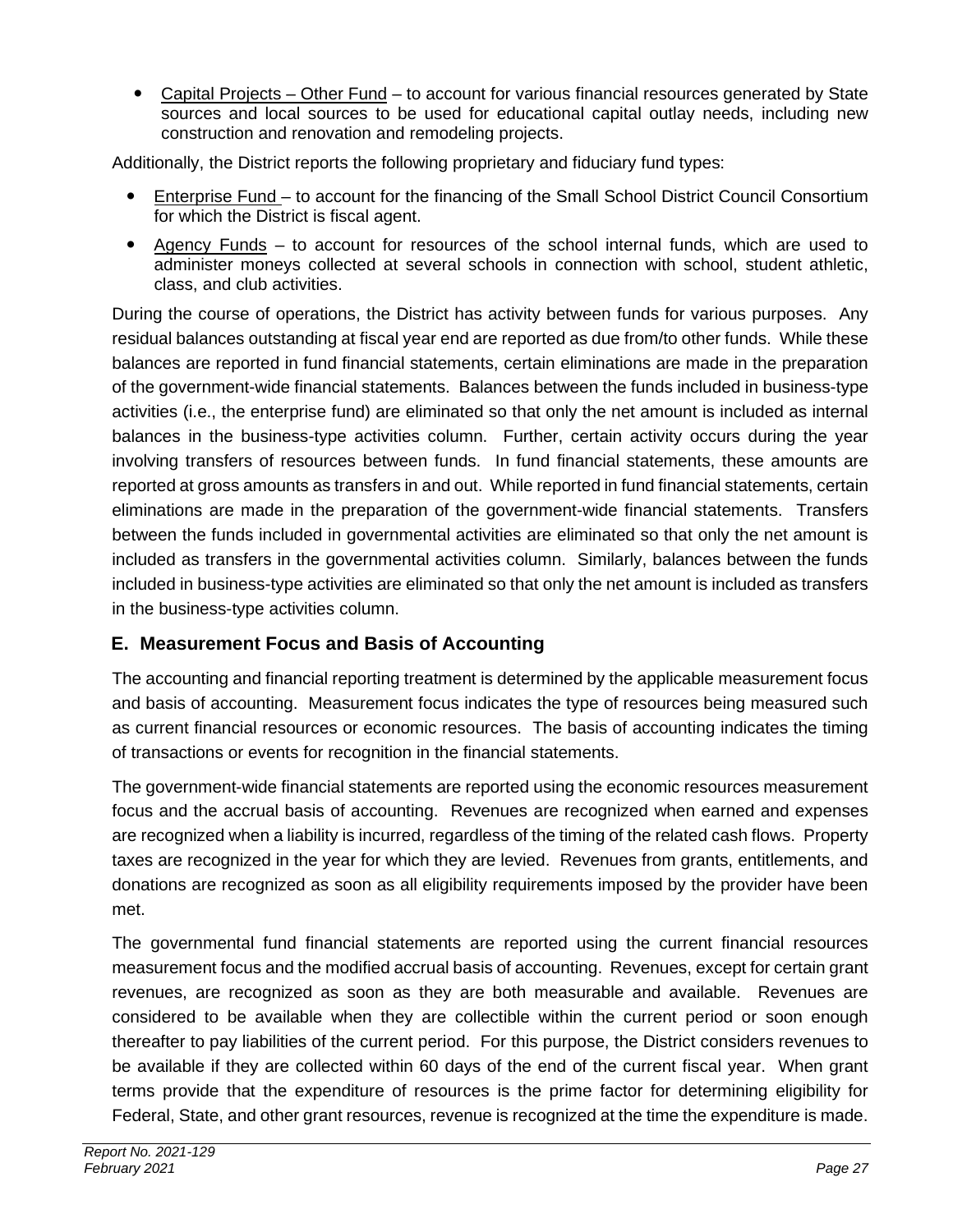Entitlements are recorded as revenues when all eligibility requirements are met, including any time requirements, and the amount is received during the period or within the availability period for this revenue source (within 60 days of year end). Expenditures are generally recognized when the related fund liability is incurred, as under accrual accounting. However, debt service expenditures, claims and judgments, pension benefits, other postemployment benefits, and compensated absences, are only recorded when payment is due. General capital asset acquisitions are reported as expenditures in governmental funds. Issuance of long-term debt and acquisitions under capital leases are reported as other financing sources. Allocations of cost, such as depreciation, are not recognized in governmental funds.

The proprietary fund is reported using the economic resources measurement focus and the accrual basis of accounting. The agency funds have no measurement focus but utilize the accrual basis of accounting for reporting assets and liabilities.

The charter school is accounted for as a governmental organization and follows the same accounting model as the District's governmental activities.

# **F. Assets, Liabilities, Deferred Outflows/Inflows of Resources, and Net Position/Fund Balance**

# **Cash and Cash Equivalents**

The District's cash and cash equivalents are considered to be cash on hand, demand deposits, and short-term liquid investments with original maturities of 3 months or less from the date of acquisition. Investments classified as cash equivalents include amounts placed with the State Board of Administration (SBA) in Florida PRIME.

Cash deposits are held by banks qualified as public depositories under Florida. All deposits are insured by Federal depository insurance, up to specified limits, or collateralized with securities held in Florida's multiple financial institution collateral pool as required by Chapter 280, Florida Statutes.

## **Investments**

Investments consist of amounts placed with the SBA for participation in the Florida PRIME investment pool created by Section 218.405, Florida Statutes. The investment pool operates under investment guidelines established by Section 215.47, Florida Statutes.

The District's investment in Florida PRIME, which the SBA indicates is a Securities and Exchange Commission Rule 2a7-like external investment pool, are similar to money market funds in which shares are owned in the fund rather than the underlying investments. This investment is reported at fair value, which is amortized cost.

Types and amounts of investments held at fiscal year end are described in a subsequent note.

## **Inventories**

Inventories consist of expendable supplies held for consumption in the course of District operations. Inventories are stated at cost on the first-in, first-out basis, except that United States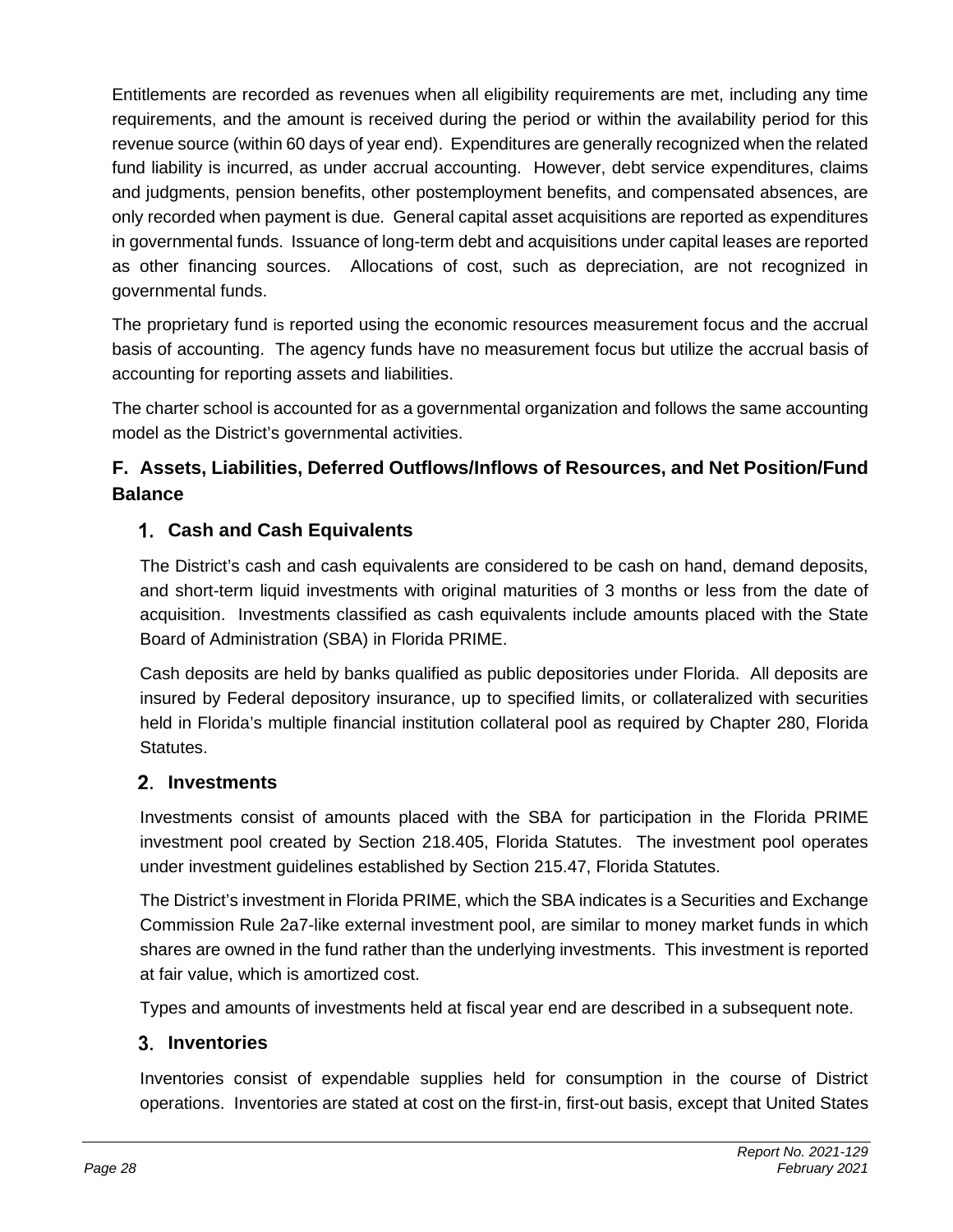Department of Agriculture donated foods are stated at their fair value as determined at the time of donation to the District's food service program by the Florida Department of Agriculture and Consumer Services, Bureau of Food Distribution. The costs of food services inventories are recorded as expenditures when used rather than purchased, while the costs of transportation inventories are recorded as expenditures at the time of purchase. Inventories are equally offset by a nonspendable fund balance which indicates they do not constitute "available spendable resources."

# **Capital Assets**

Expenditures for capital assets acquired or constructed for general District purposes are reported in the governmental fund that financed the acquisition or construction. The capital assets so acquired are reported at cost in the government-wide statement of net position but are not reported in the governmental fund financial statements. Capital assets are defined by the District as those costing more than \$750. However, for renovations to buildings, the threshold of capitalization is \$50,000. Such assets are recorded at historical cost or estimated historical cost if purchased or constructed. Donated assets are recorded at acquisition value at the date of donation. Interest costs incurred during the construction of capital assets are not considered material and are not capitalized as part of the cost of construction.

Capital assets are depreciated using the weighted average composite over the following estimated useful lives:

| <b>Description</b>                           | <b>Estimated Useful Lives</b> |
|----------------------------------------------|-------------------------------|
| Improvements Other Than Buildings            | 8 - 35 years                  |
| <b>Buildings and Fixed Equipment</b>         | 10 - 50 years                 |
| Furniture, Fixtures, and Equipment           | 3 - 10 years                  |
| <b>Motor Vehicles</b>                        | 5 - 10 years                  |
| Audio Visual Materials and Computer Software | $5 - 7$ years                 |

Current year information relative to changes in capital assets is described in a subsequent note.

# **Pensions**

In the government-wide statement of net position, liabilities are recognized for the District's proportionate share of each pension plan's net pension liability. For purposes of measuring the net pension liability, deferred outflows of resources and deferred inflows of resources related to pensions, and pension expense, information about the fiduciary net position of the Florida Retirement System (FRS) defined benefit plan and the Health Insurance Subsidy (HIS) defined benefit plan and additions to/deductions from the FRS and the HIS fiduciary net position have been determined on the same basis as they are reported by the FRS and the HIS plans. For this purpose, benefit payments (including refunds of employee contributions) are recognized when due and payable in accordance with benefit terms. Investments are reported at fair value.

The District's retirement plans and related amounts are described in a subsequent note.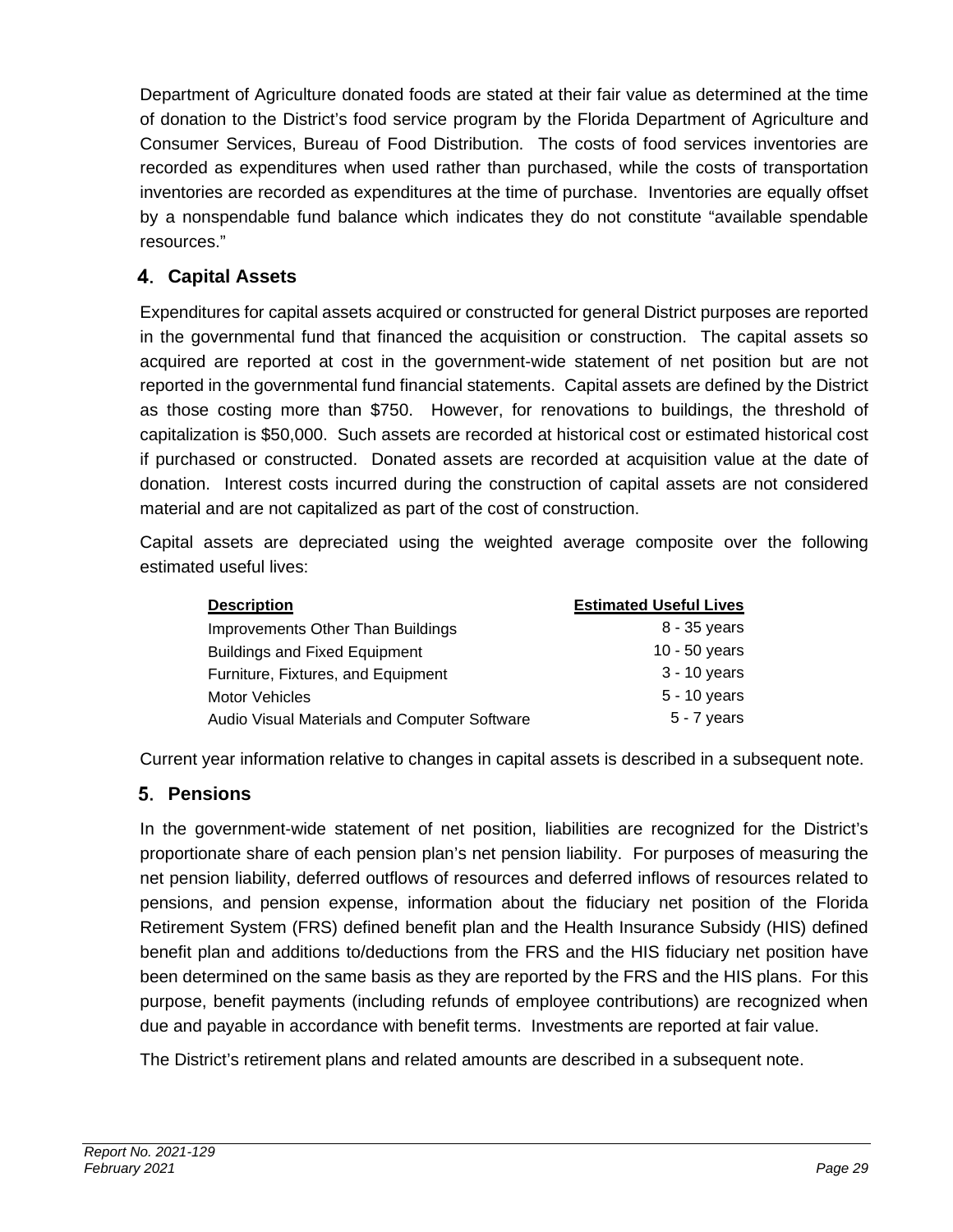# **Long-Term Liabilities**

Long-term obligations that will be financed from resources to be received in the future by governmental funds are reported as liabilities in the government-wide statement of net position.

In the governmental fund financial statements, bonds and other long-term obligations are not recognized as liabilities until due.

Changes in long-term liabilities for the current year are reported in a subsequent note.

## **Deferred Outflows/Inflows of Resources**

In addition to assets, the statement of net position reports a separate section for deferred outflows of resources. This separate financial statement element, *deferred outflows of resources*, represents a consumption of net position that applies to future periods and so will not be recognized as an outflow of resources (expense) until then. The District has two items that qualify for reporting in this category. The deferred outflows of resources related to pensions and OPEB are discussed in subsequent notes.

In addition to liabilities, the statement of net position reports a separate section for deferred inflows of resources. This separate financial statement element, *deferred inflows of resources*, represents an acquisition of net position that applies to future periods and so will not be recognized as an inflow of resources (revenue) until that time. The District has two items that qualify for reporting in this category. The deferred inflows of resources related to pensions and OPEB are discussed in subsequent notes.

## **Net Position Flow Assumption**

The District occasionally funds outlays for a particular purpose from both restricted (e.g., restricted bond or grant proceeds) and unrestricted resources. To calculate the amounts to report as restricted net position and unrestricted net position in the government-wide and proprietary fund financial statements, a flow assumption must be made about the order in which the resources are considered to be applied. Consequently, it is the District's policy to consider restricted net position to have been depleted before unrestricted net position is applied.

## **Fund Balance Flow Assumptions**

The District may fund outlays for a particular purpose from both restricted and unrestricted resources (the total of committed, assigned, and unassigned fund balance). To calculate the amounts to report as restricted, committed, assigned, and unassigned fund balance in the governmental fund financial statements, a flow assumption must be made about the order in which the resources are considered to be applied. It is the District's policy to consider restricted fund balance to have been depleted before using any of the components of unrestricted fund balance. Further, when components of unrestricted fund balance can be used for the same purpose, committed fund balance is depleted first, followed by assigned fund balance. Unassigned fund balance is applied last.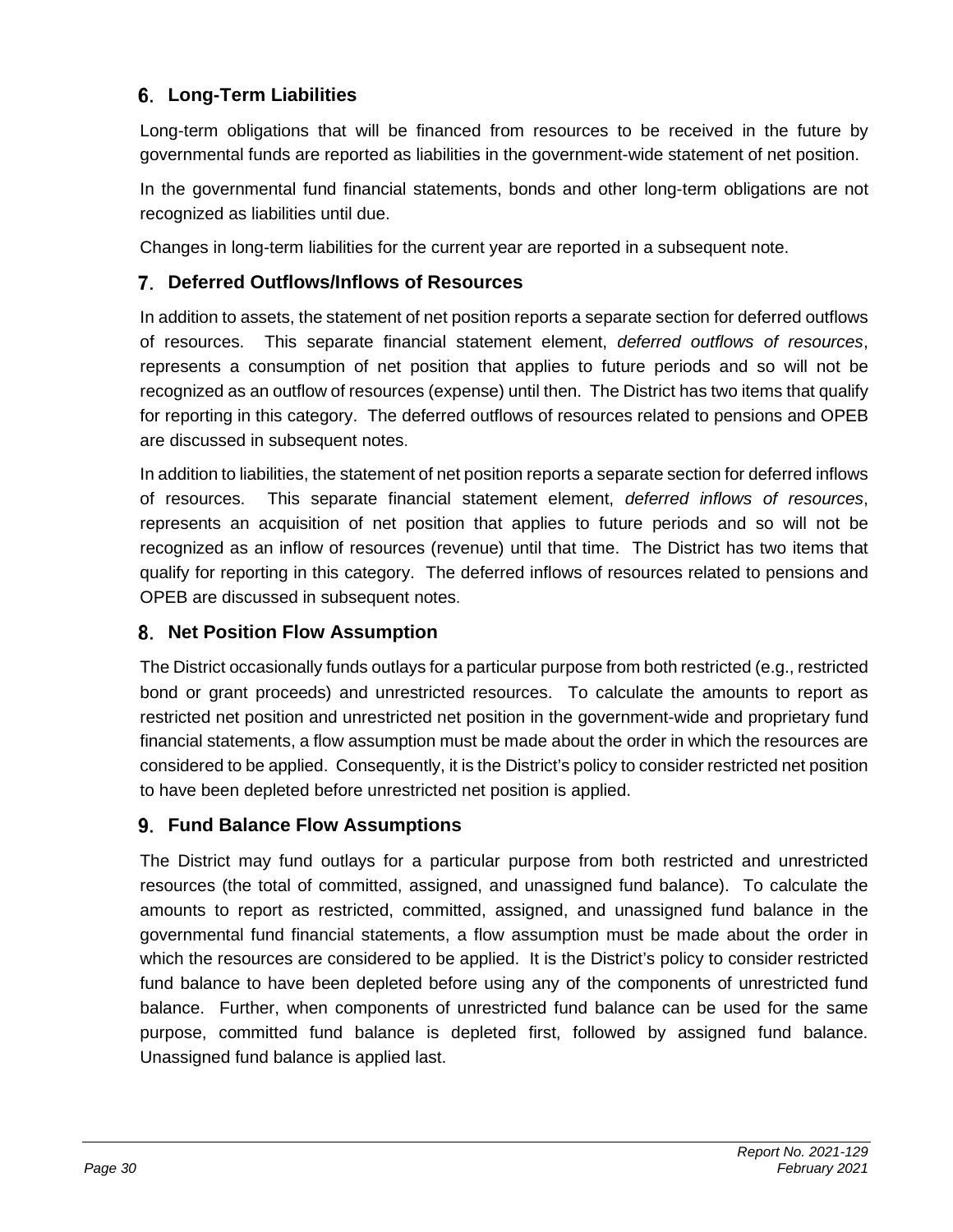## **Fund Balance Policies**

Fund balance of governmental funds is reported in various categories based on the nature of any limitations requiring the use of resources for specific purposes. The District itself can establish limitations on the use of resources through either a commitment (committed fund balance) or an assignment (assigned fund balance).

The committed fund balance classification includes amounts that can be used only for the specific purposes determined by a formal action of the District's highest level of decision-making authority. The Board is the highest level of decision-making authority for the District that can, by adoption of a resolution prior to the end of the fiscal year, commit fund balance. Once adopted, the limitation imposed by the resolution remains in place until a similar action is taken (the adoption of another resolution) to remove or revise the limitation. The District reported no committed fund balances at June 30, 2020.

Amounts in the assigned fund balance classification are intended to be used by the District for specific purposes but do not meet the criteria to be classified as committed. The Board has by resolution 11/12-01 authorized the Superintendent, or his designee, to assign fund balance. The Board may also assign fund balance as it does when appropriating fund balance to cover a gap between estimated revenue and appropriations in the subsequent year's appropriated budget. Unlike commitments, assignments generally only exist temporarily. In other words, an additional action does not normally have to be taken for the removal of an assignment. Conversely, as discussed above, an additional action is essential to either remove or revise a commitment.

## **G. Revenues and Expenditures/Expenses**

## **Program Revenues**

Amounts reported as program revenues include charges paid by the recipient of the goods or services offered by the program and grants and contributions that are restricted to meeting the operational or capital requirements of a particular program. All taxes, including those dedicated for specific purposes, and other internally dedicated resources are reported as general revenues rather than program revenues. Revenues that are not classified as program revenues are presented as general revenues. The comparison of direct expenses with program revenues identifies the extent to which each governmental function or business segment is self-financing or draws from the general revenues of the District.

## **State Revenue Sources**

Significant revenues from State sources for current operations include the Florida Education Finance Program administered by the FDOE under the provisions of Section 1011.62, Florida Statutes. In accordance with this law, the District determines and reports the number of full-time equivalent (FTE) students and related data to the FDOE. The FDOE performs certain edit checks on the reported number of FTE and related data and calculates the allocation of funds to the District. The District is permitted to amend its original reporting during specified time periods following the date of the original reporting. The FDOE may also adjust subsequent fiscal period allocations based upon an audit of the District's compliance in determining and reporting FTE and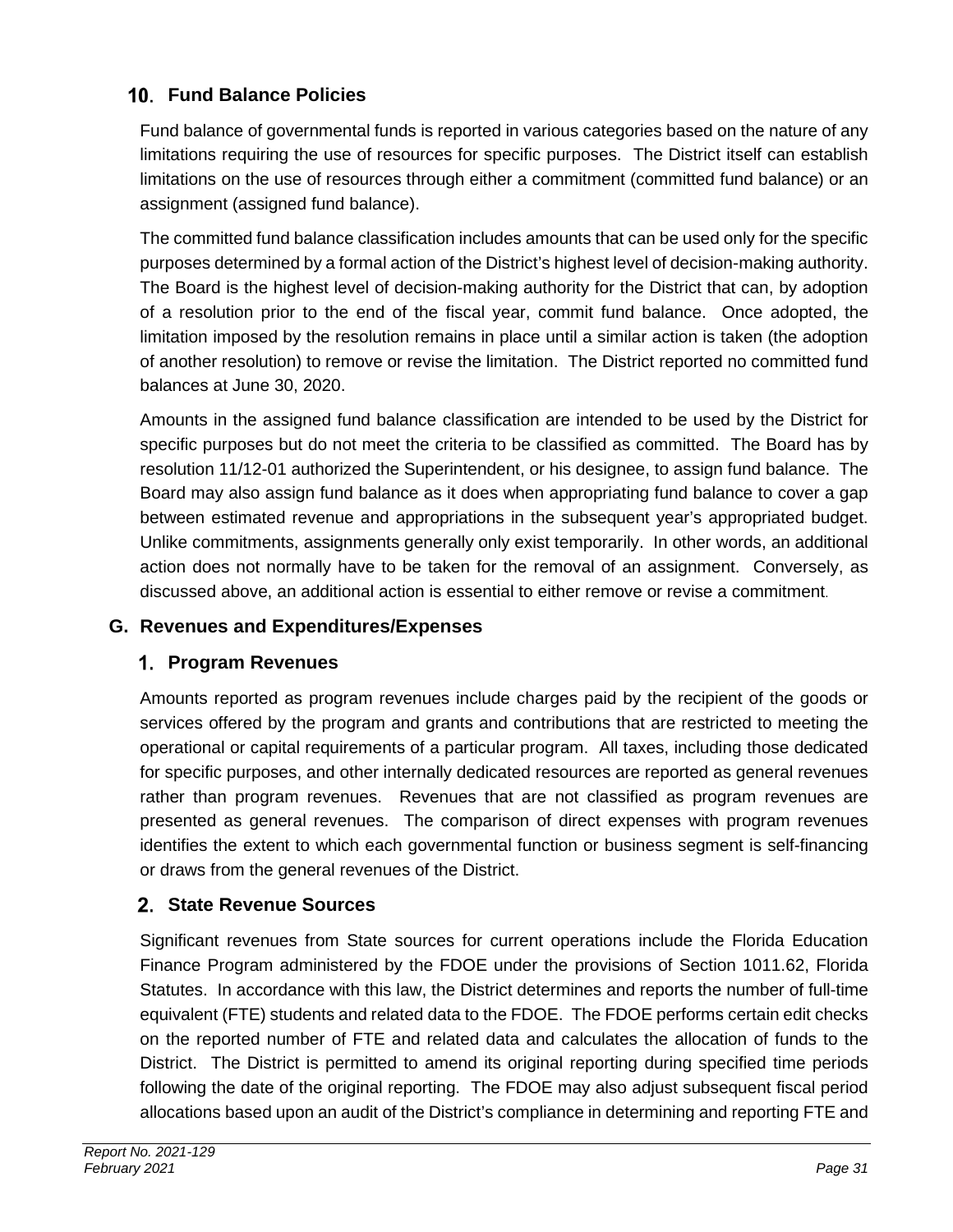related data. Normally, such adjustments are treated as reductions or additions of revenue in the fiscal year when the adjustments are made.

The State provides financial assistance to administer certain educational programs. SBE rules require that revenue earmarked for certain programs be expended only for the program for which the money is provided, and require that the money not expended as of the close of the fiscal year be carried forward into the following fiscal year to be expended for the same educational programs. The FDOE generally requires that these educational program revenues be accounted for in the General Fund. A portion of the fund balance of the General Fund is restricted in the governmental fund financial statements for the balance of categorical and earmarked educational program resources.

The State allocates gross receipts taxes, generally known as Public Education Capital Outlay money, to the District on an annual basis. The District is authorized to expend these funds only upon applying for and receiving an encumbrance authorization from the FDOE.

A schedule of revenue from State sources for the current year is presented in a subsequent note.

## **District Property Taxes**

The Board is authorized by State law to levy property taxes for district school operations, capital improvements, and debt service.

Property taxes consist of ad valorem taxes on real and personal property within the District. Property values are determined by the Wakulla County Property Appraiser, and property taxes are collected by the Wakulla County Tax Collector.

The Board adopted the 2019 tax levy on September 9, 2019. Tax bills are mailed in October and taxes are payable between November 1 of the year assessed and March 31 of the following year at discounts of up to 4 percent for early payment.

Taxes become a lien on the property on January 1 and are delinquent on April 1 of the year following the year of assessment. State law provides for enforcement of collection of personal property taxes by seizure of the property to satisfy unpaid taxes and for enforcement of collection of real property taxes by the sale of interest-bearing tax certificates to satisfy unpaid taxes. The procedures result in the collection of essentially all taxes prior to June 30 of the year following the year of assessment.

Property tax revenues are recognized in the government-wide financial statements when the Board adopts the tax levy. Property tax revenues are recognized in the governmental fund financial statements when taxes are received by the District, except that revenue is accrued for taxes collected by the Wakulla County Tax Collector at fiscal year end but not yet remitted to the District.

Millages and taxes levied for the current year are presented in a subsequent note.

## **Federal Revenue Sources**

The District receives Federal awards for the enhancement of various educational programs. Federal awards are generally received based on applications submitted to, and approved by,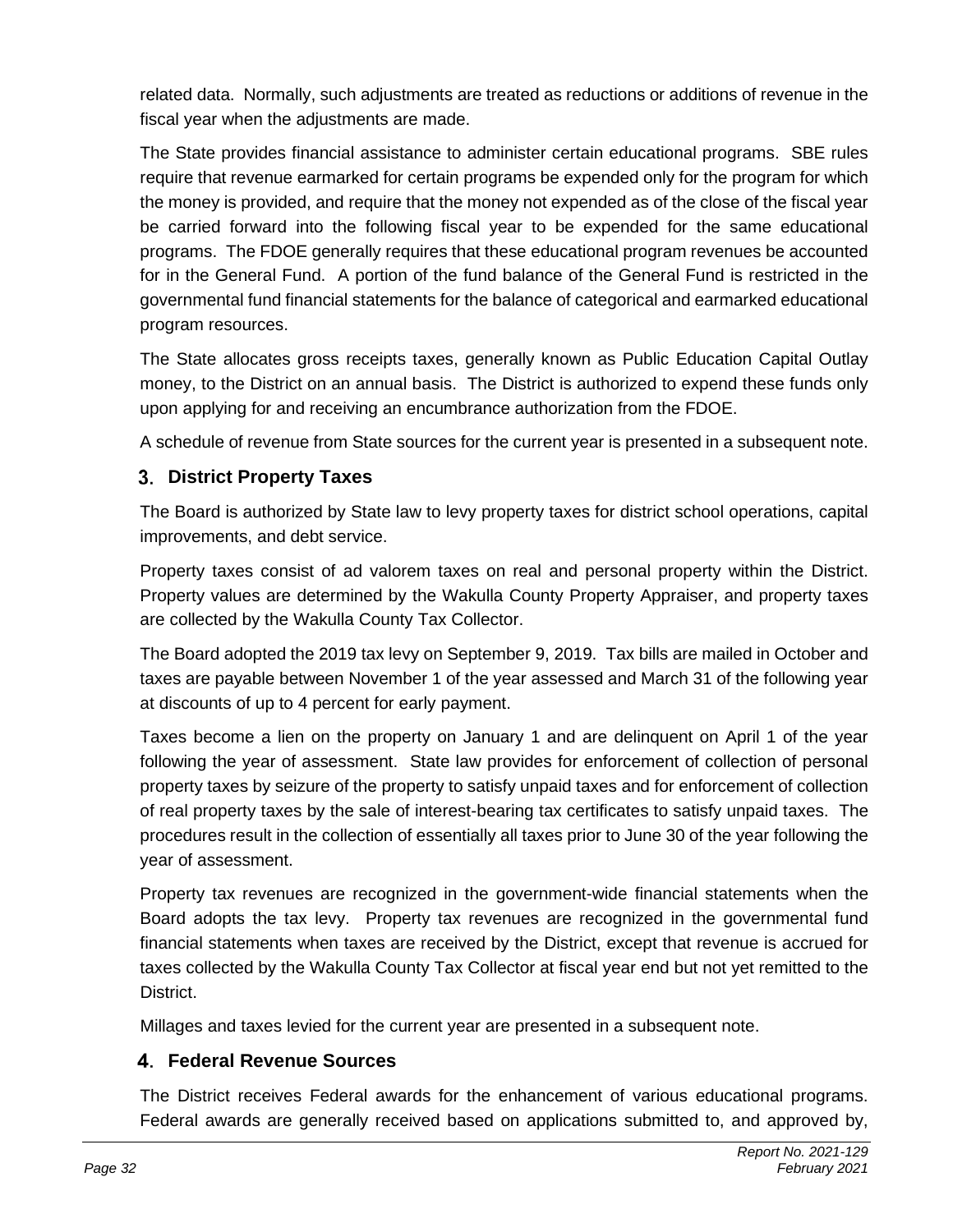various granting agencies. For Federal awards in which a claim to these grant proceeds is based on incurring eligible expenditures, revenue is recognized to the extent that eligible expenditures have been incurred. The FDOE may require adjustments to subsequent fiscal period expenditures and related revenues based upon an audit of the District's compliance with applicable Federal awards requirements. Normally, such adjustments are treated as reductions of expenditures and related revenues in the fiscal year when the adjustments are made.

## **Compensated Absences**

In the government-wide financial statements, compensated absences (i.e., paid absences for employee vacation leave and sick leave) are accrued as liabilities to the extent that it is probable that the benefits will result in termination payments. A liability for these amounts is reported in the governmental fund financial statements only if it has matured, such as for occurrences of employee resignations and retirements. The liability for compensated absences includes salary-related benefits, where applicable.

## **Proprietary Fund Operating and Nonoperating Revenues and Expenses**

Proprietary funds distinguish operating revenues and expenses from nonoperating items. Operating revenues and expenses generally result from providing services and producing and delivering goods in connection with the proprietary fund's principal ongoing operations. The principal operating revenues of the District's enterprise fund are charges for services relating to the Small School District Council Consortium. Operating expenses include purchased services. All revenues and expenses not meeting this definition are reported as nonoperating revenues and expenses.

## **DETAILED NOTES ON ALL ACTIVITIES AND FUNDS**

## **A. Cash Deposits with Financial Institutions**

**Custodial Credit Risk**. In the case of deposits, this is the risk that, in the event of the failure of a depository financial institution, the District will not be able to recover deposits or will not be able to recover collateral securities that are in the possession of an outside party. The District does not have a policy for custodial credit risk. All bank balances of the District are fully insured or collateralized as required by Chapter 280, Florida Statutes.

## **B. Investments**

The District's investments at June 30, 2020, are reported as follows:

| Investment        | <b>Maturities</b> | <b>Fair Value</b> |
|-------------------|-------------------|-------------------|
| SBA:              |                   |                   |
| Florida PRIME (1) | 53 day average    | \$7,165,320.65    |

(1) This investment is reported as a cash equivalent for financial statement reporting purposes.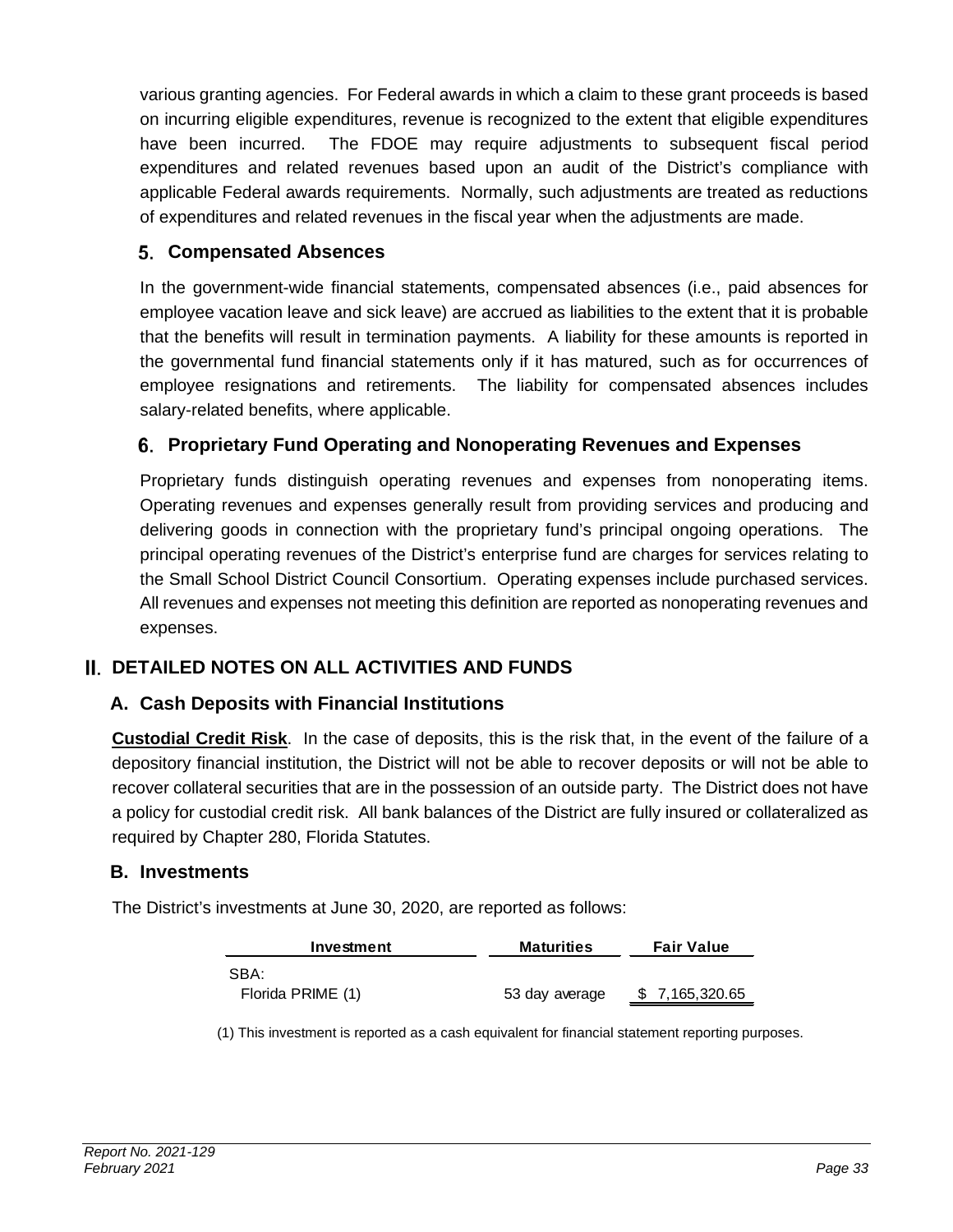## **Interest Rate Risk**

Interest rate risk is the risk that changes in interest rates will adversely affect the fair value of an investment. The District does not have a formal investment policy that limits investment maturities as a means of managing its exposure to fair value losses from increasing interest rates.

Florida PRIME uses a weighted average days to maturity (WAM). A portfolio's WAM reflects the average maturity in days based on final maturity or reset date, in the case of floating rate instruments. WAM measures the sensitivity of the portfolio to interest rate changes.

For Florida PRIME, with regard to redemption gates, Section 218.409(8)(a), Florida Statutes, states, "The principal, and any part thereof, of each account constituting the trust fund is subject to payment at any time from the moneys in the trust fund. However, the executive director may, in good faith, on the occurrence of an event that has a material impact on liquidity or operations of the trust fund, for 48 hours limit contributions to or withdrawals from the trust fund to ensure that the board [State Board of Administration] can invest moneys entrusted to it in exercising its fiduciary responsibility. Such action must be immediately disclosed to all participants, the trustees, the Joint Legislative Auditing Committee, and the Investment Advisory Council. The trustees shall convene an emergency meeting as soon as practicable from the time the executive director has instituted such measures and review the necessity of those measures. If the trustees are unable to convene an emergency meeting before the expiration of the 48-hour moratorium on contributions and withdrawals, the moratorium may be extended by the executive director until the trustees are able to meet to review the necessity for the moratorium. If the trustees agree with such measures, the trustees shall vote to continue the measures for up to an additional 15 days. The trustees must convene and vote to continue any such measures before the expiration of the time limit set, but in no case may the time limit set by the trustees exceed 15 days." As of June 30, 2020, there were no redemption fees, maximum transaction amounts, or any other requirements that serve to limit a participant's daily access to 100 percent of their account value.

## **Credit Risk**

Credit risk is the risk that an issuer or other counterparty to an investment will not fulfill its obligations. Section 218.415(17), Florida Statutes, limits investments to the Local Government Surplus Funds Trust Fund [Florida PRIME], or any intergovernmental investment pool authorized pursuant to the Florida Interlocal Cooperation Act as provided in Section 163.01, Florida Statutes; Securities and Exchange Commission registered money market funds with the highest credit quality rating from a nationally recognized rating agency; interest-bearing time deposits or savings accounts in qualified public depositories, as defined in Section 280.02, Florida Statutes; and direct obligations of the United States Treasury. The District does not have a formal investment policy that limits its investment choices.

The District's investment in Florida PRIME is rated AAAm by Standard & Poor's.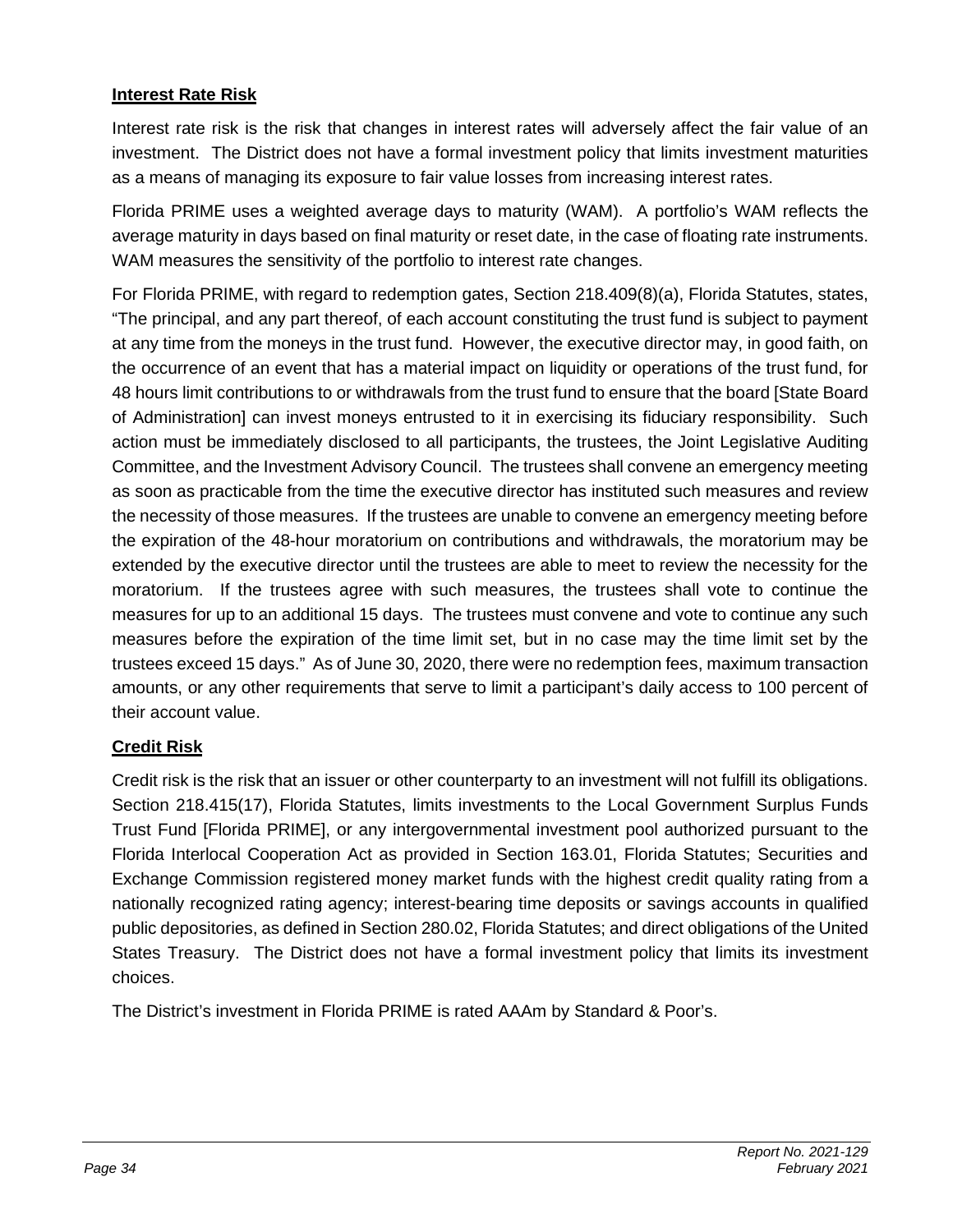## **C. Changes in Capital Assets**

Changes in capital assets are presented in the following table:

|                                                                                                                                                                                                                                                                                                                           | <b>Beginning</b><br><b>Balance</b>                                                                              | <b>Additions</b>                                                                                 | <b>Deletions</b>                                     | <b>Ending</b><br><b>Balance</b>                                                                               |
|---------------------------------------------------------------------------------------------------------------------------------------------------------------------------------------------------------------------------------------------------------------------------------------------------------------------------|-----------------------------------------------------------------------------------------------------------------|--------------------------------------------------------------------------------------------------|------------------------------------------------------|---------------------------------------------------------------------------------------------------------------|
| <b>GOVERNMENTAL ACTIVITIES</b>                                                                                                                                                                                                                                                                                            |                                                                                                                 |                                                                                                  |                                                      |                                                                                                               |
| Capital Assets Not Being Depreciated:<br>Land<br>Land Improvements<br><b>Construction in Progress</b>                                                                                                                                                                                                                     | \$<br>3,501,421.43<br>6,752.00<br>242,087.13                                                                    | \$<br>1,619,009.26                                                                               | \$<br>83,775.88                                      | \$<br>3,501,421.43<br>6,752.00<br>1,777,320.51                                                                |
| <b>Total Capital Assets Not Being Depreciated</b>                                                                                                                                                                                                                                                                         | 3,750,260.56                                                                                                    | 1,619,009.26                                                                                     | 83,775.88                                            | 5,285,493.94                                                                                                  |
| Capital Assets Being Depreciated:<br>Improvements Other Than Buildings<br><b>Buildings and Fixed Equipment</b><br>Furniture, Fixtures, and Equipment<br><b>Motor Vehicles</b><br>Audio Visual Materials and<br><b>Computer Software</b><br><b>Total Capital Assets Being Depreciated</b>                                  | 5,578,346.85<br>96, 965, 196.02<br>4,818,575.09<br>5,608,363.94<br>218,496.30<br>113, 188, 978. 20              | 109,020.02<br>1,054,969.35<br>283,358.33<br>1,053,185.00<br>2,500,532.70                         | 320.439.68<br>165,617.85<br>327,005.90<br>813,063.43 | 5,687,366.87<br>97,699,725.69<br>4,936,315.57<br>6,334,543.04<br>218,496.30<br>114,876,447.47                 |
| Less Accumulated Depreciation for:<br>Improvements Other Than Buildings<br><b>Buildings and Fixed Equipment</b><br>Furniture, Fixtures, and Equipment<br>Motor Vehicles<br>Audio Visual Materials and<br><b>Computer Software</b><br><b>Total Accumulated Depreciation</b><br>Total Capital Assets Being Depreciated, Net | 3,037,540.27<br>29, 232, 364.89<br>3,368,538.02<br>3,871,579.36<br>209,814.04<br>39,719,836.58<br>73,469,141.62 | 144,150.57<br>1,561,483.07<br>264,342.80<br>300,200.73<br>1,723.53<br>2,271,900.70<br>228,632.00 | 320,439.68<br>165,617.85<br>327,005.90<br>813,063.43 | 3,181,690.84<br>30,473,408.28<br>3,467,262.97<br>3,844,774.19<br>211,537.57<br>41,178,673.85<br>73,697,773.62 |
| Governmental Activities Capital Assets, Net                                                                                                                                                                                                                                                                               | 77,219,402.18<br>S                                                                                              | 1,847,641.26<br>S                                                                                | 83,775.88<br>S                                       | 78,983,267.56<br>S                                                                                            |

Depreciation expense was charged to functions as follows:

| <b>Function</b>                                      | Amount         |
|------------------------------------------------------|----------------|
| <b>GOVERNMENTAL ACTIVITIES</b>                       |                |
| <b>Student Transportation Services</b>               | 300.200.73     |
| Unallocated                                          | 1,971,699.97   |
| Total Depreciation Expense - Governmental Activities | \$2,271,900.70 |

## **D. Retirement Plans**

## **FRS – Defined Benefit Pension Plans**

#### **General Information about the FRS**

The FRS was created in Chapter 121, Florida Statutes, to provide a defined benefit pension plan for participating public employees. The FRS was amended in 1998 to add the Deferred Retirement Option Program (DROP) under the defined benefit plan and amended in 2000 to provide a defined contribution plan alternative to the defined benefit plan for FRS members effective July 1, 2002. This integrated defined contribution pension plan is the FRS Investment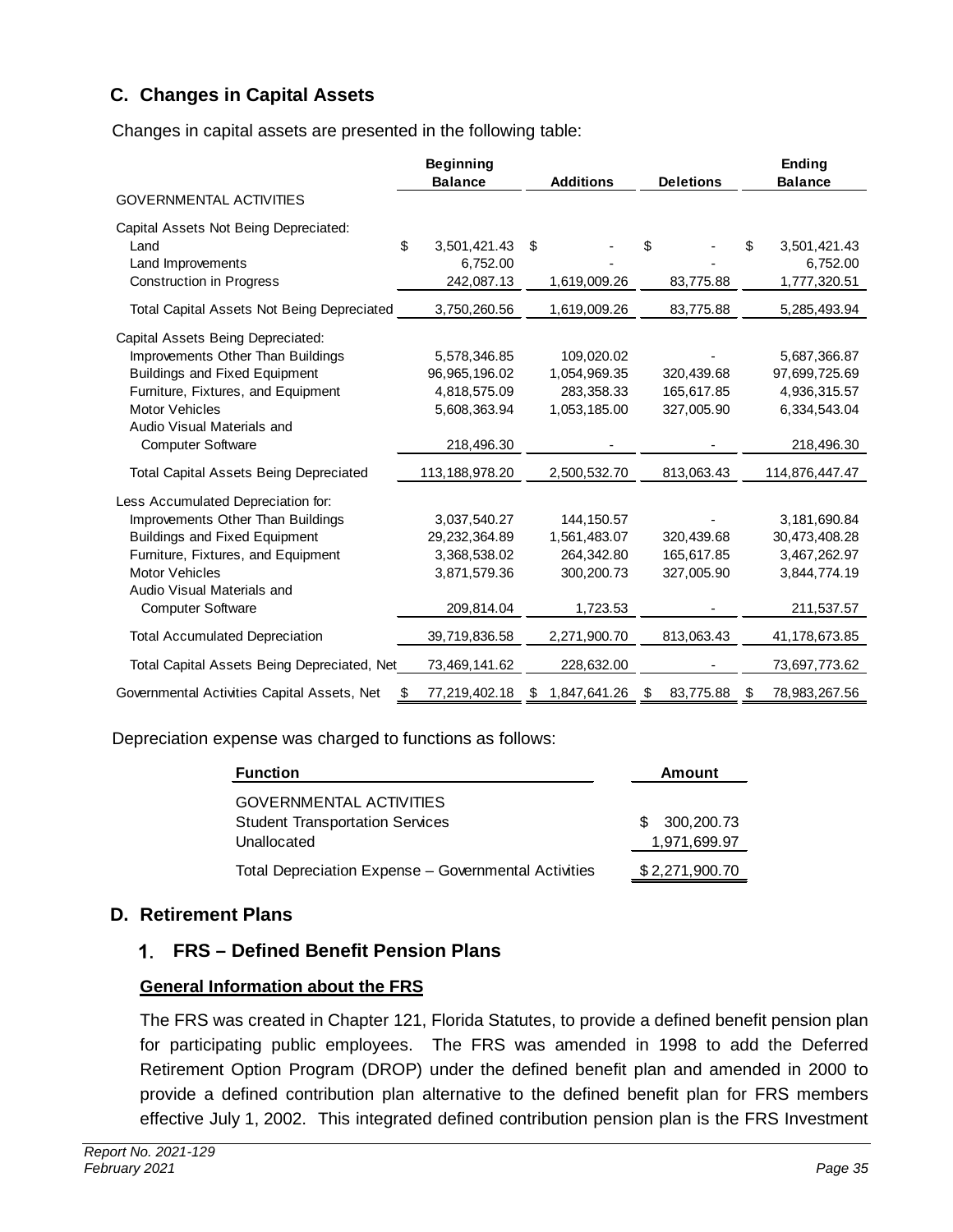Plan. Chapter 112, Florida Statutes, established the Retiree HIS Program, a cost-sharing multiple-employer defined benefit pension plan, to assist retired members of any State-administered retirement system in paying the costs of health insurance.

Essentially all regular employees of the District are eligible to enroll as members of the State-administered FRS. Provisions relating to the FRS are established by Chapters 121 and 122, Florida Statutes; Chapter 112, Part IV, Florida Statutes; Chapter 238, Florida Statutes; and FRS Rules, Chapter 60S, Florida Administrative Code; wherein eligibility, contributions, and benefits are defined and described in detail. Such provisions may be amended at any time by further action from the Florida Legislature. The FRS is a single retirement system administered by the Florida Department of Management Services, Division of Retirement, and consists of the two cost-sharing multiple-employer defined benefit plans and other nonintegrated programs. A comprehensive annual financial report of the FRS, which includes its financial statements, required supplementary information, actuarial report, and other relevant information, is available from the Florida Department of Management Services Web site (www.dms.myflorida.com).

The District's FRS and HIS pension expense totaled \$4,825,238 for the fiscal year ended June 30, 2020.

## **FRS Pension Plan**

*Plan Description*. The FRS Pension Plan (Plan) is a cost-sharing multiple-employer defined benefit pension plan, with a DROP for eligible employees. The general classes of membership are:

- *Regular* Members of the FRS who do not qualify for membership in the other classes.
- *Elected County Officers* Members who hold specified elective offices in local government.

Employees enrolled in the Plan prior to July 1, 2011, vest at 6 years of creditable service and employees enrolled in the Plan on or after July 1, 2011, vest at 8 years of creditable service. All vested members, enrolled prior to July 1, 2011, are eligible for normal retirement benefits at age 62 or at any age after 30 years of service. All members enrolled in the Plan on or after July 1, 2011, once vested, are eligible for normal retirement benefits at age 65 or any time after 33 years of creditable service. Employees enrolled in the Plan may include up to 4 years of credit for military service toward creditable service. The Plan also includes an early retirement provision; however, there is a benefit reduction for each year a member retires before his or her normal retirement date. The Plan provides retirement, disability, death benefits, and annual cost-of-living adjustments to eligible participants.

The DROP, subject to provisions of Section 121.091, Florida Statutes, permits employees eligible for normal retirement under the Plan to defer receipt of monthly benefit payments while continuing employment with an FRS participating employer. An employee may participate in DROP for a period not to exceed 60 months after electing to participate, except that certain instructional personnel may participate for up to 96 months. During the period of DROP participation, deferred monthly benefits are held in the FRS Trust Fund and accrue interest. The net pension liability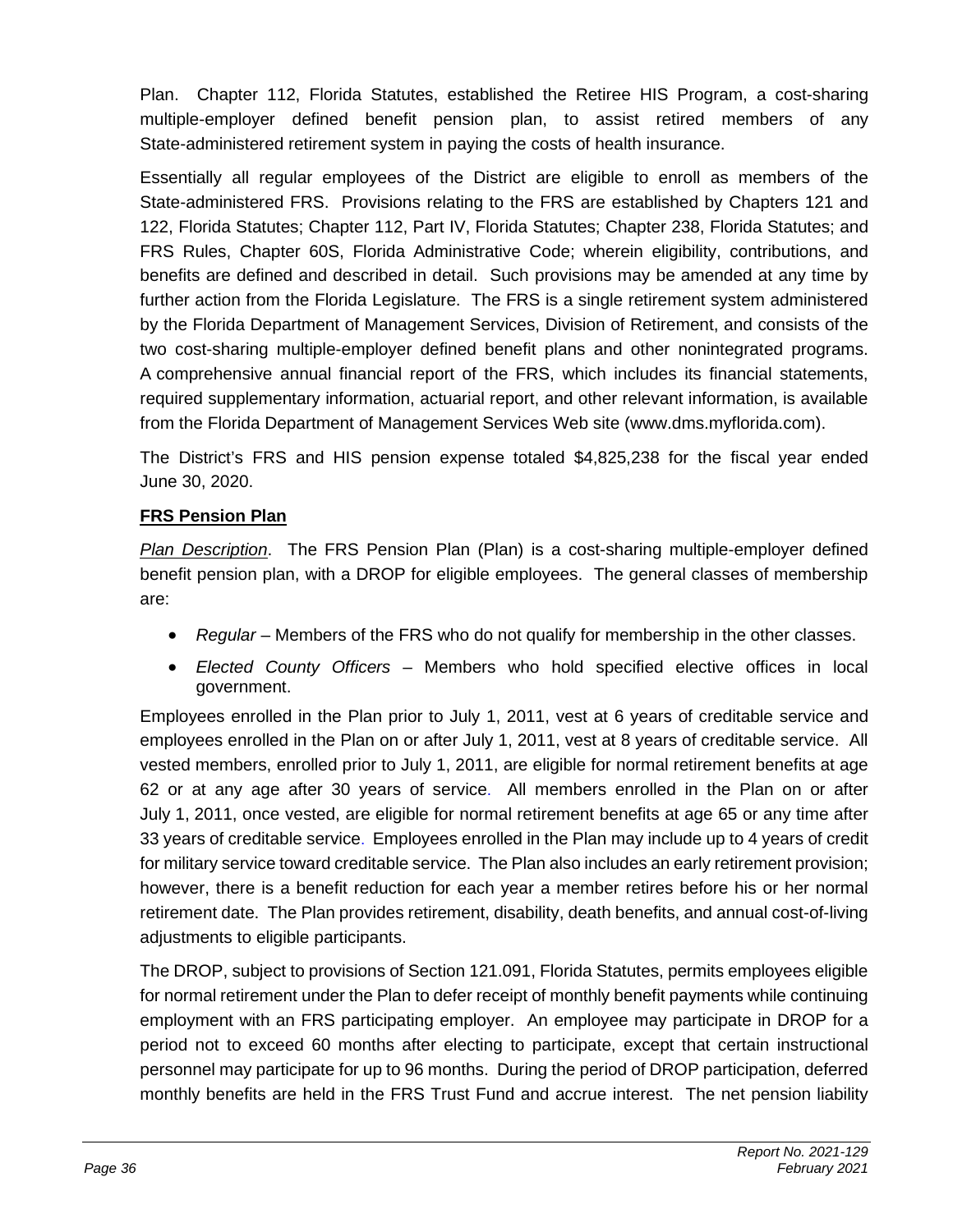does not include amounts for DROP participants, as these members are considered retired and are not accruing additional pension benefits.

*Benefits Provided*. Benefits under the Plan are computed on the basis of age and/or years of service, average final compensation, and service credit. Credit for each year of service is expressed as a percentage of the average final compensation. For members initially enrolled before July 1, 2011, the average final compensation is the average of the 5 highest fiscal years' earnings; for members initially enrolled on or after July 1, 2011, the average final compensation is the average of the 8 highest fiscal years' earnings. The total percentage value of the benefit received is determined by calculating the total value of all service, which is based on the retirement class to which the member belonged when the service credit was earned. Members are eligible for in-line-of-duty or regular disability and survivors' benefits. The following table shows the percentage value for each year of service credit earned:

| Class, Initial Enrollment, and Retirement Age/Years of Service | <b>Percent Value</b> |
|----------------------------------------------------------------|----------------------|
| <b>Regular Members Initially Enrolled Before July 1, 2011</b>  |                      |
| Retirement up to age 62 or up to 30 years of service           | 1.60                 |
| Retirement at age 63 or with 31 years of service               | 1.63                 |
| Retirement at age 64 or with 32 years of service               | 1.65                 |
| Retirement at age 65 or with 33 or more years of service       | 1.68                 |
| Regular Members Initially Enrolled On or After July 1, 2011    |                      |
| Retirement up to age 65 or up to 33 years of service           | 1.60                 |
| Retirement at age 66 or with 34 years of service               | 1.63                 |
| Retirement at age 67 or with 35 years of service               | 1.65                 |
| Retirement at age 68 or with 36 or more years of service       | 1.68                 |
| <b>Elected County Officers</b>                                 | 3.00                 |

As provided in Section 121.101, Florida Statutes, if the member was initially enrolled in the Plan before July 1, 2011, and all service credit was accrued before July 1, 2011, the annual cost-of-living adjustment is 3 percent per year. If the member was initially enrolled before July 1, 2011, and has service credit on or after July 1, 2011, there is an individually calculated cost-of-living adjustment. The annual cost-of-living adjustment is a proportion of 3 percent determined by dividing the sum of the pre-July 2011 service credit by the total service credit at retirement multiplied by 3 percent. Plan members initially enrolled on or after July 1, 2011, will not have a cost-of-living adjustment after retirement.

*Contributions*. The Florida Legislature establishes contribution rates for participating employers and employees. Contribution rates during the 2019-20 fiscal year were as follows: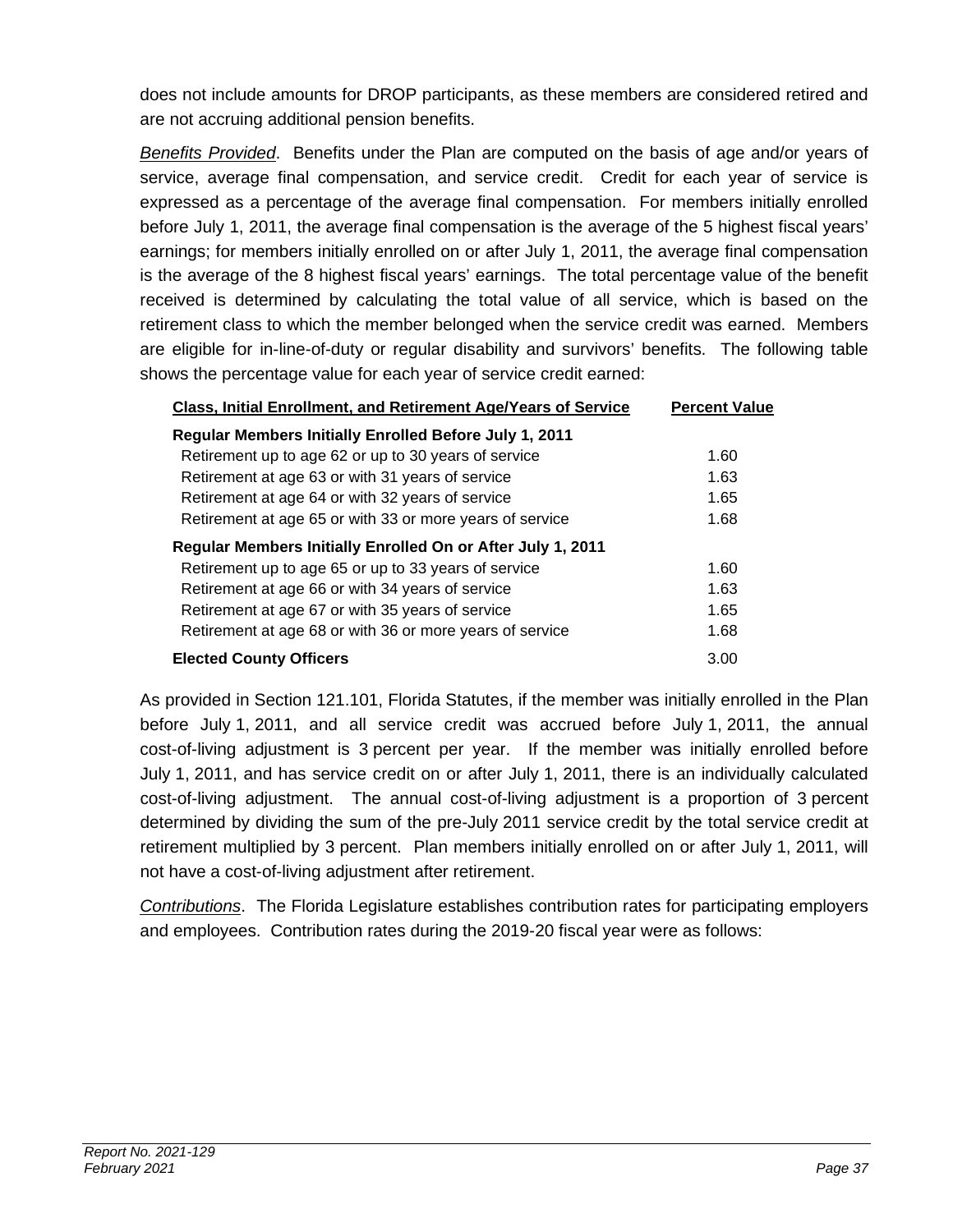|                                                               | <b>Percent of Gross Salary</b> |                |  |
|---------------------------------------------------------------|--------------------------------|----------------|--|
| <b>Class</b>                                                  | <b>Employee</b>                | Employer $(1)$ |  |
| FRS, Regular                                                  | 3.00                           | 8.47           |  |
| FRS, Elected County Officers                                  | 3.00                           | 48.82          |  |
| DROP - Applicable to<br>Members from All of the Above Classes | 0.00                           | 14.60          |  |
| FRS, Reemployed Retiree                                       |                                | (2)            |  |

(1) Employer rates include 1.66 percent for the postemployment health insurance subsidy. Also, employer rates, other than for DROP participants, include 0.06 percent for administrative costs of the Investment Plan.

(2) Contribution rates are dependent upon retirement class in which reemployed.

The District's contributions to the Plan totaled \$1,708,928 for the fiscal year ended June 30, 2020.

*Pension Liabilities, Pension Expense, and Deferred Outflows of Resources and Deferred Inflows of Resources Related to Pensions*. At June 30, 2020, the District reported a liability of \$18,067,856 for its proportionate share of the Plan's net pension liability. The net pension liability was measured as of June 30, 2019, and the total pension liability used to calculate the net pension liability was determined by an actuarial valuation as of July 1, 2019. The District's proportionate share of the net pension liability was based on the District's 2018-19 fiscal year contributions relative to the total 2018-19 fiscal year contributions of all participating members. At June 30, 2019, the District's proportionate share was 0.052463951 percent, which was a decrease of 0.003649622 from its proportionate share measured as of June 30, 2018.

For the fiscal year ended June 30, 2020, the District recognized the Plan pension expense of \$4,239,034. In addition, the District reported deferred outflows of resources and deferred inflows of resources related to pensions from the following sources:

| <b>Description</b>                            | <b>Deferred Outflows</b><br>of Resources |           | <b>Deferred Inflows</b><br>of Resources |           |
|-----------------------------------------------|------------------------------------------|-----------|-----------------------------------------|-----------|
| Differences Between Expected and              |                                          |           |                                         |           |
| <b>Actual Experience</b>                      | \$                                       | 1,071,656 | \$                                      | 11,213    |
| Change of Assumptions                         |                                          | 4,640,602 |                                         |           |
| Net Difference Between Projected and Actual   |                                          |           |                                         |           |
| Earnings on FRS Pension Plan Investments      |                                          |           |                                         | 999,608   |
| Changes in Proportion and Differences Between |                                          |           |                                         |           |
| District FRS Contributions and Proportionate  |                                          |           |                                         |           |
| <b>Share of Contributions</b>                 |                                          | 40,832    |                                         | 1,171,086 |
| District FRS Contributions Subsequent to      |                                          |           |                                         |           |
| the Measurement Date                          |                                          | 1,708,928 |                                         |           |
| Total                                         |                                          | 7.462.018 | \$                                      | 2,181,907 |

The deferred outflows of resources related to pensions resulting from District contributions to the Plan subsequent to the measurement date, totaling \$1,708,928, will be recognized as a reduction of the net pension liability in the fiscal year ending June 30, 2021. Other amounts reported as deferred outflows of resources and deferred inflows of resources related to pensions will be recognized in pension expense as follows: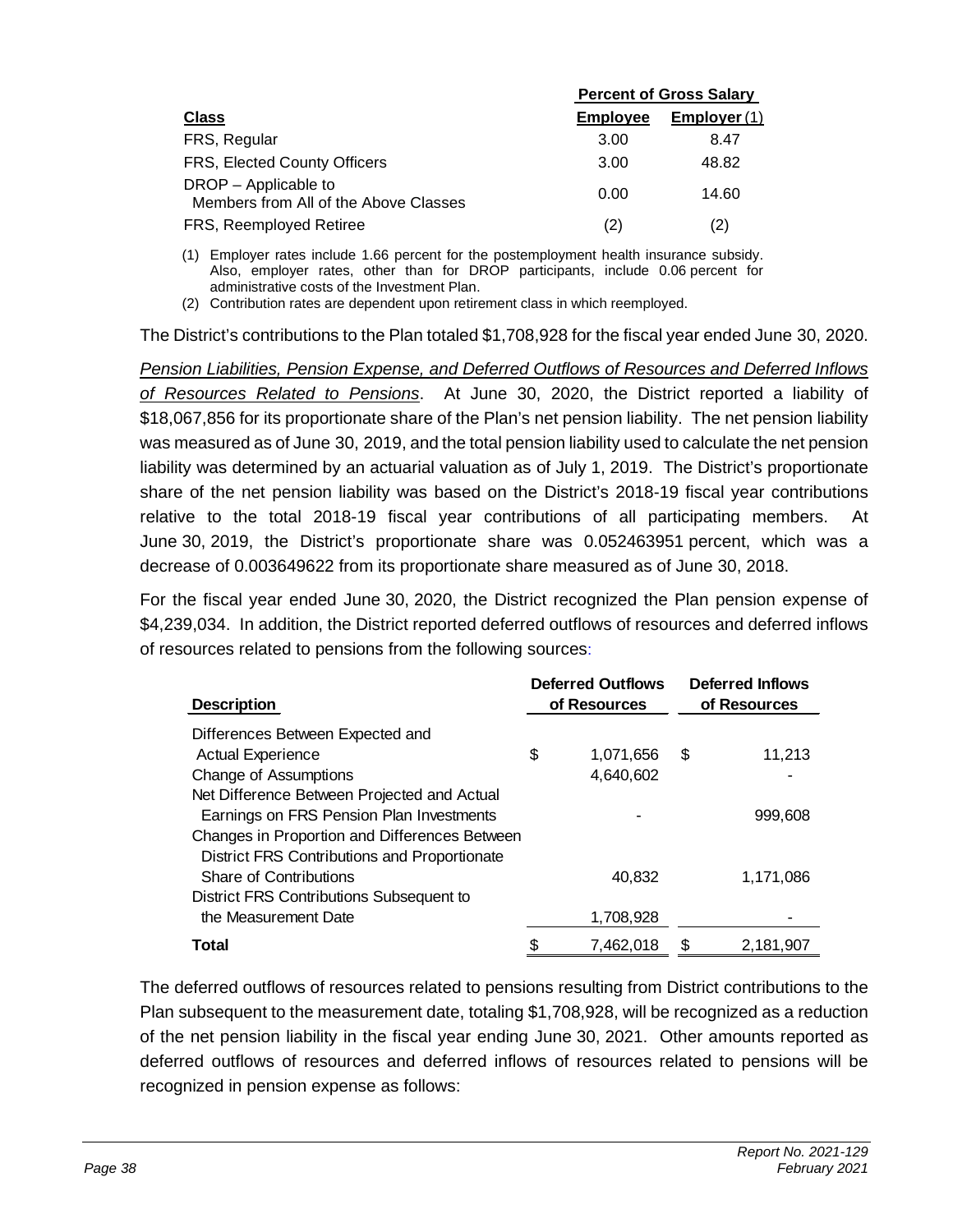| <b>Fiscal Year Ending June 30</b> | Amount      |  |  |
|-----------------------------------|-------------|--|--|
| 2021                              | \$1,425,372 |  |  |
| 2022                              | 209,479     |  |  |
| 2023                              | 1,013,819   |  |  |
| 2024                              | 787,066     |  |  |
| 2025                              | 121,295     |  |  |
| Thereafter                        | 14,152      |  |  |
| Total                             | 3,571,183   |  |  |

*Actuarial Assumptions*. The total pension liability in the July 1, 2019, actuarial valuation was determined using the following actuarial assumptions, applied to all periods included in the measurement:

| Inflation        | 2.60 percent                                                           |
|------------------|------------------------------------------------------------------------|
| Salary Increases | 3.25 percent, average, including inflation                             |
|                  | Investment Rate of Return 6.90 percent, net of pension plan investment |
|                  | expense, including inflation                                           |

Mortality rates were based on the PUB-2010 base table, projected generationally with Scale MP-2018. This is a change from the prior year mortality assumption which was based on the Generational RP-2000 with Projection Scale BB tables.

The actuarial assumptions used in the July 1, 2019, valuation were based on the results of an actuarial experience study for the period July 1, 2013, through June 30, 2018.

The long-term expected rate of return on pension plan investments was not based on historical returns, but instead is based on a forward-looking capital market economic model. The allocation policy's description of each asset class was used to map the target allocation to the asset classes shown below. Each asset class assumption is based on a consistent set of underlying assumptions and includes an adjustment for the inflation assumption. The target allocation and best estimates of arithmetic and geometric real rates of return for each major asset class are summarized in the following table:

| <b>Asset Class</b>       | <b>Target</b><br>Allocation (1) | Annual<br><b>Arithmetic</b><br>Return | Compound<br>Annual<br>(Geometric)<br>Return | <b>Standard</b><br><b>Deviation</b> |
|--------------------------|---------------------------------|---------------------------------------|---------------------------------------------|-------------------------------------|
| Cash                     | $1\%$                           | 3.3%                                  | 3.3%                                        | 1.2%                                |
| Fixed Income             | 18%                             | 4.1%                                  | 4.1%                                        | 3.5%                                |
| <b>Global Equity</b>     | 54%                             | 8.0%                                  | 6.8%                                        | 16.5%                               |
| Real Estate (Property)   | 10%                             | 6.7%                                  | 6.1%                                        | 11.7%                               |
| <b>Private Equity</b>    | 11%                             | 11.2%                                 | 8.4%                                        | 25.8%                               |
| Strategic Investments    | 6%                              | 5.9%                                  | 5.7%                                        | 6.7%                                |
| Total                    | 100%                            |                                       |                                             |                                     |
| Assumed inflation - Mean |                                 |                                       | 2.6%                                        | 1.7%                                |

(1) As outlined in the Plan's investment policy.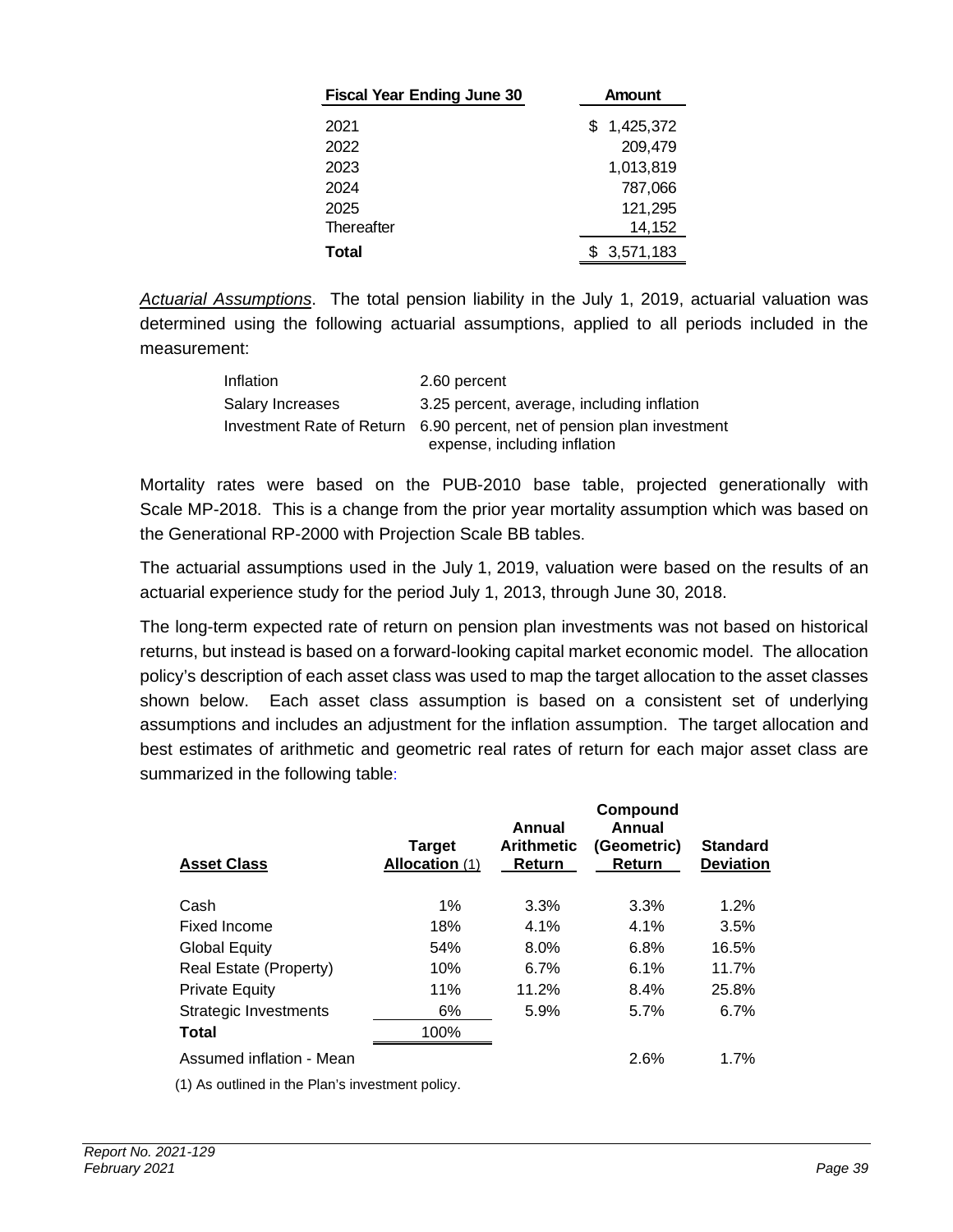*Discount Rate*. The discount rate used to measure the total pension liability was 6.9 percent. The Plan's fiduciary net position was projected to be available to make all projected future benefit payments of current active and inactive employees. Therefore, the discount rate for calculating the total pension liability is equal to the long-term expected rate of return. The discount rate used in the 2019 valuation was updated from 7 percent to 6.9 percent.

*Sensitivity of the District's Proportionate Share of the Net Pension Liability to Changes in the Discount Rate*. The following presents the District's proportionate share of the net pension liability calculated using the discount rate of 6.9 percent, as well as what the District's proportionate share of the net pension liability would be if it were calculated using a discount rate that is 1 percentage point lower (5.9 percent) or 1 percentage point higher (7.9 percent) than the current rate:

|                                   | $1\%$              | <b>Current</b>                    | $1\%$                        |
|-----------------------------------|--------------------|-----------------------------------|------------------------------|
|                                   | Decrease<br>(5.9%) | <b>Discount Rate</b><br>$(6.9\%)$ | <b>Increase</b><br>$(7.9\%)$ |
| District's Proportionate Share of |                    |                                   |                              |
| the Net Pension Liability         | \$31,233,304       | \$18,067,856                      | \$7,072,477                  |

*Pension Plan Fiduciary Net Position*. Detailed information about the Plan's fiduciary net position is available in the separately issued FRS Pension Plan and Other State Administered Systems Comprehensive Annual Financial Report.

## **HIS Pension Plan**

*Plan Description*. The HIS Pension Plan (HIS Plan) is a cost-sharing multiple-employer defined benefit pension plan established under Section 112.363, Florida Statutes, and may be amended by the Florida Legislature at any time. The benefit is a monthly payment to assist retirees of State-administered retirement systems in paying their health insurance costs and is administered by the Florida Department of Management Services, Division of Retirement.

*Benefits Provided*. For the fiscal year ended June 30, 2020, eligible retirees and beneficiaries received a monthly HIS payment of \$5 for each year of creditable service completed at the time of retirement, with a minimum HIS payment of \$30 and a maximum HIS payment of \$150 per month, pursuant to Section 112.363, Florida Statutes. To be eligible to receive a HIS Plan benefit, a retiree under a State-administered retirement system must provide proof of health insurance coverage, which may include Federal Medicare.

*Contributions*. The HIS Plan is funded by required contributions from FRS participating employers as set by the Florida Legislature. Employer contributions are a percentage of gross compensation for all active FRS members. For the fiscal year ended June 30, 2020, the contribution rate was 1.66 percent of payroll pursuant to Section 112.363, Florida Statutes. The District contributed 100 percent of its statutorily required contributions for the current and preceding 3 years. HIS Plan contributions are deposited in a separate trust fund from which payments are authorized. HIS Plan benefits are not guaranteed and are subject to annual legislative appropriation. In the event the legislative appropriation or available funds fail to provide full subsidy benefits to all participants, benefits may be reduced or canceled.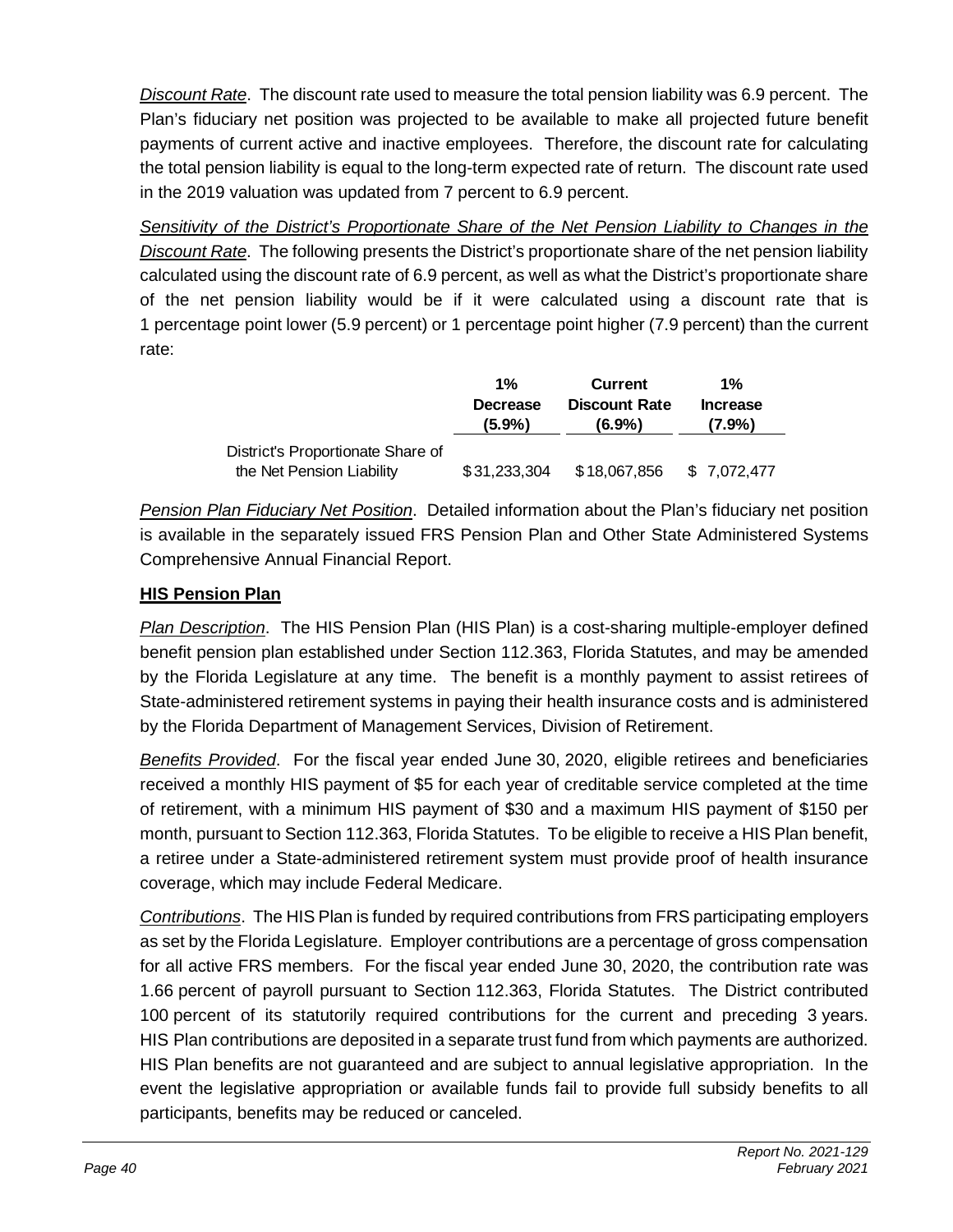The District's contributions to the HIS Plan totaled \$416,078 for the fiscal year ended June 30, 2020.

*Pension Liabilities, Pension Expense, and Deferred Outflows of Resources and Deferred Inflows of Resources Related to Pensions*. At June 30, 2020, the District reported a net pension liability of \$8,258,148 for its proportionate share of the HIS Plan's net pension liability. The current portion of the net pension liability is the District's proportionate share of benefit payments expected to be paid within 1 year, net of the District's proportionate share of the HIS Plan's fiduciary net position available to pay that amount. The net pension liability was measured as of June 30, 2019, and the total pension liability used to calculate the net pension liability was determined by an actuarial valuation as of July 1, 2018, and update procedures were used to determine the net pension liability as of June 30, 2019. The District's proportionate share of the net pension liability was based on the District's 2018-19 fiscal year contributions relative to the total 2018-19 fiscal year contributions of all participating members. At June 30, 2019, the District's proportionate share was 0.073805957 percent, which was a decrease of 0.002111736 from its proportionate share measured as of June 30, 2018.

For the fiscal year ended June 30, 2020, the District recognized the HIS Plan pension expense of \$586,204. In addition, the District reported deferred outflows of resources and deferred inflows of resources related to pensions from the following sources:

| <b>Description</b>                            | <b>Deferred Outflows</b><br>of Resources |           | <b>Deferred Inflows</b><br>of Resources |           |
|-----------------------------------------------|------------------------------------------|-----------|-----------------------------------------|-----------|
| Differences Between Expected and              |                                          |           |                                         |           |
| <b>Actual Experience</b>                      | \$                                       | 100,304   | \$                                      | 10,112    |
| Change of Assumptions                         |                                          | 956,219   |                                         | 674,954   |
| Net Difference Between Projected and Actual   |                                          |           |                                         |           |
| Earnings on HIS Pension Plan Investments      |                                          | 5.329     |                                         |           |
| Changes in Proportion and Differences Between |                                          |           |                                         |           |
| District HIS Contributions and Proportionate  |                                          |           |                                         |           |
| Share of Contributions                        |                                          | 65,358    |                                         | 380,220   |
| District HIS Contributions Subsequent to      |                                          |           |                                         |           |
| the Measurement Date                          |                                          | 416,078   |                                         |           |
| Total                                         |                                          | 1,543,288 | \$                                      | 1,065,286 |

The deferred outflows of resources related to pensions resulting from District contributions to the HIS Plan subsequent to the measurement date, totaling \$416,078, will be recognized as a reduction of the net pension liability in the fiscal year ending June 30, 2021. Other amounts reported as deferred outflows of resources and deferred inflows of resources related to pensions will be recognized in pension expense as follows: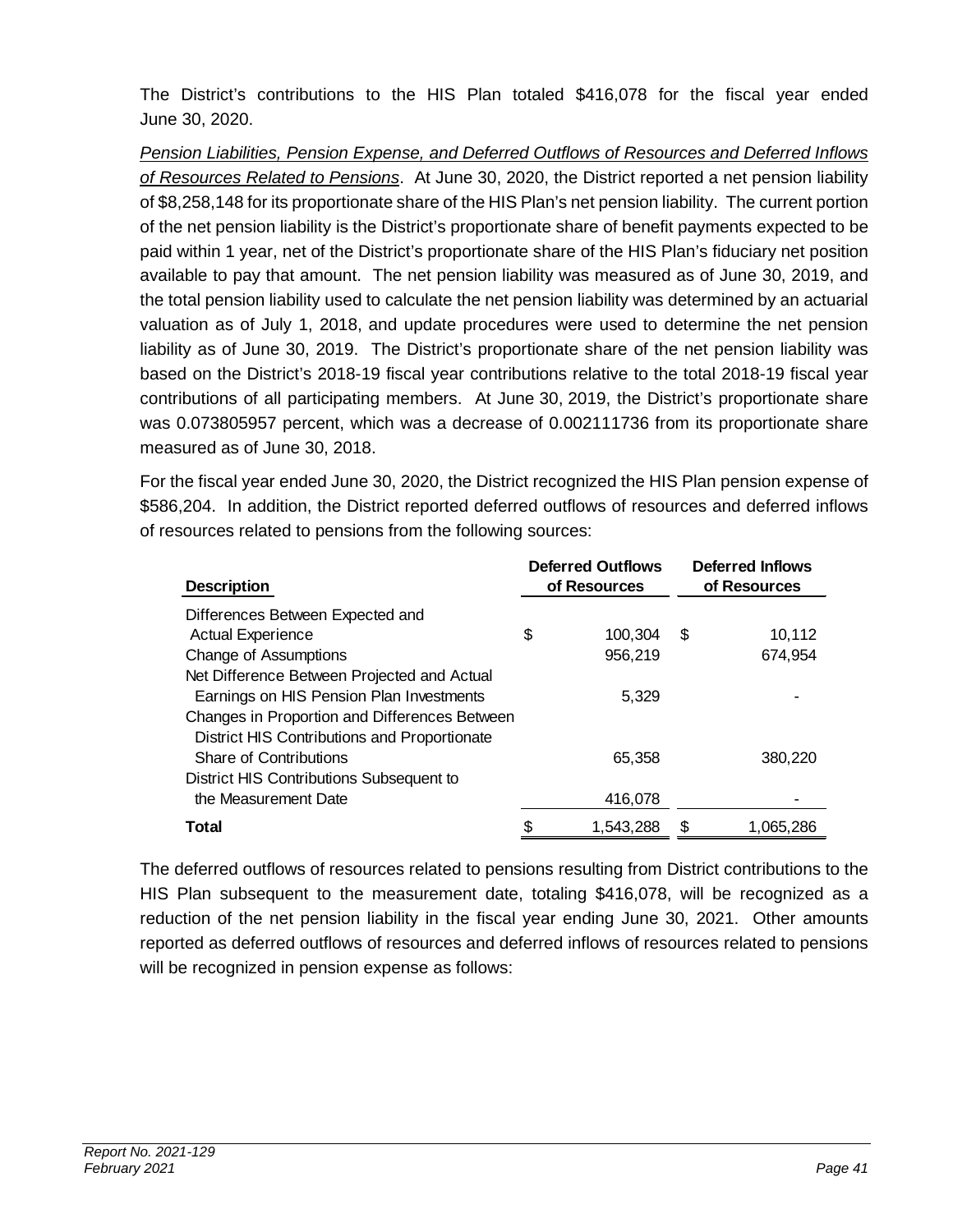| <b>Fiscal Year Ending June 30</b> |    | Amount     |  |  |
|-----------------------------------|----|------------|--|--|
| 2021                              | \$ | 113.402    |  |  |
| 2022                              |    | 69,753     |  |  |
| 2023                              |    | (5, 728)   |  |  |
| 2024                              |    | (113, 148) |  |  |
| 2025                              |    | (25, 318)  |  |  |
| Thereafter                        |    | 22,963     |  |  |
| <b>Total</b>                      |    | 61,924     |  |  |

*Actuarial Assumptions*. The total pension liability in the July 1, 2018, actuarial valuation was determined using the following actuarial assumptions, applied to all periods included in the measurement:

| Inflation                  | 2.60 percent                               |
|----------------------------|--------------------------------------------|
| Salary Increases           | 3.25 percent, average, including inflation |
| <b>Municipal Bond Rate</b> | 3.50 percent                               |

Mortality rates were based on the Generational RP-2000 with Projection Scale BB.

While an experience study had not been completed for the HIS Plan, the actuarial assumptions that determined the total pension liability for the HIS Plan were based on certain results of the most recent experience study for the FRS Plan.

*Discount Rate*. The discount rate used to measure the total pension liability was 3.5 percent. In general, the discount rate for calculating the total pension liability is equal to the single rate equivalent to discounting at the long-term expected rate of return for benefit payments prior to the projected depletion date. Because the HIS benefit is essentially funded on a pay-as-you-go basis, the depletion date is considered to be immediate, and the single equivalent discount rate is equal to the municipal bond rate selected by the HIS Plan sponsor. The Bond Buyer General Obligation 20-Bond Municipal Bond Index was adopted as the applicable municipal bond index. The discount rate changed from 3.87 percent to 3.5 percent.

*Sensitivity of the District's Proportionate Share of the Net Pension Liability to Changes in the Discount Rate*. The following presents the District's proportionate share of the net pension liability calculated using the discount rate of 3.5 percent, as well as what the District's proportionate share of the net pension liability would be if it were calculated using a discount rate that is 1 percentage point lower (2.5 percent) or 1 percentage point higher (4.5 percent) than the current rate:

|                                                                | $1\%$                        | <b>Current</b>                    | 1%                           |
|----------------------------------------------------------------|------------------------------|-----------------------------------|------------------------------|
|                                                                | <b>Decrease</b><br>$(2.5\%)$ | <b>Discount Rate</b><br>$(3.5\%)$ | <b>Increase</b><br>$(4.5\%)$ |
| District's Proportionate Share of<br>the Net Pension Liability | 9.427.099                    | \$8,258,148                       | \$7.284.544                  |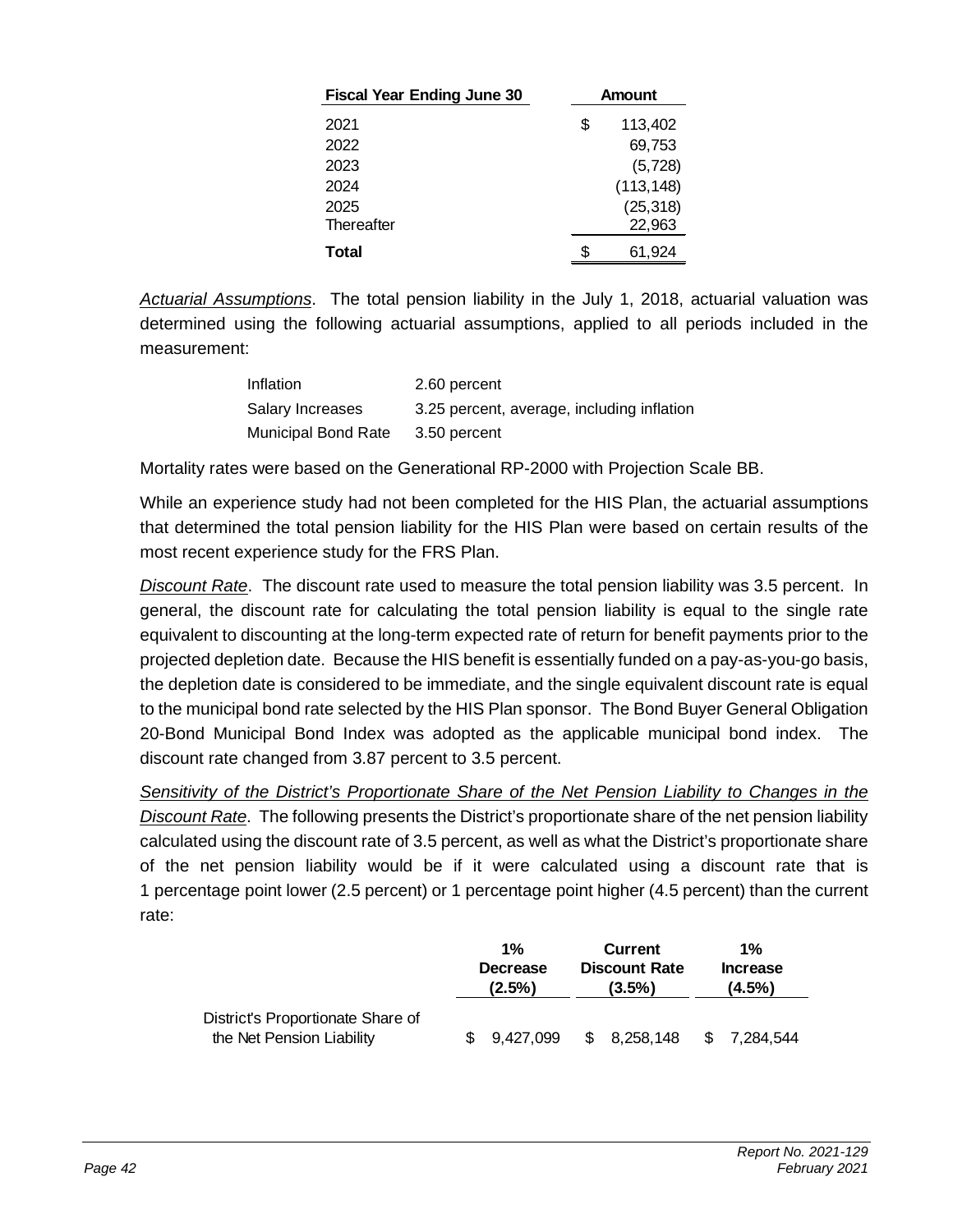*Pension Plan Fiduciary Net Position*. Detailed information about the HIS Plan's fiduciary net position is available in the separately issued FRS Pension Plan and Other State Administered Systems Comprehensive Annual Financial Report.

## **FRS – Defined Contribution Pension Plan**

The SBA administers the defined contribution plan officially titled the FRS Investment Plan (Investment Plan). The Investment Plan is reported in the SBA's annual financial statements and in the State's Comprehensive Annual Financial Report.

As provided in Section 121.4501, Florida Statutes, eligible FRS members may elect to participate in the Investment Plan in lieu of the FRS defined benefit plan. District employees participating in DROP are not eligible to participate in the Investment Plan. Employer and employee contributions, including amounts contributed to individual member's accounts, are defined by law, but the ultimate benefit depends in part on the performance of investment funds. Retirement benefits are based upon the value of the member's account upon retirement. Benefit terms, including contribution requirements, for the Investment Plan are established and may be amended by the Florida Legislature. The Investment Plan is funded with the same employer and employee contribution rates that are based on salary and membership class (Regular, Elected County Officers, etc.), as the FRS defined benefit plan. Contributions are directed to individual member accounts and the individual members allocate contributions and account balances among various approved investment choices. Costs of administering the Investment Plan, including the FRS Financial Guidance Program, are funded through an employer contribution of 0.06 percent of payroll and by forfeited benefits of Investment Plan members. Allocations to the Investment Plan member accounts during the 2019-20 fiscal year were as follows:

|                                | <b>Percent of</b>   |
|--------------------------------|---------------------|
|                                | Gross               |
| <b>Class</b>                   | <b>Compensation</b> |
| FRS, Regular                   | 6.30                |
| FRS, Elected County Officers   | 11.34               |
| FRS, Senior Management Service | 7 67                |

For all membership classes, employees are immediately vested in their own contributions and are vested after 1 year of service for employer contributions and investment earnings, regardless of membership class. If an accumulated benefit obligation for service credit originally earned under the FRS Pension Plan is transferred to the Investment Plan, the member must have the years of service required for FRS Pension Plan vesting (including the service credit represented by the transferred funds) to be vested for these funds and the earnings on the funds. Nonvested employer contributions are placed in a suspense account for up to 5 years. If the employee returns to FRS-covered employment within the 5-year period, the employee will regain control over their account. If the employee does not return within the 5-year period, the employee will forfeit the accumulated account balance. For the fiscal year ended June 30, 2020, the information for the amount of forfeitures was unavailable from the SBA; however, management believes that these amounts, if any, would be immaterial to the District.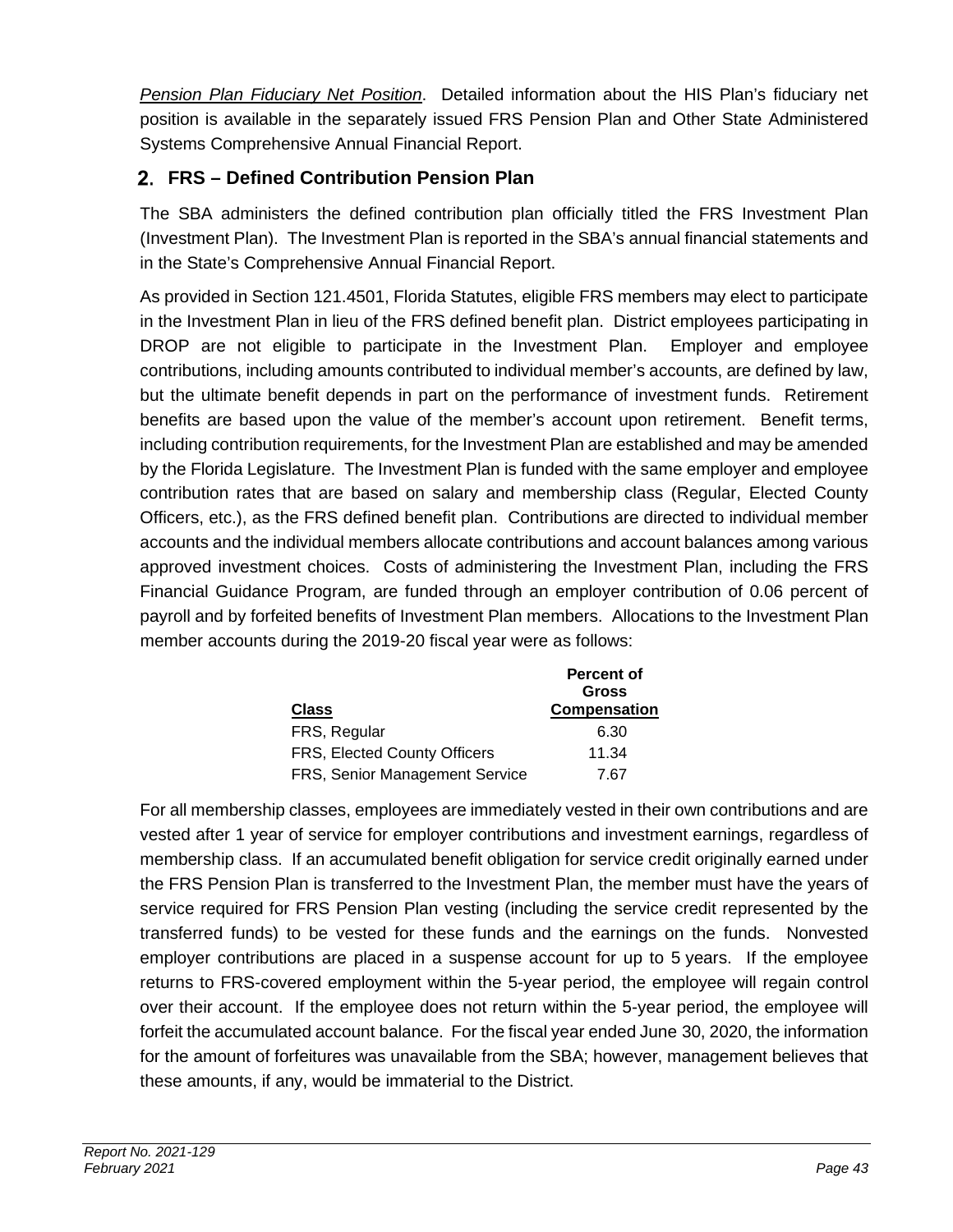After termination and applying to receive benefits, the member may rollover vested funds to another qualified plan, structure a periodic payment under the Investment Plan, receive a lump-sum distribution, leave the funds invested for future distribution, or any combination of these options. Disability coverage is provided in which the member may either transfer the account balance to the FRS Pension Plan when approved for disability retirement to receive guaranteed lifetime monthly benefits under the FRS Pension Plan or remain in the Investment Plan and rely upon that account balance for retirement income.

The District's Investment Plan pension expense totaled \$324,778.15 for the fiscal year ended June 30, 2020.

## **E. Other Postemployment Benefit Obligations**

*Plan Description*. The Other Postemployment Benefits Plan (OPEB Plan) is a single-employer defined benefit plan administered by the District that provides OPEB for all employees who satisfy the District's retirement eligibility provisions. Pursuant to Section 112.0801, Florida Statutes, former employees who retire from the District are eligible to participate in the District's health and hospitalization plan for medical and prescription drug coverage and life insurance plan. Retirees and their eligible dependents shall be offered the same health and hospitalization insurance coverage as is offered to active employees at a premium cost of no more than the premium cost applicable to active employees. The District subsidizes the premium rates paid by retirees by allowing them to participate in the OPEB Plan at reduced or blended group (implicitly subsidized) premium rates for both active and retired employees. These rates provide an implicit subsidy for retirees because retiree healthcare costs are generally greater than active employee healthcare costs. Retirees are assumed to enroll in the Federal Medicare program for their primary coverage as soon as they are eligible. The OPEB Plan contribution requirements and benefit terms of the District and the OPEB Plan members are established and may be amended through recommendations of the Insurance Committee and action from the Board. No assets are accumulated in a trust that meet the criteria in paragraph 4 of GASB Statement No. 75.

*Benefits Provided*.The OPEB Plan provides healthcare and life insurance benefits for retirees and their dependents. The OPEB Plan only provides an implicit subsidy as described above.

*Employees Covered by Benefit Terms*. At June 30, 2019, the following employees were covered by the benefit terms:

| Inactive Employees or Beneficiaries Currently Receiving Benefits | 254 |
|------------------------------------------------------------------|-----|
| <b>Active Employees</b>                                          | 639 |
| Total                                                            | 893 |

*Total OPEB Liability*. The District's total OPEB liability of \$3,982,894 was measured as of June 30, 2019, and was determined by an actuarial valuation as of June 30, 2018, and update procedures were used to determine the total OPEB liability as of June 30, 2019.

*Actuarial Assumptions and Other Inputs*. The total OPEB liability was determined using the following actuarial assumptions and other inputs, applied to all periods included in the measurement, unless otherwise specified: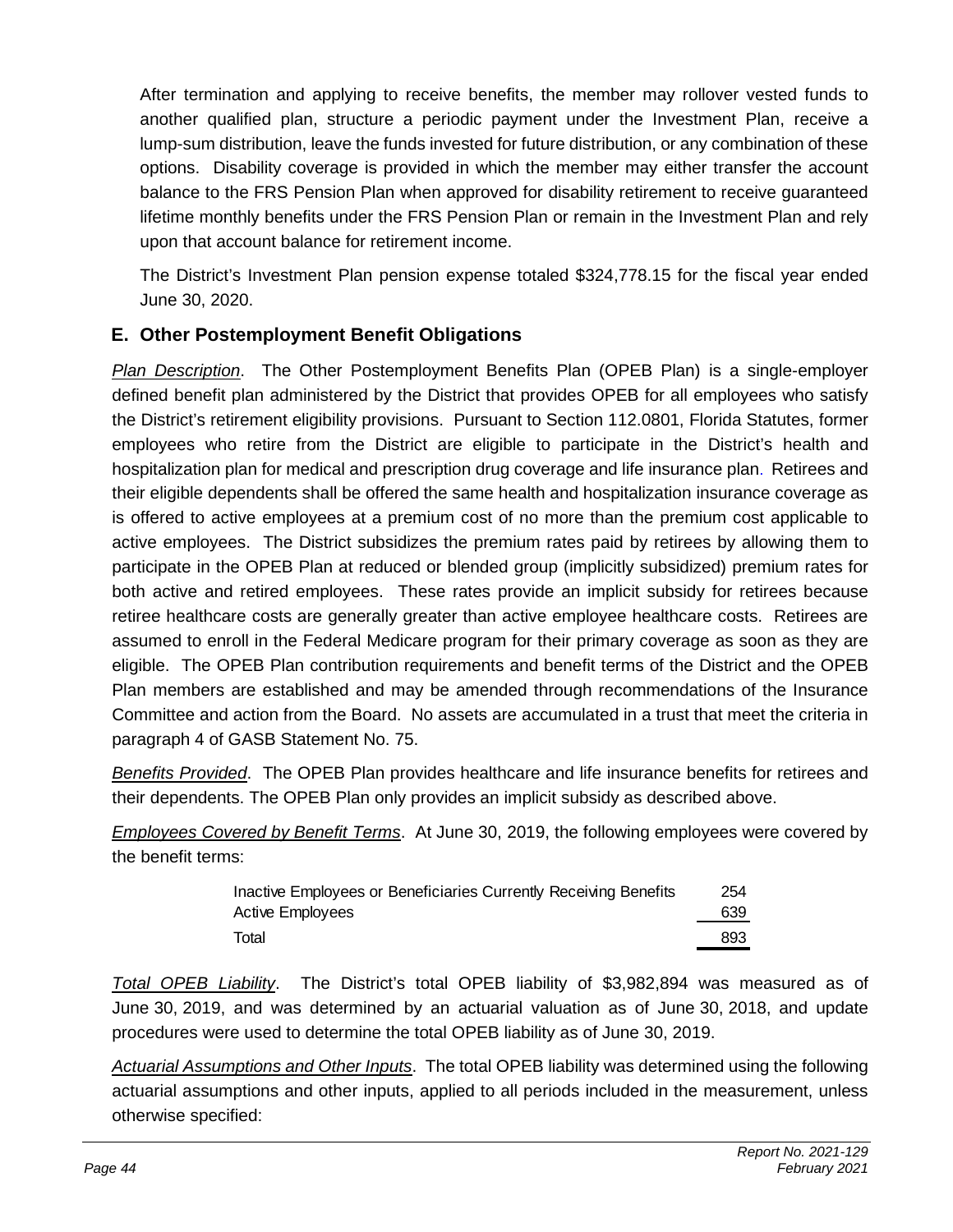| Inflation                          | 2.5 percent                                                                                                                                                                                                |
|------------------------------------|------------------------------------------------------------------------------------------------------------------------------------------------------------------------------------------------------------|
| Salary Increases                   | $3.6 - 8$ percent, including inflation                                                                                                                                                                     |
| Discount Rate                      | 3.13 percent                                                                                                                                                                                               |
| <b>Healthcare Cost Trend Rates</b> | Based on the Getzen Model, with trend rates<br>starting at 6.75 percent for 2019, and then gradually<br>decreasing to an ultimate trend rate of 4.24 percent<br>plus 0.49 percent increase for excise tax. |
| Aging Factors                      | Based on the 2013 SOA Study "Health Care<br>Costs – From Birth to Death."                                                                                                                                  |
| Expenses                           | Administrative expenses are included in the per<br>capita health costs.                                                                                                                                    |

The discount rate was based on the daily rate of Fidelity's 20-Year Municipal General Obligation AA Index closest to but not later than the measurement date.

Demographic assumptions employed in the actuarial valuation were the same as those employed in the July 1, 2019, actuarial valuation of the FRS Defined Benefit Pension Plan. These demographic assumptions were developed by FRS from an actuarial experience study, and therefore are appropriate for use in the OPEB Plan actuarial valuation. These include assumed rates of future termination, mortality, disability, and retirement. In addition, salary increase assumptions (for development of the pattern of the normal cost increases) were the same as those used in the July 1, 2019, actuarial valuation of the FRS Defined Benefit Pension Plan. Assumptions used in valuation of benefits for participants of the FRS Investment Plan are the same as for similarly situated participants of the FRS Defined Benefit Pension Plan.

#### *Changes in the Total OPEB Liability*.

|                                        | Amount |            |
|----------------------------------------|--------|------------|
| Balance at June 30, 2019               | S      | 3,718,341  |
| Changes for the year:                  |        |            |
| Service Cost                           |        | 112,699    |
| Interest                               |        | 135,361    |
| Changes of Assumptions or Other Inputs |        | 200,086    |
| <b>Benefit Payments</b>                |        | (183, 593) |
| Net Changes                            |        | 264,553    |
| Balance at June 30, 2020               |        | 3,982,894  |

The changes of assumptions or other inputs was based on the following:

- A change in the discount rate from 3.62 percent as of the beginning of the measurement period to 3.13 percent as of June 30, 2019.
- Changes in demographic assumptions, such as rates of mortality, retirements, termination, disability, and salary increases, to match assumptions developed by the FRS and adopted for its July 1, 2019, valuation.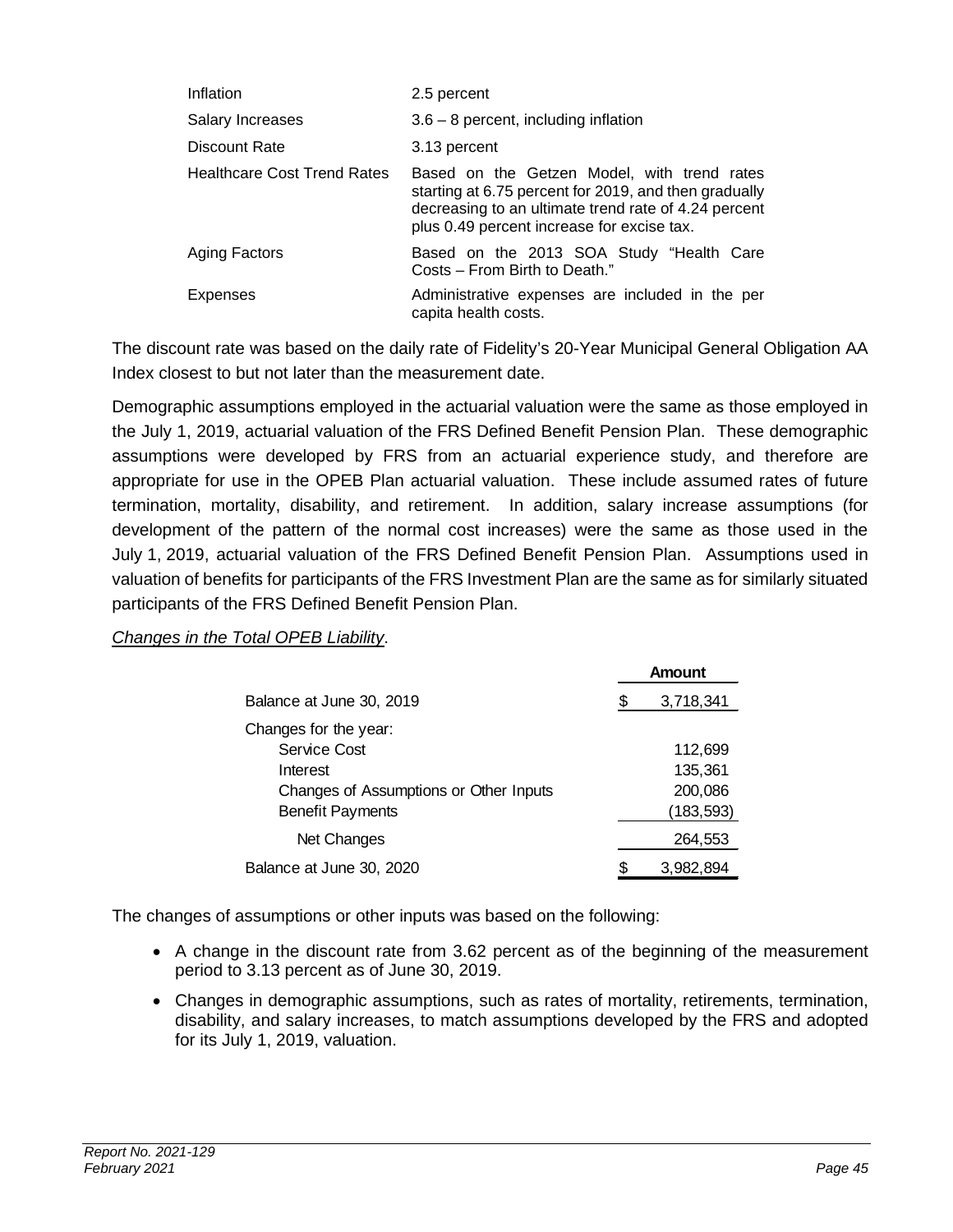*Sensitivity of the Total OPEB Liability to Changes in the Discount Rate*. The following table presents the total OPEB liability of the District, as well as what the District's total OPEB liability would be if it were calculated using a discount rate that is 1 percentage point lower (2.13 percent) or 1 percentage point higher (4.13 percent) than the current rate:

|                             | $1\%$           | <b>Current</b>       | $1\%$           |  |
|-----------------------------|-----------------|----------------------|-----------------|--|
|                             | <b>Decrease</b> | <b>Discount Rate</b> | <b>Increase</b> |  |
|                             | (2.13%)         | (3.13%)              | (4.13%)         |  |
| <b>Total OPEB Liability</b> | \$ 4.557.184    | \$ 3.982,894         | \$ 3.512.430    |  |

*Sensitivity of the Total OPEB Liability to Changes in the Healthcare Cost Trend Rates*. The following table presents the total OPEB liability of the District, as well as what the District's total OPEB liability would be if it were calculated using healthcare cost trend rates that are 1 percentage point lower (5.75 percent decreasing to 3.73 percent) or 1 percentage point higher (7.75 percent decreasing to 5.73 percent) than the current healthcare cost trend rates:

|                             |               | <b>Healthcare</b> |               |
|-----------------------------|---------------|-------------------|---------------|
|                             | 1% Decrease   | <b>Cost Trend</b> | 1% Increase   |
|                             | (5.75%        | Rates (6.75%      | (7.75%        |
|                             | decreasing to | decreasing to     | decreasing to |
|                             | 3.73%         | 4.73%)            | 5.73%         |
| <b>Total OPEB Liability</b> | \$3,770,970   | \$3,982,894       | \$4,236,801   |

*OPEB Expense and Deferred Outflows of Resources and Deferred Inflows of Resources Related to OPEB*. For the fiscal year ended June 30, 2020, the District recognized OPEB expense of \$242,933. At June 30, 2020, the District reported deferred outflows of resources and deferred inflows of resources related to OPEB from the following sources:

| <b>Description</b>                                                        |    | <b>Deferred Outflows</b><br>of Resources | <b>Deferred Inflows</b><br>of Resources |         |
|---------------------------------------------------------------------------|----|------------------------------------------|-----------------------------------------|---------|
| Differences Between Expected and<br><b>Actual Experience</b>              | \$ | 16,632                                   | \$                                      |         |
| Changes of Assumptions or Other Inputs<br>Benefits Paid Subsequent to the |    | 206,406                                  |                                         | 194.029 |
| Measurement Date                                                          |    | 174,991                                  |                                         |         |
| Total                                                                     | S. | 398,029                                  | ß.                                      | 194.029 |

The deferred outflows of resources related to OPEB resulting from benefits paid subsequent to the measurement date, totaling \$174,991, will be recognized as a reduction of the total OPEB liability in the fiscal year ending June 30, 2021. Other amounts reported as deferred outflows of resources and deferred inflows of resources related to OPEB will be recognized in OPEB expense as follows: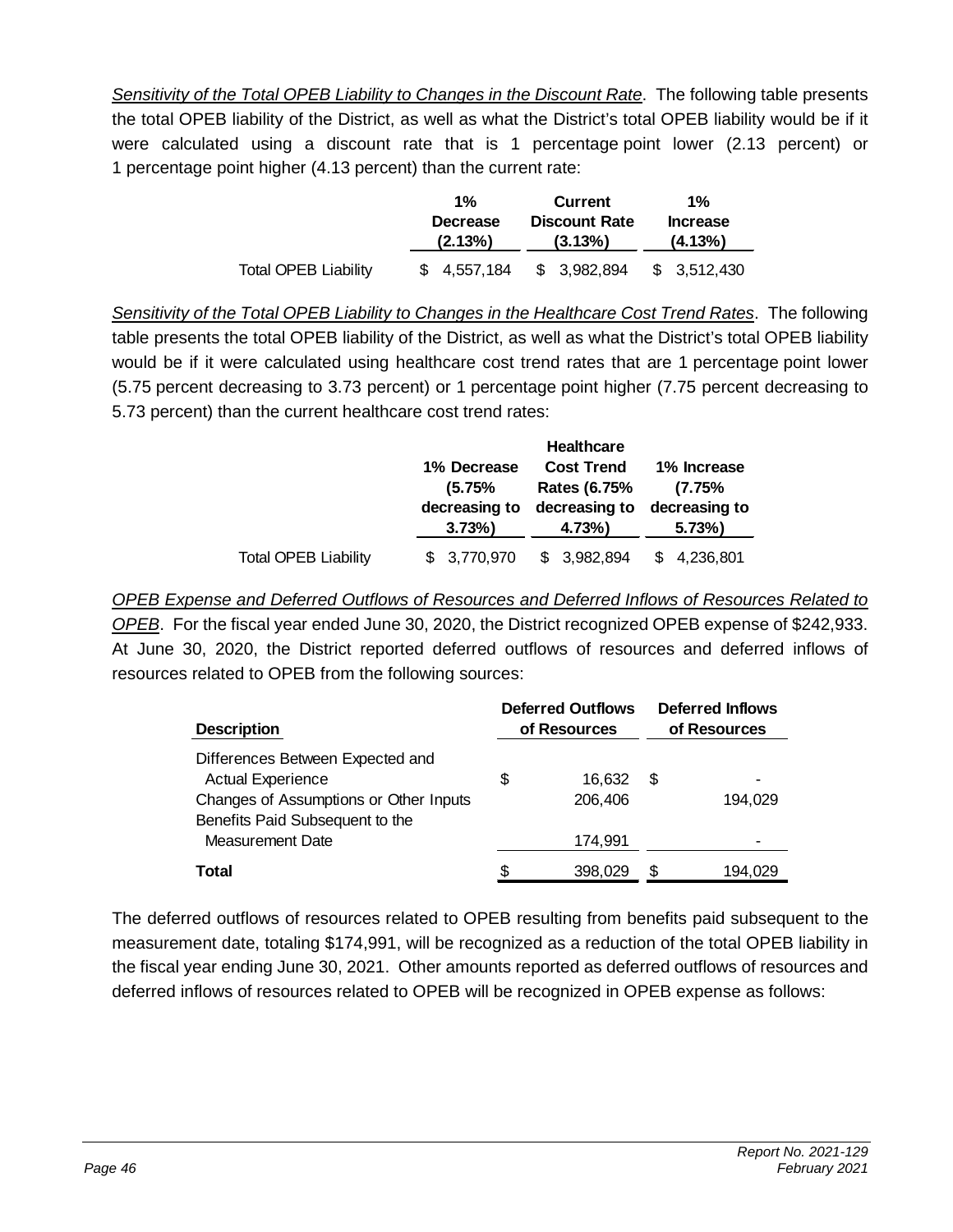| <b>Fiscal Year Ending June 30</b> |   | Amount   |  |  |
|-----------------------------------|---|----------|--|--|
| 2021                              | S | (5, 127) |  |  |
| 2022                              |   | (5, 127) |  |  |
| 2023                              |   | (5, 127) |  |  |
| 2024                              |   | (5, 127) |  |  |
| 2025                              |   | (5, 127) |  |  |
| Thereafter                        |   | 54,644   |  |  |
| Total                             |   | 29,009   |  |  |

## **F. Construction and Other Significant Commitments**

**Construction Contracts**. The following is a schedule of major construction contract commitments at June 30, 2020:

| Project                             | Contract<br>Amount | <b>Completed</b><br>to Date | <b>Balance</b><br>Committed |
|-------------------------------------|--------------------|-----------------------------|-----------------------------|
| New Bus Garage                      |                    |                             |                             |
| Architect                           | 259,572            | 231,089                     | 28,483                      |
| Contractor                          | 3,332,265          | 883,423                     | 2,448,842                   |
| <b>HVAC BAU Migration</b>           |                    |                             |                             |
| Contractor                          | 424.916            |                             | 424,916                     |
| HVAC Riversprings Middle School Gym |                    |                             |                             |
| Architect                           | 63.970             | 56.377                      | 7.593                       |
| Contractor                          | 399,633            | 389,633                     | 10,000                      |
| Total                               | \$4.480.356        | \$1,560,522                 | \$2,919,834                 |

**Encumbrances**. Appropriations in governmental funds are encumbered upon issuance of purchase orders for goods and services. Even though appropriations lapse at the end of the fiscal year, unfilled purchase orders of the current year are carried forward and the next fiscal year's appropriations are likewise encumbered.

The following is a schedule of encumbrances at June 30, 2020:

|                              |                                    |  | <b>Major Funds</b> |             |              |
|------------------------------|------------------------------------|--|--------------------|-------------|--------------|
|                              |                                    |  | Capital            |             |              |
| Projects -<br><b>Capital</b> |                                    |  | Total              |             |              |
|                              | Projects -<br><b>Local Capital</b> |  | Governmental       |             |              |
|                              | General                            |  | <b>Improvement</b> | Other       | <b>Funds</b> |
|                              | 213,976                            |  | 776,595            | \$2,482,385 | 3,472,956    |

At June 30, 2020, the encumbrances for the Capital Projects – Local Capital Improvement Fund and the Capital Projects – Other Fund exceeded the total fund balance by \$226,440.77 and \$1,954,558.69, respectively. These encumbrances are expected to be honored using the resources received in the subsequent fiscal year. If restricted capital outlay funds are insufficient, unrestricted General Fund resources will be used to honor these encumbrances.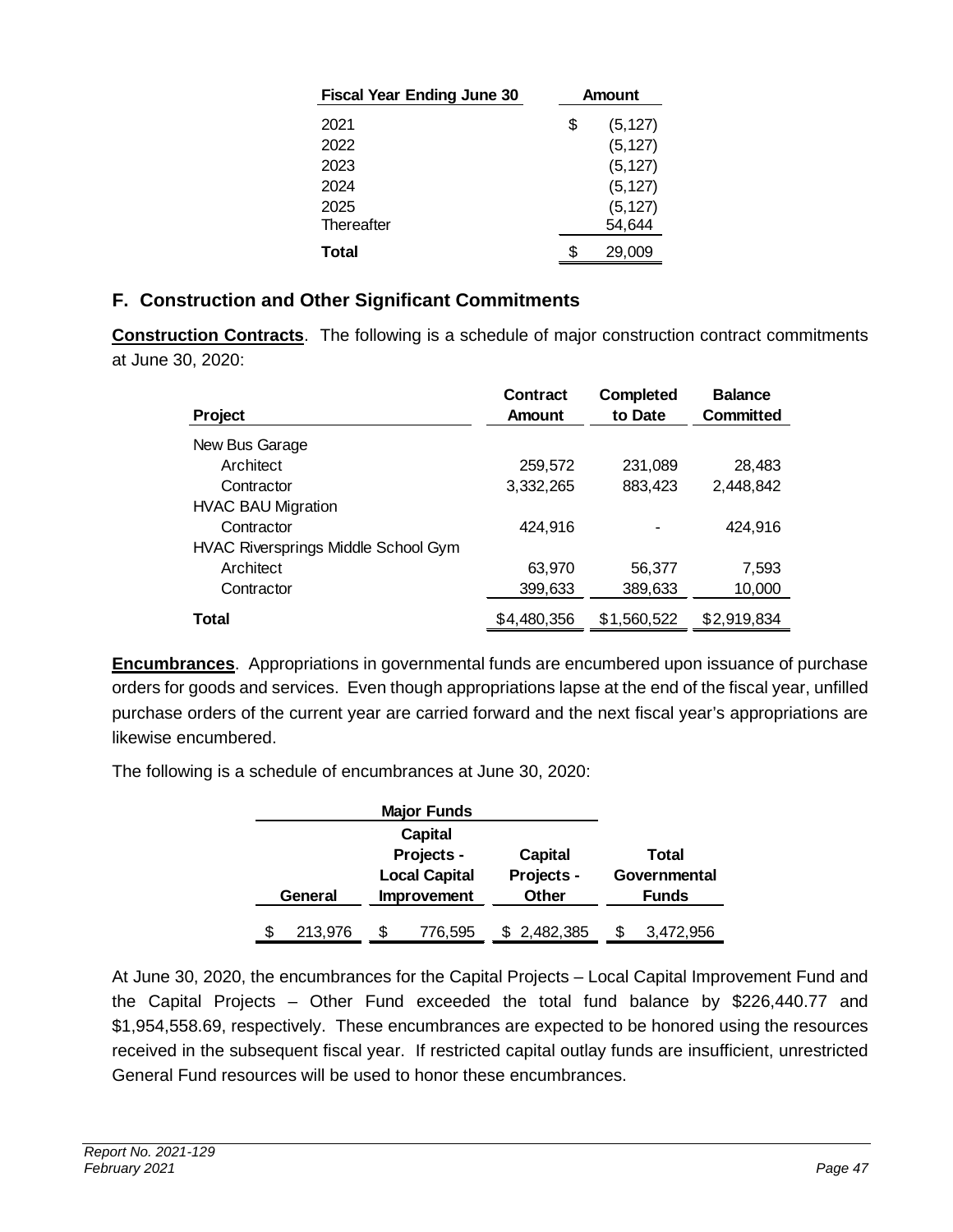## **G. Risk Management Programs**

The District is exposed to various risks of loss related to torts; theft of, damage to, and destruction of assets; errors and omissions; injuries to employees; and natural disasters. The Wakulla County District School Board is a member of the Panhandle Area Educational Consortium – Risk Management Consortium (Consortium) under which several district school boards have established a combined limited self-insurance program for property protection, general liability, automobile liability, workers' compensation, sabotage and terrorism, cyber liability, employee dishonesty, equipment breakdown, and other coverage deemed necessary by the members of the Consortium. Section 1001.42(12)(k), Florida Statutes, provides the authority for the District to enter into such a risk management program. The Consortium is self-sustaining through member assessments (premiums), and purchases coverage through commercial companies for claims in excess of specified amounts. The Board of Directors for the Consortium is composed of superintendents of all participating districts. The Washington County District School Board serves as fiscal agent for the Consortium.

Employee group life and health insurance coverage are being provided through purchased commercial insurance with minimum deductibles for each line of coverage.

Settled claims resulting from these risks have not exceeded commercial coverage in any of the past 3 fiscal years.

## **H. Long-Term Liabilities**

## **1. Note Payable**

Note payable from direct borrowings at June 30, 2020, are as follows:

| <b>Note Description</b>                                     | Amount<br>Outstanding | <b>Interest</b><br>Rate<br>(Percent) | Annual<br><b>Maturity</b><br>Τo |
|-------------------------------------------------------------|-----------------------|--------------------------------------|---------------------------------|
| Section 1011.14, Florida Statutes, Note:<br>School Bus Note | 720,000               | 2.75                                 | 2024                            |

The District entered into a financing arrangement under the provisions of Section 1011.14, Florida Statutes, which authorizes district school boards to create obligations for a period of 1 year, in anticipation of budgeted revenues accruing on a current basis, without pledging the credit of the District or requiring future levy of taxes for certain purposes. These obligations may be extended from year to year, with the consent of the lender, for a period not to exceed 4 years, for a total of 5 years, including the initial year of the note. These obligations were undertaken to purchase 9 school buses. The note contains a provision that in an event of default, outstanding amounts become immediately due if the District is unable to make payment.

Amounts payable for the planned extended repayment of the Section 1011.14, Florida Statutes, note are as follows: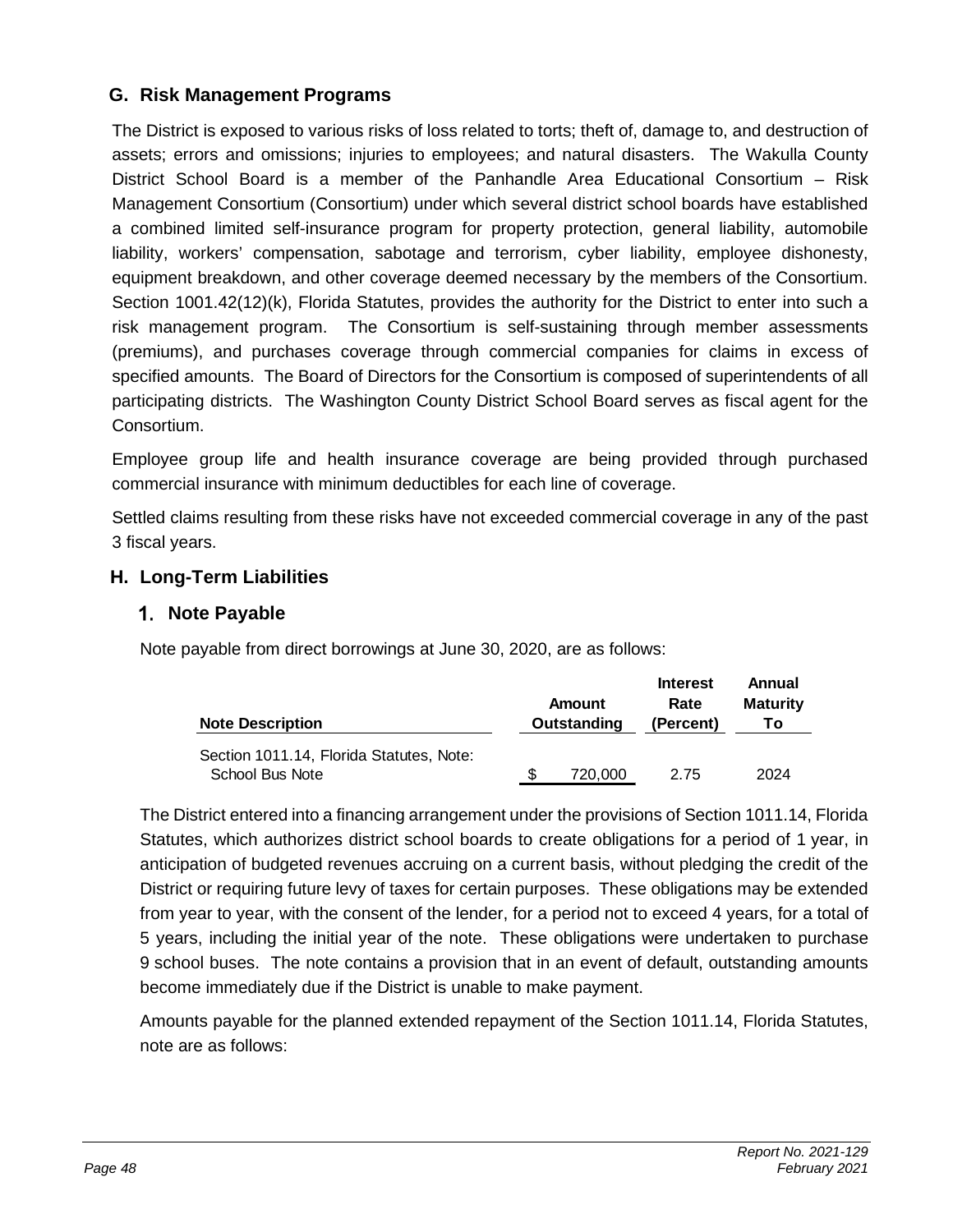| <b>Fiscal Year Ending June 30</b> | Total        | <b>Principal</b> | <b>Interest</b> |  |
|-----------------------------------|--------------|------------------|-----------------|--|
| 2021                              | \$200,130.00 | \$180,000.00     | \$20,130.00     |  |
| 2022                              | 195,056.25   | 180,000.00       | 15,056.25       |  |
| 2023                              | 190,037.50   | 180,000.00       | 10,037.50       |  |
| 2024                              | 185,018.75   | 180,000.00       | 5,018.75        |  |
| <b>Total</b>                      | \$770,242.50 | \$720,000.00     | \$50,242.50     |  |

## **Changes in Long-Term Liabilities**

The following is a summary of changes in long-term liabilities:

| <b>Description</b>                   | <b>Beginning</b><br><b>Balance</b> | <b>Additions</b> | <b>Deductions</b> | <b>Ending</b><br><b>Balance</b> | Due In<br><b>One Year</b> |
|--------------------------------------|------------------------------------|------------------|-------------------|---------------------------------|---------------------------|
| <b>GOVERNMENTAL ACTIVITIES</b>       |                                    |                  |                   |                                 |                           |
| Note Payable                         | \$<br>900,000.00                   | \$<br>-          | \$<br>180,000.00  | 720.000.00<br>S                 | \$180,000.00              |
| <b>Bonds Payable</b>                 | 12,000.00                          | $\overline{a}$   | 12,000.00         |                                 |                           |
| <b>Compensated Absences Payable</b>  | 2,678,637.70                       | 3, 155, 465. 94  | 3,354,351.00      | 2,479,752.64                    | 218,428.14                |
| Net Pension Liability                | 24,936,913.00                      | 14,648,846.00    | 13,259,755.00     | 26,326,004.00                   | 140.117.00                |
| <b>Total OPEB Liability</b>          | 3,718,341.00                       | 448,146.00       | 183,593.00        | 3,982,894.00                    | 174,991.00                |
| <b>Total Governmental Activities</b> | \$32,245,891.70                    | \$18,252,457.94  | \$16,989,699.00   | \$33,508,650.64                 | \$713,536.14              |

For the governmental activities, compensated absences, pensions, and other postemployment benefits are generally liquidated with resources of the General Fund.

## **I. Fund Balance Reporting**

In addition to committed and assigned fund balance categories discussed in Note I.F.10., fund balances may be classified as follows:

- **Nonspendable Fund Balance**. Nonspendable fund balance is the net current financial resources that cannot be spent because they are either not in spendable form or are legally or contractually required to be maintained intact. Generally, not in spendable form means that an item is not expected to be converted to cash.
- **Restricted Fund Balance**. Restricted fund balance is the portion of fund balance on which constraints have been placed by creditors, grantors, contributors, laws or regulations of other governments, constitutional provisions, or enabling legislation. Restricted fund balance places the most binding level of constraint on the use of fund balance.
- **Unassigned Fund Balance**. The unassigned fund balance is the portion of fund balance that is the residual classification for the General Fund. This balance represents amounts that have not been assigned to other funds and that have not been restricted, committed, or assigned for specific purposes.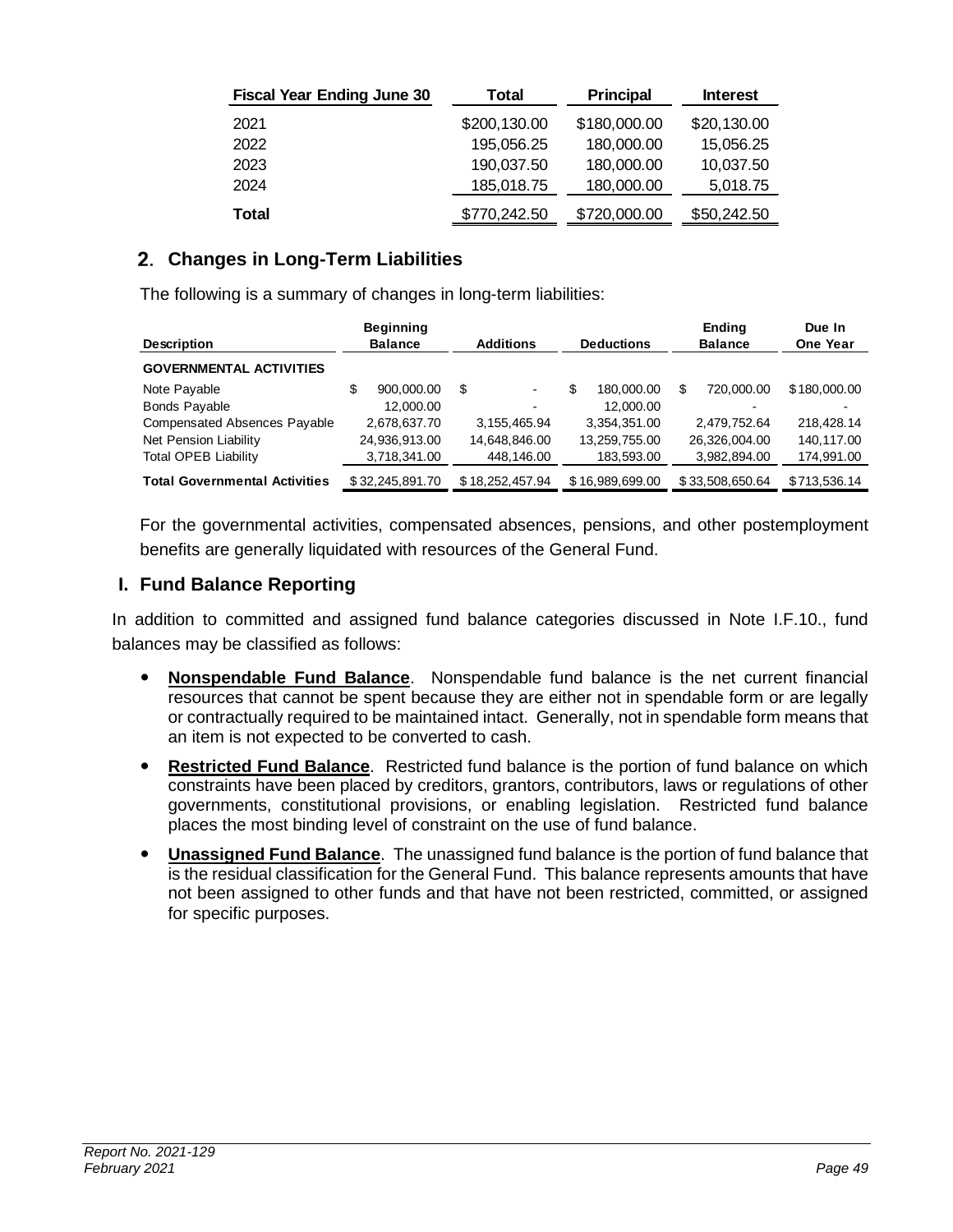## **J. Interfund Receivables and Payables**

The following is a summary of interfund receivables and payables reported in the fund financial statements:

|                           | Interfund          |                   |  |  |  |  |
|---------------------------|--------------------|-------------------|--|--|--|--|
| <b>Funds</b>              | <b>Receivables</b> | <b>Payables</b>   |  |  |  |  |
| Major:                    |                    |                   |  |  |  |  |
| General                   | 492,518.59<br>S.   | S                 |  |  |  |  |
| Special Revenue:          |                    |                   |  |  |  |  |
| Other                     |                    | 393,494.03        |  |  |  |  |
| Capital Projects:         |                    |                   |  |  |  |  |
| Local Capital Improvement |                    | 19,992.70         |  |  |  |  |
| Other                     |                    | 79,031.86         |  |  |  |  |
| Total                     | 492,518.59         | 492,518.59<br>\$. |  |  |  |  |
|                           |                    |                   |  |  |  |  |

These balances primarily represent temporary loans to finance expenditures paid by the General Fund and are expected to be repaid within 1 year.

### **K. Revenues**

## **Schedule of State Revenue Sources**

The following is a schedule of the District's State revenue sources for the 2019-20 fiscal year:

| <b>Source</b>                                               | Amount          |
|-------------------------------------------------------------|-----------------|
| Florida Education Finance Program                           | \$25,624,921.00 |
| Categorical Educational Program - Class Size Reduction      | 5,342,136.00    |
| <b>School Recognition</b>                                   | 313,592.00      |
| Motor Vehicle License Tax (Capital Outlay and Debt Service) | 203,264.98      |
| Voluntary Prekindergarten Program                           | 143,874.44      |
| <b>Educational Facilities Security Grant</b>                | 90,823.00       |
| Workforce Development Program                               | 89,546.00       |
| <b>Charter School Capital Outlay</b>                        | 68,748.00       |
| Miscellaneous                                               | 591,449.11      |
| <b>Total</b>                                                | \$32,468,354.53 |

Accounting policies relating to certain State revenue sources are described in Note I.G.2.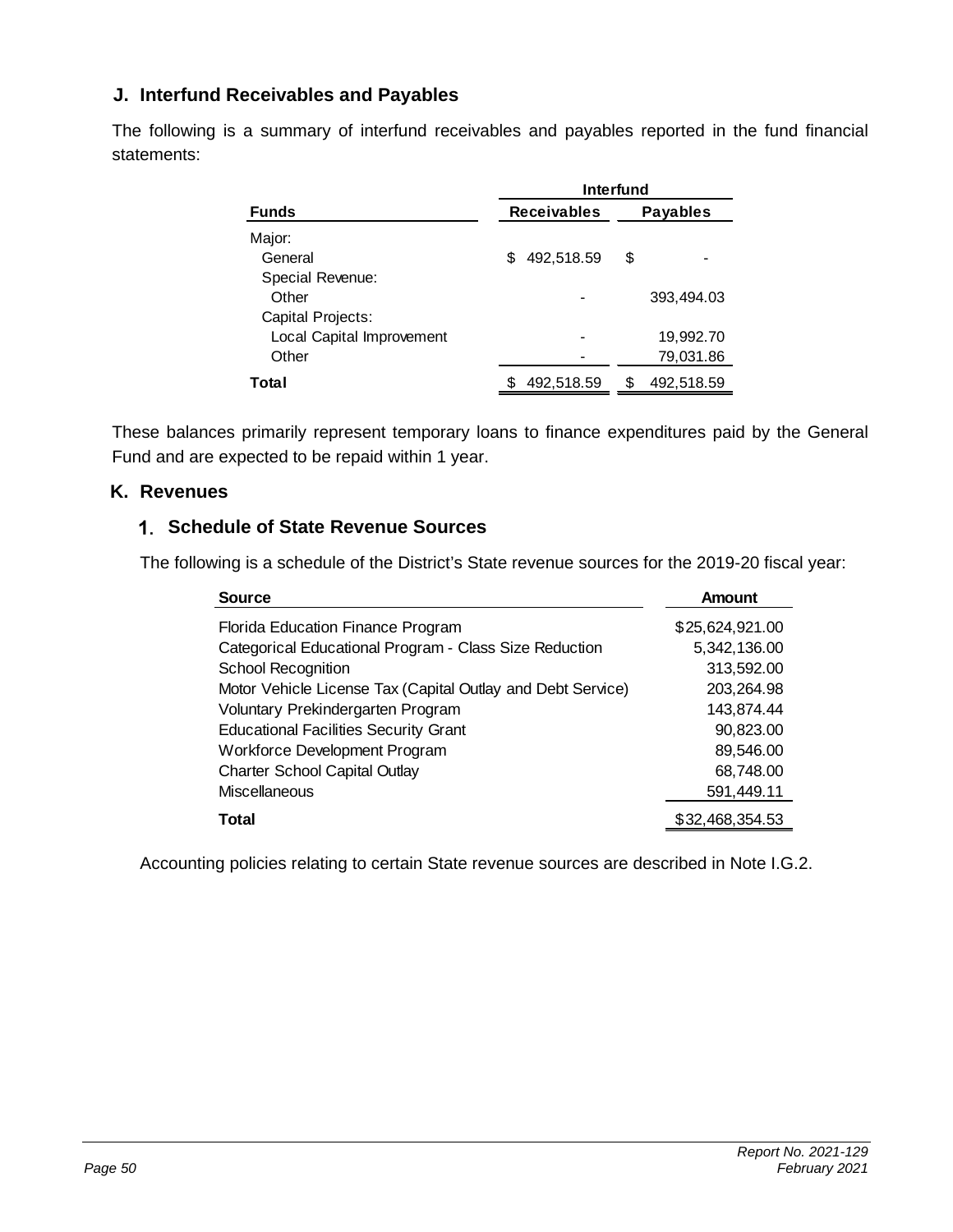## **Property Taxes**

The following is a summary of millages and taxes levied on the 2019 tax roll for the 2019-20 fiscal year:

|                                                          | <b>Millages</b> |     | <b>Taxes Levied</b> |  |  |
|----------------------------------------------------------|-----------------|-----|---------------------|--|--|
| <b>General Fund</b>                                      |                 |     |                     |  |  |
| Nonvoted School Tax:                                     |                 |     |                     |  |  |
| Required Local Effort                                    | 4.008           | S   | 5,950,555           |  |  |
| <b>Basic Discretionary Local Effort</b>                  | 0.748           |     | 1,066,111           |  |  |
| <b>Capital Projects - Local Capital Improvement Fund</b> |                 |     |                     |  |  |
| Nonvoted Tax:                                            |                 |     |                     |  |  |
| Local Capital Improvements                               | 1.500           |     | 2,227,004           |  |  |
| Total                                                    | 6.256           | \$. | 9,243,670           |  |  |

## **L. Interfund Transfers**

The following is a summary of interfund transfers reported in the fund financial statements:

|                           | <b>Interfund</b>    |                      |  |  |  |
|---------------------------|---------------------|----------------------|--|--|--|
| <b>Funds</b>              | <b>Transfers In</b> | <b>Transfers Out</b> |  |  |  |
| Major:                    |                     |                      |  |  |  |
| General                   | \$1,182,048.48      | S<br>-               |  |  |  |
| Capital Projects:         |                     |                      |  |  |  |
| Local Capital Improvement |                     | 1,039,041.13         |  |  |  |
| Other                     |                     | 143,007.35           |  |  |  |
| Total                     | \$1,182,048.48      | \$1,182,048.48       |  |  |  |

The purpose of the interfund transfers was primarily related to the transfer of charter school capital outlay funds and capital outlay taxes for maintenance, repair, and renovation expenses of the General Fund.

## **III. CONSORTIUMS**

The District is a member of, and the fiscal agent for, the Small School District Council Consortium (Consortium). The Consortium is an association of small school districts organized to hire a consultant to collect, interpret, and disseminate information regarding educational matters affecting the member districts, as well as consult and communicate as directed to change, influence, and improve the conditions in the affected districts. The District is not the predominant participant in the consortium and, therefore, has established an enterprise fund to account for the Consortium's resources and operations.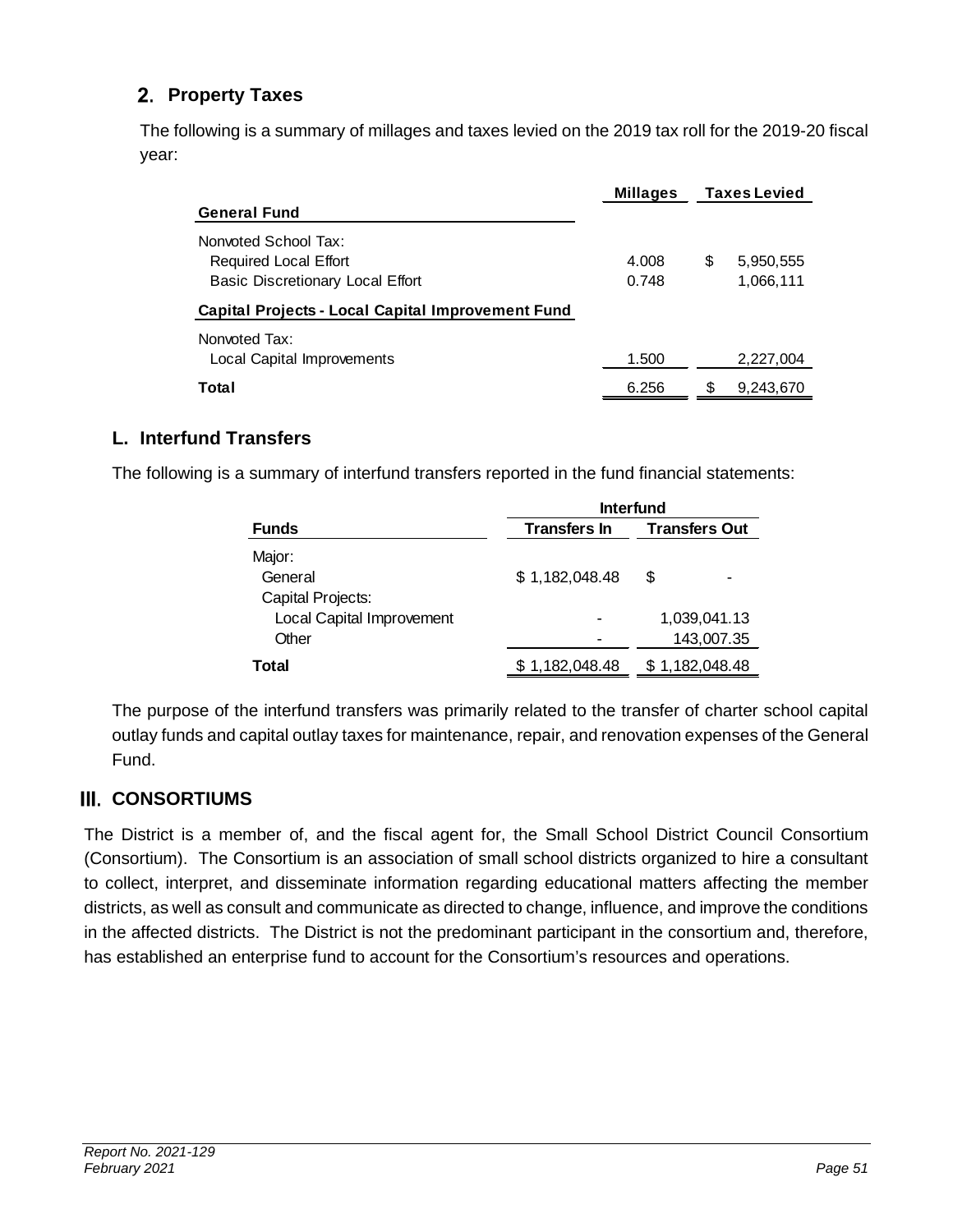## *OTHER REQUIRED SUPPLEMENTARY INFORMATION*

#### **Budgetary Comparison Schedule General and Major Special Revenue Funds For the Fiscal Year Ended June 30, 2020**

|                                                          | <b>General Fund</b>       |                         |                         |                                                                         |  |
|----------------------------------------------------------|---------------------------|-------------------------|-------------------------|-------------------------------------------------------------------------|--|
|                                                          | Original<br><b>Budget</b> | Final<br><b>Budget</b>  | Actual                  | Variance with<br><b>Final Budget -</b><br><b>Positive</b><br>(Negative) |  |
| <b>Revenues</b>                                          |                           |                         |                         |                                                                         |  |
| Intergovernmental:                                       |                           |                         |                         |                                                                         |  |
| <b>Federal Direct</b>                                    | \$<br>75,000.00           | \$<br>75,000.00         | \$<br>76,927.22         | \$<br>1,927.22                                                          |  |
| Federal Through State and Local                          | 370,506.00                | 387,239.00              | 376,668.46              | (10, 570.54)                                                            |  |
| State                                                    | 31,684,046.00             | 31,901,375.29           | 31,817,483.05           | (83, 892.24)                                                            |  |
| Local:                                                   |                           |                         |                         |                                                                         |  |
| <b>Property Taxes</b>                                    | 6,778,644.00              | 6,778,644.00            | 6,770,848.99            | (7,795.01)                                                              |  |
| <b>Charges for Services - Food Service</b>               |                           |                         |                         |                                                                         |  |
| Miscellaneous                                            | 393,700.00                | 393,700.00              | 418,730.50              | 25,030.50                                                               |  |
| <b>Total Local Revenues</b>                              | 7,172,344.00              | 7,172,344.00            | 7,189,579.49            | 17,235.49                                                               |  |
| <b>Total Revenues</b>                                    | 39,301,896.00             | 39,535,958.29           | 39,460,658.22           | (75, 300.07)                                                            |  |
| <b>Expenditures</b>                                      |                           |                         |                         |                                                                         |  |
| Current - Education:                                     |                           |                         |                         |                                                                         |  |
| Instruction                                              | 23,934,573.87             | 23,876,934.07           | 21,663,624.72           | 2,213,309.35                                                            |  |
| <b>Student Support Services</b>                          | 3, 153, 838.51            | 2,427,040.55            | 2,335,580.64            | 91,459.91                                                               |  |
| <b>Instructional Media Services</b>                      | 505,587.70                | 645,339.36              | 589,777.69              | 55,561.67                                                               |  |
| Instruction and Curriculum Development Services          | 486,551.99                | 541,253.68              | 533,640.76              | 7,612.92                                                                |  |
| <b>Instructional Staff Training Services</b>             | 127,950.91                | 166,243.77              | 156,797.32              | 9,446.45                                                                |  |
| Instruction-Related Technology                           | 281,903.54                | 236,415.58              | 230,037.43              | 6,378.15                                                                |  |
| <b>Board</b>                                             | 565,145.96                | 698,593.04              | 694,712.91              | 3,880.13                                                                |  |
| <b>General Administration</b>                            | 304,608.33                | 316,912.94              | 301,335.37              | 15,577.57                                                               |  |
| School Administration                                    | 2,663,692.18              | 2,772,607.13            | 2,772,182.89            | 424.24                                                                  |  |
| Facilities Acquisition and Construction                  | 173,316.42                | 356,994.90              | 311,634.84              | 45,360.06                                                               |  |
| <b>Fiscal Services</b><br><b>Food Services</b>           | 581,339.67<br>750.00      | 585,648.24<br>20,050.00 | 583,281.92<br>19,131.98 | 2,366.32<br>918.02                                                      |  |
| <b>Central Services</b>                                  | 637,716.38                | 681,826.90              | 607,137.80              | 74,689.10                                                               |  |
| <b>Student Transportation Services</b>                   | 3,220,580.22              | 2,666,244.24            | 2,588,825.45            | 77,418.79                                                               |  |
| Operation of Plant                                       | 4,241,868.90              | 4,771,447.66            | 4,721,163.79            | 50,283.87                                                               |  |
| Maintenance of Plant                                     | 1,435,640.37              | 1,314,004.62            | 1,026,414.83            | 287,589.79                                                              |  |
| <b>Administrative Technology Services</b>                | 432,540.17                | 433,487.17              | 404,043.62              | 29,443.55                                                               |  |
| <b>Community Services</b>                                | 6,675.00                  | 13,175.00               | 12,680.67               | 494.33                                                                  |  |
| Fixed Capital Outlay:                                    |                           |                         |                         |                                                                         |  |
| Other Capital Outlay                                     |                           | 250,697.88              | 250,697.88              |                                                                         |  |
| <b>Total Expenditures</b>                                | 42,754,280.12             | 42,774,916.73           | 39,802,702.51           | 2,972,214.22                                                            |  |
| <b>Excess (Deficiency) of Revenues Over Expenditures</b> | (3,452,384.12)            | (3,238,958.44)          | (342, 044.29)           | 2,896,914.15                                                            |  |
| <b>Other Financing Sources (Uses)</b>                    |                           |                         |                         |                                                                         |  |
| Transfers In                                             | 1,133,441.13              | 1,133,441.13            | 1,182,048.48            | 48,607.35                                                               |  |
| Loss Recoveries                                          | 20,000.00                 | 149,613.24              | 292,831.42              | 143,218.18                                                              |  |
| <b>Transfers Out</b>                                     | (20,000.00)               | (20,000.00)             |                         | 20,000.00                                                               |  |
| <b>Total Other Financing Sources</b>                     | 1,133,441.13              | 1,263,054.37            | 1,474,879.90            | 211,825.53                                                              |  |
| Net Change in Fund Balances                              | (2,318,942.99)            | (1,975,904.07)          | 1,132,835.61            | 3,108,739.68                                                            |  |
| Fund Balances, Beginning                                 | 5,079,911.22              | 5,079,911.22            | 5,079,911.22            |                                                                         |  |
| Decrease in Nonspendable Inventory                       |                           |                         | (38, 246.85)            | (38, 246.85)                                                            |  |
| <b>Fund Balances, Ending</b>                             | \$<br>2,760,968.23        | \$<br>3,104,007.15      | \$<br>6,174,499.98      | \$<br>3,070,492.83                                                      |  |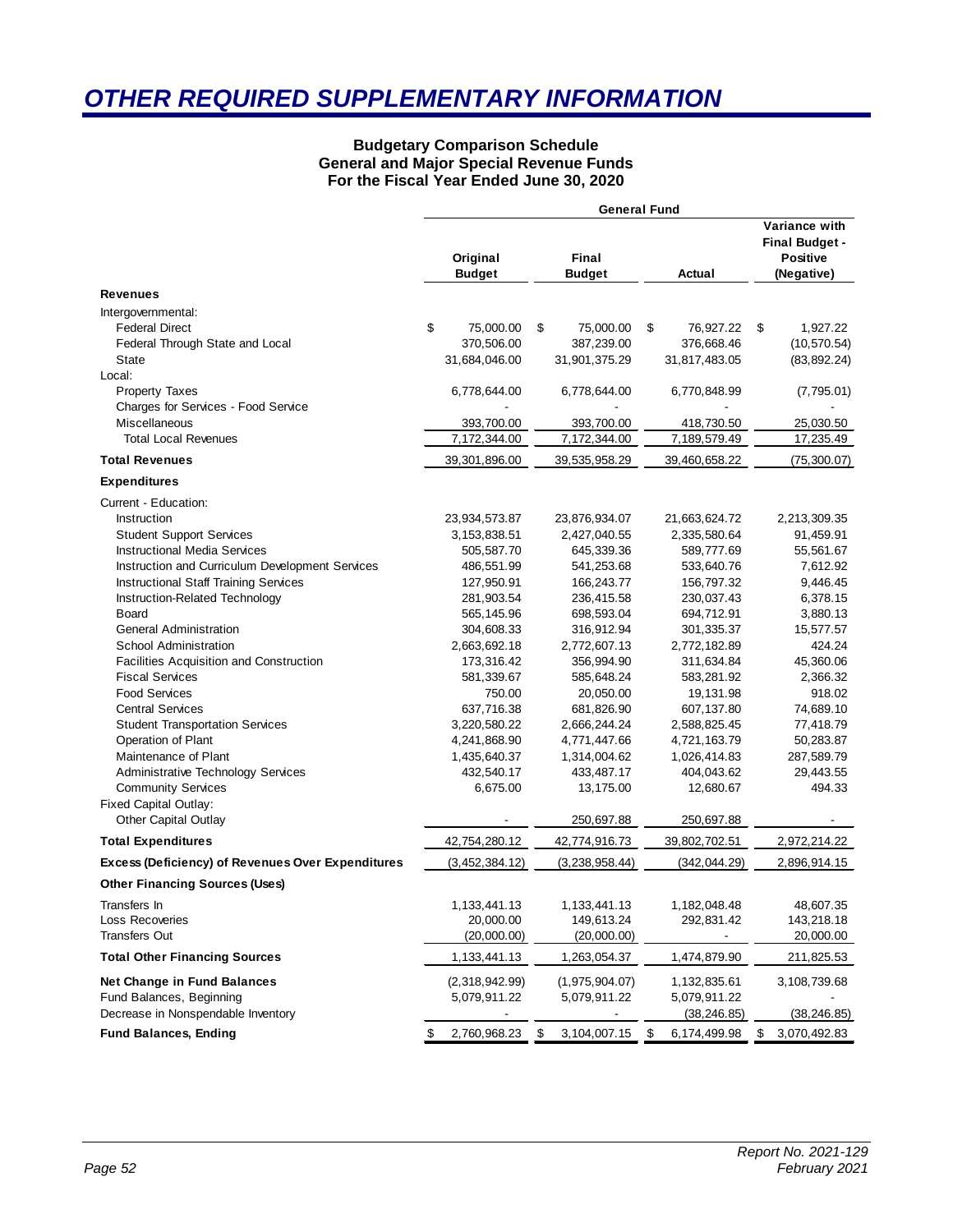|                                 |                                 | Special Revenue - Food Service Fund  |                                                                         |                                                                                              | Special Revenue - Other Fund                                                                   |                                                                                              |                                                                                          |  |
|---------------------------------|---------------------------------|--------------------------------------|-------------------------------------------------------------------------|----------------------------------------------------------------------------------------------|------------------------------------------------------------------------------------------------|----------------------------------------------------------------------------------------------|------------------------------------------------------------------------------------------|--|
| Original<br><b>Budget</b>       | Final<br><b>Budget</b>          | Actual                               | Variance with<br><b>Final Budget -</b><br><b>Positive</b><br>(Negative) | Original<br><b>Budget</b>                                                                    | Final<br><b>Budget</b>                                                                         | Actual                                                                                       | Variance with<br>Final Budget -<br>Positive<br>(Negative)                                |  |
| \$<br>2,132,591.30<br>25,000.00 | \$<br>2,753,957.37<br>25,000.00 | \$<br>2,714,590.24<br>25,982.00      | \$<br>(39, 367.13)<br>982.00                                            | \$<br>2,711,862.70                                                                           | \$<br>2,904,372.87                                                                             | \$<br>2,477,458.59                                                                           | \$<br>(426, 914.28)                                                                      |  |
| 191,852.15<br>191,852.15        | 191,852.15<br>191,852.15        | 118,853.01<br>4,235.86<br>123,088.87 | (72, 999.14)<br>4,235.86<br>(68, 763.28)                                |                                                                                              |                                                                                                |                                                                                              |                                                                                          |  |
| 2,349,443.45                    | 2,970,809.52                    | 2,863,661.11                         | (107, 148.41)                                                           | 2,711,862.70                                                                                 | 2,904,372.87                                                                                   | 2,477,458.59                                                                                 | (426, 914.28)                                                                            |  |
| 2,368,550.54                    | 2,932,460.68                    | 2,870,703.44                         | 61,757.24                                                               | 1,732,353.37<br>19,005.35<br>381,950.87<br>423,617.59<br>128,535.52<br>16,500.00<br>9,900.00 | 1,879,223.30<br>293,351.64<br>106,469.46<br>447,603.05<br>130,119.05<br>16,500.00<br>20,277.53 | 1,651,207.02<br>284,283.97<br>61,721.92<br>345,574.48<br>109,993.81<br>10,465.24<br>3,383.31 | 228,016.28<br>9,067.67<br>44,747.54<br>102,028.57<br>20, 125.24<br>6,034.76<br>16,894.22 |  |
|                                 |                                 |                                      |                                                                         |                                                                                              |                                                                                                |                                                                                              |                                                                                          |  |
|                                 | 14,357.31                       | 14,357.31                            |                                                                         |                                                                                              | 10,828.84                                                                                      | 10,828.84                                                                                    |                                                                                          |  |
| 2,368,550.54                    | 2,946,817.99                    | 2,885,060.75                         | 61,757.24                                                               | 2,711,862.70                                                                                 | 2,904,372.87                                                                                   | 2,477,458.59                                                                                 | 426,914.28                                                                               |  |
| (19, 107.09)                    | 23,991.53                       | (21, 399.64)                         | (45, 391.17)                                                            |                                                                                              |                                                                                                |                                                                                              |                                                                                          |  |
| 20,000.00                       | 20,000.00                       |                                      | (20,000.00)                                                             |                                                                                              |                                                                                                |                                                                                              |                                                                                          |  |
| 20,000.00                       | 20,000.00                       |                                      | (20,000.00)                                                             |                                                                                              |                                                                                                |                                                                                              |                                                                                          |  |
| 892.91<br>177,320.03            | 43,991.53<br>177,320.03         | (21, 399.64)<br>177,320.03           | (65, 391.17)                                                            |                                                                                              |                                                                                                |                                                                                              |                                                                                          |  |
| 178,212.94                      | 221,311.56<br>-5                | 155,920.39<br>- \$                   | $(65, 391.17)$ \$<br>- \$                                               | 0.00                                                                                         | 0.00<br>- \$                                                                                   | 0.00<br>$\frac{3}{2}$                                                                        | 0.00<br>-\$                                                                              |  |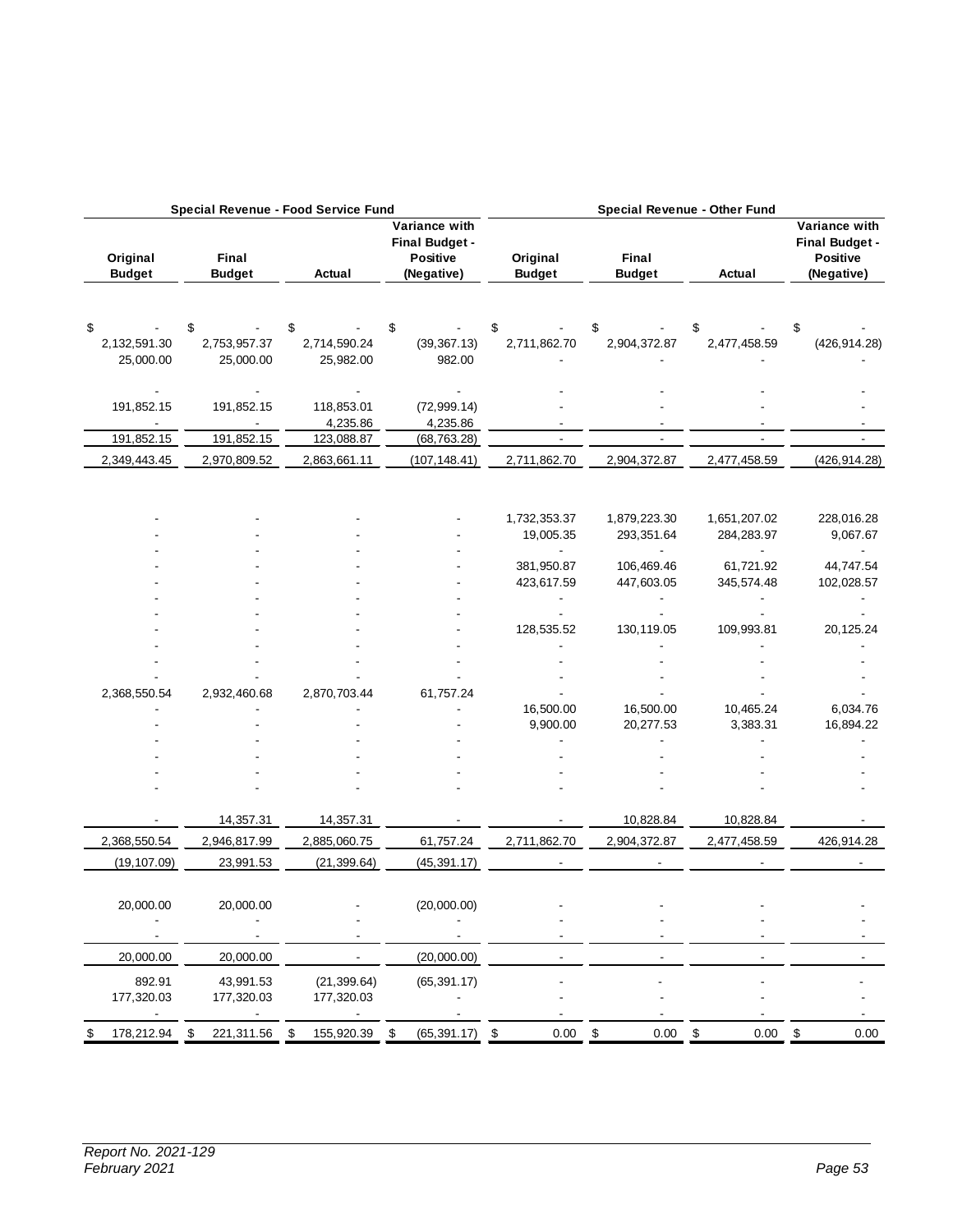#### **Schedule of Changes in the District's Total OPEB Liability and Related Ratios**

|                                                                            | 2020 |              |    | 2019         |    | 2018       |
|----------------------------------------------------------------------------|------|--------------|----|--------------|----|------------|
| <b>Total OPEB Liability</b>                                                |      |              |    |              |    |            |
| Service Cost                                                               | \$   | 112,699      | \$ | 112,090      | S  | 125,909    |
| Interest                                                                   |      | 135,361      |    | 128,899      |    | 113,430    |
| Differences Between Expected and                                           |      |              |    |              |    |            |
| <b>Actual Experience</b>                                                   |      |              |    | 21,830       |    |            |
| Changes of Assumptions or Other Inputs                                     |      | 200,086      |    | 39,190       |    | (301, 822) |
| <b>Benefit Payments</b>                                                    |      | (183, 593)   |    | (184, 666)   |    | (190, 401) |
| <b>Net Change in Total OPEB Liability</b>                                  |      | 264,553      |    | 117,343      |    | (252, 884) |
| Total OPEB Liability - Beginning                                           |      | 3,718,341    |    | 3,600,998    |    | 3,853,882  |
| <b>Total OPEB Liability - Ending</b>                                       |      | 3,982,894    | \$ | 3,718,341    | \$ | 3,600,998  |
| Covered-Employee Payroll                                                   |      | \$24,512,635 |    | \$24,512,635 | \$ | 23,011,982 |
| <b>Total OPEB Liability as a Percentage</b><br>of Covered-Employee Payroll |      | 16.25%       |    | 15.17%       |    | 15.65%     |

#### **Schedule of the District's Proportionate Share of the Net Pension Liability – Florida Retirement System Pension Plan** (1)

|                                                                                                              | 2019         | 2018         | 2017         | 2016         | 2015            | 2014             | 2013             |
|--------------------------------------------------------------------------------------------------------------|--------------|--------------|--------------|--------------|-----------------|------------------|------------------|
| District's Proportion of the FRS<br>Net Pension Liability                                                    | 0.052463951% | 0.056113573% | 0.056614803% | 0.058839349% | 0.064085514%    | 0.064985936%     | 0.060004810%     |
| District's Proportionate Share of<br>the FRS Net Pension Liability                                           | \$18,067,856 | \$16.901.699 | \$16,746,279 | \$14,856,982 | 8,277,503<br>S. | 3.965.098<br>\$. | \$<br>10,329,498 |
| District's Covered Payroll                                                                                   | \$24,687,270 | \$24.810.427 | \$24,163,106 | \$24.055.414 | \$24,149,326    | \$23,224,220     | \$22,357,945     |
| District's Proportionate Share of<br>the FRS Net Pension Liability as a<br>Percentage of Its Covered Payroll | 73.19%       | 68.12%       | 69.31%       | 61.76%       | 34.28%          | 17.07%           | 46.20%           |
| FRS Plan Fiduciary Net Position<br>as a Percentage of the<br><b>Total Pension Liability</b>                  | 82.61%       | 84.26%       | 83.89%       | 84.88%       | 92.00%          | 96.09%           | 88.54%           |

(1) The amounts presented for each fiscal year were determined as of June 30.

#### **Schedule of District Contributions – Florida Retirement System Pension Plan** (1)

|                                                                             | 2020         | 2019                     | 2018                     | 2017                     | 2016         | 2015                       | 2014         |
|-----------------------------------------------------------------------------|--------------|--------------------------|--------------------------|--------------------------|--------------|----------------------------|--------------|
| Contractually Required FRS Contribution \$1,708,928                         |              | \$1,626,761              | \$1,599,192              | \$1.473.823              | \$1.434.891  | $$^{\circ}$ 1<br>1.562.459 | \$1.423.468  |
| FRS Contributions in Relation to the<br>Contractually Required Contribution | (1,708,928)  | (1,626,761)              | (1,599,192)              | (1,473,823)              | (1,434,891)  | 1.562.459)                 | (1,423,468)  |
| FRS Contribution Deficiency (Excess)                                        |              | $\overline{\phantom{a}}$ | $\overline{\phantom{a}}$ | $\overline{\phantom{a}}$ |              |                            |              |
| District's Covered Payroll                                                  | \$25,059,979 | \$24,687,270             | \$24.810.427             | \$24.163.016             | \$24.055.414 | \$24,149,326               | \$23.224.220 |
| FRS Contributions as a Percentage of<br>Covered Payroll                     | 6.82%        | 6.59%                    | 6.45%                    | 6.10%                    | 5.96%        | 6.47%                      | 6.13%        |

(1) The amounts presented for each fiscal year were determined as of June 30.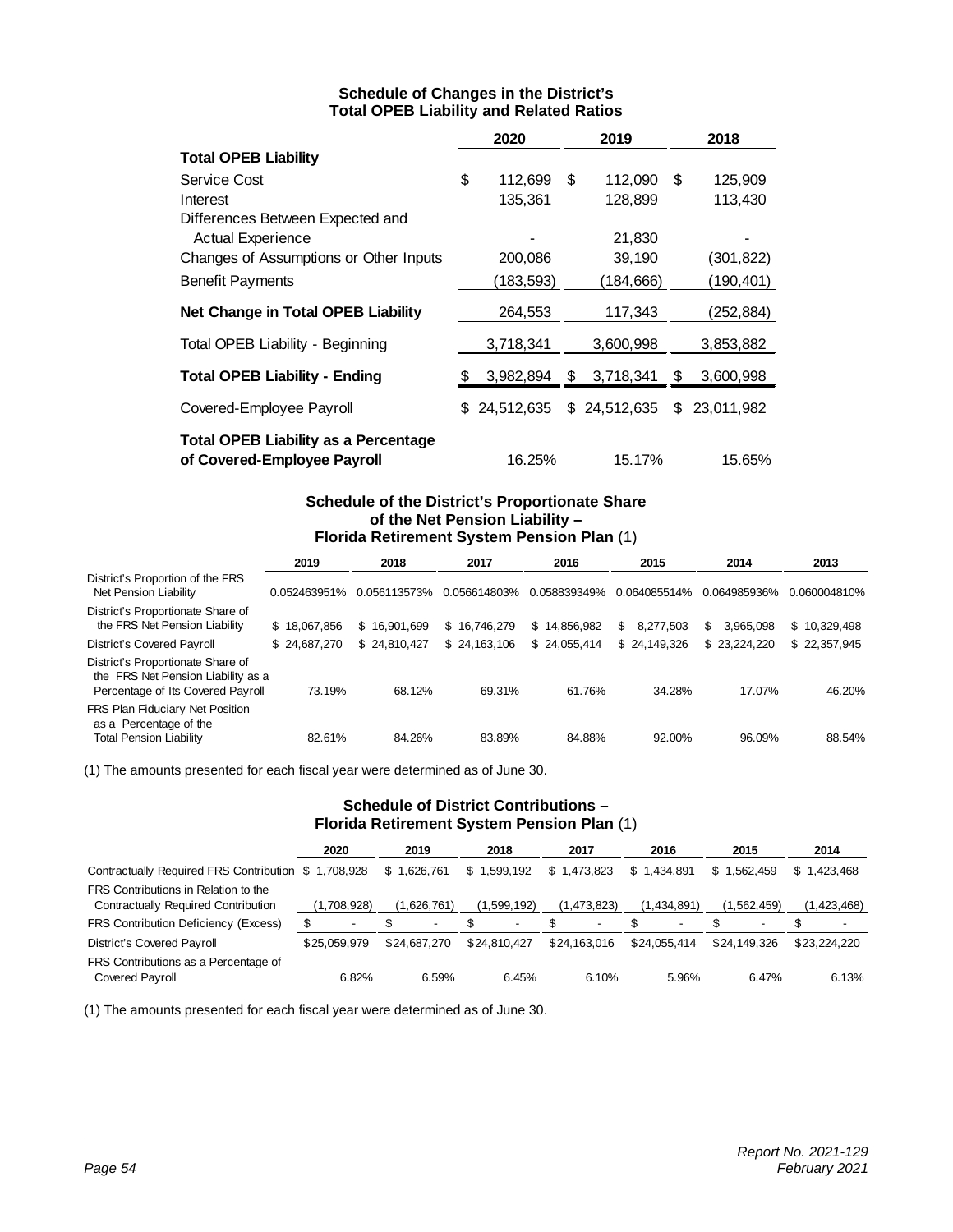#### **Schedule of the District's Proportionate Share of the Net Pension Liability – Health Insurance Subsidy Pension Plan** (1)

|                                                                                                              | 2019             | 2018           | 2017            | 2016         | 2015            | 2014            | 2013           |
|--------------------------------------------------------------------------------------------------------------|------------------|----------------|-----------------|--------------|-----------------|-----------------|----------------|
| District's Proportion of the HIS<br>Net Pension Liability                                                    | 0.073805957%     | 0.075917693%   | 0.075803986%    | 0.077912301% | 0.079600313%    | 0.078160280%    | 0.076962461%   |
| District's Proportionate Share of<br>the HIS Net Pension Liability                                           | 8.258.148<br>SS. | 8.035.214<br>S | \$<br>8.105.313 | 9,080,356    | 8.117.980<br>S. | 7.308.177<br>\$ | S<br>6,700,594 |
| District's Covered Payroll                                                                                   | \$24,687,270     | \$24.810.427   | \$24.163.016    | \$24,055,414 | \$24,149,326    | \$23,224,220    | \$22,357,945   |
| District's Proportionate Share of<br>the HIS Net Pension Liability as a<br>Percentage of its Covered Payroll | 33.45%           | 32.39%         | 33.54%          | 37.75%       | 33.62%          | 31.47%          | 29.97%         |
| HIS Plan Fiduciary Net Position<br>as a Percentage of the<br><b>Total Pension Liability</b>                  | 2.63%            | 2.15%          | 1.64%           | 0.97%        | 0.50%           | 0.99%           | 1.78%          |

(1) The amounts presented for each fiscal year were determined as of June 30.

#### **Schedule of District Contributions – Health Insurance Subsidy Pension Plan** (1)

|                                                                             | 2020         | 2019                     | 2018         | 2017         |     | 2016         |     | 2015         | 2014         |
|-----------------------------------------------------------------------------|--------------|--------------------------|--------------|--------------|-----|--------------|-----|--------------|--------------|
| Contractually Required HIS Contribution \$                                  | 416.078      | 409.837                  | 411.704      | 401.177      | \$. | 399.350      | \$. | 304.282      | 267.751      |
| HIS Contributions in Relation to the<br>Contractually Required Contribution | (416,078)    | (409, 837)               | (411, 704)   | (401, 177)   |     | (399,350)    |     | (304, 282)   | (267,751)    |
| HIS Contribution Deficiency (Excess)                                        |              | $\overline{\phantom{a}}$ | -            |              |     |              |     |              |              |
| District's Covered Payroll                                                  | \$25,059,579 | \$24,687,270             | \$24.810.427 | \$24,163,016 |     | \$24.055.414 |     | \$24,149,326 | \$23,224,220 |
| HIS Contributions as a Percentage of<br><b>Covered Payroll</b>              | .66%         | .66%                     | .66%         | .66%         |     | 1.66%        |     | .26%         | .15%         |

(1) The amounts presented for each fiscal year were determined as of June 30.

#### NOTES TO REQUIRED SUPPLEMENTARY INFORMATION

## **1. Budgetary Basis of Accounting**

The Board follows procedures established by State law and State Board of Education (SBE) rules in establishing budget balances for governmental funds, as described below:

- Budgets are prepared, public hearings are held, and original budgets are adopted annually for all governmental fund types in accordance with procedures and time intervals prescribed by State law and SBE rules.
- Appropriations are controlled at the object level (e.g., salaries, purchased services, and capital outlay) within each activity (e.g., instruction, student transportation services, and school administration) and may be amended by resolution at any Board meeting prior to the due date for the annual financial report.
- Budgets are prepared using the same modified accrual basis as is used to account for governmental funds.
- Budgetary information is integrated into the accounting system and, to facilitate budget control, budget balances are encumbered when purchase orders are issued. Appropriations lapse at fiscal year end and encumbrances outstanding are honored from the subsequent year's appropriations.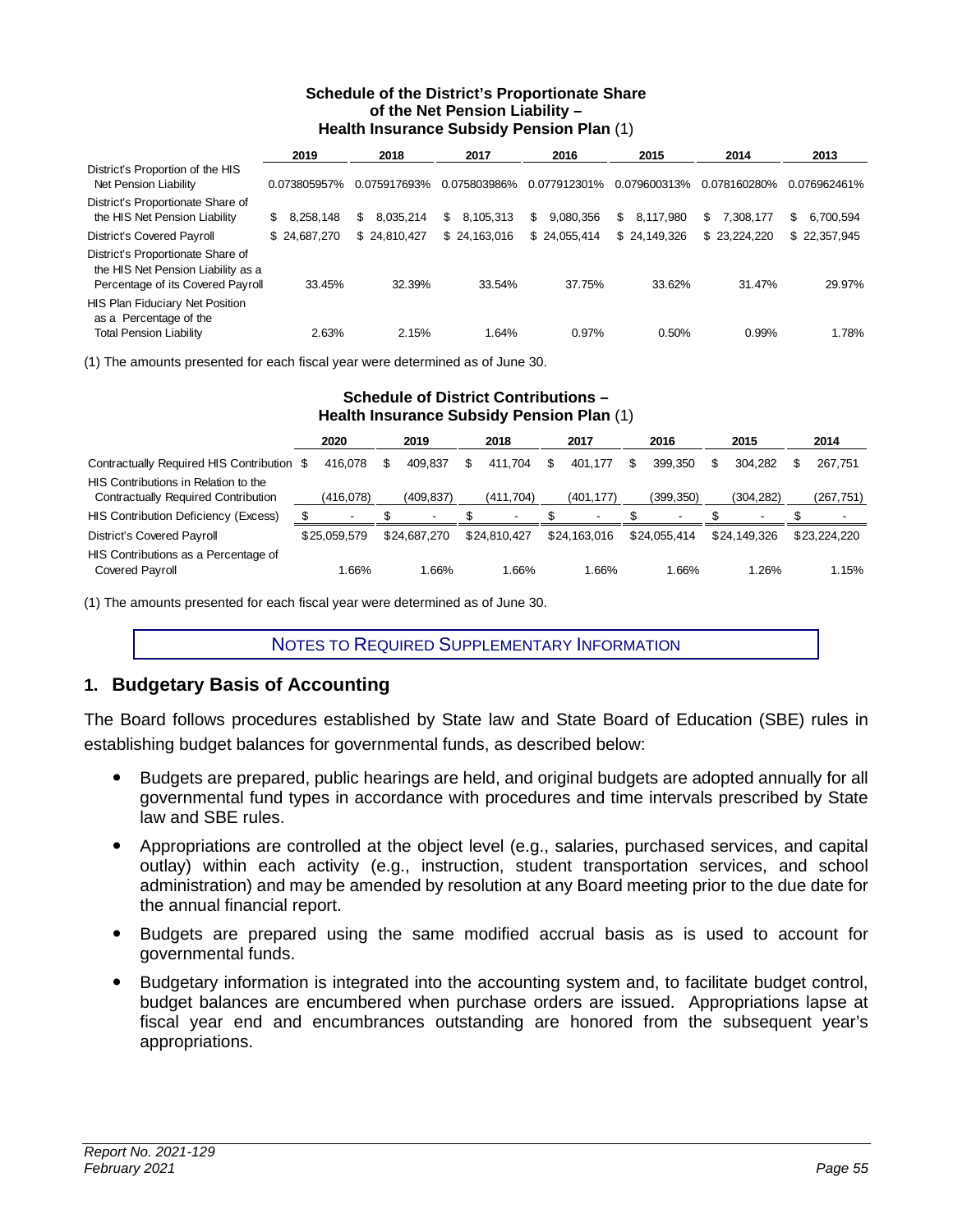## **2. Schedule of Changes in the District's Total Other Postemployment Benefits Liability and Related Ratios**

No assets are accumulated in a trust that meet the criteria in paragraph 4 of GASB Statement No. 75 to pay related benefits. The June 30, 2020, total OPEB liability increased from the prior fiscal year as a result of changes in assumption as discussed below:

- A change in the discount rate from 3.62 as of the beginning of the measurement period to 3.13 percent as of June 30, 2019.
- Changes to demographic assumptions, such as rates of mortality, retirements, termination, disability, and salary increases, to match assumptions developed by the FRS and adopted for its July 1, 2019, valuation.

## **3. Schedule of Net Pension Liability and Schedule of Contributions – Florida Retirement System Pension Plan**

*Changes of Assumptions.* In 2019, the long-term expected rate of return was decreased from 7 percent to 6.9 percent, and the mortality assumption was changed from the Generational RP-2000 with Projection Scale BB tables to the PUB-2010 base table, projected generationally with Scale MP-2018.

## **4. Schedule of Net Pension Liability and Schedule of Contributions – Health Insurance Subsidy Pension Plan**

*Changes of Assumptions.* In 2019, the municipal bond rate used to determine total pension liability was decreased from 3.87 percent to 3.5 percent.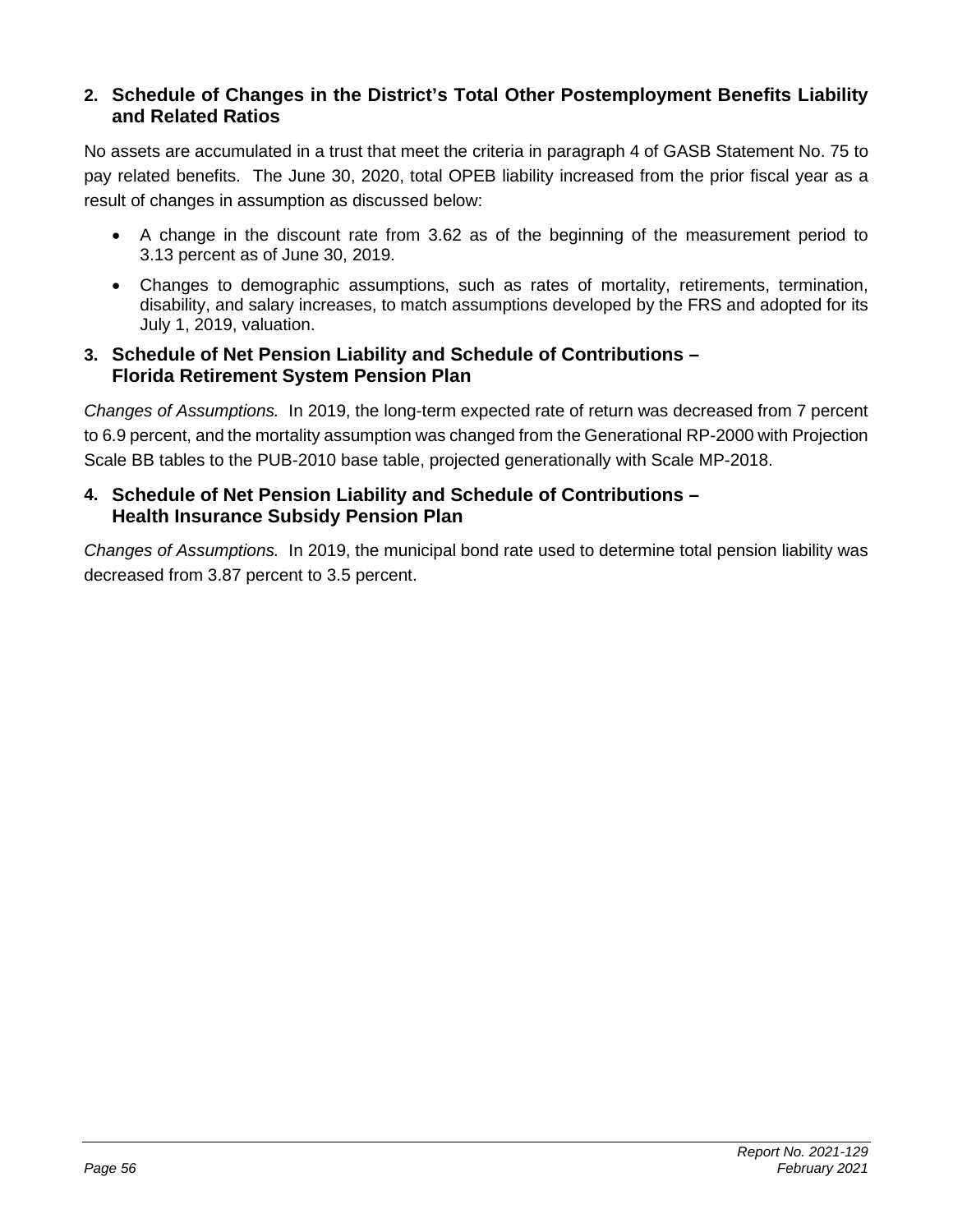THIS PAGE INTENTIONALLY LEFT BLANK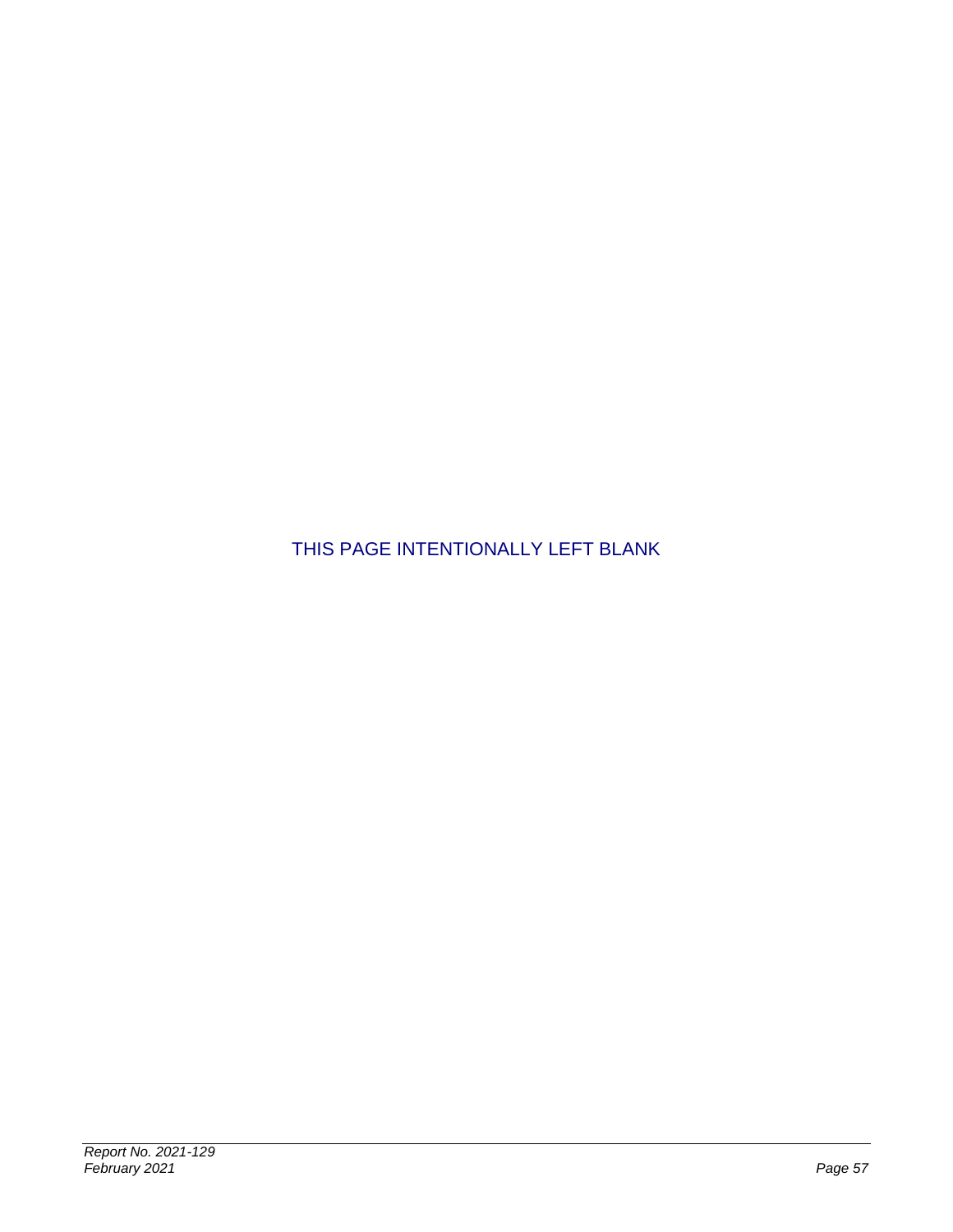## *SCHEDULE OF EXPENDITURES OF FEDERAL AWARDS*

#### **Wakulla County District School Board Schedule of Expenditures of Federal Awards For the Fiscal Year Ended June 30, 2020**

| Federal Grantor/Pass-Through Grantor/<br><b>Program or Cluster</b>                                                                                                                                                                                                                                                                                                    |                                                          | Pass - Through<br><b>Entity Identifying</b><br><b>Number</b> | Passed<br>Through to<br><b>Subrecipients</b>         | Total<br><b>Expenditures</b>                                                  |  |
|-----------------------------------------------------------------------------------------------------------------------------------------------------------------------------------------------------------------------------------------------------------------------------------------------------------------------------------------------------------------------|----------------------------------------------------------|--------------------------------------------------------------|------------------------------------------------------|-------------------------------------------------------------------------------|--|
| Clustered                                                                                                                                                                                                                                                                                                                                                             |                                                          |                                                              |                                                      |                                                                               |  |
| <b>Child Nutrition Cluster</b><br>United States Department of Agriculture:<br>Florida Department of Agriculture and Consumer Services:<br>School Breakfast Program<br>National School Lunch Program<br>Summer Food Service Program for Children                                                                                                                       | 10.553<br>10.555<br>10.559                               | 20002<br>20001, 20003<br>19006, 19007, 20006, 20007          | \$<br>÷.                                             | \$<br>759,050.67<br>1,148,979.74<br>806,559.83                                |  |
| <b>Total Child Nutrition Cluster</b>                                                                                                                                                                                                                                                                                                                                  |                                                          |                                                              |                                                      | 2,714,590.24                                                                  |  |
| <b>Forest Service Schools and Roads Cluster</b><br>United States Department of Agriculture:<br>Florida Department of Financial Services:<br>Schools and Roads - Grants to States                                                                                                                                                                                      | 10.665                                                   | None                                                         |                                                      | 113,254.49                                                                    |  |
| <b>Special Education Cluster</b><br>United States Department of Education:<br>Special Education - Grants to States:<br>Florida Department of Education<br>University of South Florida<br>Putnam County District School Board<br>Leon County District School Board                                                                                                     | 84.027                                                   | 263<br>None<br>None<br>None                                  | 22,603.70<br>$\overline{a}$                          | 1,132,085.93<br>19,007.00<br>1,151.16<br>124,572.80                           |  |
| Total Special Education - Grants to States<br>Special Education - Preschool Grants:<br>Florida Department of Education                                                                                                                                                                                                                                                | 84.027<br>84.173                                         | 267                                                          | 22,603.70                                            | 1,276,816.89<br>61,235.11                                                     |  |
| <b>Total Special Education Cluster</b>                                                                                                                                                                                                                                                                                                                                |                                                          |                                                              | 22,603.70                                            | 1,338,052.00                                                                  |  |
| <b>Not Clustered</b>                                                                                                                                                                                                                                                                                                                                                  |                                                          |                                                              |                                                      |                                                                               |  |
| <b>United States Department of Defense</b><br>Navy Junior Reserve Officers Training Corps                                                                                                                                                                                                                                                                             | <b>12.UNK</b>                                            | N/A                                                          |                                                      | 76,927.22                                                                     |  |
| <b>United States Department of Education</b><br>Florida Department of Education:                                                                                                                                                                                                                                                                                      |                                                          |                                                              |                                                      |                                                                               |  |
| <b>Adult Education - Basic Grants to States</b><br>Title I Grants to Local Educational Agencies<br>Career and Technical Education - Basic Grants to States<br><b>Supporting Effective Instruction State Grants</b><br>Student Support and Academic Enrichment Program<br>Education Stabilization Fund Under the Coronavirus Aid,<br>Relief, and Economic Security Act | 84.002<br>84.010<br>84.048<br>84.367<br>84.424<br>84.425 | 191<br>212, 226<br>161<br>224<br>241<br>123                  | 139,615.57<br>$\blacksquare$<br>6,133.00<br>1,769.47 | 31,907.23<br>909,884.66<br>114,621.06<br>169,094.33<br>41,179.68<br>17,450.59 |  |
| <b>Total United States Department of Education</b>                                                                                                                                                                                                                                                                                                                    |                                                          |                                                              | 147,518.04                                           | 1,284,137.55                                                                  |  |
| United States Department of Health and Human Services                                                                                                                                                                                                                                                                                                                 |                                                          |                                                              |                                                      |                                                                               |  |
| <b>Head Start</b>                                                                                                                                                                                                                                                                                                                                                     | 93.600                                                   | N/A                                                          |                                                      | 38,680.00                                                                     |  |
| <b>Total Expenditures of Federal Awards</b>                                                                                                                                                                                                                                                                                                                           |                                                          |                                                              |                                                      | \$170,121.74 \$5,565,641.50                                                   |  |

The accompanying notes are an integral part of this Schedule.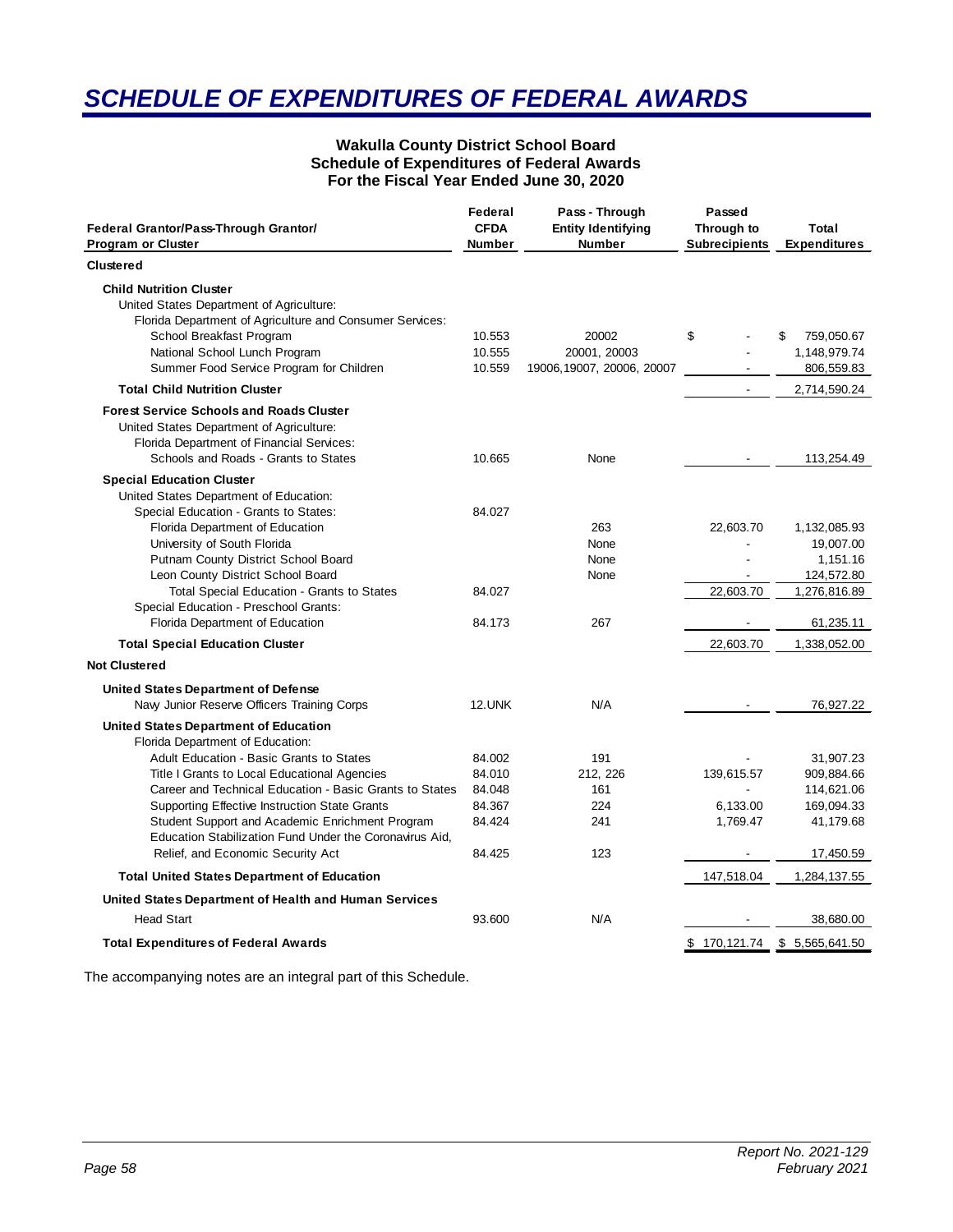- Notes: (1) Basis of Presentation. The accompanying Schedule of Expenditures of Federal Awards (Schedule) includes the Federal award activity of the Wakulla County District School Board under programs of the Federal Government for the fiscal year ended June 30, 2020. The information in this Schedule is presented in accordance with the requirements of Title 2 U.S. *Code of Federal Regulations* Part 200, *Uniform Administrative Requirements, Cost Principles, and Audit Requirements for Federal Awards* (Uniform Guidance). Because the Schedule presents only a selected portion of the operations of the District, it is not intended to and does not present the financial position, changes in net position, or cash flows of the District.
	- (2) Summary of Significant Accounting Policies. Expenditures reported on the Schedule are reported on the modified accrual basis of accounting. Such expenditures are recognized the cost principles contained in the Uniform Guidance, wherein certain types of expenditures are not allowable or are limited as to reimbursement.
	- (3) Indirect Cost Rate. The District has not elected to use the 10 percent de minimis cost rate allowed under the Uniform Guidance.
	- (4) Noncash Assistance National School Lunch Program. Includes \$188,409.82 of donated food received during the fiscal year. Donated foods are valued at fair value as determined at the time of donation.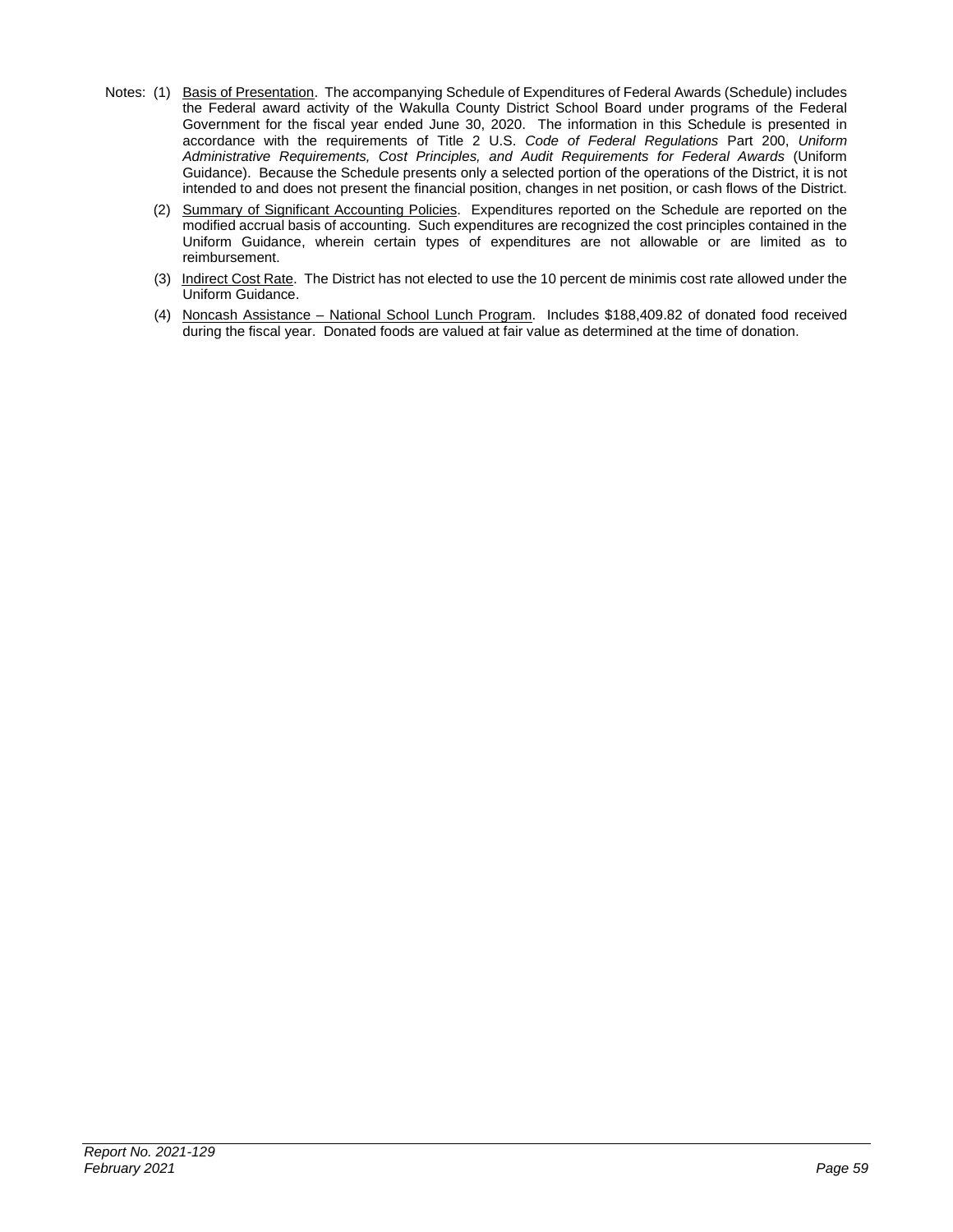

Sherrill F. Norman, CPA Auditor General

# **AUDITOR GENERAL STATE OF FLORIDA**

Claude Denson Pepper Building, Suite G74 111 West Madison Street Tallahassee, Florida 32399-1450



Phone: (850) 412-2722 Fax: (850) 488-6975

The President of the Senate, the Speaker of the House of Representatives, and the Legislative Auditing Committee

## **INDEPENDENT AUDITOR'S REPORT ON INTERNAL CONTROL OVER FINANCIAL REPORTING AND ON COMPLIANCE AND OTHER MATTERS BASED ON AN AUDIT OF FINANCIAL STATEMENTS PERFORMED IN ACCORDANCE WITH** *GOVERNMENT AUDITING STANDARDS*

We have audited, in accordance with the auditing standards generally accepted in the United States of America and the standards applicable to financial audits contained in *Government Auditing Standards* issued by the Comptroller General of the United States, the financial statements of the governmental activities, the business-type activities, the discretely presented component unit, each major fund, and the aggregate remaining fund information of the Wakulla County District School Board as of and for the fiscal year ended June 30, 2020, and the related notes to the financial statements, which collectively comprise the District's basic financial statements, and have issued our report thereon dated February 12, 2021, included under the heading **INDEPENDENT AUDITOR'S REPORT**. Our report includes a reference to other auditors who audited the financial statements of the school internal funds and the discretely presented component unit, as described in our report on the District's financial statements. This report does not include the results of the other auditors' testing of internal control over financial reporting or compliance and other matters that are reported on separately by those auditors.

## **Internal Control Over Financial Reporting**

In planning and performing our audit of the financial statements, we considered the District's internal control over financial reporting (internal control) as a basis for designing audit procedures that are appropriate in the circumstances for the purpose of expressing our opinions on the financial statements, but not for the purpose of expressing an opinion on the effectiveness of the District's internal control. Accordingly, we do not express an opinion on the effectiveness of the District's internal control.

A *deficiency in internal control* exists when the design or operation of a control does not allow management or employees, in the normal course of performing their assigned functions, to prevent, or detect and correct, misstatements on a timely basis. A *material weakness* is a deficiency, or a combination of deficiencies, in internal control such that there is a reasonable possibility that a material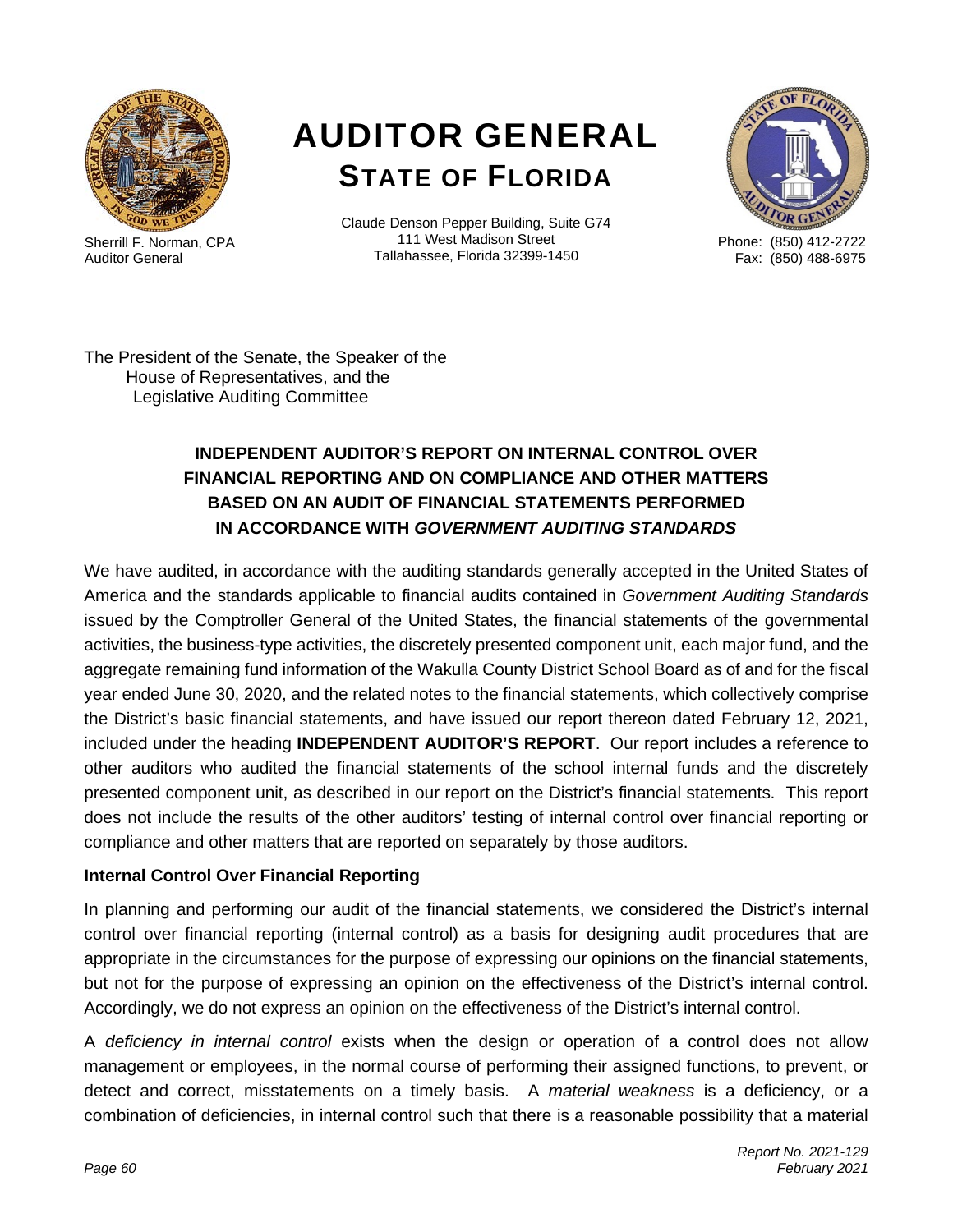misstatement of the District's financial statements will not be prevented, or detected and corrected on a timely basis. A *significant deficiency* is a deficiency, or a combination of deficiencies, in internal control that is less severe than a material weakness, yet important enough to merit attention by those charged with governance.

Our consideration of internal control was for the limited purpose described in the first paragraph of this section and was not designed to identify all deficiencies in internal control that might be material weaknesses or significant deficiencies. Given these limitations, during our audit we did not identify any deficiencies in internal control that we consider to be material weaknesses. However, material weaknesses may exist that have not been identified.

## **Compliance and Other Matters**

As part of obtaining reasonable assurance about whether the District's financial statements are free from material misstatement, we performed tests of its compliance with certain provisions of laws, rules, regulations, contracts, and grant agreements, noncompliance with which could have a direct and material effect on the financial statements. However, providing an opinion on compliance with those provisions was not an objective of our audit and, accordingly, we do not express such an opinion. The results of our tests disclosed no instances of noncompliance or other matters that are required to be reported under *Government Auditing Standards*.

## **Purpose of this Report**

The purpose of this report is solely to describe the scope of our testing of internal control and compliance and the results of that testing, and not to provide an opinion on the effectiveness of the District's internal control or on compliance. This report is an integral part of an audit performed in accordance with *Government Auditing Standards* in considering the District's internal control and compliance. Accordingly, this communication is not suitable for any other purpose.

Respectfully submitted,

Sherrill F. Norman, CPA Tallahassee, Florida February 12, 2021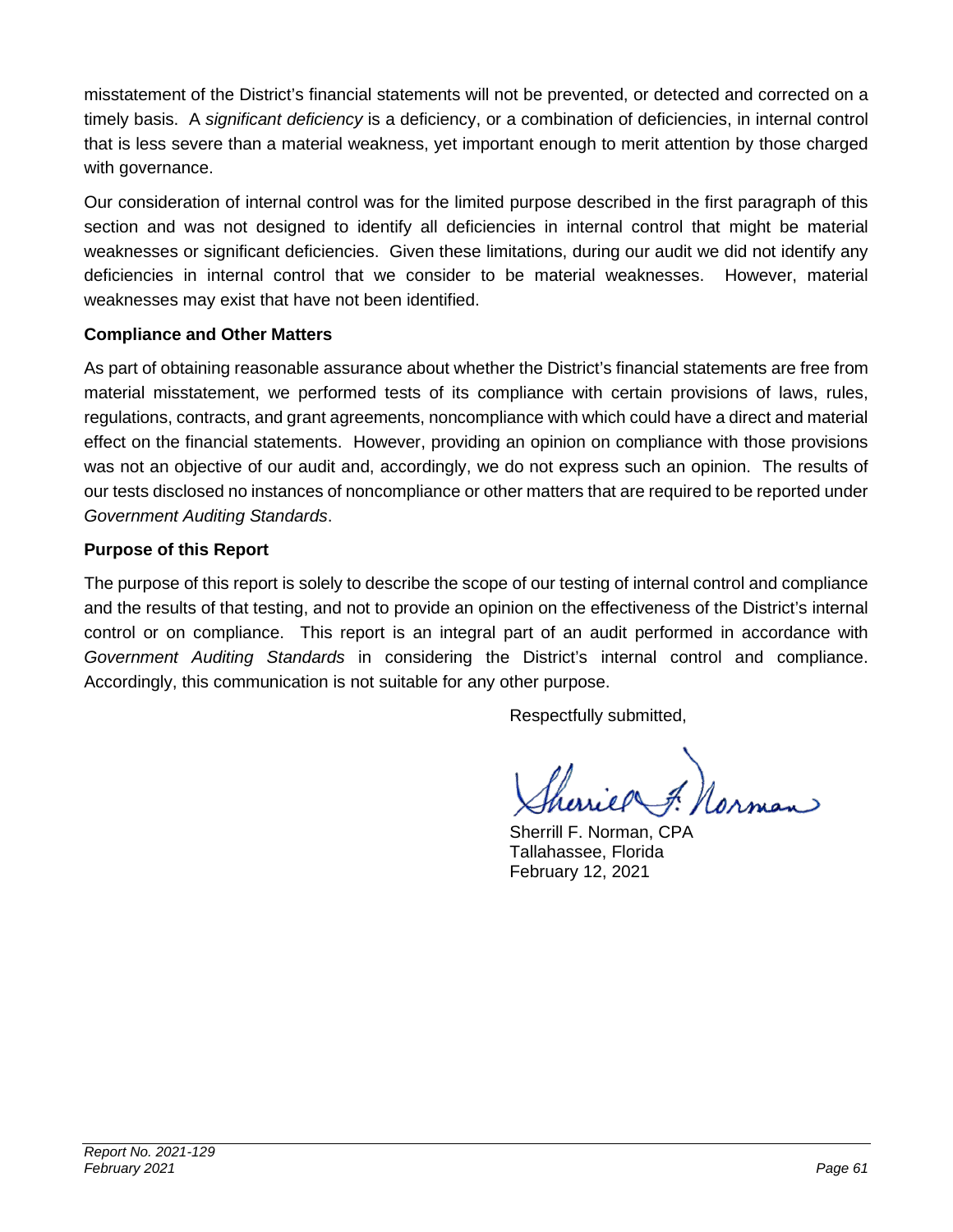

Sherrill F. Norman, CPA Auditor General

# **AUDITOR GENERAL STATE OF FLORIDA**

Claude Denson Pepper Building, Suite G74 111 West Madison Street Tallahassee, Florida 32399-1450



Phone: (850) 412-2722 Fax: (850) 488-6975

The President of the Senate, the Speaker of the House of Representatives, and the Legislative Auditing Committee

## **INDEPENDENT AUDITOR'S REPORT ON COMPLIANCE FOR THE MAJOR FEDERAL PROGRAM AND REPORT ON INTERNAL CONTROL OVER COMPLIANCE REQUIRED BY THE UNIFORM GUIDANCE**

## **Report on Compliance for the Major Federal Program**

We have audited the Wakulla County District School Board's compliance with the types of compliance requirements described in the *OMB Compliance Supplement* that could have a direct and material effect on the District's major Federal program for the fiscal year ended June 30, 2020. The District's major Federal program is identified in **SECTION I – SUMMARY OF AUDITOR'S RESULTS** of the accompanying **SCHEDULE OF FINDINGS AND QUESTIONED COSTS**.

## *Management's Responsibility*

Management is responsible for compliance with Federal statutes, regulations, and the terms and conditions of its Federal awards applicable to its Federal programs.

## *Auditor's Responsibility*

Our responsibility is to express an opinion on compliance for the District's major Federal program based on our audit of the types of compliance requirements referred to above. We conducted our audit of compliance in accordance with auditing standards generally accepted in the United States of America; the standards applicable to financial audits contained in *Government Auditing Standards*, issued by the Comptroller General of the United States; and the audit requirements of Title 2 U.S. *Code of Federal Regulations* Part 200, *Uniform Administrative Requirements, Cost Principles, and Audit Requirements for Federal Awards* (Uniform Guidance). Those standards and the Uniform Guidance require that we plan and perform the audit to obtain reasonable assurance about whether noncompliance with the types of compliance requirements referred to above that could have a direct and material effect on a major Federal program occurred. An audit includes examining, on a test basis, evidence about the District's compliance with those requirements and performing such other procedures as we considered necessary in the circumstances.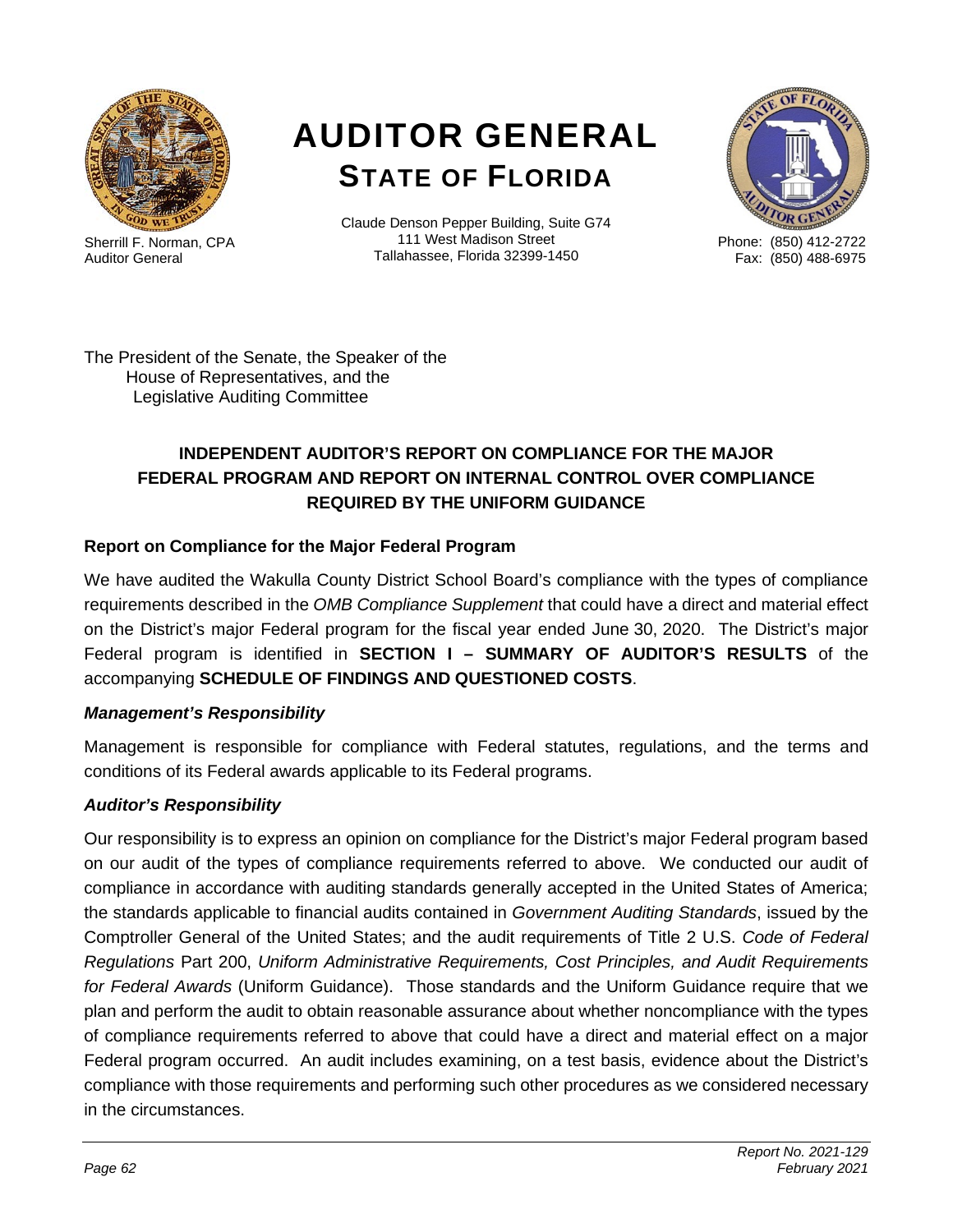We believe that our audit provides a reasonable basis for our opinion on compliance for the major Federal program. However, our audit does not provide a legal determination of the District's compliance.

## *Opinion on* **the** *Major Federal Program*

In our opinion, the District complied, in all material respects, with the types of compliance requirements referred to above that could have a direct and material effect on its major Federal program for the fiscal year ended June 30, 2020.

## **Report on Internal Control Over Compliance**

District management is responsible for establishing and maintaining effective internal control over compliance with the types of compliance requirements referred to above. In planning and performing our audit of compliance, we considered the District's internal control over compliance with the types of requirements that could have a direct and material effect on the major Federal program to determine the auditing procedures that are appropriate in the circumstances for the purpose of expressing an opinion on compliance for the major Federal program and to test and report on internal control over compliance in accordance with the Uniform Guidance, but not for the purpose of expressing an opinion on the effectiveness of internal control over compliance. Accordingly, we do not express an opinion on the effectiveness of the District's internal control over compliance.

A *deficiency in internal control over compliance* exists when the design or operation of a control over compliance does not allow management or employees, in the normal course of performing their assigned functions, to prevent, or detect and correct, noncompliance with a type of compliance requirement of a Federal program on a timely basis. A *material weakness in internal control over compliance* is a deficiency, or a combination of deficiencies, in internal control over compliance, such that there is a reasonable possibility that material noncompliance with a type of compliance requirement of a Federal program will not be prevented, or detected and corrected, on a timely basis. A *significant deficiency in internal control over compliance* is a deficiency, or a combination of deficiencies, in internal control over compliance with a type of compliance requirement of a Federal program that is less severe than a material weakness in internal control over compliance, yet important enough to merit attention by those charged with governance.

Our consideration of internal control over compliance was for the limited purpose described in the first paragraph of this section and was not designed to identify all deficiencies in internal control over compliance that might be material weaknesses or significant deficiencies. We did not identify any deficiencies in internal control over compliance that we consider to be material weaknesses. However, material weaknesses may exist that have not been identified.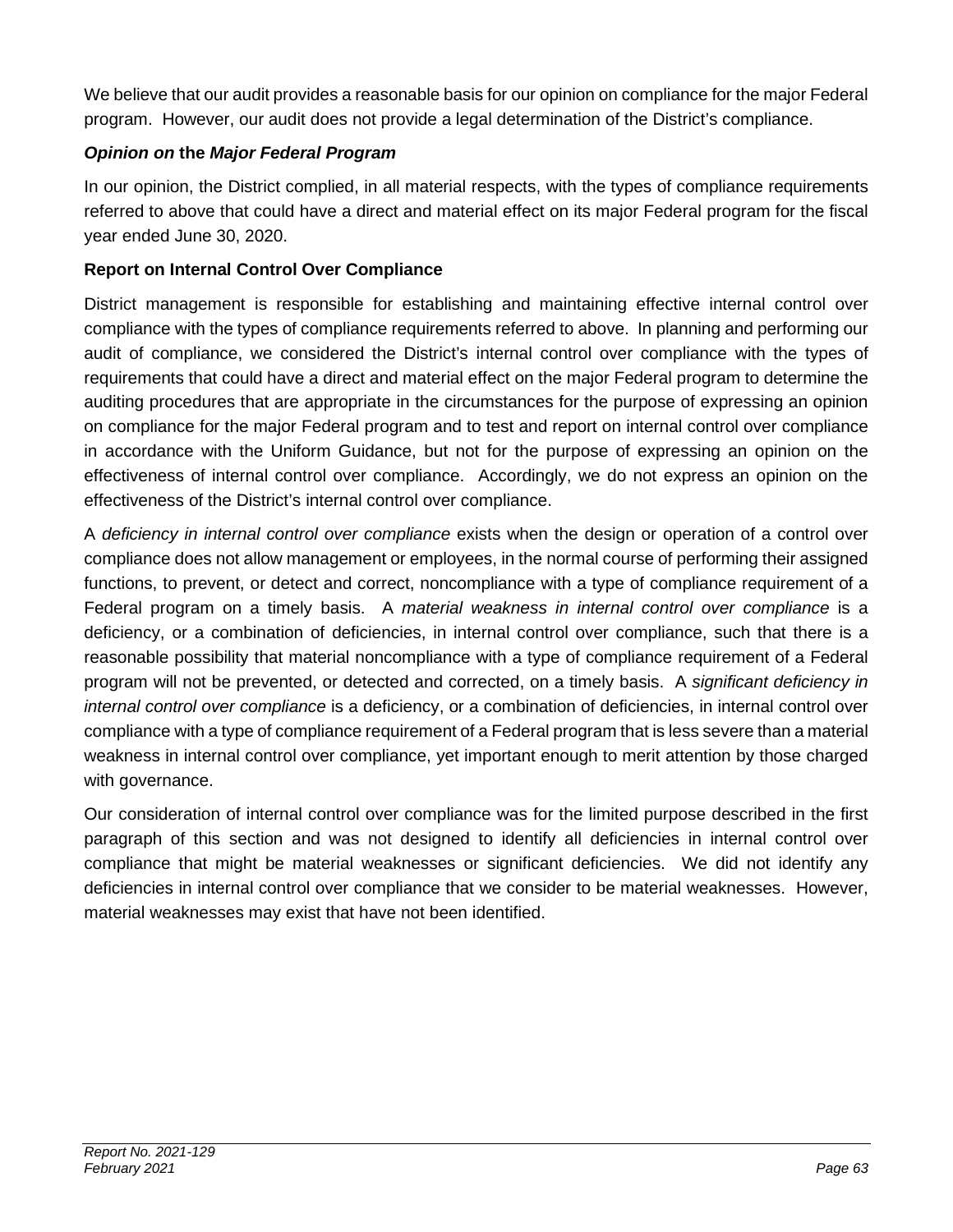The purpose of this report on internal control over compliance is solely to describe the scope of our testing of internal control over compliance and the results of that testing based on the requirements of the Uniform Guidance. Accordingly, this report is not suitable for any other purpose.

Respectfully submitted,

Verman

Sherrill F. Norman, CPA Tallahassee, Florida February 12, 2021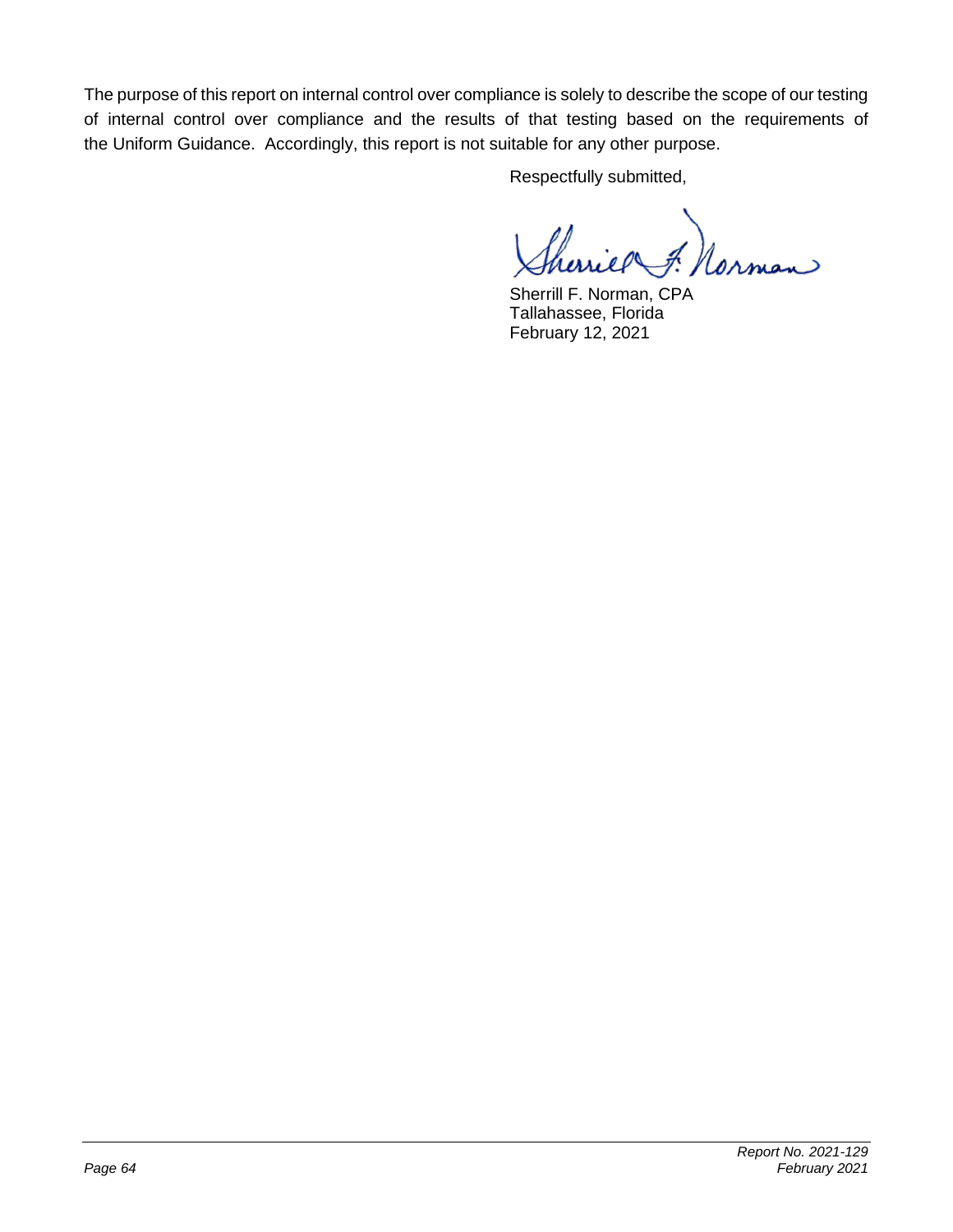# *SCHEDULE OF FINDINGS AND QUESTIONED COSTS*

## SECTION I – SUMMARY OF AUDITOR'S RESULTS

#### **Financial Statements**

| Type of auditor's report issued on whether the financial<br>statements audited were prepared in accordance with<br>GAAP: | Unmodified                                                            |  |  |  |  |  |
|--------------------------------------------------------------------------------------------------------------------------|-----------------------------------------------------------------------|--|--|--|--|--|
| Internal control over financial reporting:                                                                               |                                                                       |  |  |  |  |  |
| Material weakness(es) identified?                                                                                        | No                                                                    |  |  |  |  |  |
| Significant deficiency(ies) identified?                                                                                  | None reported                                                         |  |  |  |  |  |
| Noncompliance material to financial statements noted?                                                                    | No                                                                    |  |  |  |  |  |
| <b>Federal Awards</b>                                                                                                    |                                                                       |  |  |  |  |  |
| Internal control over the major Federal program:                                                                         |                                                                       |  |  |  |  |  |
| Material weakness(es) identified?                                                                                        | <b>No</b>                                                             |  |  |  |  |  |
| Significant deficiency (ies) identified?                                                                                 | None reported                                                         |  |  |  |  |  |
| Type of auditor's report issued on compliance for the<br>major Federal program:                                          | Unmodified                                                            |  |  |  |  |  |
| Any audit findings disclosed that are required to be<br>reported in accordance with 2 CFR 200.516(a)?                    | No                                                                    |  |  |  |  |  |
| Identification of the major Federal program:                                                                             |                                                                       |  |  |  |  |  |
| <b>CFDA Numbers:</b><br>10.553, 10.555, and 10.559                                                                       | Name of Federal Program or Cluster:<br><b>Child Nutrition Cluster</b> |  |  |  |  |  |
| Dollar threshold used to distinguish between<br>type A and type B programs:                                              | \$750,000                                                             |  |  |  |  |  |
| Auditee qualified as low risk auditee?                                                                                   | Yes                                                                   |  |  |  |  |  |

## SECTION II – FINANCIAL STATEMENT FINDINGS

No matters are reported.

## SECTION III – FEDERAL AWARD FINDINGS AND QUESTIONED COSTS

No matters are reported.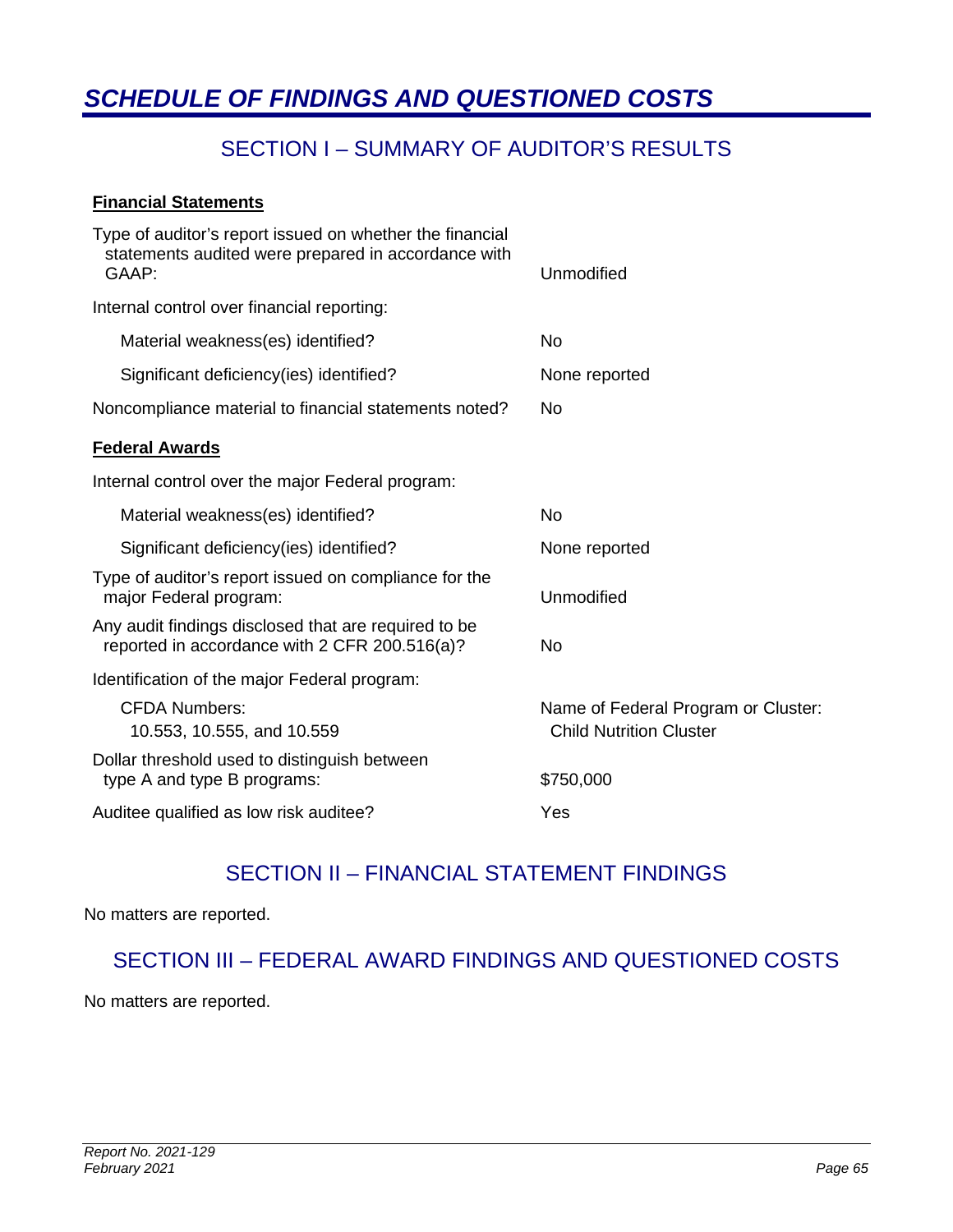# *PRIOR AUDIT FOLLOW-UP*

The District had taken corrective actions for the financial statement audit finding included in our report No. 2020-098.